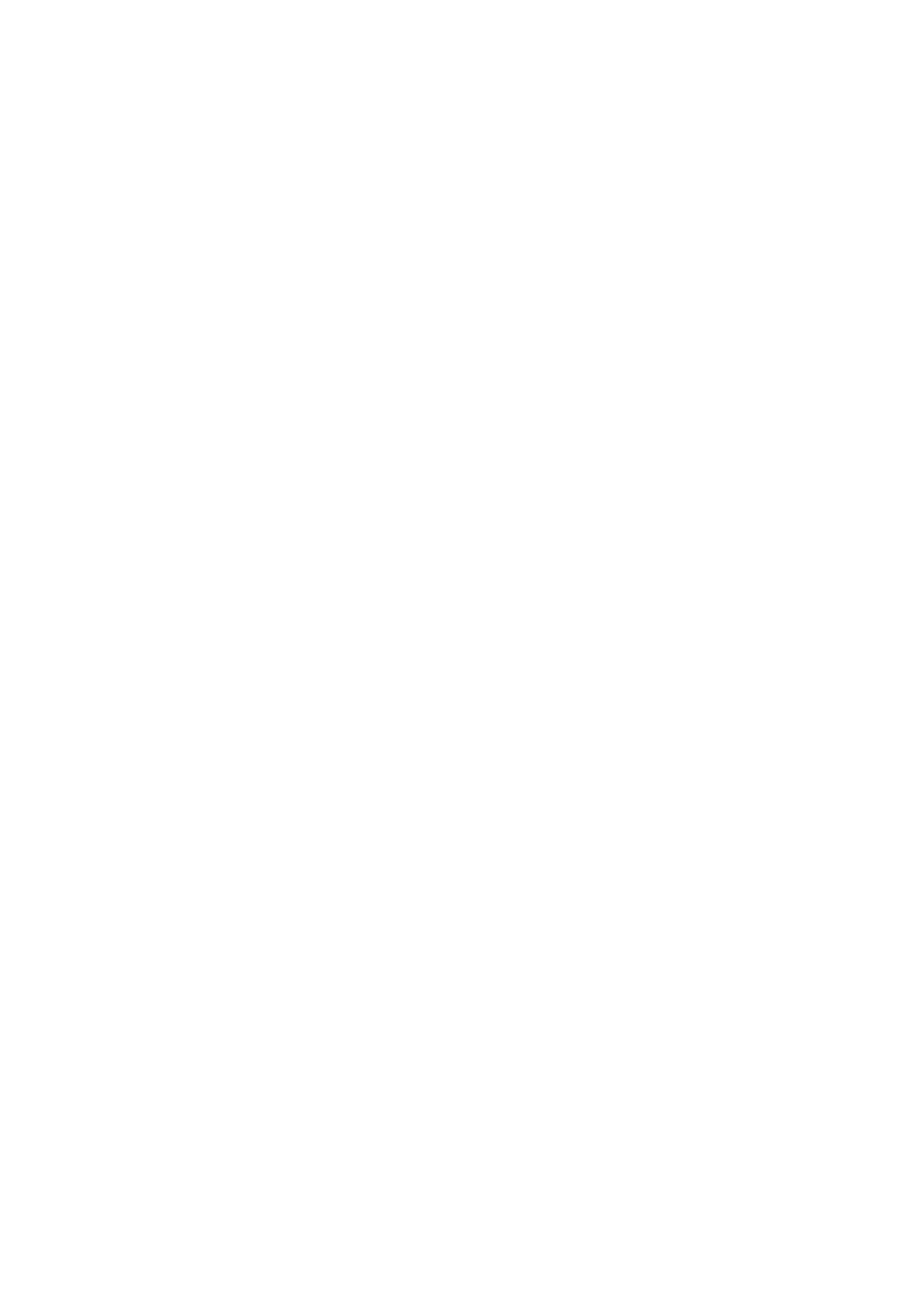#### **Chapter One**: **Foreword**

- 1.01 The HKSAR Government published on 18 November last year the "Consultation Document on the Methods for Selecting the Chief Executive and for Forming the Legislative Council in 2012" ("the consultation document"), setting out the directions which may be considered regarding the key elements of the two electoral methods for 2012, and launched a three-month public consultation. The consultation period ended on 19 February this year.
- 1.02 The consultation work relating to the two electoral methods for 2012 is carried out based on the "Decision on Issues Relating to the Methods for Selecting the Chief Executive of the Hong Kong Special Administrative Region and for Forming the Legislative Council of the Hong Kong Special Administrative Region in the Year 2012 and on Issues Relating to Universal Suffrage" ("the NPCSC decision") adopted by the Standing Committee of the National People's Congress ("NPCSC") on 29 December 2007. The NPCSC decision makes clear the universal suffrage timetable for Hong Kong, i.e. the Chief Executive ("CE") may be selected by universal suffrage in 2017, and that after the CE is selected by universal suffrage, all the members of the Legislative Council ("LegCo") may be elected by universal suffrage. The NPCSC decision also stipulates that the election of the fourth CE in 2012 and the election of the fifth term LegCo in 2012 shall not be implemented by universal suffrage and that the half-and-half ratio between members returned by functional constituencies ("FCs") and members returned by geographical constituencies ("GCs") through direct elections shall remain unchanged in 2012. On the premise that these requirements are complied with, appropriate amendments conforming to the principle of gradual and orderly progress may be made to the two electoral methods.

The full text of the NPCSC decision of December 2007 is provided in Annex I.

1.03 In attaining universal suffrage, the aim of the current-term HKSAR Government is to further democratize the electoral systems for 2012 under the framework set out by the NPCSC decision, so as to pave the way for implementing universal suffrage for the CE in 2017 and for the LegCo in 2020.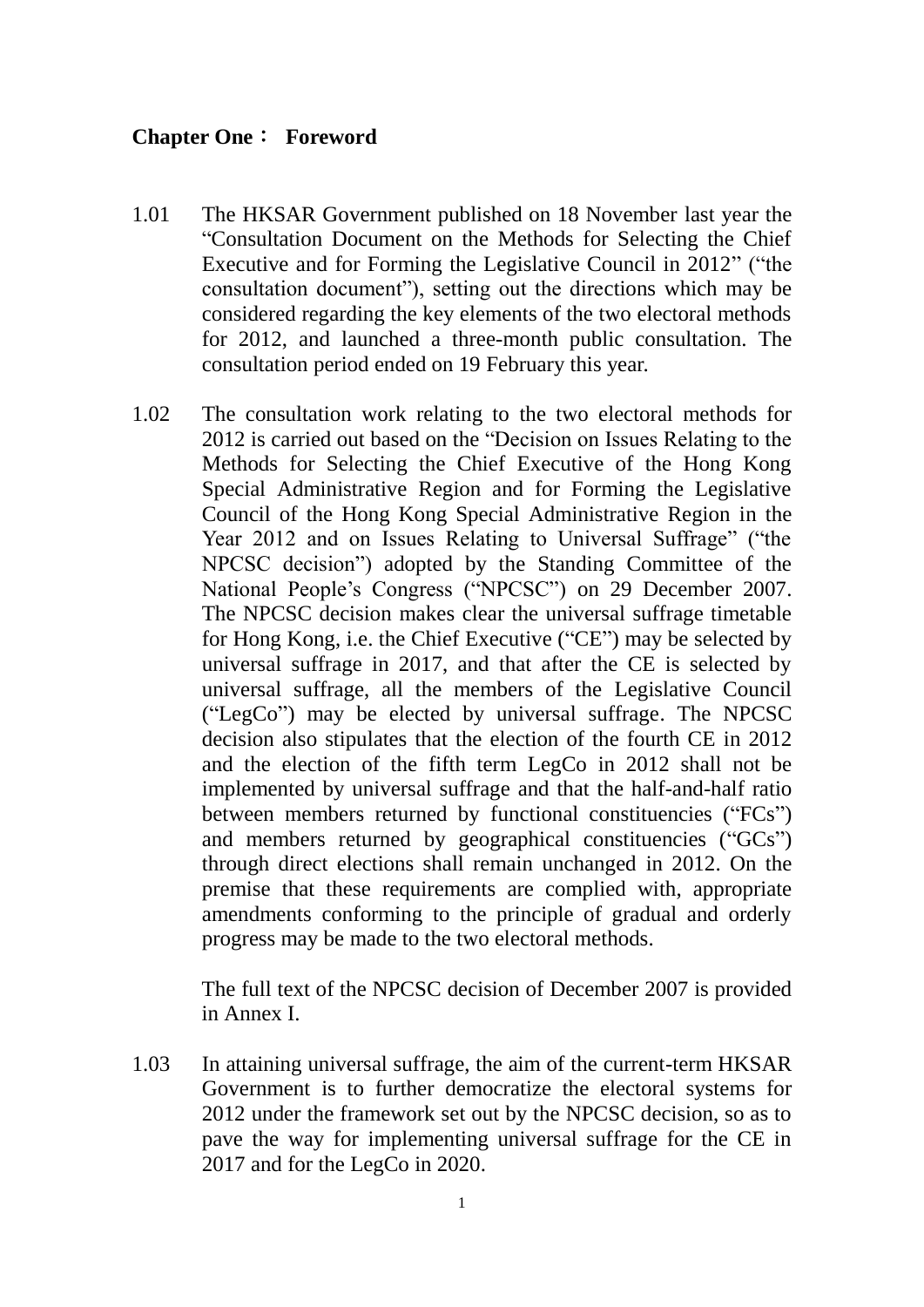1.04 Given that the issue of how the current electoral methods for selecting the CE and for forming the LegCo should be amended has been widely discussed within the community in the past few years, and that quite a number of specific proposals have been put forth, we have tried to set out in the consultation document the directions which may be considered regarding the key elements of the two electoral methods:

### **Method for Selecting the Chief Executive in 2012**

- (I) The number of members of the Election Committee
- (a) To increase the number of Election Committee members from the current 800 to not more than 1200, so as to meet the requirement of gradual and orderly progress, provide more room for members of the community to participate in the CE election and further enhance the representativeness of the Election Committee. This will also help transform the Election Committee into the nominating committee when universal suffrage for the CE is implemented in 2017.
- (II) The composition of the Election Committee
- (b) In accordance with the principle of balanced participation, to increase the number of members of the four sectors of the 2012 Election Committee by the same proportion, i.e. to add 100 members for each sector.
- (c) For the fourth sector (i.e. the LegCo, District Councils, Heung Yee Kuk, Hong Kong deputies to the National People's Congress and Hong Kong members of the National Committee of the Chinese People's Political Consultative Conference), most of the 100 new seats may be allocated to District Council members in order to enhance the democratic elements of the Election Committee through the District Council members who have a public mandate.
- (d) The representatives of District Councils in the Election Committee may be elected from among elected District Council members, i.e. appointed District Council members will not take part in the election.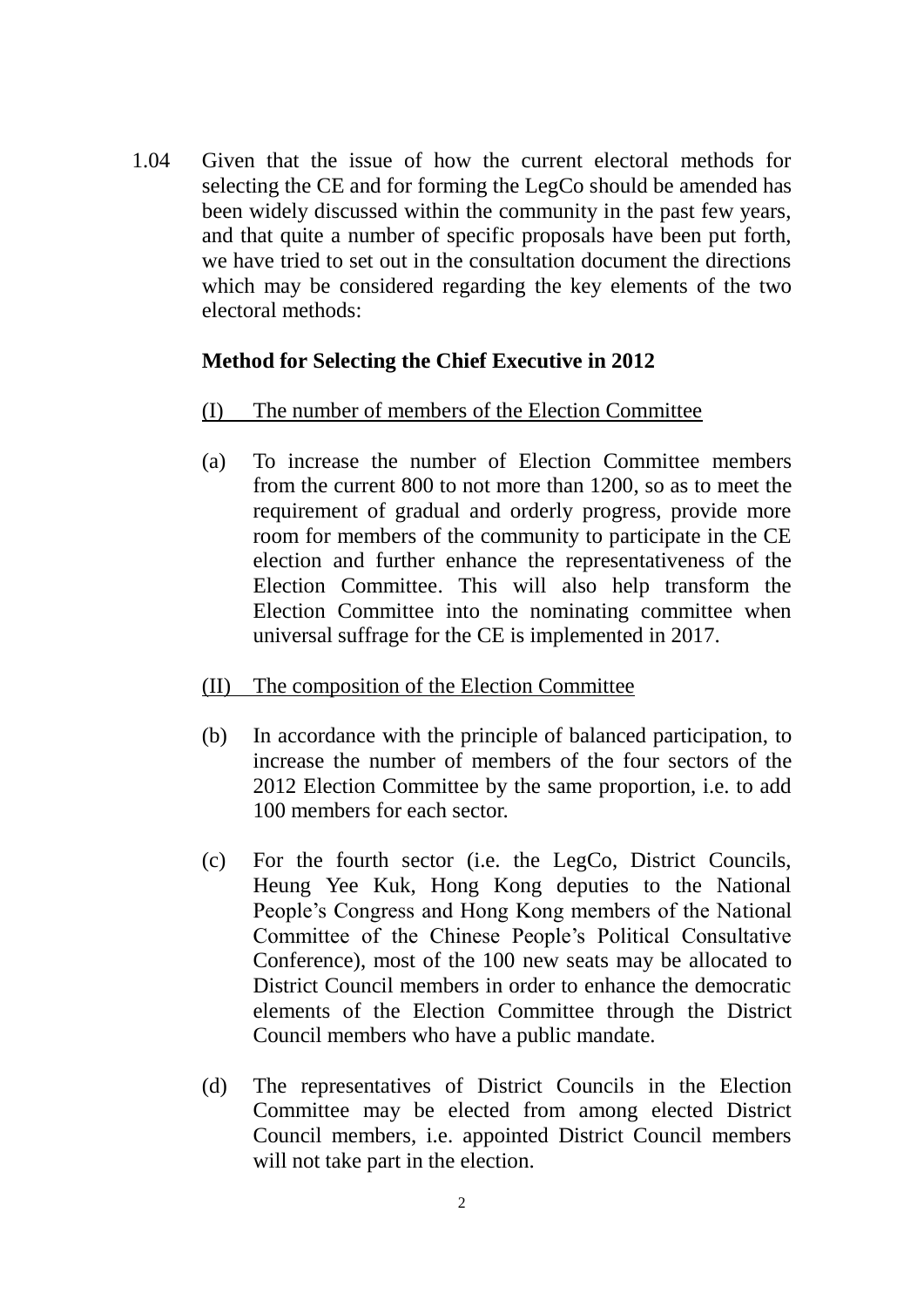### (III) The electorate base of the Election Committee

- (e) Through increasing the proportion of District Council members in the Election Committee, the electorate base of the Election Committee can be broadened more effectively, and thereby, enhancing the democratic elements of the Election Committee.
- (IV) The arrangements for nominating candidates for the office of the Chief Executive
- (f) To maintain the nomination threshold at the existing level, i.e. at the ratio of one-eighth of the total membership of the Election Committee. This is because the existing requirement can already allow sufficient competition and ensure that candidates have sufficient support.
- (V) Political affiliation of the Chief Executive
- (g) To maintain the requirement that the CE should not have any political affiliation at this stage.

# **Method for Forming the Legislative Council in 2012**

- (I) The number of seats in the Legislative Council
- (a) To increase the number of LegCo seats from 60 to 70. This can broaden the scope of political participation, and meet the operational requirements of LegCo.
- (II) The electorate base of the functional constituencies
- (b) All the five new FC seats and the existing District Council FC seat to be returned through election by elected District Council members from among themselves, i.e. appointed District Council members will not take part in the election.
- (c) With no "traditional" FCs being created, this will help forge consensus within the community. The increased participation of elected District Council members, who have a broader electorate base, will be able to enhance the democratic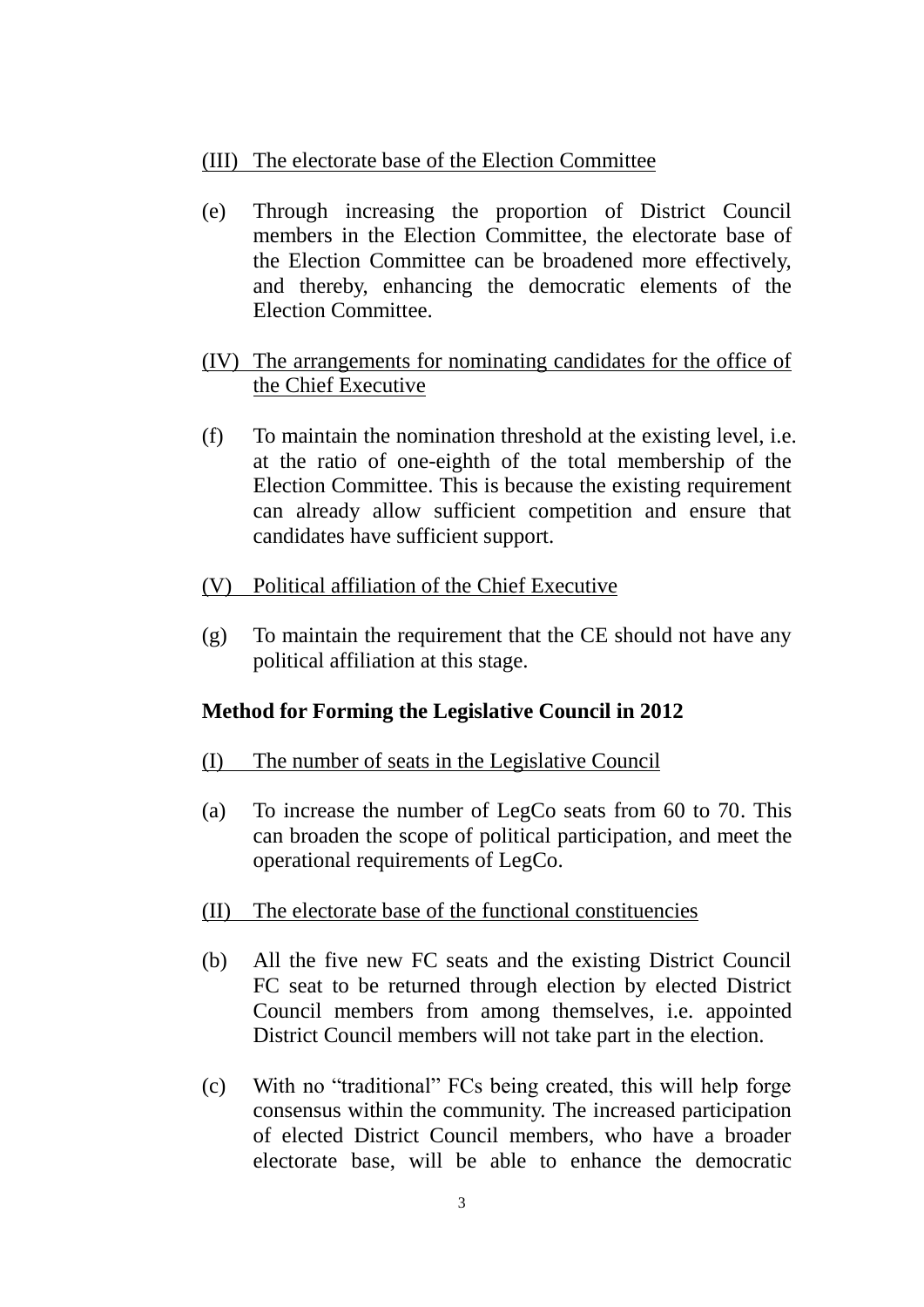elements of the FC elections.

# (III) Nationality requirement of Legislative Council Members

- (d) To maintain the existing arrangement that Hong Kong permanent residents who are not of Chinese nationality or who have the right of abode in foreign countries may stand in the elections for 12 FC seats.
- 1.05 Overall speaking, the directions put forth by the HKSAR Government in the consultation document regarding the two elections in 2012 will inject new democratic elements into the electoral arrangements:
	- (a) We have already attained the universal suffrage timetable in 2007.
	- (b) Under the requirement of the NPCSC decision that the half-and-half ratio between members returned by FCs and members returned by GCs through direct elections shall remain unchanged in 2012, we have abided by the principle of not creating new "traditional" FCs. Increasing the number of seats to be returned through election from among elected District Council members can enhance the democratic elements of the LegCo.
	- (c) Our proposal that consideration may be given to having all District Council seats in the Election Committee and the LegCo elected from among elected District Council members in 2012 can further enhance the democratic elements of the elections.
- 1.06 During the three-month public consultation period, the HKSAR Government has listened extensively through a variety of channels to the views of the public, organizations and individuals from different sectors, the LegCo and District Councils on how the two electoral methods for 2012 should be amended.
- 1.07 After the end of the consultation period, we have summarized and consolidated the views received during the consultation period, including the results of the opinion polls conducted by various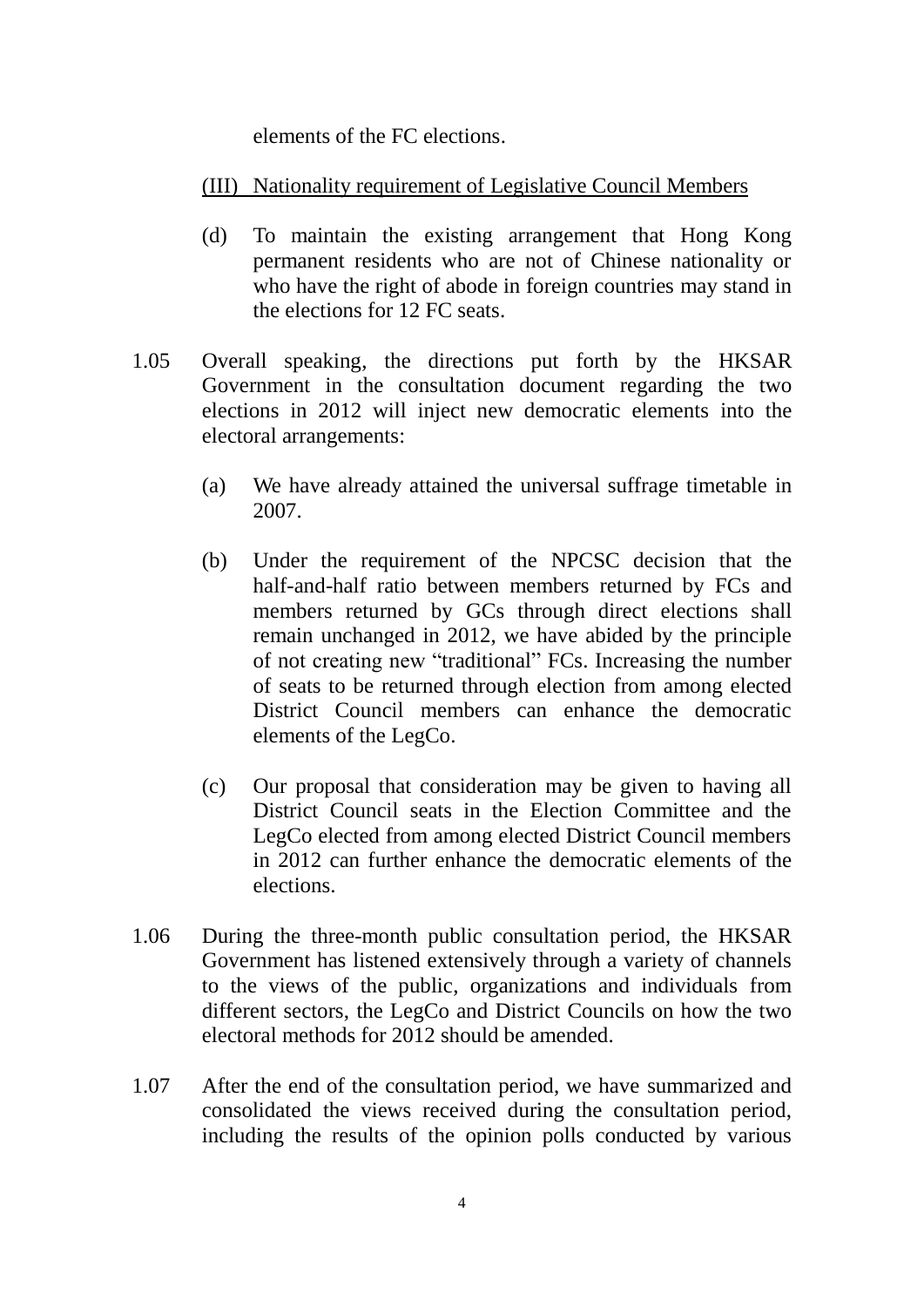academic, non-governmental and media organizations<sup>1</sup> during the consultation period  $2$ . We have also analyzed the written submissions put forth by political parties/groups and Members $3$  of the LegCo, as well as those by individual organizations and members of the public. Reference has also been made to the relevant motions passed and views put forth by the 18 District Councils.

- 1.08 After considering fully the views received together with the proposals received in the past, the HKSAR Government has formulated a package of proposals for the methods for selecting the CE and for forming the LegCo in 2012 ("the proposed package"). The proposed package is formulated based on two main objectives:
	- (a) the democratic elements of the two elections in 2012 should be enhanced in accordance with the Basic Law and the NPCSC decision of 2007 and in compliance with the principle of gradual and orderly progress;
	- (b) the proposed package can have the possibility of being supported by the majority of the public, the LegCo, the CE and the Central Authorities, so that Hong Kong's constitutional development can be rolled forward.

<u>.</u>

<sup>1</sup> Including the results of the following polls –

<sup>(</sup>a) The opinion polls conducted from 22 – 30 December 2009 and 28 January – 4 February 2010 by Hong Kong Institute of Asia-Pacific Studies, the Chinese University of Hong Kong (please refer to pages 50-68 of Appendix II);

<sup>(</sup>b) The opinion poll conducted from 18-21 January 2010 jointly by the Public Opinion Programme at the University of Hong Kong and the Radio Television Hong Kong (please refer to pages 69-70 of Appendix II);

<sup>(</sup>c) The opinion poll conducted from 29 January – 3 February 2010 by the Bauhinia Foundation Research Centre (please refer to pages 73-103 of Appendix II);

<sup>(</sup>d) The opinion poll conducted from 29 January – 2 February 2010 jointly by the Public Opinion Programme at the University of Hong Kong and now News Channel (please refer to pages 45-49 of Appendix II);

<sup>(</sup>e) The opinion poll conducted from 7-11 February 2010 by the Hong Kong Research Association (please refer to pages 4-5 of Appendix II); and

<sup>(</sup>f) The opinion poll conducted from 17-20 February 2010 by the One Country Two Systems Research Institute (please refer to pages 104-111 of Appendix II).

<sup>2</sup> For the opinion polls of the same series conducted by the same organization, we have made reference to mainly the results of the last round conducted within the consultation period. For the opinion poll conducted by the One Country Two Systems Research Institute, we note that the last day on which the poll was conducted falls outside the consultation period. However, given that the results of the poll are of referential value, we have covered them in this document.

<sup>3</sup> Including the organizations set up on the initiative of political parties/groups and Members of the LegCo.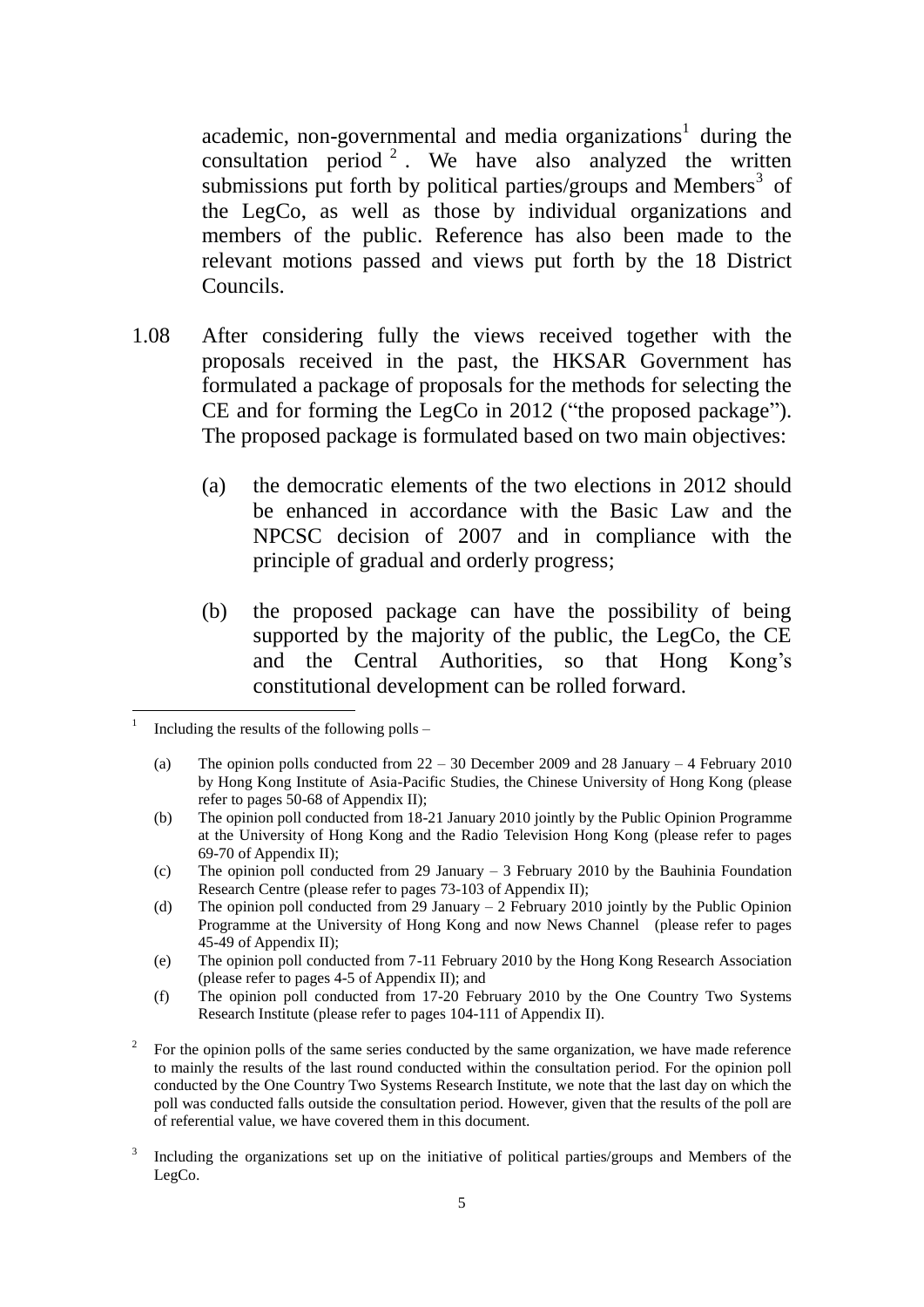- 1.09 The proposed package is put forth by the HKSAR Government after extensive consultation and careful consideration. Our priority task now is to strive to gain the support of the community and the LegCo for this proposed package, and to endeavour to obtain the LegCo's endorsement of the relevant amendments to Annexes I and II to the Basic Law. However, before the proposed package is put to vote at the LegCo, on the basis of the NPCSC decision, we will continue to listen to the views of members of the public and LegCo Members. We hope that the amendments to Annexes I and II to the Basic Law that are put to vote at the LegCo eventually can be passed by a two-thirds majority of all the members of the LegCo, with the support of the majority of the public.
- 1.10 As for the views relating to universal suffrage received during the consultation period, we have also summarized and consolidated such views. This will serve as reference for the HKSAR Government for dealing with the issue of universal suffrage for the CE and the LegCo in future.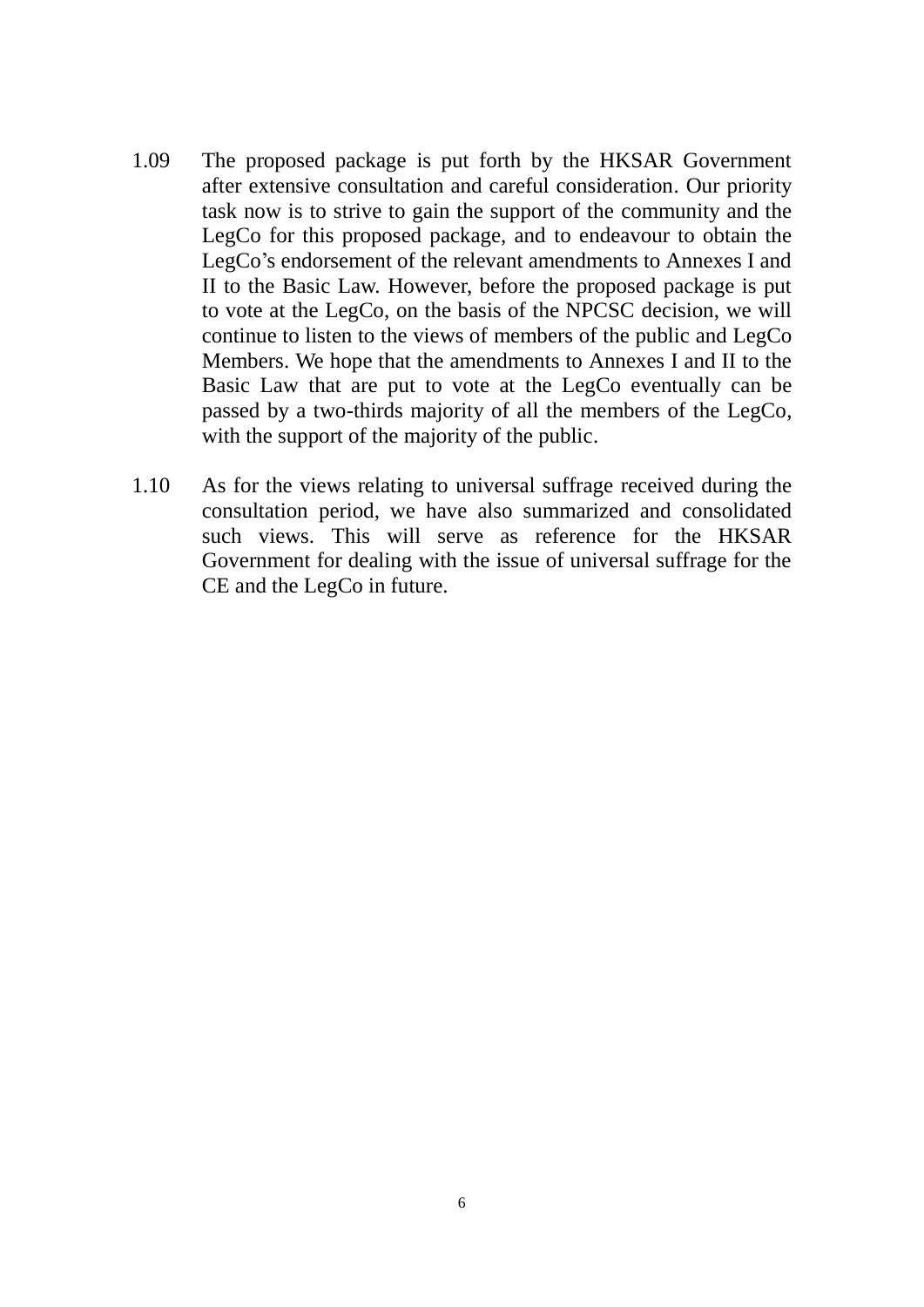# **Chapter Two**: **Public Consultation on the Methods for Selecting the Chief Executive and for Forming the Legislative Council in 2012**

- 2.01 Following the release of the consultation document, the Constitutional and Mainland Affairs Bureau immediately embarked on the public consultation on the methods for selecting the CE and for forming the LegCo in 2012. The public consultation on the consultation document lasted about three months and concluded on 19 February 2010.
- 2.02 During the public consultation period, we consulted the community widely and systematically through a variety of channels to gauge feedback on the consultation document from the LegCo, District Councils, organizations and individuals from different sectors of society, as well as members of the public.
- 2.03 We appealed to organizations and individuals from various sectors of society to put forth, by post, facsimile or e-mail, their views on the key issues for consideration and other related issues set out in the consultation document. During the consultation period, we have received about 47200 written submissions, and more than 1.6 million signatures.
- 2.04 To promote further discussions on the two electoral methods for 2012 among various sectors of the community, the Chief Secretary for Administration, the Secretary/Under Secretary for Constitutional and Mainland Affairs and the Secretary/Under Secretary for Home Affairs attended four regional forums in the New Territories West, Kowloon, Hong Kong Island, and the New Territories East on 4, 19, 21 and 25 January 2010 respectively to listen to the views of district personalities direct. A total of more than 850 district personalities, including members of District Councils, members of Area Committees, representatives of owners' corporations/mutual aid committees, students, professionals, the middle class and representatives of local organizations, etc. participated in these forums.
- 2.05 Moreover, the Secretary for Constitutional and Mainland Affairs and the Under Secretary for Home Affairs attended two open forums held on 11 and 15 January 2010 respectively, which were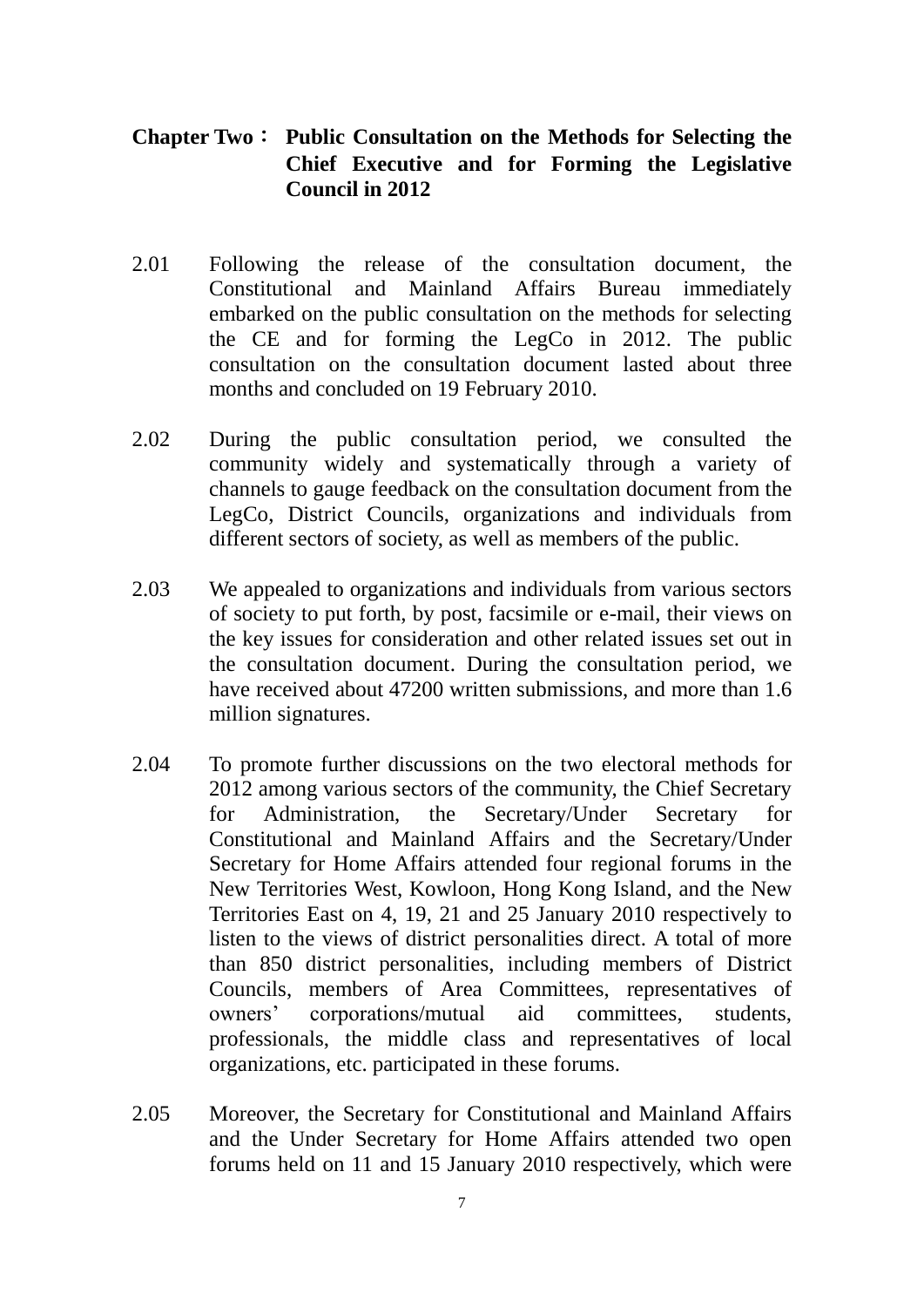organized for members of the public to join and to express their opinions. About 380 participants took part in the two forums. The video footage of the open forums has been uploaded onto the website of the "Package of Proposals for the Methods for Selecting the Chief Executive and for Forming the Legislative Council in 2012" [\(www.cmab-cd2012.gov.hk\)](http://www.cmab-cd2012.gov.hk/).

- 2.06 The Secretary for Constitutional and Mainland Affairs also attended three public hearings organized by the LegCo Constitutional Affairs Panel to listen to the views of over 150 organizations from different sectors and individuals on the methods for selecting the CE and for forming the LegCo in 2012.
- 2.07 The Chief Secretary for Administration, the Secretary/Under Secretary for Constitutional and Mainland Affairs, and the relevant Bureau Secretaries/Under Secretaries also attended forums and meetings organized by organizations of different sectors to listen to their views on the consultation document. In addition, the Government also invited political parties, alliances formed on the initiative of different political parties/groups and academics to meetings to listen to their views. A total of more than 70 relevant forums and meetings had been held.
- 2.08 Moreover, the Secretary for Constitutional and Mainland Affairs attended the special meeting of the LegCo Constitutional Affairs Panel on 26 November 2009 and the meetings of 18 District Councils 4 during the period between December 2009 and January 2010 to listen to the views of LegCo Members and District Council members on the consultation document direct.
- 2.09 Apart from engaging proactively different sectors of the community and members of the public to listen to their views, we have also monitored closely the opinion polls conducted by various academic, non-governmental and media organizations on the consultation document, so as to have an even better grasp of public opinion.
- 2.10 The full text of the views gathered during the consultation period regarding the methods for selecting the CE and for forming LegCo in 2012 are published in the following appendices:

1

<sup>4</sup> The Tuen Mun District Council meeting on 21 January 2010 was attended by the Under Secretary on behalf of the Secretary.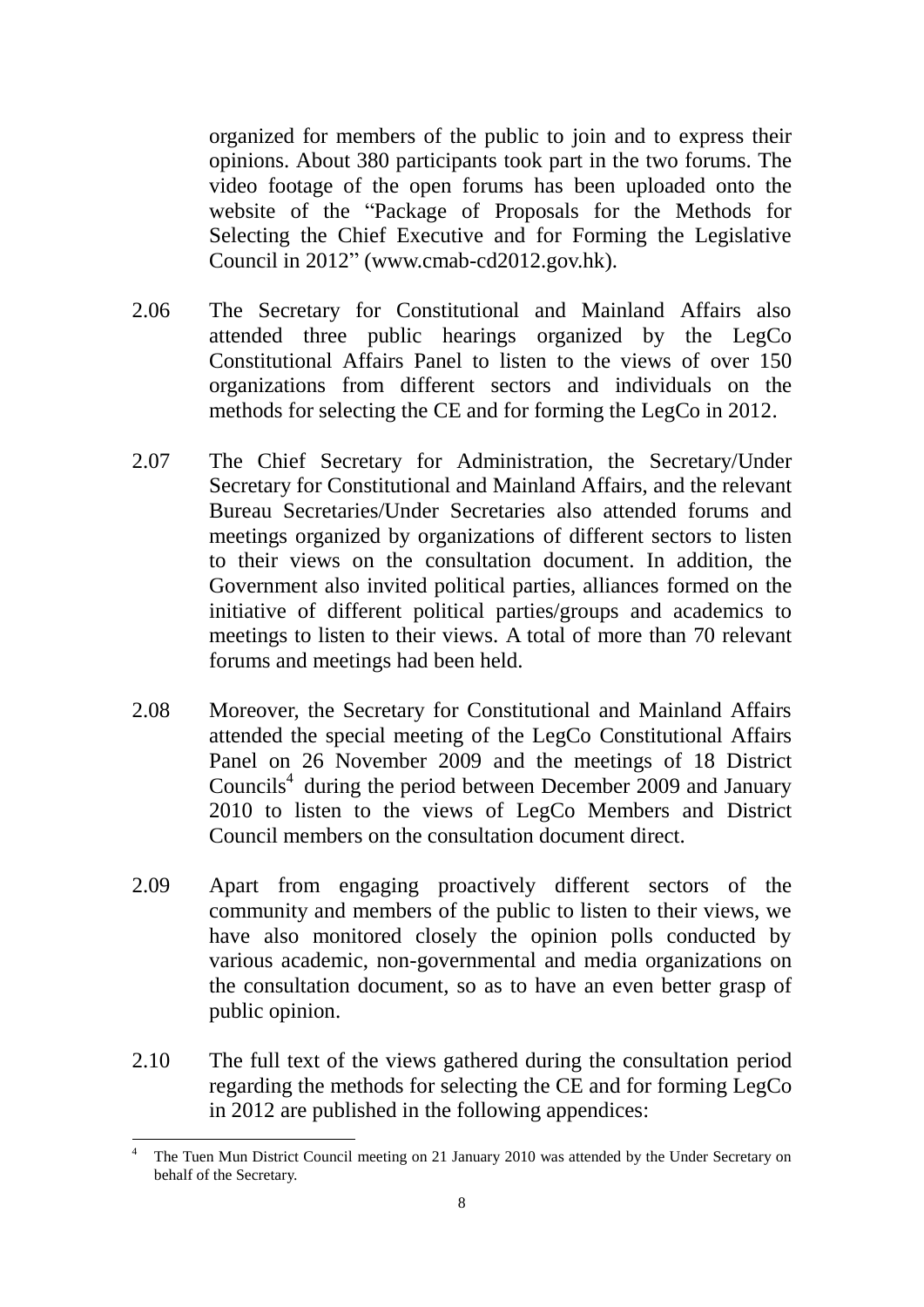| Appendix I:   | Written submissions put forth by political<br>parties/groups and Members of the LegCo<br>& extracts of meeting notes of the 18<br><b>District Councils</b>           |
|---------------|----------------------------------------------------------------------------------------------------------------------------------------------------------------------|
| Appendix II:  | Opinion polls conducted by various<br>academic, non-governmental and media<br>organizations on the methods for selecting<br>the CE and for forming the LegCo in 2012 |
| Appendix III: | Written submissions put forth by members<br>of the public and organizations through<br>various means, including those sent by<br>post, email and facsimile           |

The appendices can be viewed at the public enquiry service centers of District Offices or the website of the "Package of Proposals for the Methods for Selecting the Chief Executive and for Forming the Legislative Council in 2012".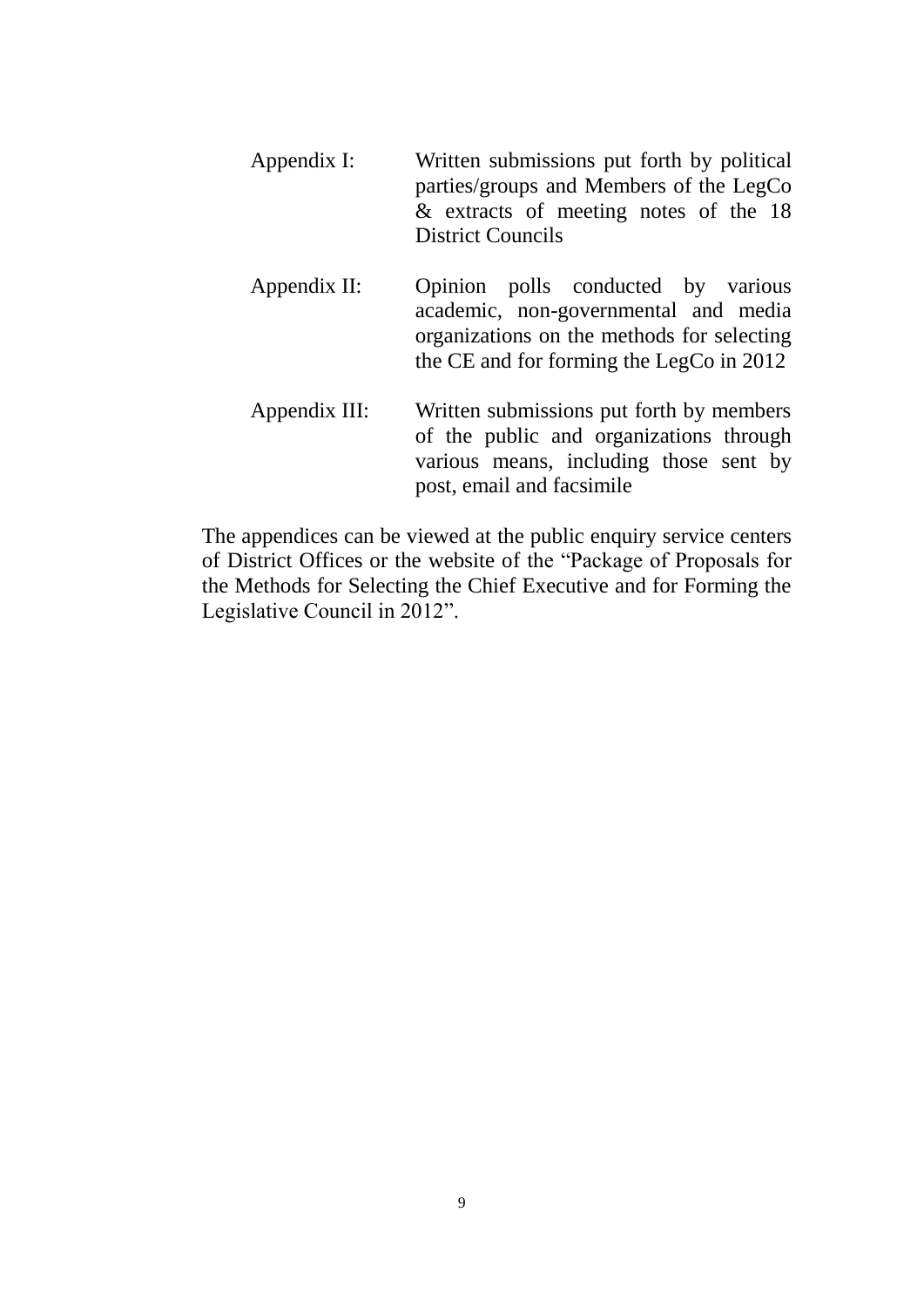# **Chapter Three: Views Received on the Methods for Selecting the Chief Executive and for Forming the Legislative Council in 2012**

# **Views Received on the Method for Selecting the Chief Executive in 2012**

- 3.01 Regarding the CE election in 2012, although the NPCSC decision of December 2007 stipulates that it shall not be implemented by the method of universal suffrage, there is still ample room for making amendments to the electoral method to enhance its democratic elements, so as to pave the way for implementing universal suffrage in 2017.
- 3.02 In discussing how the relevant electoral method should be amended, we should take the existing provisions of Annex I to the Basic Law as the basis (including that the CE shall be elected by a broadly representative Election Committee), and consider making appropriate adjustments to the size and composition of the Election Committee, as well as the nominating arrangements. On the premise that the Basic Law and the NPCSC decision must be complied with, we have set out the following four key issues in the consultation document:
	- (I) The number of members and composition of the Election Committee;
	- (II) The electorate base of the Election Committee;
	- (III) The arrangements for nominating candidates for the office of the Chief Executive; and
	- (IV) Political affiliation of the Chief Executive.
- 3.03 The paragraphs below summarize the results of the relevant opinion polls, the written proposals put forth by political parties/groups and Members of the LegCo, as well as the written submissions put forth by organizations and individuals.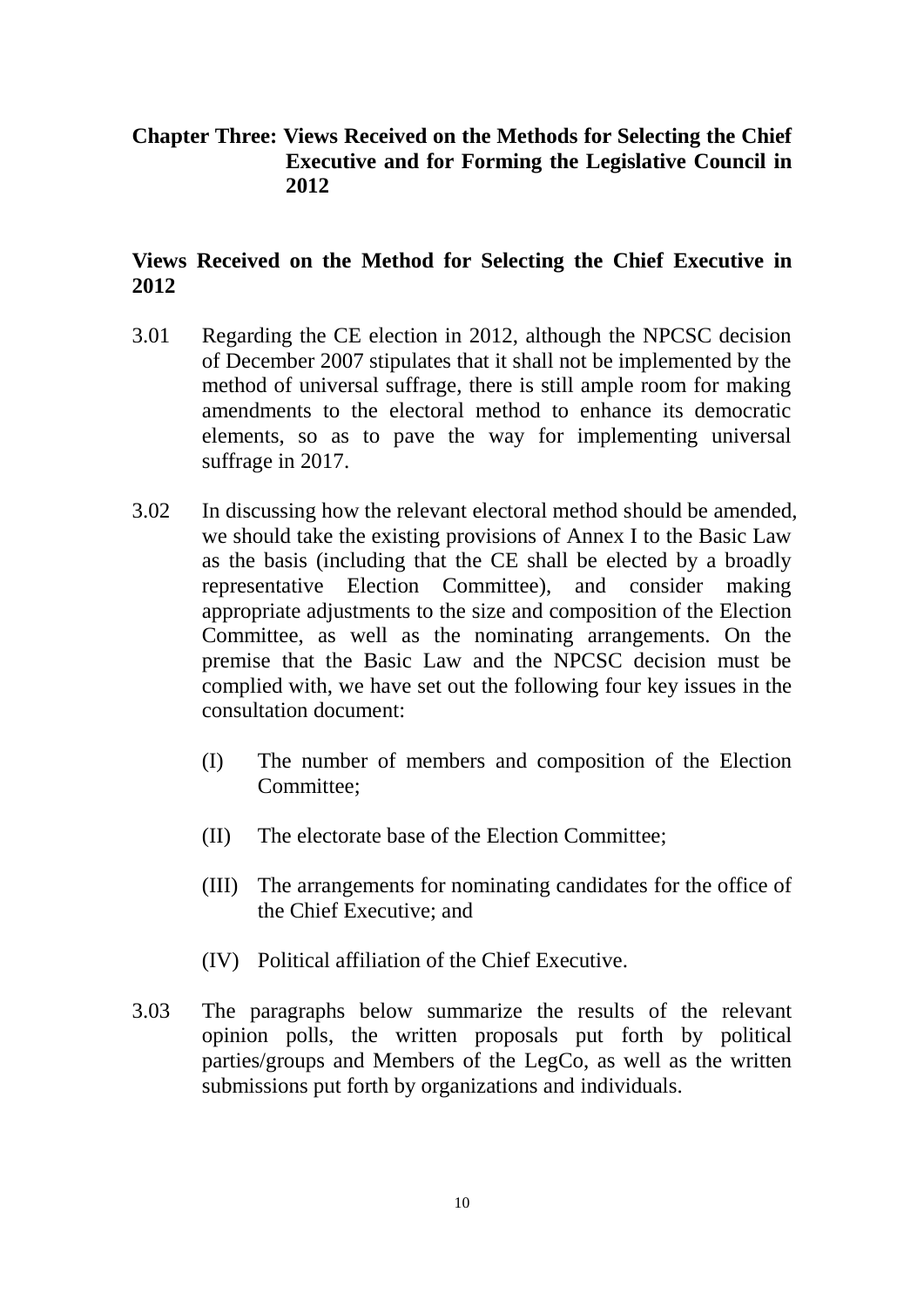- (I) The number of members and composition of the Election **Committee**
- 3.04 In accordance with the provisions of Annex I to the Basic Law, the CE shall be elected by a broadly representative Election Committee in accordance with the Basic Law and appointed by the Central People's Government.
- 3.05 The Election Committee is composed of 800 members from the following four sectors:

| Industrial, commercial and financial sectors                                                                                                                                                                                                                                                  |     |  |
|-----------------------------------------------------------------------------------------------------------------------------------------------------------------------------------------------------------------------------------------------------------------------------------------------|-----|--|
| The professions                                                                                                                                                                                                                                                                               |     |  |
| Labour, social services, religious and other sectors                                                                                                                                                                                                                                          |     |  |
| Members of the Legislative Council, representatives<br>of district-based organizations, Hong Kong deputies<br>to the National People's Congress, and<br>representatives of Hong Kong members of the<br>National Committee of the Chinese People's<br><b>Political Consultative Conference</b> | 20O |  |

3.06 In accordance with the NPCSC decision, when universal suffrage for the CE is implemented, the nominating committee may be formed with reference to the current provisions regarding the Election Committee in Annex I to the Basic Law.

### *Opinion Polls*

3.07 Among the opinion polls conducted during the consultation period, those conducted respectively by Hong Kong Institute of Asia-Pacific Studies of the Chinese University 5 , Bauhinia

 $\overline{\phantom{0}}$ <sup>5</sup> According to the poll conducted by Hong Kong Institute of Asia-Pacific Studies of the Chinese University between 28 January and 4 February 2010:

<sup>(</sup>a) about 56% of the respondents agree/strongly agree that the number of the Election Committee members should be increased from the current 800 to 1200 (with 100 members added to each of the existing four sectors);

<sup>(</sup>b) about 28% disagree/strongly disagree;

<sup>(</sup>c) about 16% do not know/find it difficult to tell.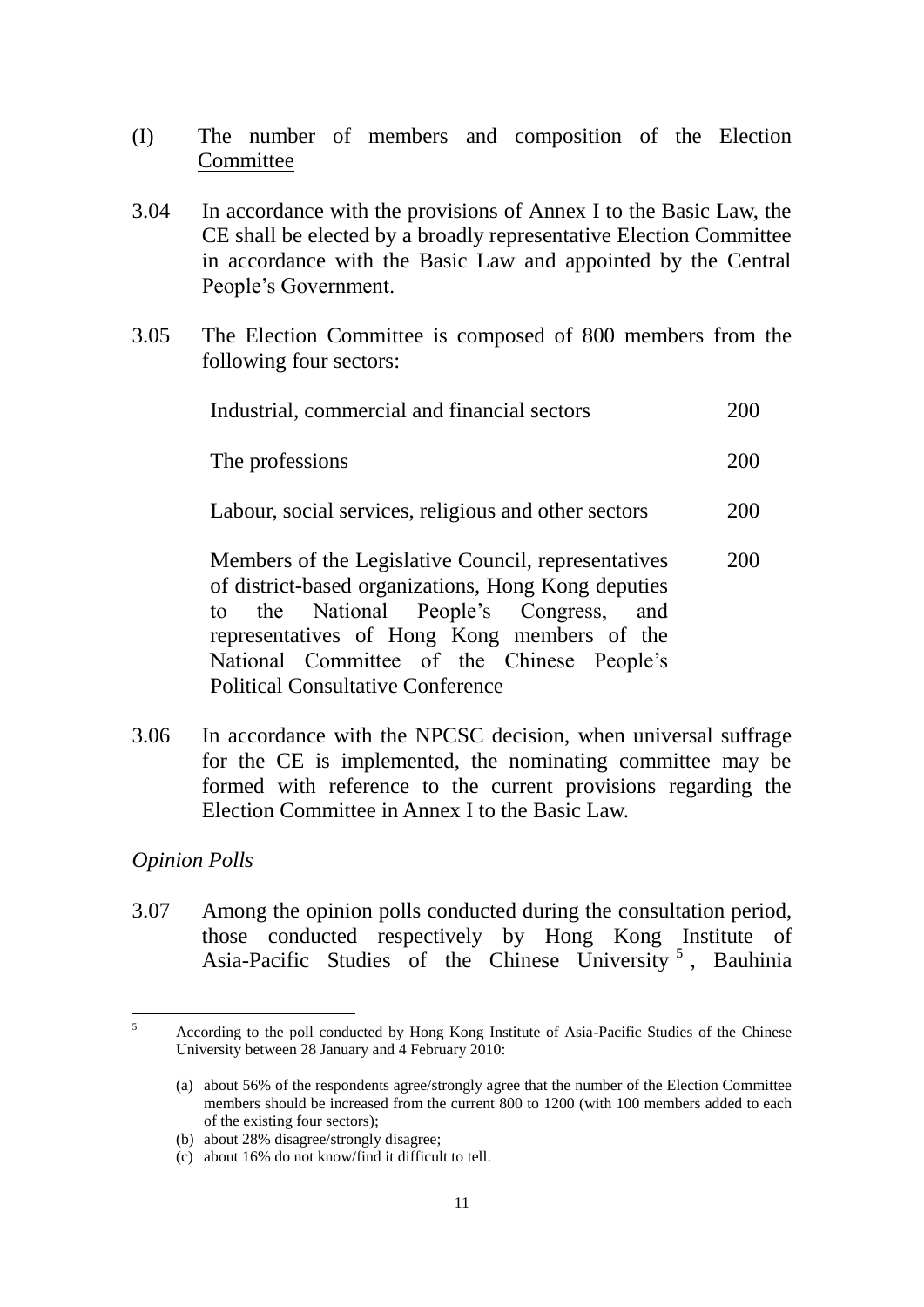Foundation Research Centre<sup>6</sup>, Hong Kong Research Association<sup>7</sup> and One Country Two Systems Research Institute<sup>8</sup> indicate that, about 60% of the respondents agree that the number of the Election Committee members should be increased from the current 800 to 1200, with 100 members added to each of the existing four sectors.

#### *Legislative Council*

<u>.</u>

- 3.08 Various political parties/groups and Members of the LegCo have put forth the following relevant proposals:
	- (a) Democratic Alliance for the Betterment and Progress of Hong Kong ("DAB") agrees that the number of the Election

- (b) about 25% disagree/strongly disagree;
- (c) 10% do not know/find it difficult to tell.

Among those who agree that the number of the Election Committee members should be increased to 1200:

- (a) about 64% of the respondents agree/strongly agree that the 400 new seats should be allocated evenly among the existing four sectors;
- (b) about 27% disagree/strongly disagree;
- (c) about 9% do not know/find it difficult to tell.
- $7 \text{ According to the poll conducted by Hong Kong Research Association between 7 and 11 February}$ 2010:
	- (a) 62% of the respondents agree that the number of members of the 2012 Election Committee should be increased from 800 to 1200 and 100 members should be added to each sector;
	- (b) 29% disagree;
	- (c) 9% have no strong view/have no comment.
- <sup>8</sup> According to the poll conducted by One Country Two Systems Research Institute between 17 and 20 February 2010:
	- (a) about 68% of the respondents agree that the number of the Election Committee members should be increased from 800 to 1200 for the CE election in 2012;
	- (b) about 19% disagree;
	- (c) about 13% have no strong view/do not know.

#### Moreover,

- (a) about 63% of the respondents agree that the 400 new members of the Election Committee should be allocated to the four sectors evenly, i.e. to add 100 seats to each sector;
- (b) about 24% disagree;
- (c) about 13% have no strong view/do not know.

<sup>&</sup>lt;sup>6</sup> According to the poll conducted by Bauhinia Foundation Research Centre between 29 January and 3 February 2010:

<sup>(</sup>a) about 65% of the respondents agree/strongly agree that the number of the Election Committee members should be increased from 800 to 1200 for the CE election in 2012;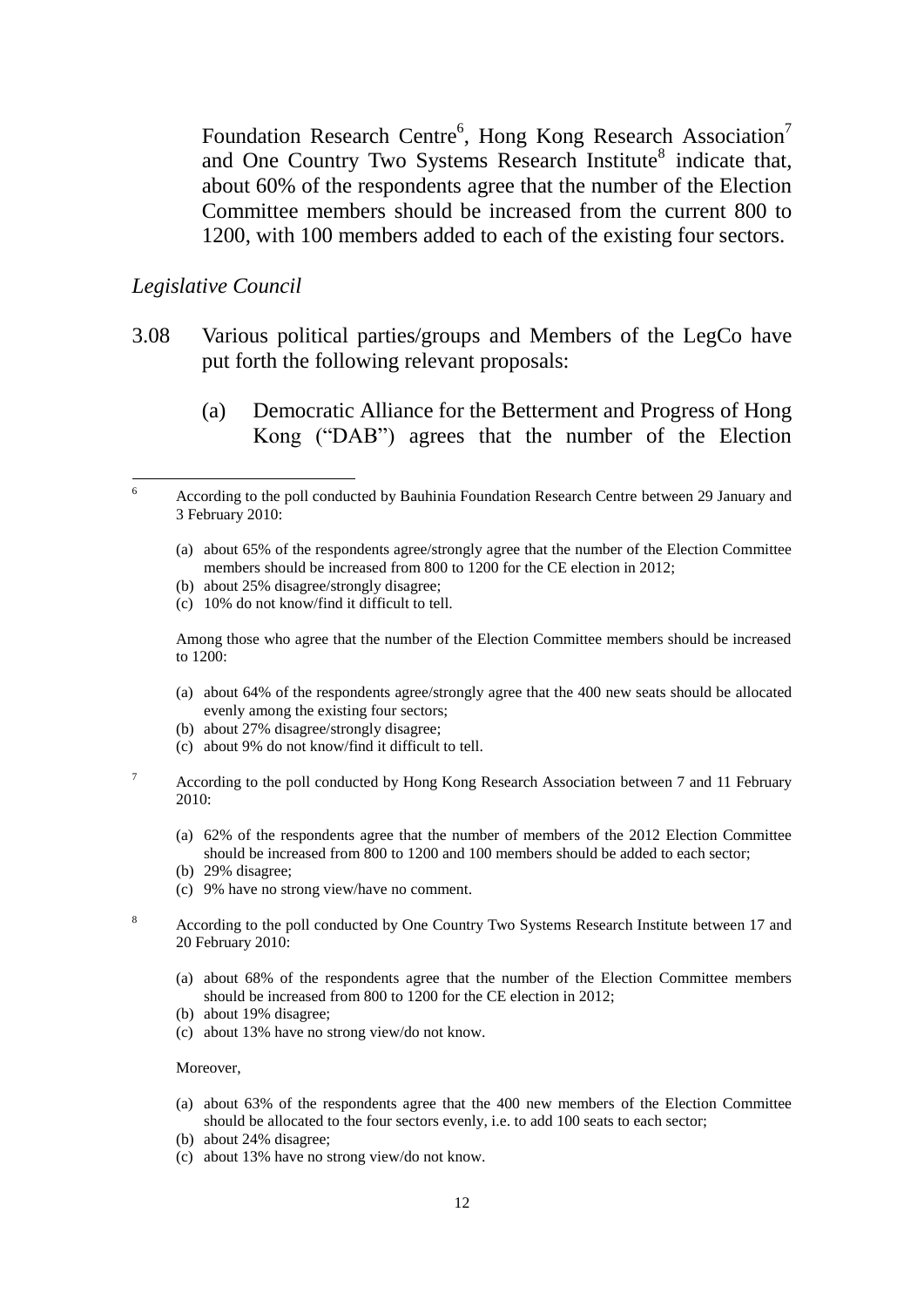Committee members should be increased from 800 to 1200. DAB has no objection to the view that the number of members can be increased further, but considers that the smooth transformation of the Election Committee into the nominating committee when universal suffrage for the CE is implemented in 2017 should be taken into account. DAB also agrees that the number of members of the four sectors should be increased by the same proportion $\degree$ .

- (b) Constitutional Reform Synergy<sup>10</sup> agrees that the number of the Election Committee members should be increased from 800 to 1200, and that 100 members should be added to each of the four sectors. This can help enhance the representativeness and democratic elements of the Election Committee, and can maintain the principles of balanced participation and gradual and orderly progress. This can also facilitate the transformation of the Election Committee into the nominating committee when universal suffrage for the CE is implemented in 2017.
- (c) Hong Kong Federation of Trade Unions ("FTU") proposes that the number of the Election Committee members should be increased to not more than 1200. This can attract more people who represent different sectors of the community to take part in the CE election, and hence, the democratic elements of the Election Committee can be enhanced. This range of increase in the number of members is appropriate and consistent with the principle of gradual and orderly progress. This is more likely to be accepted by different sectors of society and will serve as a reference for the formation of the nominating committee when universal suffrage for the CE is implemented $11$ .
- (d) Liberal Party considers that the existing Election Committee

<sup>-&</sup>lt;br>9 Please refer to Appendix I (LC5) for details.

<sup>&</sup>lt;sup>10</sup> Constitutional Reform Synergy was formed on the initiative of the Economic Synergy and its Constructional Action in Syncigy was formed on the middle of the accuration of the second the set of the Chinese name has been changed from "工商界政改動力" to "工商專業政改動力" starting 15 March 2010. However, as the written proposal from the alliance was put forth on 10 February 2010, hence, we have adopted "工商界政改動力" in this document. (There is no change to the English name of the group.); please refer to Appendix I (LC3) for details of the submission.

<sup>&</sup>lt;sup>11</sup> Please refer to Appendix I (LC15) for details.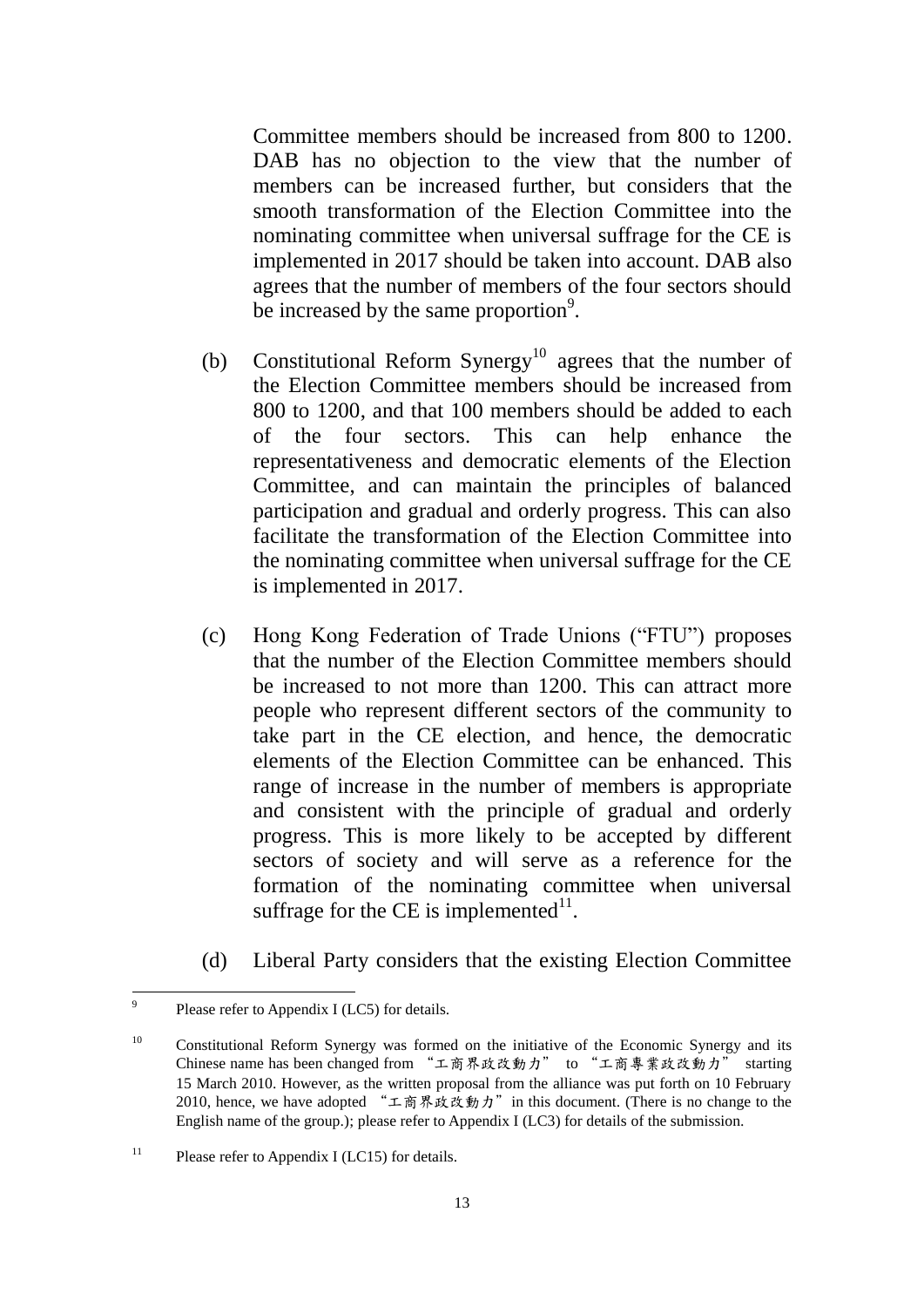should be expanded to 1200-1600 members and transformed into the nominating committee when universal suffrage is implemented, so as to enhance the legitimacy and representativeness of the nominating committee. Liberal Party also considers that, in increasing the number of Election Committee members, the principle of balanced participation should be taken into account and that the number of seats should be increased evenly for the four  $\text{sectors}^{12}$ .

- (e) The Federation of Hong Kong & Kowloon Labour Unions ("HKFLU") suggests that the number of Election Committee members should be increased to at least 1600. This can allow more District Council members who have a public mandate to be included in the fourth sector, and the number of members for the other sectors be increased accordingly. This can enhance the representativeness and legitimacy of the Election Committee, and in turn enhance the representativeness of the nominating committee when universal suffrage for the CE is implemented in  $2017^{13}$ .
- (f) Hong Kong Association for Democracy and People's Livelihood ("ADPL") proposes, on the premise that the District Council appointment system will be abolished, that all 405 elected District Council members should be included in the Election Committee, i.e. the number of Election Committee members will be increased from 800 to 1163 (after deducting the existing 42 members representing Hong Kong, Kowloon and New Territories District Councils in the fourth sector) $^{14}$ .
- (g) Savantas Policy Institute proposes that the number of

 $12$ Please refer to Appendix I (LC18) for details.

<sup>13</sup> Please refer to Appendix I (LC9) for details.

<sup>&</sup>lt;sup>14</sup> ADPL considers that it will not be appropriate to separate the proposed package for implementing universal suffrage from the mid-way package by focusing only on the discussion of the methods for amending the two elections in 2012. It will only be reasonable to have the future design for implementing universal suffrage confirmed before any meaningful discussion on the mid-way package can take place. ADPL reiterates its position that universal suffrage for the CE and the LegCo should be implemented as soon as possible and has put forth a proposal for implementing universal suffrage. Under the situation that universal suffrage for the CE and the LegCo cannot be implemented in 2012, ADPL put forth a possible mid-way package; please refer to Appendix I (LC14) for details.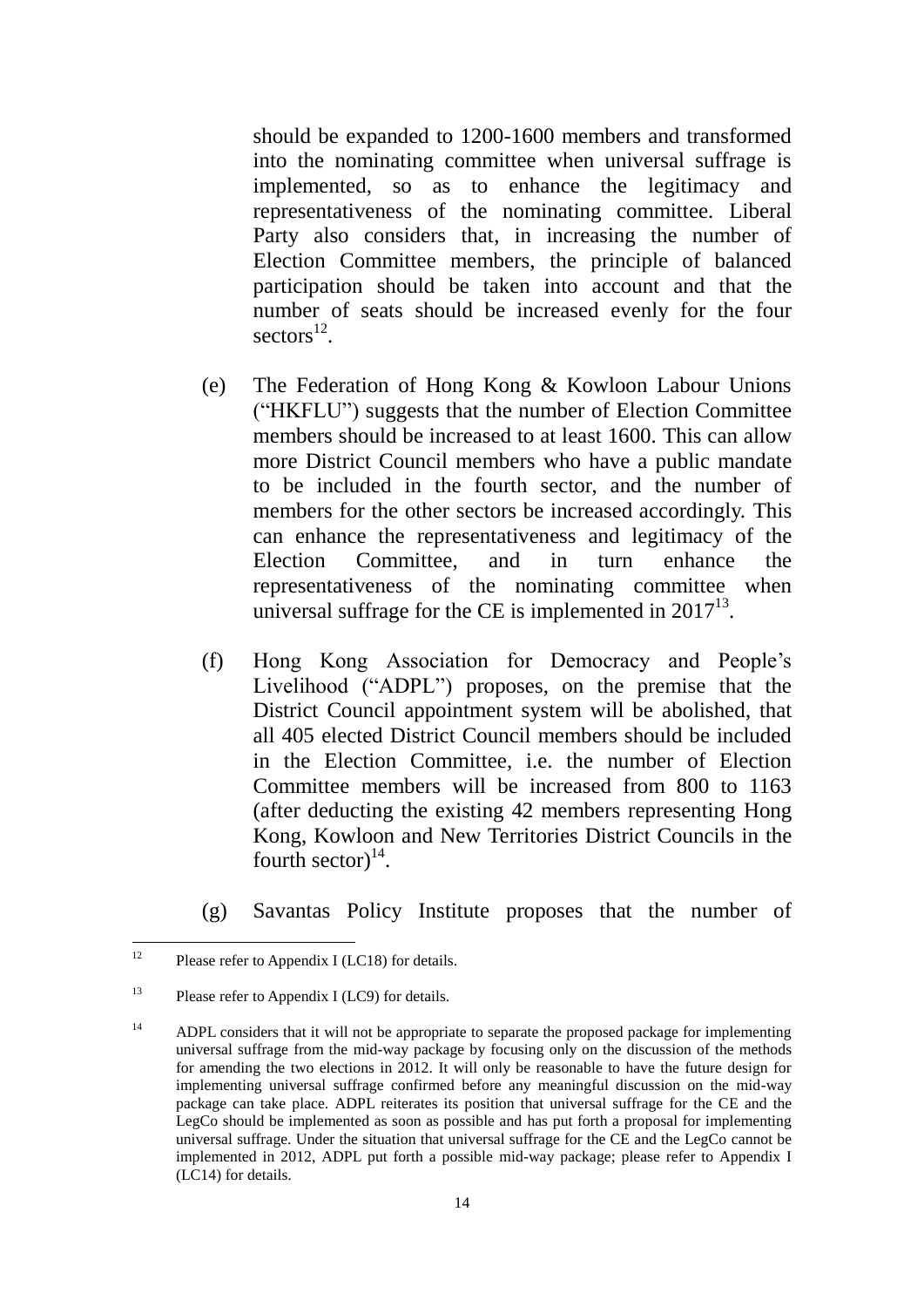members of the first, second and third sectors should be doubled (i.e. 400 members for each sector), and that the method of allocating the seats to these sectors should remain unchanged. For the fourth sector, the number of members should be increased to 600, with all elected District Council members included in the Election Committee. The number of Election Committee members will then be increased to 1800. This can, on the one hand, enhance the democratic elements, and on the other hand, comply with the principle of balanced participation. The Election Committee can be transformed into the nominating committee in  $2017^{15}$ .

- (h) Dr Hon Priscilla Leung Mei-fun supports that the size of the Election Committee should be expanded to 1200 members. The existing Election Committee can be transformed into the nominating committee when universal suffrage for the CE is implemented in 2017. Consideration may be given to adjusting the proportion of members of the four sectors, so as to increase the number of members for those subsectors with a wider electorate base, for example, to increase the number of members of the fourth sector by including all elected District Council Members. She also suggests that the number of members in different subsectors should be increased proportionally by including representatives of the middle class (for example, Chinese Medicine practitioners, the environmental protection sector, the publication sector, Small and Medium Size Enterprises ("SMEs"), youth, women, representatives of real estate agents and ethnic minorities, etc), who are among the silent majority within the community $^{16}$ .
- (i) Hon Ronny Tong Ka-wah proposes that the existing 42 seats for District Council representatives in the Election Committee should be abolished, and that all elected District Council members should become members<sup>17</sup>.

 $15$ <sup>15</sup> Hon Mrs Regina Ip Lau Suk-yee is the Chairperson of the Savantas Policy Institute; please refer to Appendix I (LC24) for details of the submission.

<sup>&</sup>lt;sup>16</sup> Please refer to Appendix I (LC23) for details.

<sup>&</sup>lt;sup>17</sup> Hon Ronny Tong Ka-wah has expressed that the proposal is put forth on the premise that the Government will accept the universal suffrage package proposed by the pan-democrats in 2007; please refer to Appendix I (LC25) for details.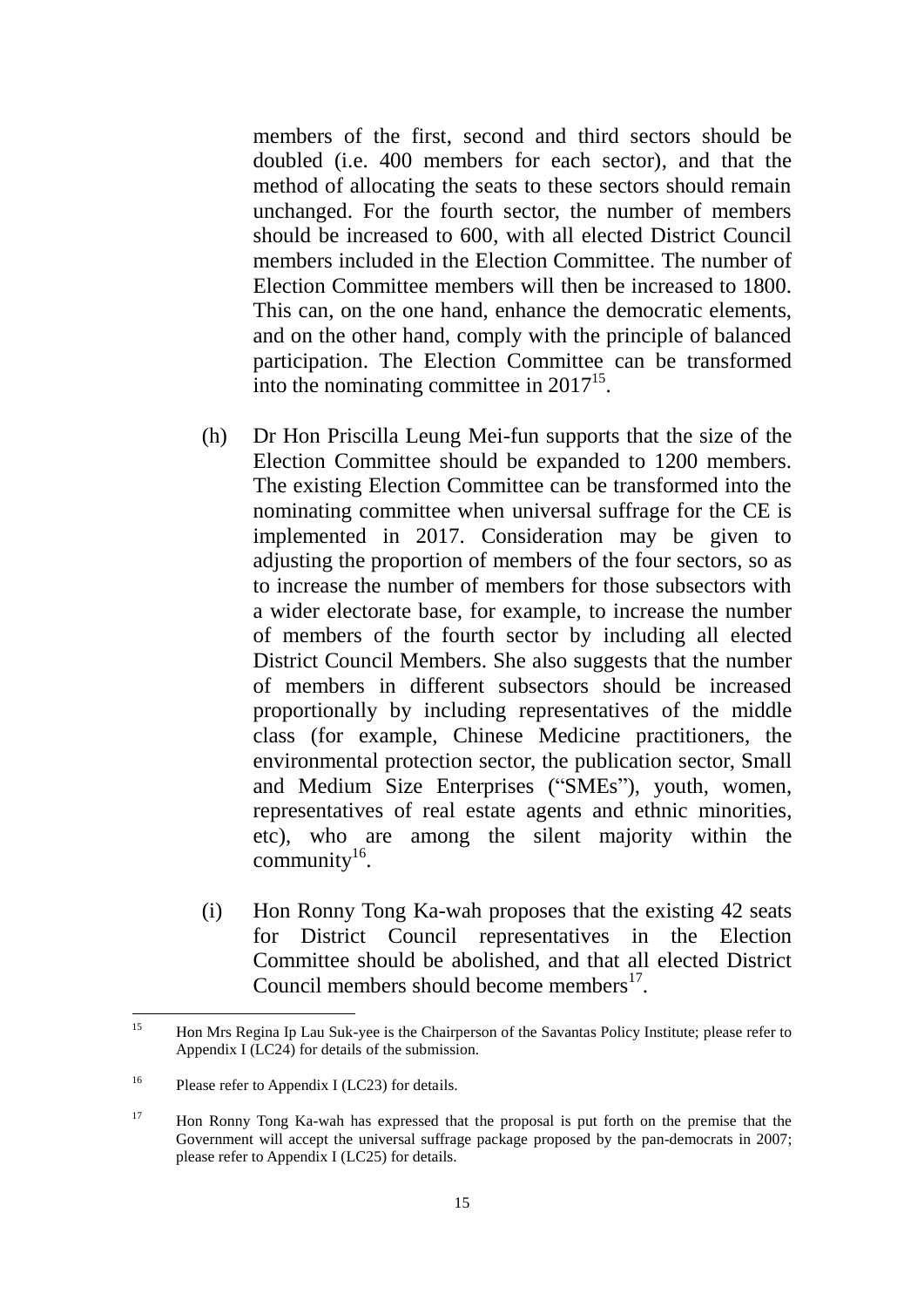- 3.09 The following LegCo Members have put forth relevant proposals to reflect the views of the sectors which they represent:
	- (a) The wholesale and retail sector, represented by Hon Vincent Fang Kang<sup>18</sup>, supports the expansion of the size of the Election Committee, on the condition that the functional subsectors can be retained.
	- (b) The engineering sector, represented by Ir Dr Hon Raymond Ho Chung-tai<sup>19</sup>, considers that the number of Election Committee members should be increased from 800 to 1600.
	- (c) For the tourism sector represented by Hon Paul Tse Wai-chun, according to the survey results  $20^{\circ}$ , about 70% of the respondents agree that the number of the Election Committee members should be increased to 1200, while 20% do not agree.
	- (d) For the architectural, surveying and planning sector represented by Prof Hon Patrick Lau Sau-shing<sup>21</sup>, according to the composite results of the survey, more than half of the respondents support that the number of the Election Committee members should be increased to not more than 1200. Half of them consider that the proportion of members

<sup>18</sup> <sup>18</sup> Hon Vincent Fang Kang has consolidated the views expressed by the wholesale and retail sector at the "consultation forum on constitutional development" held on 2 February 2010. There were over 180 participants from over 38 wholesale, retail, catering and transport associations; please refer to Appendix I (LC17) for details.

<sup>&</sup>lt;sup>19</sup> Ir Dr Hon Raymond Ho Chung-tai has collated the views of the engineering sector through questionnaires and informal discussions and forums; please refer to Appendix I (LC21) for details.

<sup>&</sup>lt;sup>20</sup> The office of Hon Paul Tse Wai-chun successfully interviewed the responsible persons of 142 licensed travel agents through questionnaires and telephone interviews. According to Hon Paul Tse Wai-chun, the hotel and airline industries generally do not have strong views on the constitutional review package, with one association having reflected its views to the Government through other channels; please refer to Appendix I (LC26) for details.

 $21$  Prof Hon Patrick Lau Sau-shing distributed questionnaires to members of the four professional associations (Hong Kong Institute of Surveyors, Hong Kong Institute of Architects, Hong Kong Institute of Planners and Hong Kong Institute of Landscape Architects). The rate of response was 1.98%. As to whether the majority who had not replied support the constitutional review package or not, a conclusion can only be made after another round of consultation has been conducted following the release of the Government's proposed package. Prof Lau has consolidated the views received from the sector in response to the survey; please refer to Appendix I (LC22) for details.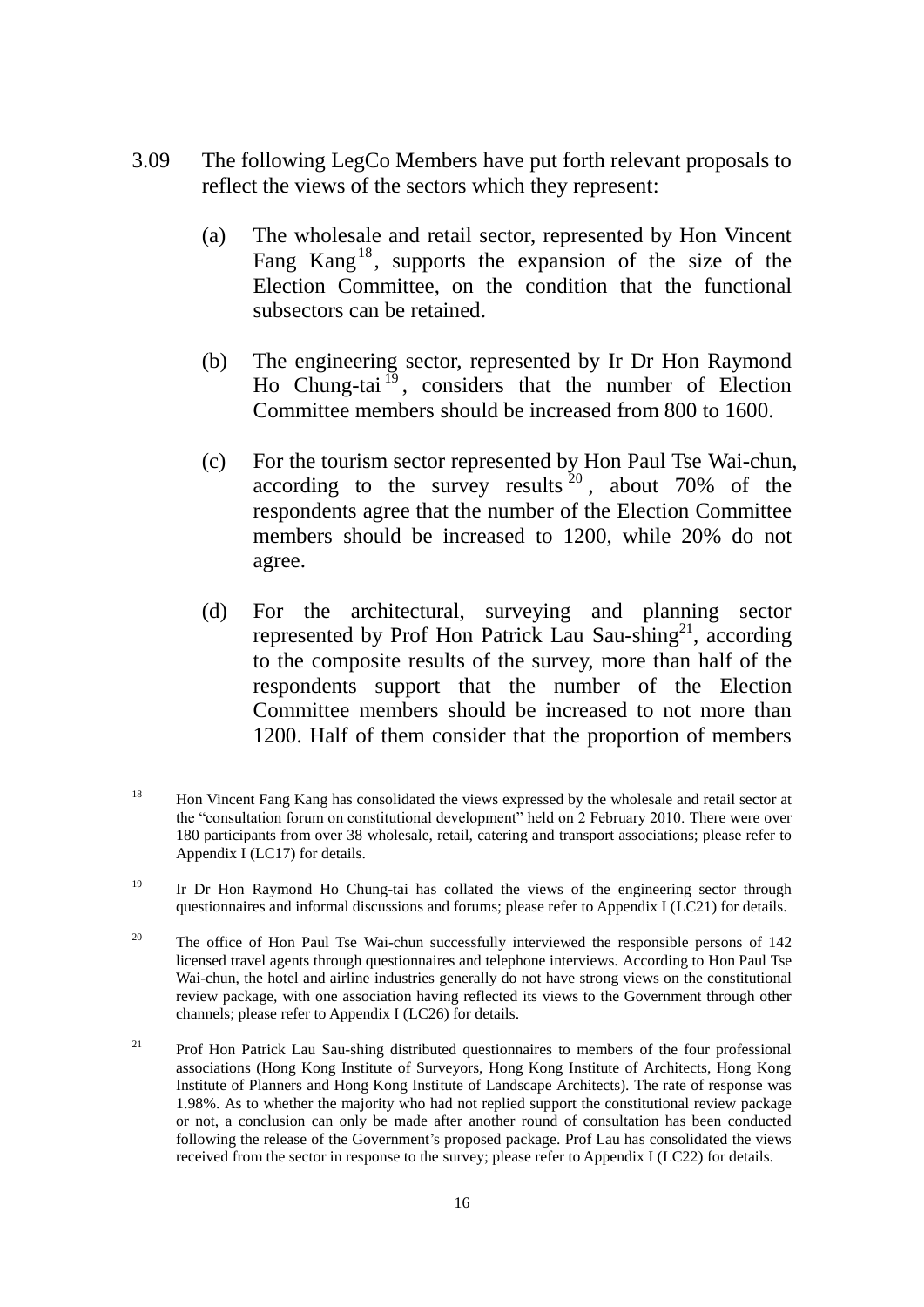of the four sectors should remain even.

- (e) Heung Yee Kuk, represented by Hon Lau Wong-fat<sup>22</sup>, supports that the number of the Election Committee members should be increased to not more than 1200.
- (f) The agriculture and fisheries sector, represented by Hon Wong Yung-kan<sup>23</sup>, supports that the number of the Election Committee members should be increased from 800 to 1200. They also request that the number of seats allocated to the agriculture and fisheries subsector should be increased by the same proportion from 40 to 60.

### *Written Submissions*

- 3.10 Among the relevant written submissions received during the consultation period, there are noticeably more views that the number of the Election Committee members should be increased to not more than 1200, and that the new seats should be allocated to the existing four sectors evenly<sup>24</sup>. Among these views, there are views that increasing the number of the Election Committee members to 1200 can facilitate the transformation of the Election Committee into the nominating committee when universal suffrage for the CE is implemented in  $2017^{25}$ .
- 3.11 However, there are views that, as compared with the proposal put forth by the HKSAR Government in 2005 to include all District Council members in the Election Committee and to increase the number of members to 1600, the proposal of increasing the number of the Election Committee members to  $1200$  is retrogressive<sup>26</sup>.

<sup>25</sup> For example, the Centre for Comparative and Public Law, Faculty of Law of the University of Hong Kong has put forth relevant views; please refer to Appendix III (A4024) for details.

<sup>22</sup> Please refer to Appendix I (LC10) for details.

<sup>&</sup>lt;sup>23</sup> Please refer to Appendix I (LC28) for details.

<sup>&</sup>lt;sup>24</sup> For example, the Association of Hong Kong Professionals considers it acceptable to increase the number of the Election Committee members from the current 800 to 1200. This proposal is consistent with the requirement of gradual and orderly progress, increases the participation of people from different sectors of the community, and enhances the representativeness and democratic elements of the Election Committee. It can also provide more room and opportunities for members of the public to take part in the CE Election, which can realize democratic progress and development; please refer to Appendix III (A1719) for details.

<sup>&</sup>lt;sup>26</sup> For example, the Association of Engineering Professionals in Society has put forth relevant views;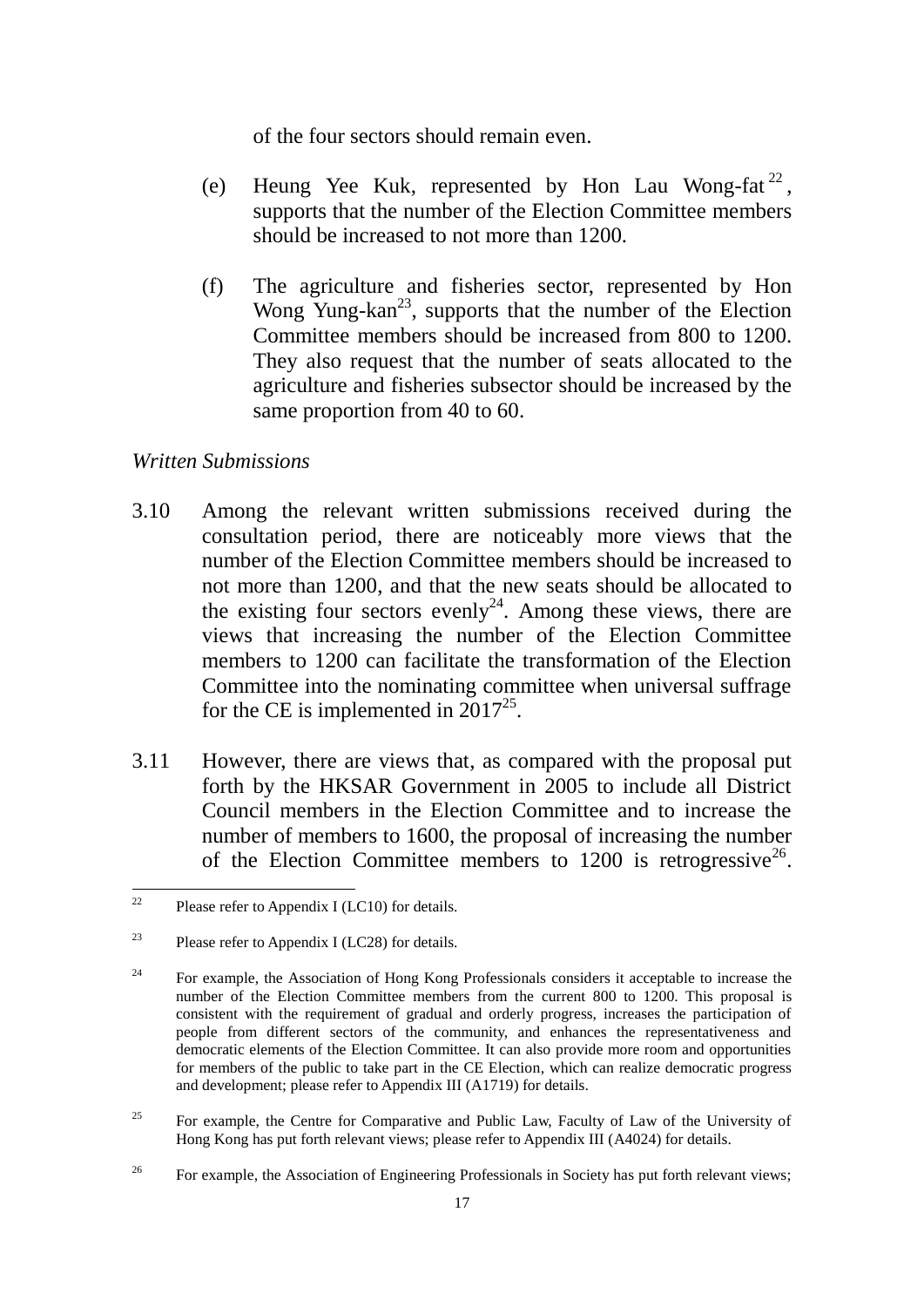There are views that only elected District Council members should be included, so as to enhance the democratic elements of the Election Committee $27$ .

3.12 There are also views that the number of the Election Committee members should be maintained at  $800^{28}$ , or increased to 1000,  $1600^{29}$  or more than  $1600^{30}$ .

#### (II) The electorate base of the Election Committee

#### *Opinion Polls*

1

3.13 Among the opinion polls conducted during the consultation period, those conducted respectively by Bauhinia Foundation Research Centre<sup>31</sup> and Hong Kong Research Association<sup>32</sup> indicate that

please refer to Appendix III (A2903) for details.

- <sup>27</sup> For example, the Law Society of Hong Kong has put forth relevant views; please refer to Appendix III (A2939) for details.
- <sup>28</sup> For example, the Citizens' Commission on Constitutional Development considers that unless the imbalances in the current representation of certain sub-sectors can be resolved and "corporate votes" are to be eliminated, there is no merit in expanding the Election Committee in 2012; please refer to Appendix III (A3791) for details.
- <sup>29</sup> For example, Basic Law Institute strongly requests that the number of Election Committee members should be increased to 1600, so as to ensure the broad representativeness of the 2017 nominating committee when it is transformed from the 2012 Election Committee; please refer to Appendix III (A4164) for details.
- <sup>30</sup> For example, the Hong Kong Small and Medium Enterprises Association proposes that consideration may be given to increasing the number of the Election Committee members to 5000; please refer to Appendix III (A2999) for details.
- <sup>31</sup> According to the poll conducted by Bauhinia Foundation Research Centre between 29 January and 3 February 2010:
	- (a) about 68% of the respondents agree/strongly agree that more District Council members should be included in the 2012 Election Committee;
	- (b) about 25% disagree/strongly disagree;
	- (c) about 7% do not know/find it difficult to tell.

Among those who support that more District Council members should be included in the Election Committee:

- (a) about 67% of the respondents consider that the new District Council seats in the Election Committee should be returned through election by only elected District Council members from among themselves;
- (b) about 28% consider that such seats should be returned through election by both elected and appointed District Council members from among themselves
- (c) about 5% do not know/find it difficult to tell.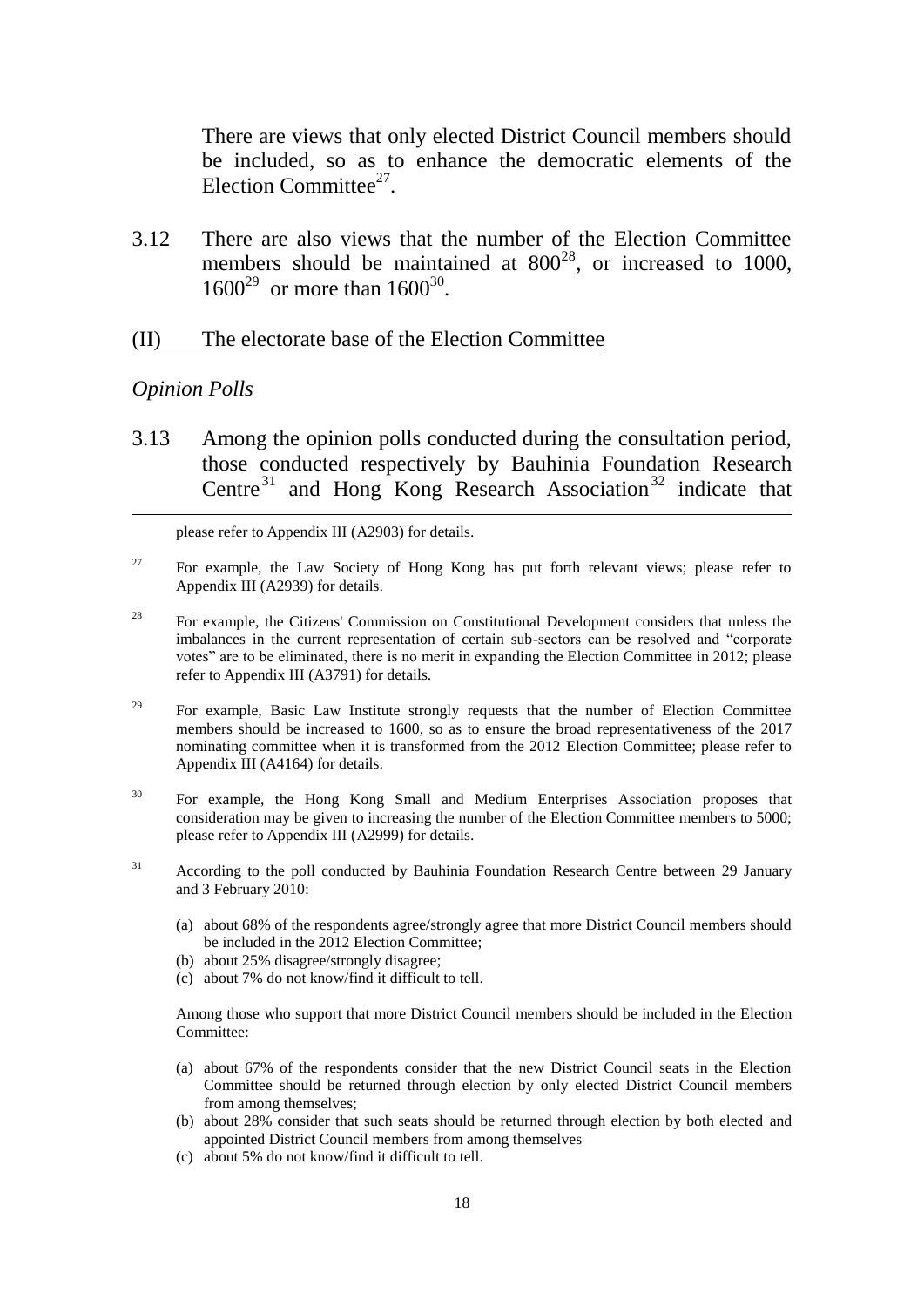more respondents agree that representatives of the District Councils in the Election Committee should be increased and that the concerned seats should be returned through election by elected District Council members from among themselves.

3.14 At the same time, the opinion poll conducted by Bauhinia Foundation Research Centre<sup>33</sup> indicates that more than half of the respondents do not agree that replacing "corporate votes" in the Election Committee with "director's votes" can enhance the representativeness of the Election Committee.

### *Legislative Council*

- 3.15 Various political parties/groups and Members of the LegCo have put forth the following relevant proposals:
	- (a) DAB agrees that most of the new seats of the fourth sector should be allocated to District Council members, so as to enhance public participation in the Election Committee through the District Council members who have a public mandate. DAB notes that there are diverse views and controversies within the community on the proposal of replacing "corporate votes" with "director's or executive's votes" and its implementation. Through increasing the proportion of elected District Council members in the Election Committee can also expand the electorate base of the Election Committee.
	- (b) Constitutional Reform Synergy considers that, although the

- (a) 64% of the respondents agree that most of the new seats in the fourth sector should be returned through election by elected District Council members from among themselves;
- (b) 28% disagree;
- (c) 8% have no strong views/have no comment.
- <sup>33</sup> According to the poll conducted by the Bauhinia Foundation Research Centre between 29 January and 3 February 2010:
	- (a) about 58% of the respondents disagree/strongly disagree that replacing "corporate votes" with "director's votes" in the Election Committee can enhance the representativeness of the Election Committee;
	- (b) about 29% agree/strongly agree;
	- (c) about 13% do not know/find it difficult to tell.

 $32$ According to the poll conducted by Hong Kong Research Association between 7 and 11 February 2010: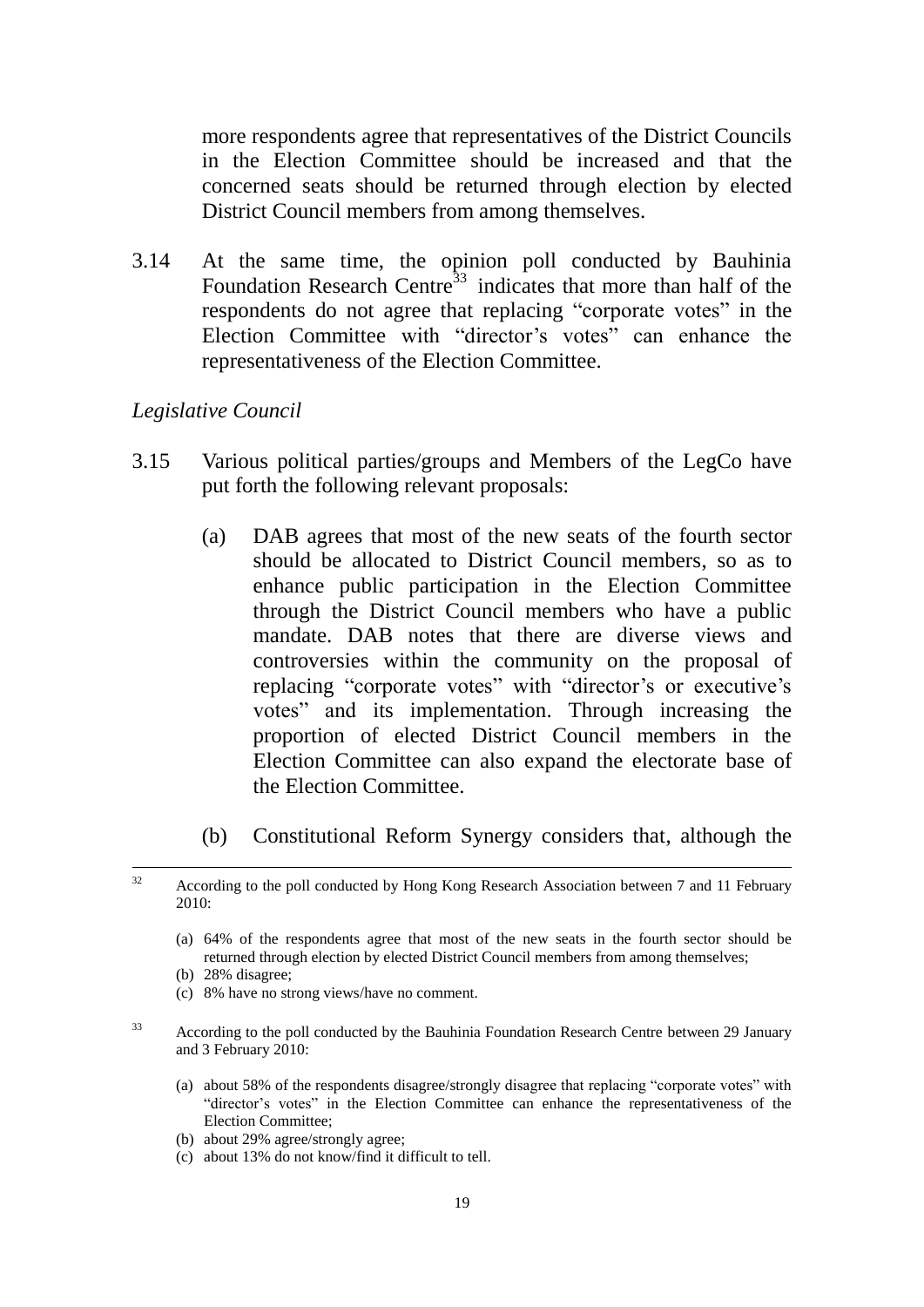proposal to allocate all the new seats of the fourth sector to representatives elected from among elected District Council members is not the most ideal and fairest arrangement because it has excluded appointed District Council members, such a proposal can enhance the democratic elements of the 2012 CE election and allow members of the public to reflect their wishes indirectly through the participation of District Council members. The proposal is conducive to democratic progress, and is, therefore, acceptable. It also agrees that the existing "corporate votes" should be maintained. Given the differences in the composition and number of electors of various sectors, the nature of "corporate votes" for various sectors varies considerably. It will not be advisable to replace "corporate votes" with "individual votes" in one go because the process will be very complicated and will stir up a lot of controversies. Hence, it will not be appropriate to adjust the composition of the electorate of the Election Committee.

- (c) FTU considers that it is appropriate to increase the number of members of the four sectors of the Election Committee by the same proportion. However, the new seats to be allocated to the third sector should be allocated to the labour sector, so as to reflect the interests of the working population. As for the new seats to be allocated to the fourth sector, half of them can be allocated to District Council members. Such representatives should be returned through election by elected District Council members from among themselves, so as to enhance public participation.
- (d) Liberal Party considers that the proposal to allocate most of the new seats of the fourth sector to elected District Council members could be discriminatory. However, noting that appointed District Council members are willing to place the overall interest of the community ahead of their personal interests by supporting the relevant arrangements, and that certain democratic elements of the Election Committee can be enhanced by including more elected District Council members, they have no strong views against the proposal of allocating most of the seats of the fourth sector to elected District Council members. This can allow constitutional development to be rolled forward. Liberal Party also considers that "corporate votes" of the subsectors of the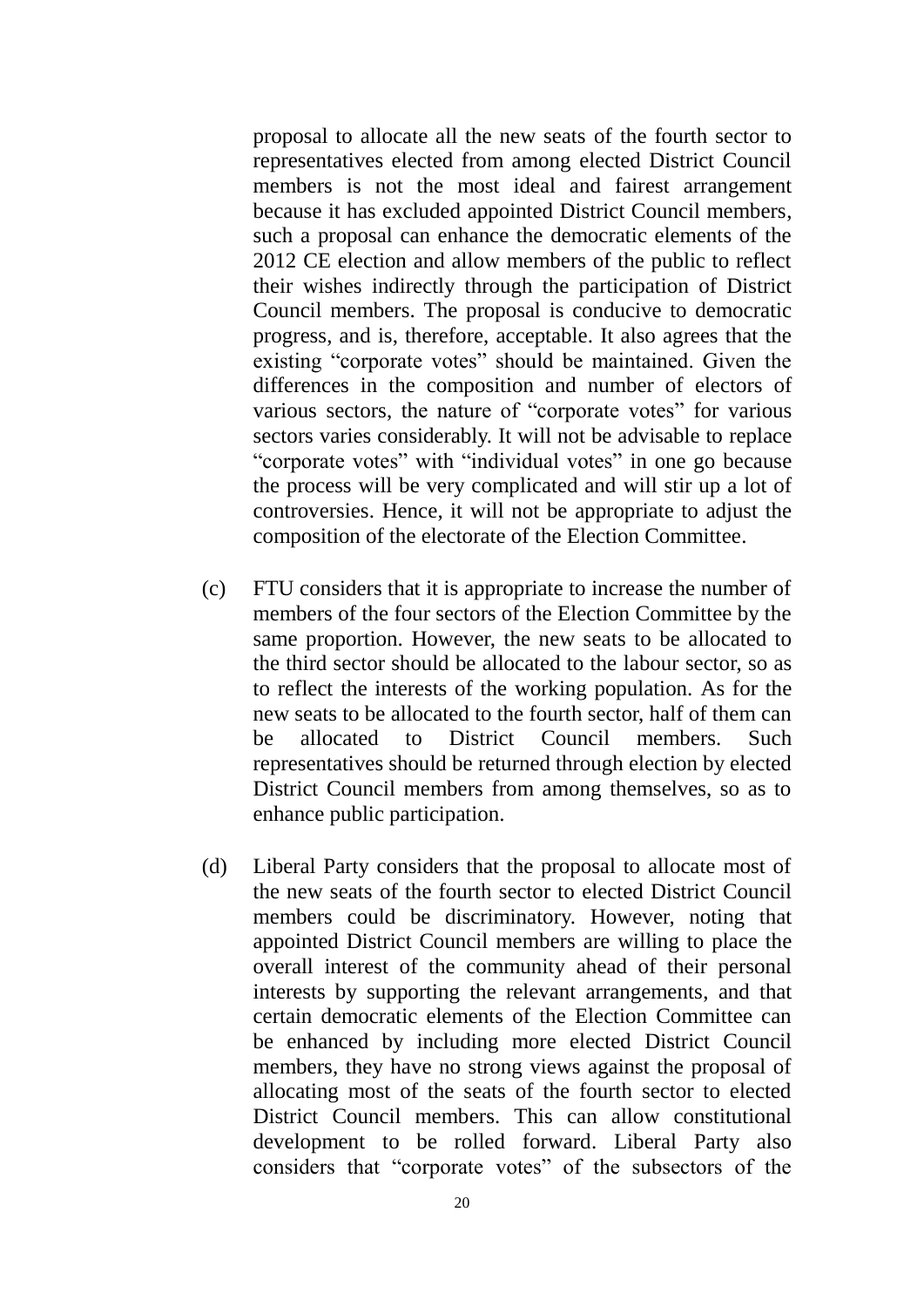Election Committee should be transformed into "director's votes" (with each company having no more than six votes) or even "partner's votes" (for entities which are not limited companies). This can broaden significantly the electorate base of the relevant subsectors.

- (e) Savantas Policy Institute proposes that all elected District Council members should be included in the fourth sector.
- (f) Civic Party proposes that the electorate base of the Election Committee should be broadened by including all elected District Council members, so as to enhance the democratic elements. The existing seats for "District Council representatives" in the Election Committee should be abolished $34$ .
- (g) Dr Hon Priscilla Leung Mei-fun proposes that the number of members of the fourth sector should be increased by including all elected District Council members. Also, the electorate base of the Election Committee should be broadened, for example, by replacing "corporate votes" with "director's/association's/ individual votes".
- 3.16 The following LegCo Members have put forth relevant proposals to reflect the views of the sectors which they represent:
	- (a) For the tourism sector represented by Hon Paul Tse Wai-chun, according to the survey results, about 60% of the respondents agree that most of the 100 new seats of the political sector should be allocated to elected District Council members, and that such seats should be elected from among themselves, while about 20% do not agree. About 60% of the respondents consider that increasing the proportion of District Council members in the Election Committee can help broaden the electorate base and enhance the democratic elements of the Election Committee, while about 20% do not agree.
	- (b) The agriculture and fisheries sector, represented by Hon Wong Yung-kan, considers that it is an ideal arrangement for most of the new seats of the fourth sector to be allocated to

 $34$ Please refer to Appendix I (LC2) for details.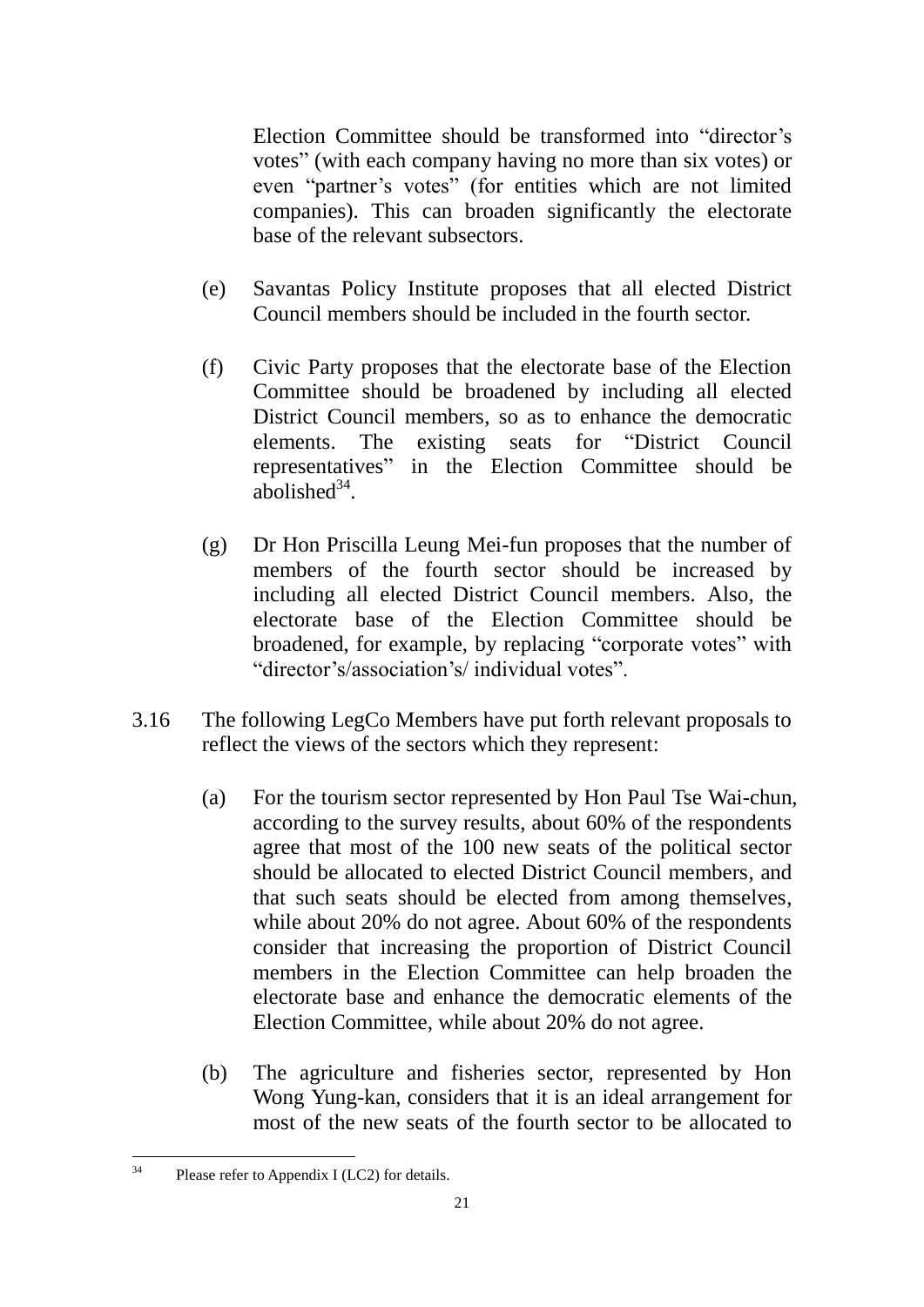District Council members, with a view to attaining the goal that all elected District Council members will become Election Committee members.

#### *Written Submissions*

- 3.17 Among the relevant written submissions received during the consultation period, there are more views that the electorate base of the Election Committee should be broadened through increased participation by elected District Council members<sup>35</sup>. As to whether "corporate votes" should be replaced with "director's / individual votes" to broaden the electorate base of the Election Committee, there are more views which do not agree to this proposal $36$ .
- 3.18 However, there are views that "corporate votes" should be replaced with "director's / executive's / individual votes", so as to broaden the electorate base $37$ .
- 3.19 There are views that while appointed District Council members' right to stand for election could be abolished, their voting right should be retained<sup>38</sup>; there are views that while only elected District Council members should take part in the election, appointed District Council members should have the right to stand for election $39$ ; there are also views that all elected and appointed District Council members should be allowed to take part in the

 $35$ <sup>35</sup> For example, the Hong Kong Women Development Association suggests that the Election Committee should include representatives elected from among elected District Council members, so that members of the public can take part in the CE Election in a progressive manner; please refer to Appendix III (A0156) for details.

<sup>&</sup>lt;sup>36</sup> For example, the Chinese General Chamber of Commerce agrees to the direction of broadening the electorate base of the Election Committee. However, such changes will involve interests of different parties and the implementation process will be complicated (including problems such as how to restrict companies/associations from increasing the number of voters, how to differentiate between voters and non-voters of a company/association, how to prevent corruption, etc). These problems cannot be resolved within a short period of time, hence, it will not be appropriate to implement such changes at this stage; please refer to Appendix III (A3187) for details.

 $37$  For example, the Hong Kong Institute of Housing has put forth a relevant proposal; please refer to Appendix III (A4151) for details.

<sup>&</sup>lt;sup>38</sup> For example, the Hong Kong Chinese Enterprises Association has put forth a relevant proposal; please refer to Appendix III (A1881) for details.

<sup>&</sup>lt;sup>39</sup> For example, the Association of Engineering Professionals in Society has put forth a relevant proposal; please refer to Appendix III (A2903) for details.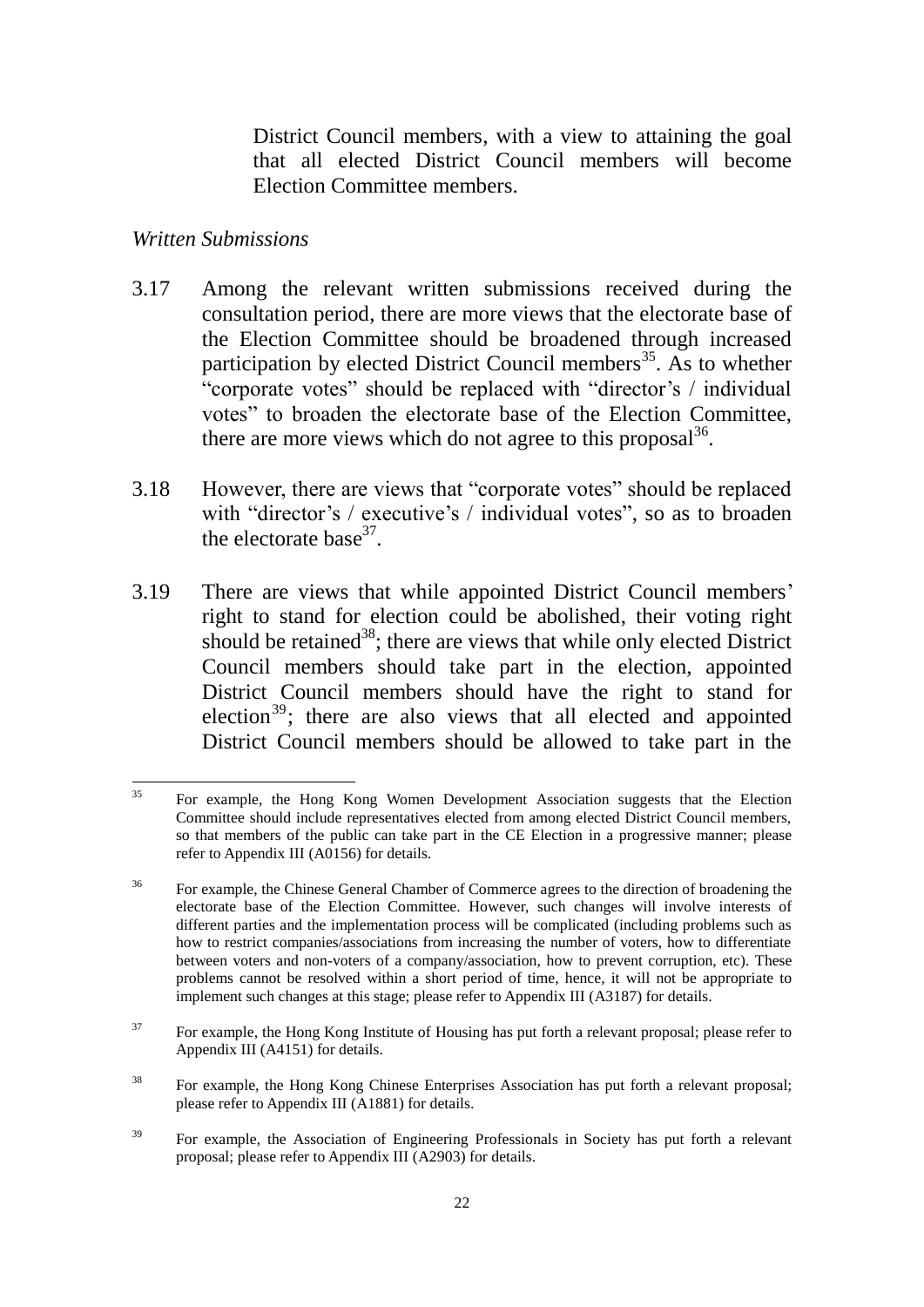$e$ lection<sup>40</sup>.

### (III) The arrangements for nominating candidates for the office of the Chief Executive

3.20 Annex I to the Basic Law provides that candidates for the office of the CE may be nominated jointly by not less than 100 members of the Election Committee (i.e. one-eighth of the total membership of the Election Committee).

### *Opinion Polls*

3.21 Among the opinion polls conducted during the consultation period, those conducted respectively by Hong Kong Institute of Asia-Pacific Studies of the Chinese University<sup>41</sup>, Bauhinia Foundation Research Centre<sup>42</sup>, Hong Kong Research Association<sup>43</sup> and One Country Two Systems Research Institute<sup>44</sup> indicate that

- (a) about 51% of the respondents agree/strongly agree that the nomination threshold should be maintained at one-eighth of total membership of the Election Committee, i.e. each candidate is required to secure 150 nominations from 1200 members;
- (b) about 37% disagree/strongly disagree;
- (c) about 12% do not know/find it difficult to tell.
- <sup>42</sup> According to the poll conducted by Bauhinia Foundation Research Centre between 29 January and 3 February 2010:
	- (a) about 57% of the respondents agree/strongly agree that, for the CE election in 2012, the minimum number of subscribers should be maintained at one-eighth of the total membership of the Election Committee;
	- (b) about 33% disagree/strongly disagree;
	- (c) about 10% do not know/find it difficult to tell.
- <sup>43</sup> According to the poll conducted by Hong Kong Research Association between 7 and 11 February 2010:
	- (a) 53% of the respondents agree that the nomination threshold should be maintained at the existing level in 2012, i.e. at the ratio of one-eighth of the total membership of the Election Committee;
	- (b) 39% disagree;
	- (c) 8% have no strong views/have no comment.
- <sup>44</sup> According to the poll conducted by One Country Two Systems Research Institute between 17 and 20 February 2010:

 $40$ <sup>40</sup> For example, the Hong Kong Chamber of Small and Medium Business has put forth a relevant proposal; please refer to Appendix III (A3927) for details.

<sup>41</sup> According to the poll conducted by Hong Kong Institute of Asia-Pacific Studies of the Chinese University between 22 and 30 December 2009: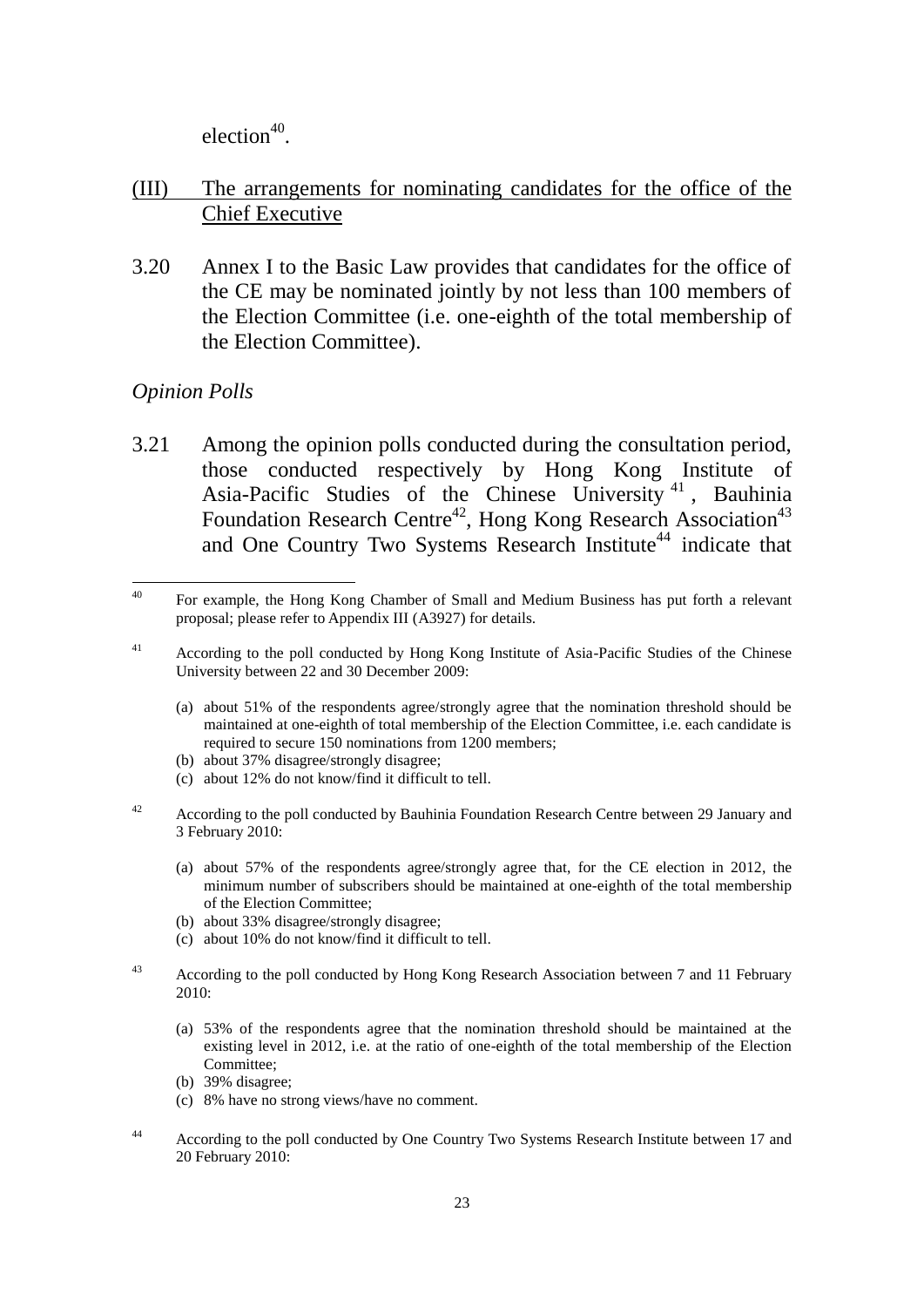more than half of the respondents consider that it is appropriate to maintain the nomination threshold at the ratio of one-eighth of the total membership of the Election Committee.

#### *Legislative Council*

- 3.22 Various political parties/groups and Members of the LegCo have put forth the following relevant proposals:
	- (a) DAB supports maintaining the existing nomination threshold (i.e. one-eighth of the total membership of the Election Committee).
	- (b) Constitutional Reform Synergy agrees that the nomination threshold should be maintained at the ratio of one-eighth of the total membership of the Election Committee, so as to ensure that CE candidates will have sufficient support and legitimacy. At the same time, the nomination threshold will not be set too high, so that the competitiveness of the CE election will not be affected.
	- (c) FTU supports maintaining the nomination threshold at the ratio of one-eighth of the total membership of the Election Committee. However, in order to realize the broad legitimacy of CE candidates, nominations from each of the four sectors should account for at least 20% of the total number of nominations.
	- (d) Liberal Party agrees that the existing requirement should be maintained, i.e. any person who has secured nominations from one-eighth of the total membership of the Election Committee can become a CE candidate. This can allow sufficient room for competition and ensure that candidates will have sufficient support.
	- (e) HKFLU supports that the nomination threshold for the CE election should be set at the ratio of one-eighth of the total

1

<sup>(</sup>a) about 63% of the respondents agree that, for the CE election in 2012, the nomination threshold should be maintained at one-eighth of total membership of the Election Committee, i.e. each candidate is required to secure 150 nominations from 1200 members;

<sup>(</sup>b) about 25% disagree;

<sup>(</sup>c) about 12% have no strong views/do not know.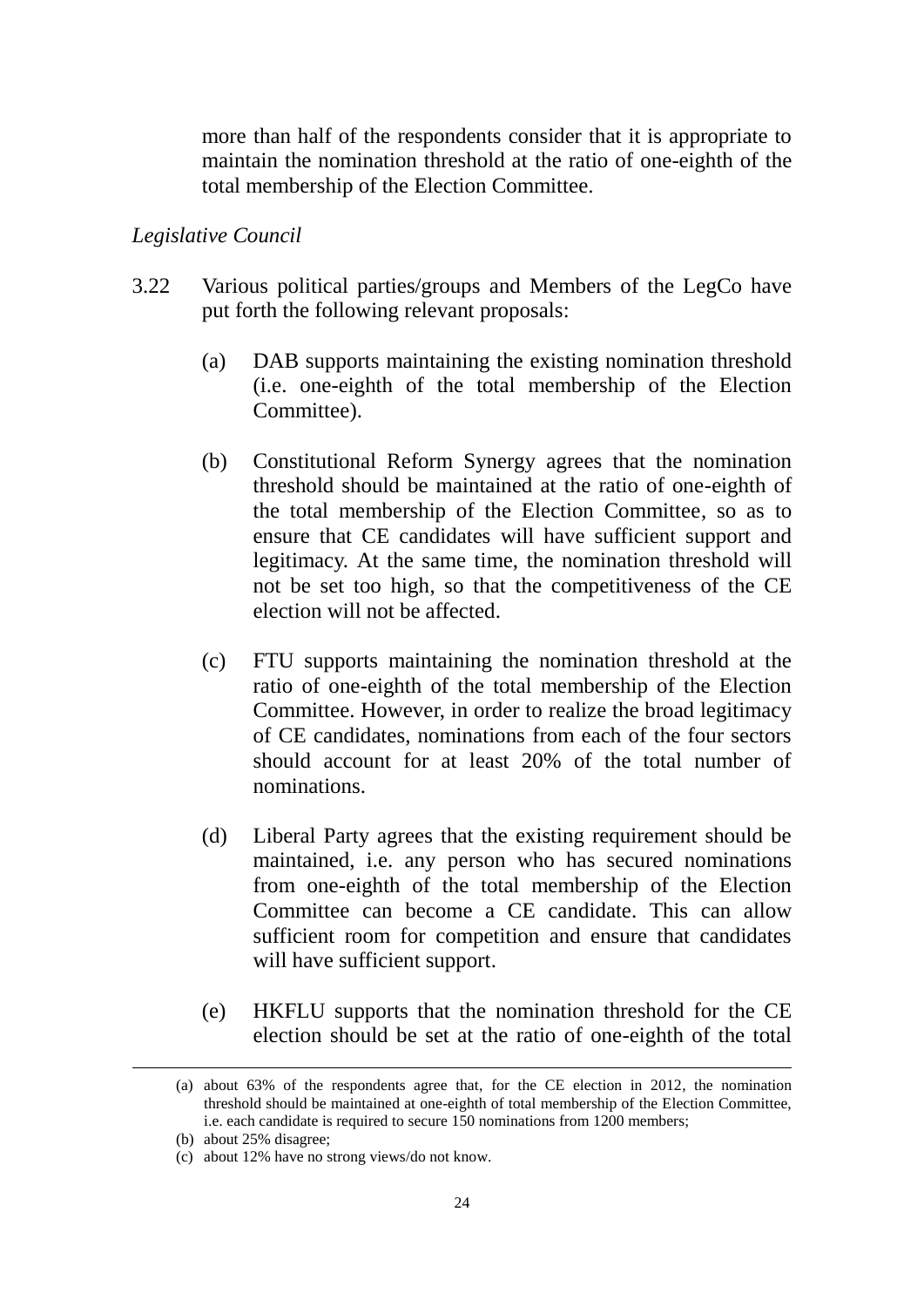membership of the Election Committee. This can help ensure that candidates will have sufficient support. Moreover, it will not be appropriate to set an upper limit on the number of subscribers.

- (f) Savantas Policy Institute considers that, after proposed expansion of the Election Committee, the minimum number of nominations required would increase if the nomination threshold remains to be 12.5%. In view of this, the Institute suggests that the nomination threshold should be lowered to 10%. To ensure responsiveness to different sectors of society, it is suggested that each candidate should be required to obtain nominations from at least 5% of the members in each sector.
- (g) ADPL proposes that the nomination threshold should not be set higher than one-eighth of the total membership of the Election Committee, and that an upper limit on the number of subscribers should be set at one-fourth of the total number of members $45$ .
- (h) Dr Hon Priscilla Leung Mei-fun proposes that the number of nominations that a CE candidate must secure should be maintained at the existing level of one-eighth, i.e. 150 nominations from among 1200 members.
- (i) Hon Ronny Tong Ka-wah proposes that the nomination threshold should be maintained at 100 members. An upper limit on the number of subscribers should be set at 200 and individual members should be allowed to nominate more than one candidate<sup>46</sup>.
- 3.23 The following LegCo Members have put forth relevant proposals to reflect the views of the sectors which they represent:
	- (a) The engineering sector, represented by Ir Dr Hon Raymond Ho Chung-tai, considers that the nomination threshold should be maintained at the ratio of one-eighth of the total

 $45$ Please refer to footnote 14

<sup>46</sup> Please refer to footnote 17.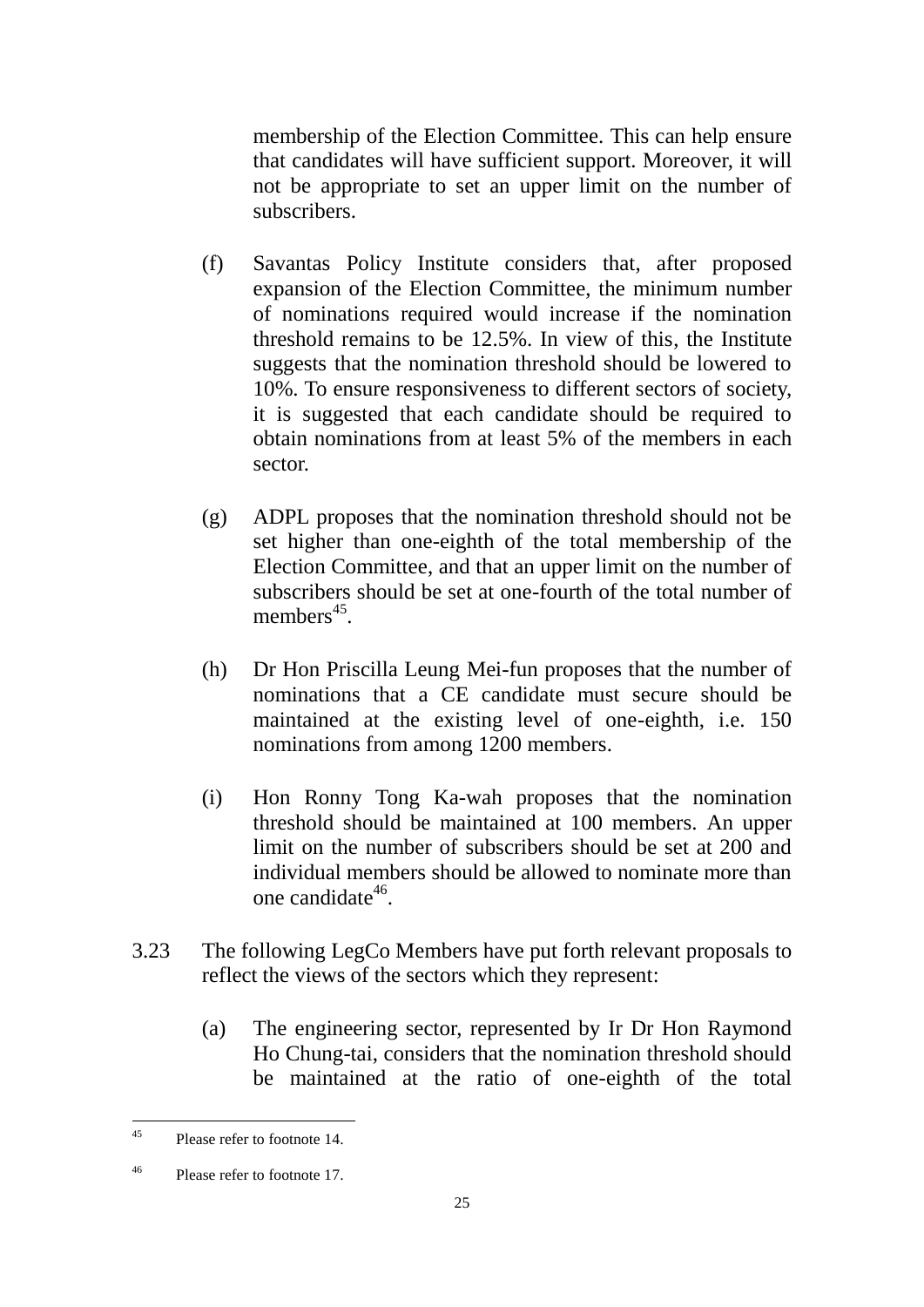membership of the Election Committee, and that an upper limit on the number of subscribers should be set at one-fourth of the total number of members.

- (b) For the tourism sector represented by Hon Paul Tse Wai-chun, according to the survey results, about 60% of the respondents agree that the number of subscribers for nominating a CE candidate should be maintained at the ratio of one-eighth of the total membership of the Election Committee, while about 20% do not agree.
- (c) For the architectural, surveying and planning sector represented by Prof Hon Patrick Lau Sau-shing, according to the composite results of the survey, about half of the respondents do not agree that the current nomination threshold at the ratio of one-eighth of the total membership of the Election Committee should be maintained. About half of them agree that the arrangement of not setting an upper limit on the number of subscribers should be maintained.
- (d) The agriculture and fisheries sector, represented by Hon Wong Yung-kan, considers that, if the number of the Election Committee members is increased to 1200, the number of subscribers should also be increased from 100 to 150.

#### *Written Submissions*

3.24 Among the relevant written submissions received during the consultation period, there are noticeably more views that the nomination threshold should be maintained at the ratio of one-eighth of the total membership of the Election Committee<sup>47</sup>. There are also views that the nomination threshold should be raised or lowered<sup>48</sup>.

 $47$ <sup>47</sup> For example, the Hong Kong Professionals and Senior Executives Association suggests that the number of nominations required should be set at one-eighth of the total membership of the Election Committee, so as to ensure that candidates will have sufficient support and to avoid having too many or too few candidates; please refer to Appendix III (A0234) for details.

<sup>&</sup>lt;sup>48</sup> For example, the Professional Commons suggests that the nomination threshold should be set at a level no higher than the existing level, for example, candidates should be required to obtain nominations from only 50 to 100 Election Committee members; please refer to Appendix III (A4147) for details.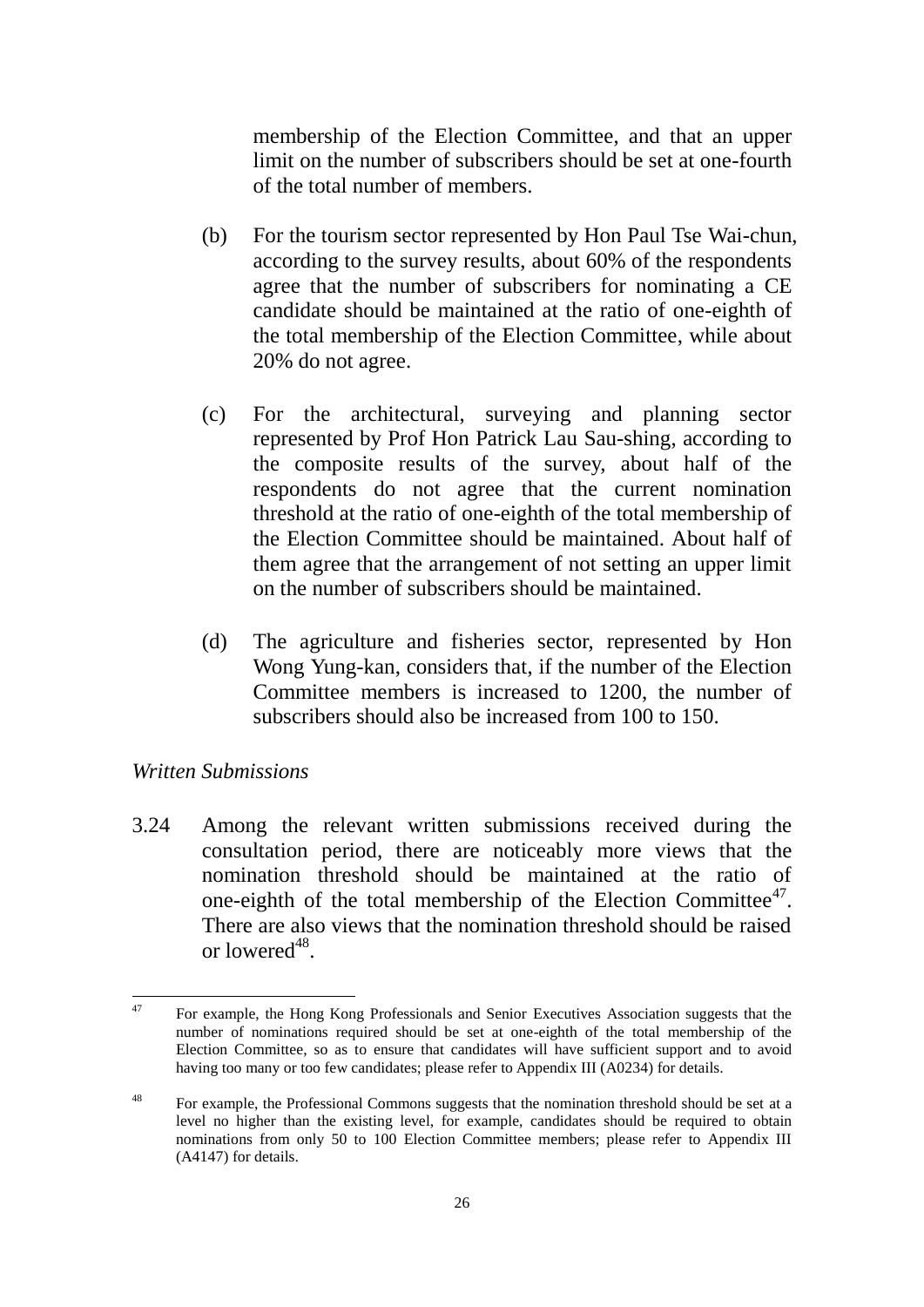3.25 As regards other relevant nominating arrangements, on the issue of whether an upper limit on the number of subscribers should be set, there are noticeably more views that no such limit should be set<sup>49</sup>, but there are also contrary views<sup>50</sup>. Besides, there are views that candidates should be required to obtain a certain number of nominations from each sector<sup>51</sup>.

#### (IV) Political affiliation of the Chief Executive

3.26 At present, the Chief Executive Election Ordinance (Chapter 569) allows members of political parties to run in the CE election, but such candidates have to declare that they stand in their individual capacities. Only when a member of a political party is elected will he be required to make a statutory declaration in public within seven working days after he is elected that he will no longer be a member of any political party, and undertake in writing that he will not become a member of any political party or be bound by the discipline of any political party during his term of office.

### *Opinion Polls*

3.27 Among the opinion polls conducted during the consultation period, the one conducted by Bauhinia Foundation Research Centre<sup>52</sup> indicates that more than half of the respondents consider that the requirement that the CE should not have any political affiliation

- (a) about 55% of the respondents consider that the requirement that the CE should not have any political affiliation should be maintained;
- (b) about 36% consider that this requirement should be abolished;
- (c) about 9% do not know/find it difficult to tell.

 $49$ <sup>49</sup> For example, the Chinese General Chamber of Commerce agrees that no upper limit on subscribers should be set, so that members of the Election Committee can exercise their right to nominate candidates and the nomination results of CE candidates will not be distorted artificially; please refer to Appendix III (A3187) for details.

<sup>&</sup>lt;sup>50</sup> For example, the Business and Professionals Federation of Hong Kong considers that an upper limit of not more than 50% of the total number of Election Committee members should be set; please refer to Appendix III (A0270) for details.

<sup>&</sup>lt;sup>51</sup> For example, the Hong Kong Chinese Enterprises Association proposes that CE candidates should be required to obtain one-eighth of the nominations from each sector; please refer to Appendix III (A1881) for details.

<sup>&</sup>lt;sup>52</sup> According to the poll conducted by Bauhinia Foundation Research Centre between 29 January and 3 February 2010: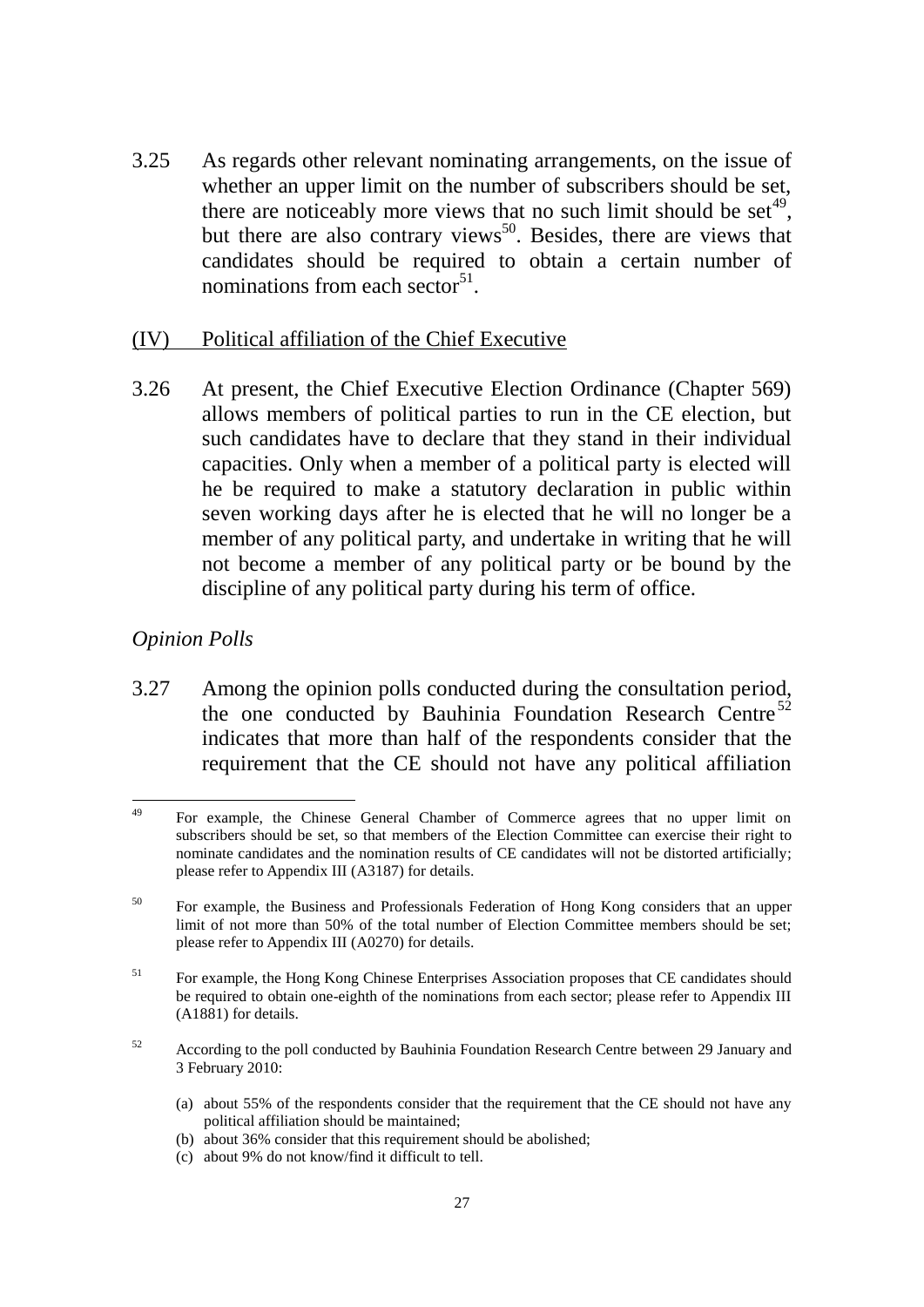should be maintained.

### *Legislative Council*

- 3.28 Various political parties/groups and Members of the LegCo have put forth the following relevant proposals:
	- (a) Liberal Party considers that if the CE is allowed to have party membership, this can help resolve the existing structural problem that "the CE has power but no votes, while political parties of the LegCo have votes but no power". This can also facilitate the formulation of Government's policies that will take into account public sentiments. Hence, it is proposed that the CE should be allowed to have party membership.
	- (b) Savantas Policy Institute considers that the requirement that the CE should not have any political affiliation should be abolished. Instead, the CE should be allowed to retain his/her political affiliation. This can encourage candidates to build up their community networks and political support in the LegCo. This would enhance government effectiveness.
	- (c) Democratic Party considers that it is appropriate for the CE to be a member of a political party<sup>53</sup>.
	- (d) ADPL proposes that the requirement that the CE should not have any political affiliation should be abolished $5^4$ .
	- (e) Civic Party proposes to remove the restriction against political party affiliation of the CE.
	- (f) Dr Hon Priscilla Leung Mei-fun considers that the requirement that the CE should not have any political affiliation could be maintained at the current stage. However, in the longer term, in view of the emergence and development of political parties in

<sup>53</sup> <sup>53</sup> Democratic Party considers that, if the Government will pledge that there will be genuine universal suffrage for the CE in 2017 and for the LegCo in 2020, there is room for discussion on the transitional electoral arrangements. It is on this premise that the Democratic Party has put forth the timetable and roadmap for universal suffrage; please refer to Appendix I (LC8) for details.

<sup>54</sup> Please refer to footnote 14.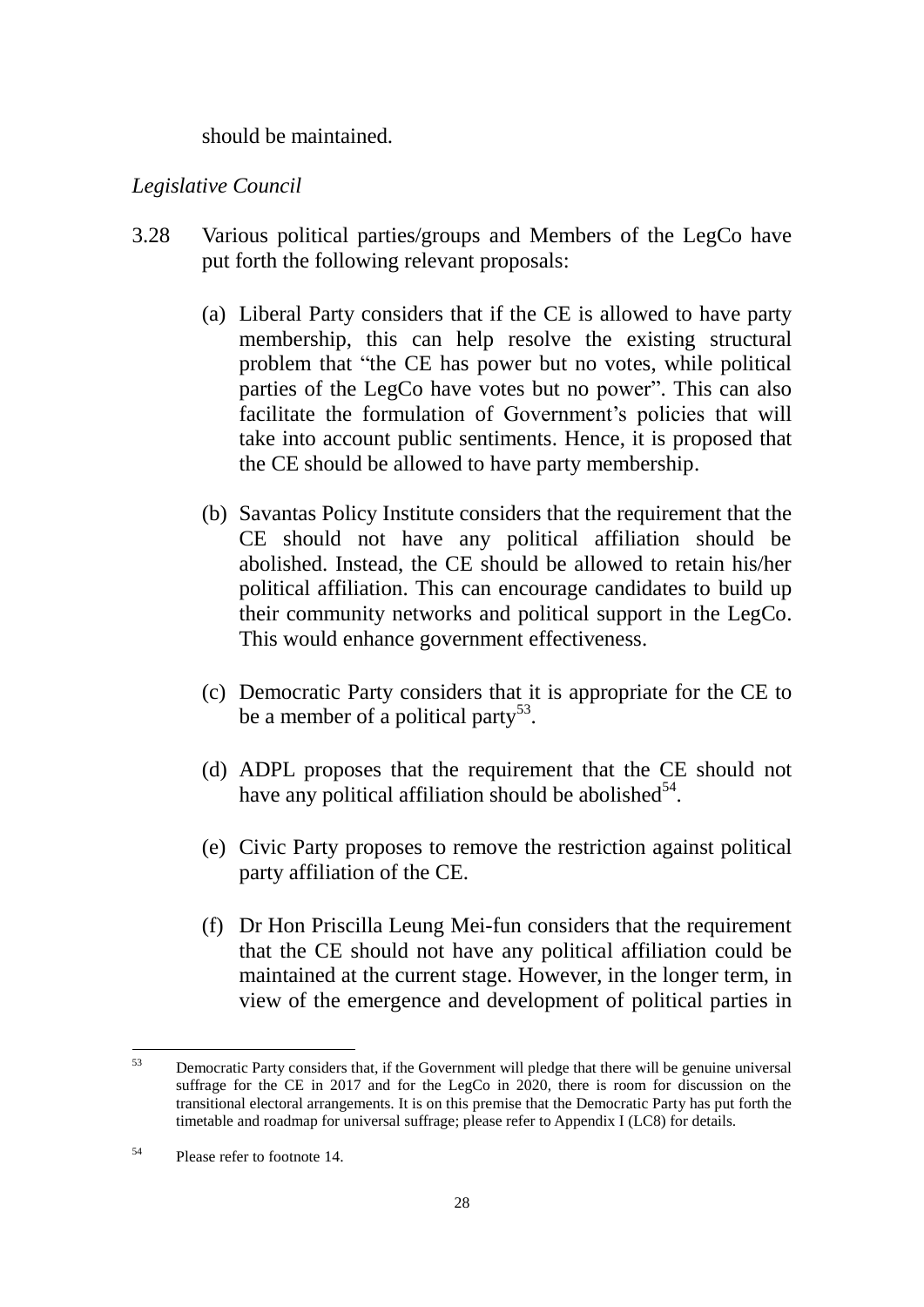Hong Kong, consideration should be given to formulating a political party law.

- 3.29 The following LegCo Members have put forth relevant proposals to reflect the views of the sectors which they represent:
	- (a) For the tourism sector represented by Hon Paul Tse Wai-chun, according to the survey results, more than 70% of the respondents agree that the requirement that the CE should not have any political affiliation should be maintained, while more than 10% do not agree.
	- (b) For the architectural, surveying and planning sector represented by Prof Hon Patrick Lau Sau-shing, according to the composite results of the survey, more than half of the respondents do not agree that the requirement that the CE should not have any political affiliation should be maintained.

#### *Written Submissions*

- 3.30 Among the relevant written submissions received during the consultation period, there are noticeably more views that the requirement that the CE should not have any political affiliation should be maintained<sup>55</sup>; but there are also contrary views<sup>56</sup>.
- 3.31 There are views that although opinion polls indicate that people of Hong Kong generally consider that the relevant requirements should be maintained at the current stage, this should be reviewed in the longer term, in order not to hinder the development of political parties or affect the formation of a CE-led governing  $\text{coalition}^{57}$ .

 $55$ <sup>55</sup> For example, the Hongkong Civic Association has put forth a relevant proposal; please refer to Appendix III (A3946) for details.

<sup>&</sup>lt;sup>56</sup> For example, the Law Society of Hong Kong has put forth a relevant proposal; please refer to Appendix III (A2939) for details.

<sup>&</sup>lt;sup>57</sup> For example, Bauhinia Foundation Research Centre has put forth a relevant proposal; please refer to Appendix III (A4318) for details.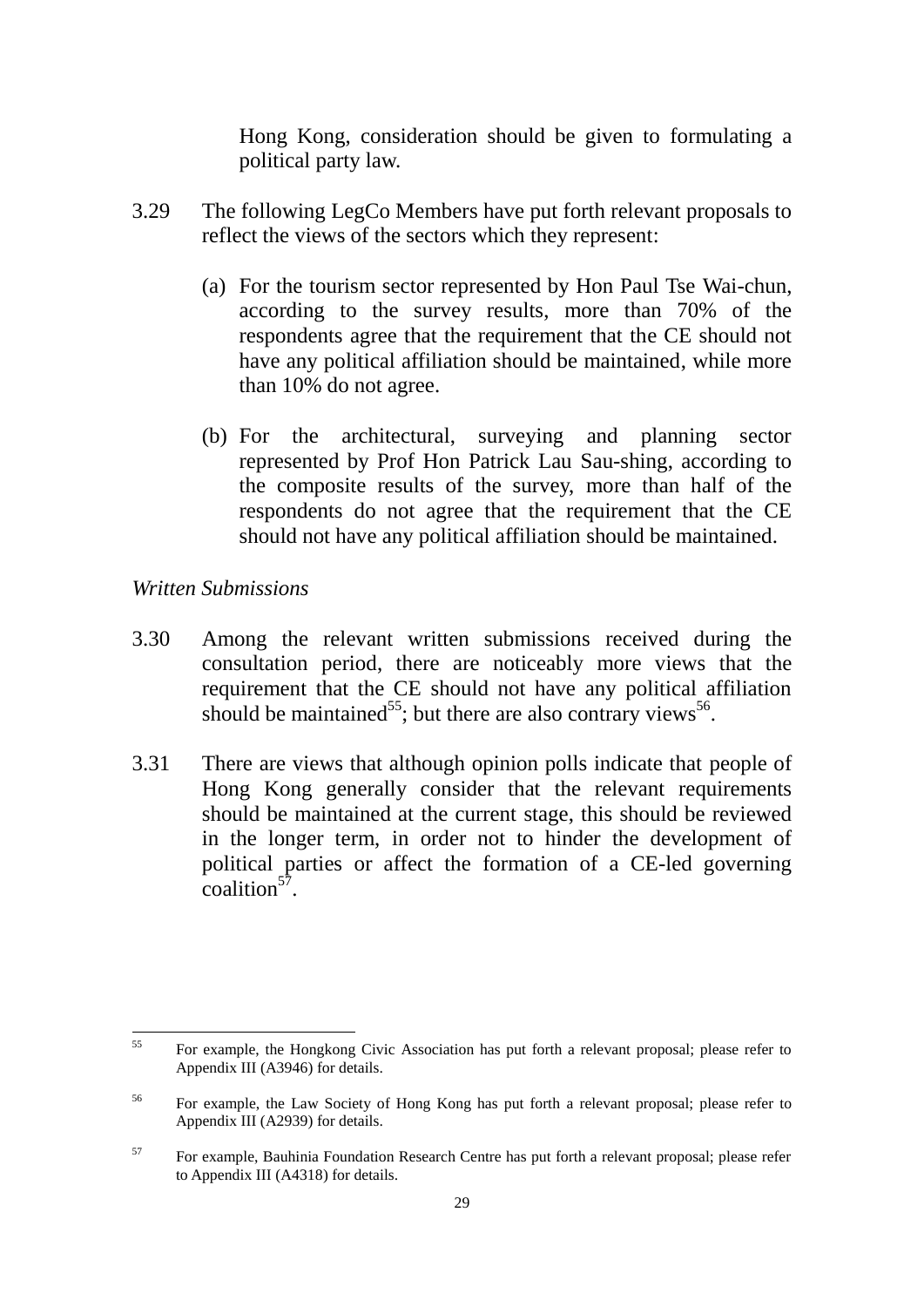# **Views Received on the Method for Forming the Legislative Council in 2012**

- 3.32 Regarding the LegCo election in 2012, although the NPCSC decision of December 2007 stipulates that it shall not be implemented by the method of universal suffrage, that the half-and-half ratio between members returned by FCs and members returned by GCs through direct elections shall remain unchanged, and that the procedures for voting on bills and motions in the LegCo shall remain unchanged, there is still ample room for amending the electoral method to enhance its democratic elements.
- 3.33 On the premise that the Basic Law and the NPCSC decision must be complied with, we have set out the following three key issues in the consultation document:
	- (I) The number of seats in the Legislative Council;
	- (II) The electorate base of the functional constituencies; and
	- (III) Whether the existing arrangement that Legislative Council seats may be returned by Hong Kong permanent residents who are not of Chinese nationality or who have the right of abode in foreign countries should be adjusted.
- 3.34 The paragraphs below summarize the results of the relevant opinion polls, the written proposals put forth by political parties/groups and Members of the LegCo, and written submissions put forth by organizations and individuals.
- (I) The number of seats in the LegCo

#### *Opinion Polls*

1

3.35 Among the opinion polls conducted during the consultation period, those conducted respectively by Hong Kong Institute of Asia-Pacific Studies of the Chinese University <sup>58</sup> , Bauhinia

<sup>58</sup> According to the poll conducted by Hong Kong Institute of Asia-Pacific Studies of the Chinese University between 28 January and 4 February 2010:

<sup>(</sup>a) about 54% of the respondents agree/strongly agree that, for the 2012 LegCo election, the number of GC and FC seats should be increased by five respectively;

<sup>(</sup>b) about 33% disagree/strongly disagree;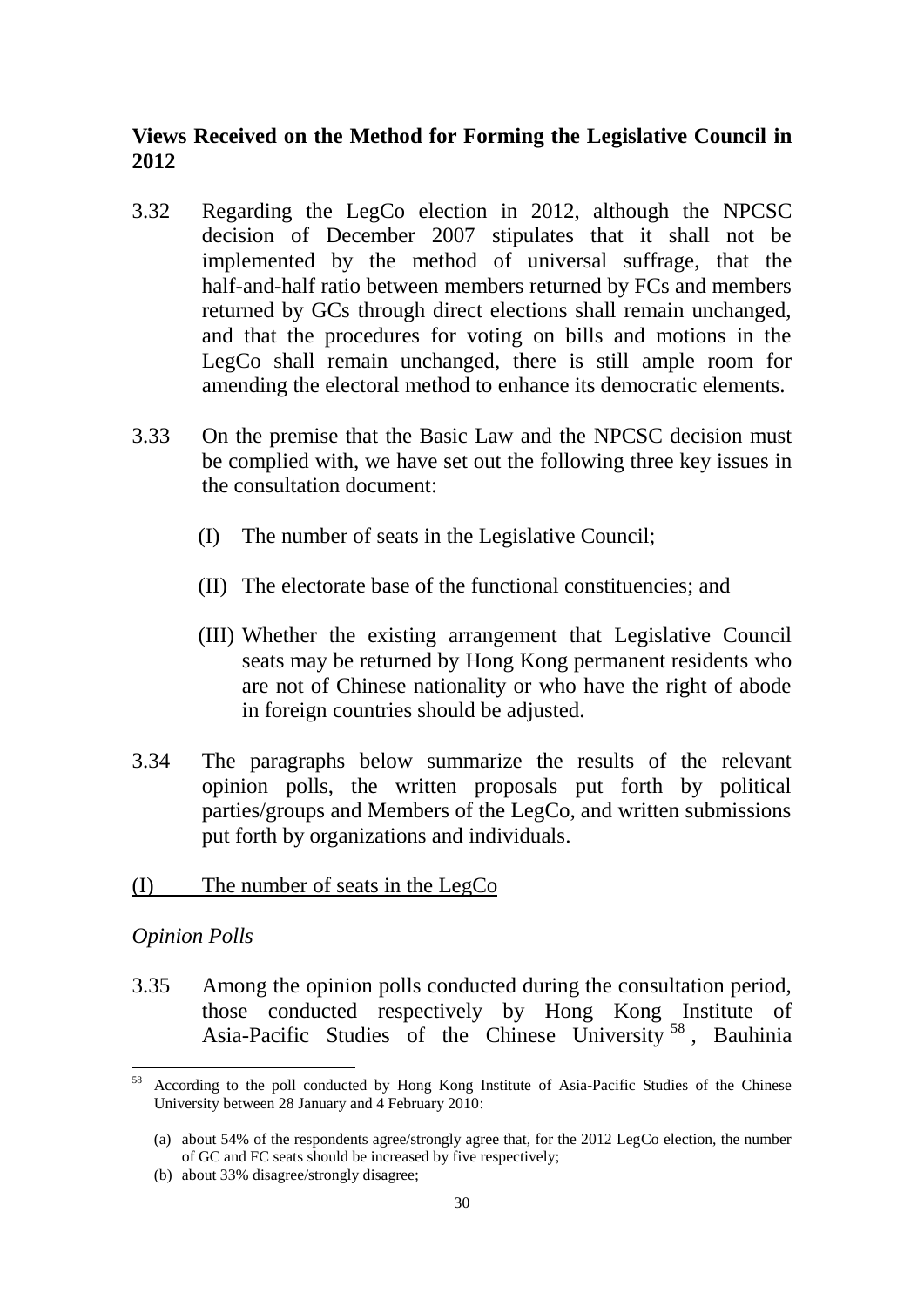Foundation Research Centre<sup>59</sup>, Hong Kong Research Association<sup>60</sup> and One Country Two Systems Research Institute<sup>61</sup> indicate that more than half of the respondents agree that the number of LegCo seats in 2012 should be increased from 60 to 70, i.e. five additional seats for GCs and FCs respectively.

#### *Legislative Council*

- 3.36 Various political parties/groups and Members of LegCo have put forth the following relevant proposals:
	- (a) DAB agrees that the number of LegCo seats should be increased to 70 (i.e. 35 seats to be returned by GCs and the other 35 by FCs), so as to enhance the democratic elements.
	- (b) Constitutional Reform Synergy agrees that the number of LegCo seats should be increased by 10, which can broaden the avenues for political participation, enable more people of different backgrounds, experience and views to contribute to the community, and meet the operational requirements of the LegCo. This is also consistent with the NPCSC decision.
	- (c) FTU agrees that the number of LegCo seats should be

- (a) about 54% of the respondents agree/strongly agree that the number of LegCo seats should be increased from 60 to 70 in 2012, and that the number of GC and FC seats should be increased by five respectively;
- (b) about 29 % disagree/strongly disagree;
- (c) about 17% do not know/find it difficult to tell.
- <sup>60</sup> According to the poll conducted by the Hong Kong Research Association between 7 and 11 February 2010:
	- (a) 63% of the respondents agree that the number of LegCo seats should be increased from 60 to 70;
	- (b) 25% disagree;

1

- (c) 12% have no strong views/have no comment.
- <sup>61</sup> According to the poll conducted by One Country Two Systems Institute between 17 and 20 February 2010:
	- (a) about 69% of the respondents agree that the number of LegCo seats should be increased from 60 to 70 in 2012;
	- (b) about 20% disagree;
	- (c) about 11% have no comment/do not know.

<sup>(</sup>c) about 13% do not know/find it difficult to tell.

<sup>59</sup> According to the poll conducted by Bauhinia Foundation Research Centre between 29 January and 3 February 2010: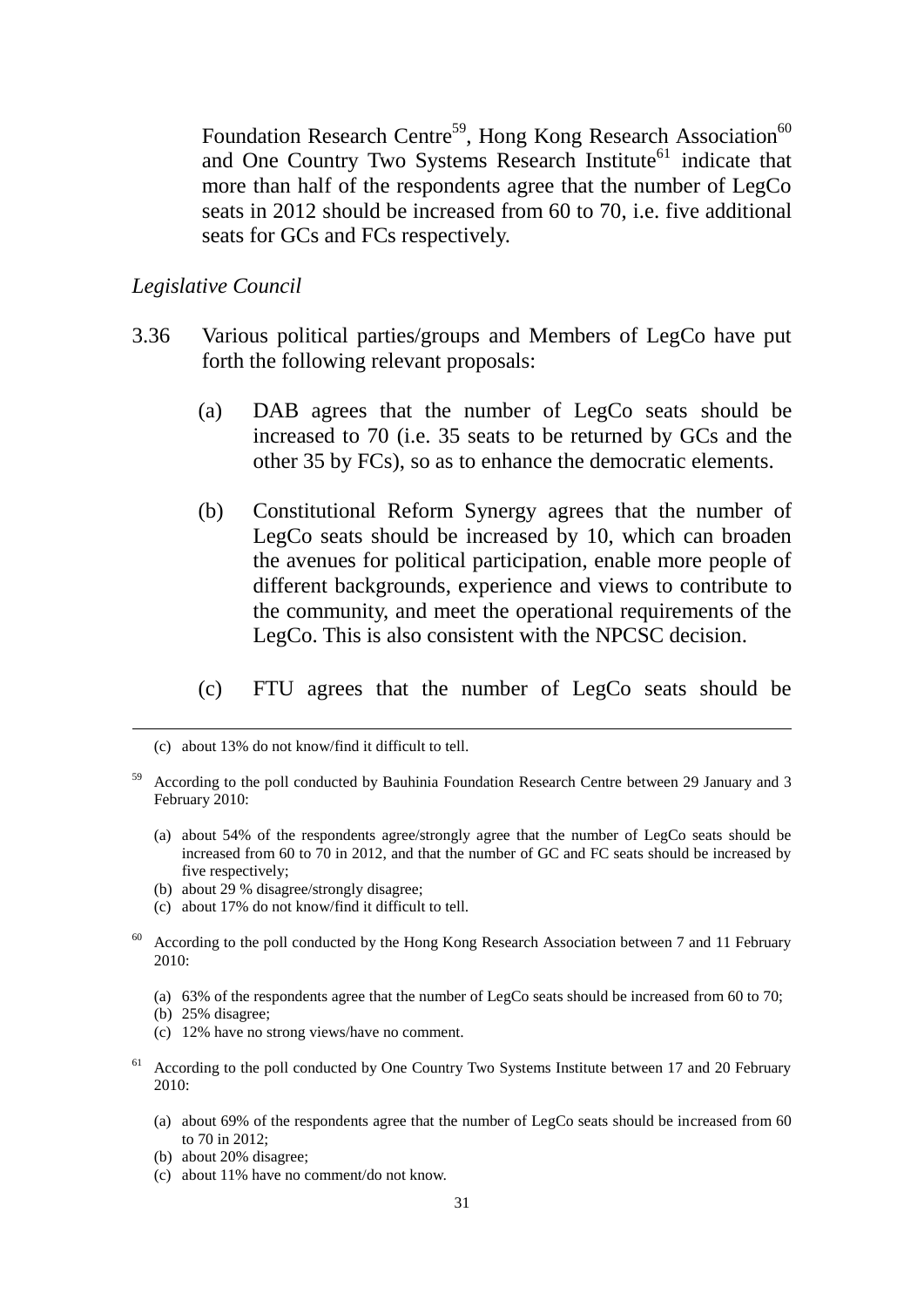increased to 70. In accordance with the NPCSC decision, there will be 35 GC seats and 35 FC seats. This is appropriate to the actual situation in Hong Kong and can enhance the democratic elements.

- (d) Liberal Party proposes that the number of LegCo seats should be increased from 60 to 70. In accordance with the NPCSC decision, the additional 10 seats should be allocated evenly to the GCs and FCs.
- (e) HKFLU proposes that the number of LegCo seats should be increased to 80. In view of the continuous growth of the Hong Kong population, increasing the number of seats can keep the seat-to-population ratio at a reasonable level. Also, this can help nurture more political talents who have an aspiration to serve the public, enhance civic awareness and encourage the public to care more about social affairs.
- (f) ADPL proposes that the number of FC and GC seats should be increased by 10 respectively, i.e. the number of seats should be increased from the current 60 to 80. The reason is that the current ratio of one LegCo Member to the population is relatively high, as compared to other similar economies. Reducing the ratio to one LegCo Member serving more than 87000 people can broaden the avenues for political participation, attract more people of different political stances, backgrounds and experience to participate in politics, and share the heavy workload of the LegCo $^{62}$ .
- (g) Civic Party is opposed to the addition of new FC seats and proposes that FCs of similar natures and with relatively small electorates should be combined.
- (h) Dr Hon Priscilla Leung Mei-fun agrees that the number of LegCo seats should be increased from 60 to 70.
- 3.37 The following LegCo Members have put forth relevant proposals to reflect the views of the sectors which they represent:

1

 $62$  Please refer to footnote 14.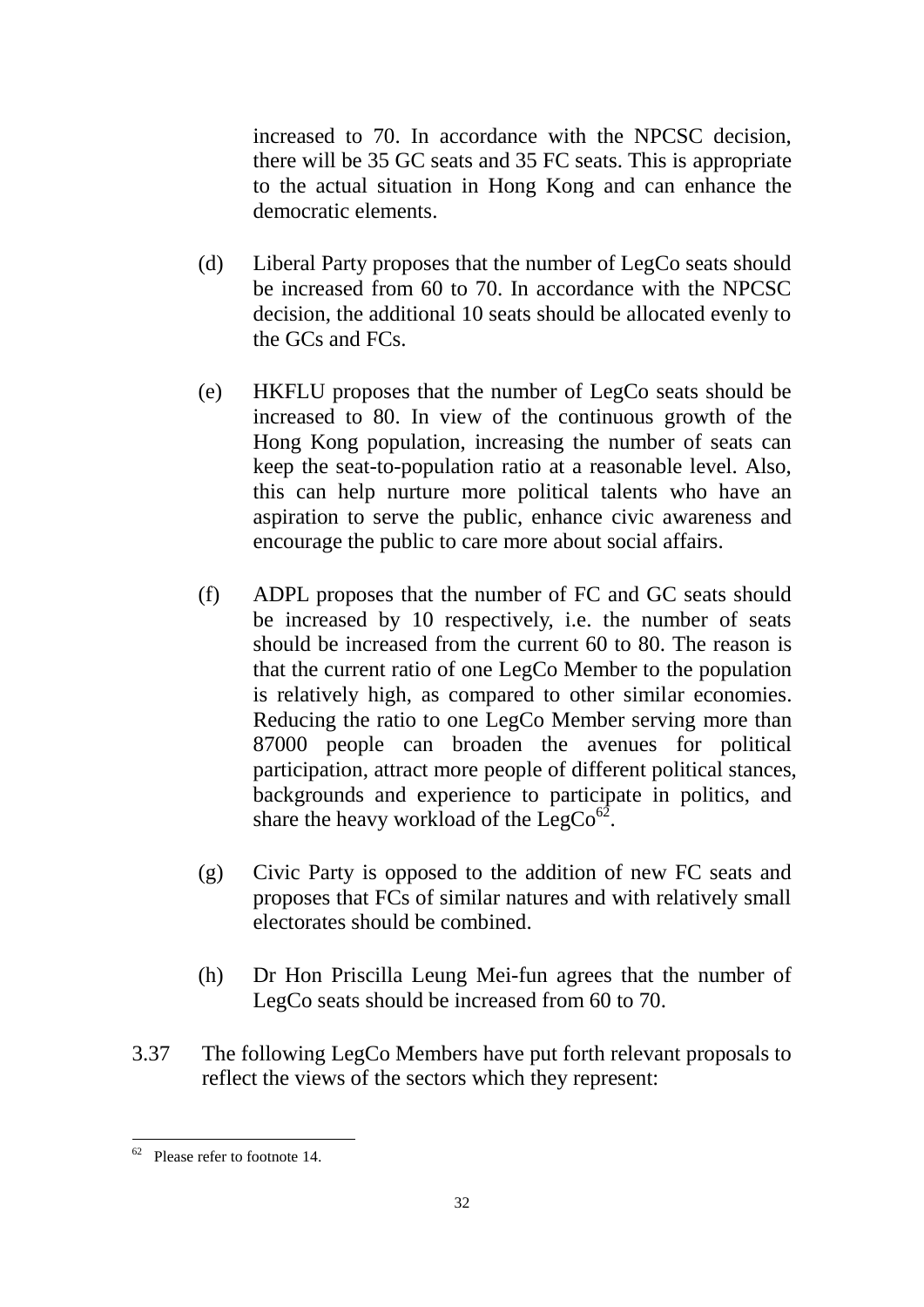- (a) In the wholesale and retail sector, represented by Hon Vincent Fang Kang, there are views that it is not necessary to increase the number of LegCo seats because more Members in LegCo does not necessarily mean the work of the LegCo will be more effective.
- (b) For the tourism sector represented by Hon Paul Tse Wai-chun, according to the survey results, more than half of the respondents agree that the number of LegCo seats should be increased from 60 to 70, while more than 10% do not agree.
- (c) For the architectural, surveying and planning sector represented by Prof Hon Patrick Lau Sau-shing, according to the composite results of the survey, most of the respondents agree that the number of LegCo seats should be increased to 70.
- (d) The agriculture and fisheries sector, represented by Hon Wong Yung-kan, agrees that the number of LegCo seats should be increased from 60 to 70.

#### *Written Submissions*

1

3.38 Among the written submissions received during the public consultation period, there are noticeably more views that the number of LegCo seats should be increased from 60 to  $70^{63}$ , but there are also views that the number of seats should be increased to 80<sup>64</sup>. Moreover, there are views that the current number of seats should remain unchanged<sup>65</sup>.

For example, the Chinese Manufacturers' Association of Hong Kong has put forth a relevant proposal; please refer to Appendix III (A3644) for details.

For example, the Alliance for Universal Suffrage proposes to increase the number of LegCo seats to 80 (40 GC seats and 40 FC seats). The GC seats should be returned by the current proportional representation system; please refer to Appendix III (D099) for details.

<sup>65</sup> For example, the Law Society of Hong Kong considers that if the number of seats in LegCo is increased to 70, a two-thirds majority will require 47 votes and thus it will be much harder to achieve 47 votes to abolish the FCs. Hence, the Society favours retention of the status quo, namely 60 seats; please refer to Appendix III (A2939) for details.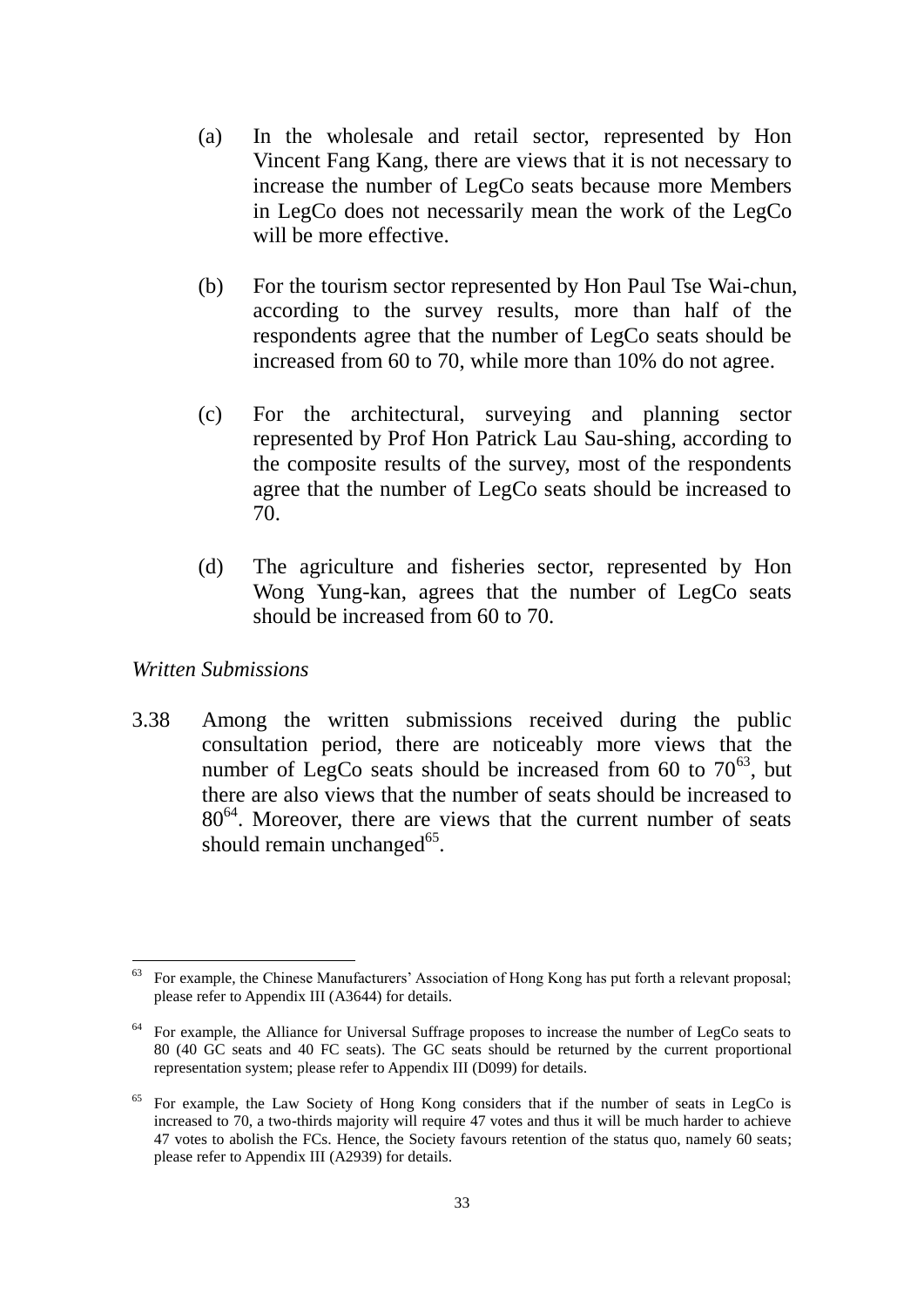#### (II) The electorate base of the functional constituencies

#### *Opinion Polls*

1

- 3.39 Among the opinion polls conducted during the consultation period, those conducted respectively by Hong Kong Institute of Asia-Pacific Studies of the Chinese University<sup>66</sup>, Bauhinia Foundation Research Centre<sup>67</sup>, Hong Kong Research Association<sup>68</sup> and One Country Two Systems Research Institute<sup>69</sup> indicate that about 60% of the respondents agree that, in 2012, all additional FC seats should be returned through election by elected District Council members from among themselves.
- 3.40 At the same time, according to the results of the poll conducted by Bauhinia Foundation Research Centre<sup>70</sup>, more than 60% of the

- (a) about 58% of the respondents agree/strongly agree that, for the 2012 LegCo election, the five new FC seats should be returned through election by elected District Council members from among themselves;
- (b) about 33% disagree/strongly disagree;
- (c) about 9% do not know/find it difficult to tell.
- <sup>67</sup> According to the poll conducted by Bauhinia Foundation Research Centre between 29 January and 3 February 2010:
	- (a) about 60% of the respondents agree/strongly agree that increasing the number of seats returned by elected District Council members can enhance the representativeness of LegCo FCs in 2012;
	- (b) about 30 % disagree/strongly disagree;
	- (c) about 10% do not know/find it difficult to tell.
- <sup>68</sup> According to the poll conducted by the Hong Kong Research Association between 7 and 11 February 2010:
	- (a) about 59% of the respondents agree that all the five new FCs should be returned through election by elected District Council members from among themselves;
	- (b) about 34% disagree;
	- (c) about 7% have no strong view/have no comment.
- <sup>69</sup> According to the poll conducted by One Country Two Systems Institute between 17 and 20 February 2010:
	- (a) about 63% of the respondents agree that the five new District Council FC seats, together with the existing District Council seat, should all be returned through election by elected District Council members from among themselves;
	- (b) about 27% disagree;
	- (c) about 10% have no comment.
- $70$  According to the poll conducted by Bauhinia Foundation Research Centre between 29 January and 3 February 2010:

<sup>66</sup> According to the poll conducted by Hong Kong Institute of Asia-Pacific Studies of the Chinese University between 28 January and 4 February 2010: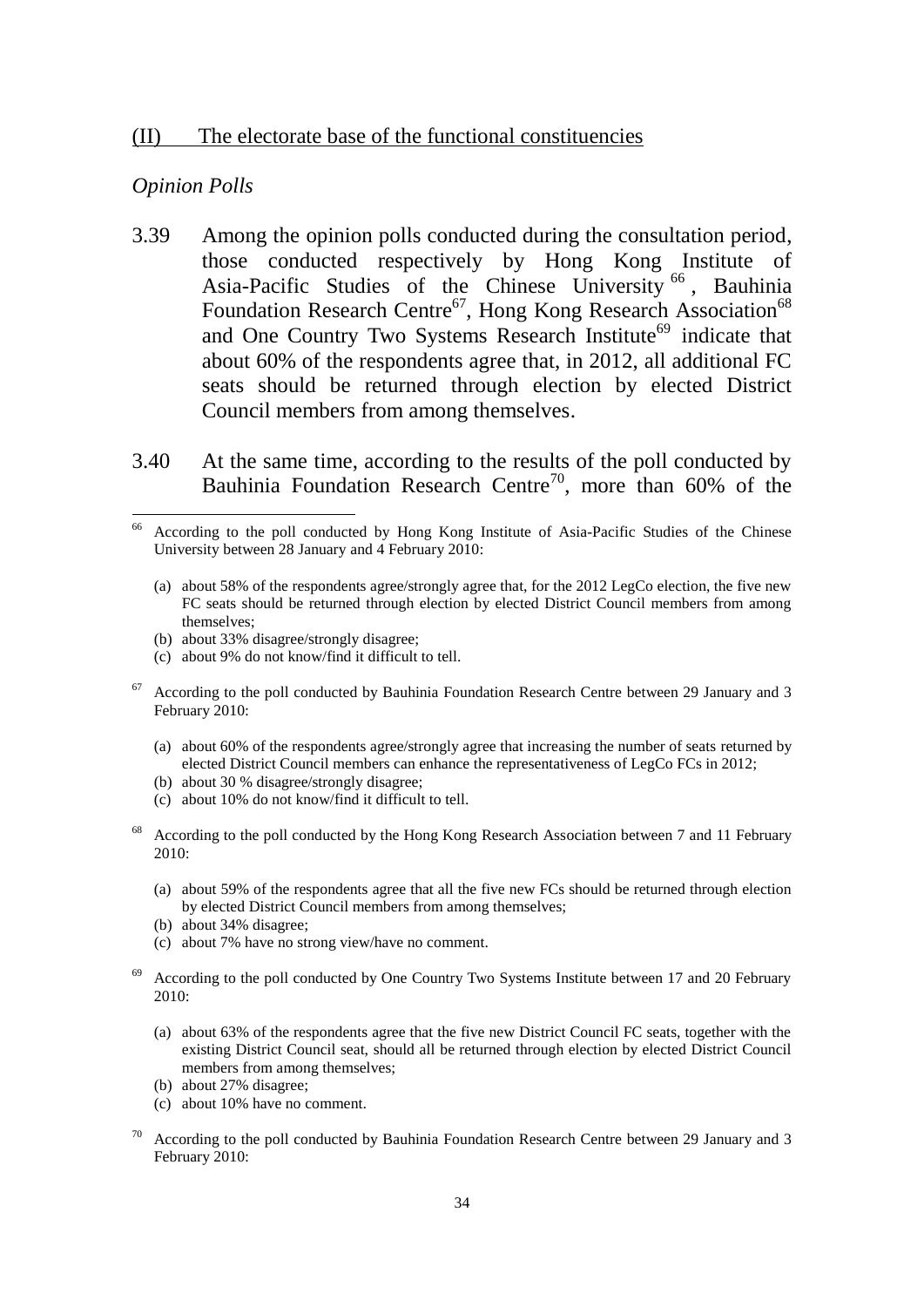respondents do not agree that replacing "corporate votes" with "director's votes" of the FCs can enhance the representativeness of FC<sub>s</sub>.

#### *Legislative Council*

- 3.41 Various political parties/groups and Members of LegCo have put forth the following relevant proposals:
	- (a) Given that the electorate base of elected District Council members is 3.3 million voters, DAB agrees that the five new FC seats and the existing District Council FC seat should be returned through election by elected District Council members from among themselves. Regarding the view that people from different sectors within the community can run for the concerned seats, DAB considers this acceptable.
	- (b) Constitutional Reform Synergy considers that the proposal of having the five new FC seats and the existing District Council FC seat returned through election by elected District Council members from among themselves is not ideal because it excludes appointed District Council members and fails to take into consideration other FCs. However, they believe that the proposal is conducive to enhancing the democratic elements of the 2012 LegCo election, which allows the public to reflect their wishes in LegCo indirectly through their participation in the District Council elections. They support the proposal also because it stands the highest possibility of being accepted by different sectors of society. Moreover, they agree that the electorate base of the existing FCs should remain unchanged, so as to avoid controversies. Otherwise, it would be difficult for the community to achieve consensus.
	- (c) FTU agrees that the five new FC seats and the existing District Council FC seat should be returned through election by elected District Council members from among themselves,

<u>.</u>

<sup>(</sup>a) about 62% of the respondents disagree/strongly disagree that replacing "corporate votes" of FCs with "director's votes" can enhance the representativeness of LegCo FCs;

<sup>(</sup>b) about 24 % agree/strongly agree;

<sup>(</sup>c) about 14% do not know/find it difficult to tell.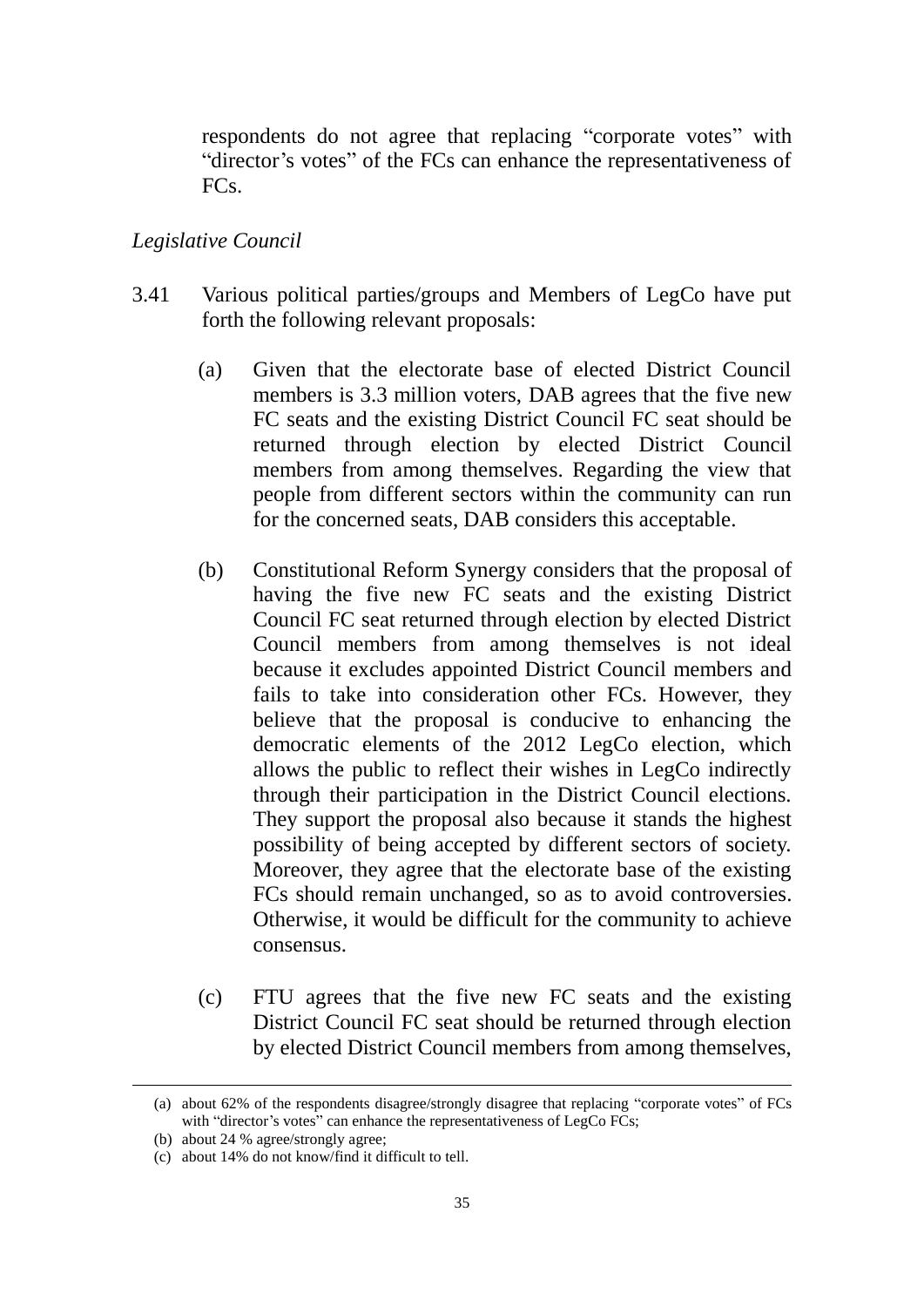and considers that the electorate base of the FCs should not be adjusted for the time being, so as to avoid affecting the current state of balance.

(d) Liberal Party is willing to accept the "District Council proposal" (i.e. five new FC seats and the existing District Council FC seat to be returned through election by elected District Council members from among themselves), but proposes that the democratic elements of the proposal can be further enhanced by opening up the right to stand for the District Council FC election (i.e. talented people from different sectors of the community, including appointed District Council members, can be nominated by elected District Council members to be candidates for the six District Council FC seats, and the FC Members will be returned through election by elected District Council members).

Liberal Party also proposes that the electorate base of "traditional" FCs should be broadened in a progressive manner by replacing "corporate votes" of FCs with "director's votes" (with each company having no more than six votes) or even "partner's votes" (for entities which are not limited companies). This can broaden significantly the electorate base of the FCs.

- (e) HKFLU considers that under the framework of the NPCSC decision that the ratio between LegCo GC and FC Members should remain unchanged, the proposal of allocating five new FC seats to the District Councils and having all these seats to be returned through election by elected District Council members from among themselves is a practicable solution. Given that District Council members have a public mandate, the proposal is believed to be conducive to enhancing the representativeness of FCs. Regarding the existing FC elections, one improvement measure is to replace "corporate votes" with "individual votes", so as to broaden the electorate base and enhance the representativeness of FCs.
- (f) Savantas Policy Institute considers that the electorate base of FCs should be expanded as much as possible, and that the major shortcoming of the District Council proposal lies in the narrow electorate base of each District Council constituency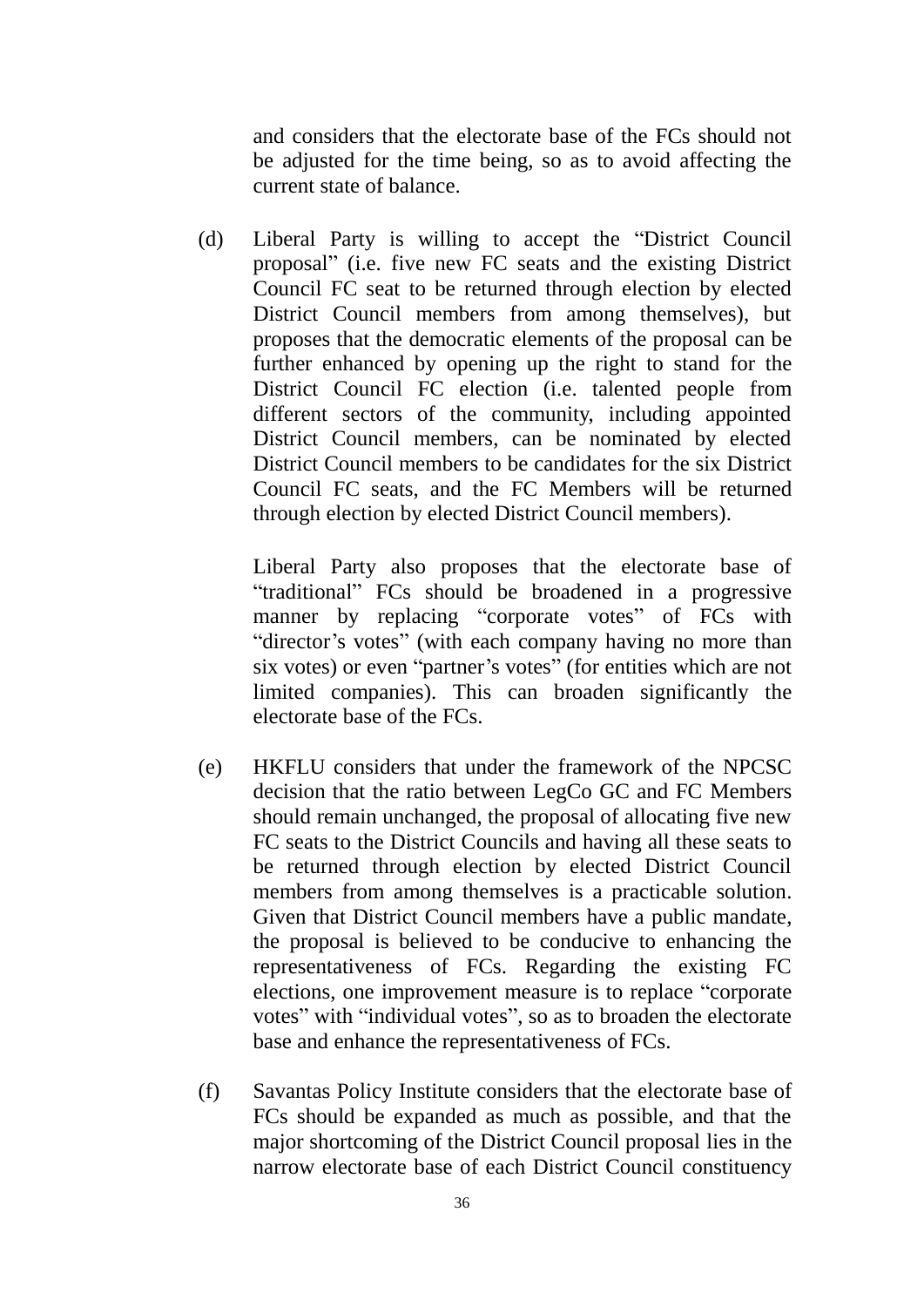consisting of around 17000 voters. District Council members are prone to defend narrow, local interests. However, the proposal is more likely to be acceptable to a majority of legislators and can provide a mechanism to groom political talents. In view of this, they accept this proposal upon condition that the voting mechanism is carefully designed.

- (g) ADPL proposes that, on the premise that the District Council appointment system will be abolished, all 10 new FC seats and the existing District Council FC seat should be returned through election by elected District Council members from among themselves. The number of seats containing an element of direct and indirect elections will then be increased to 51 (as compared to 29 traditional FC seats), which will represent five-eighths of the total number of seats<sup>71</sup>.
- (h) Democratic Party proposes to adopt "one-person-two-votes": one vote in GC, one vote in FC. FC seats include the existing FC seats and the new District Council seats. Each voter will have one, and only one, vote in any of the FCs. The new 10 District Council FC seats will be nominated by District Council members and elected by all registered voters of Hong Kong. The existing FCs should be phased out in a gradual and orderly manner by giving each voter the right to vote in the relevant FC according to his/her occupation, so as to expand the electorate base of the FCs. If a voter does not belong to any relevant FCs, he/she will become the elector of the new District Council FC automatically. The existing 10 FCs with the least number of electors should be merged into five<sup>72</sup>.
- (i) Civic Party proposes that FCs of similar natures and with relatively small electorates should be combined.
- (j) Hon Paul Tse Wai-chun suggests that active consideration should be given to allocating the five new FC seats to sectors that are representative and which have a large number of voters, including housewives, youths, elderly, handicapped,

 $71$ Please refer to footnote 14

 $72$  Please refer to footnote 53.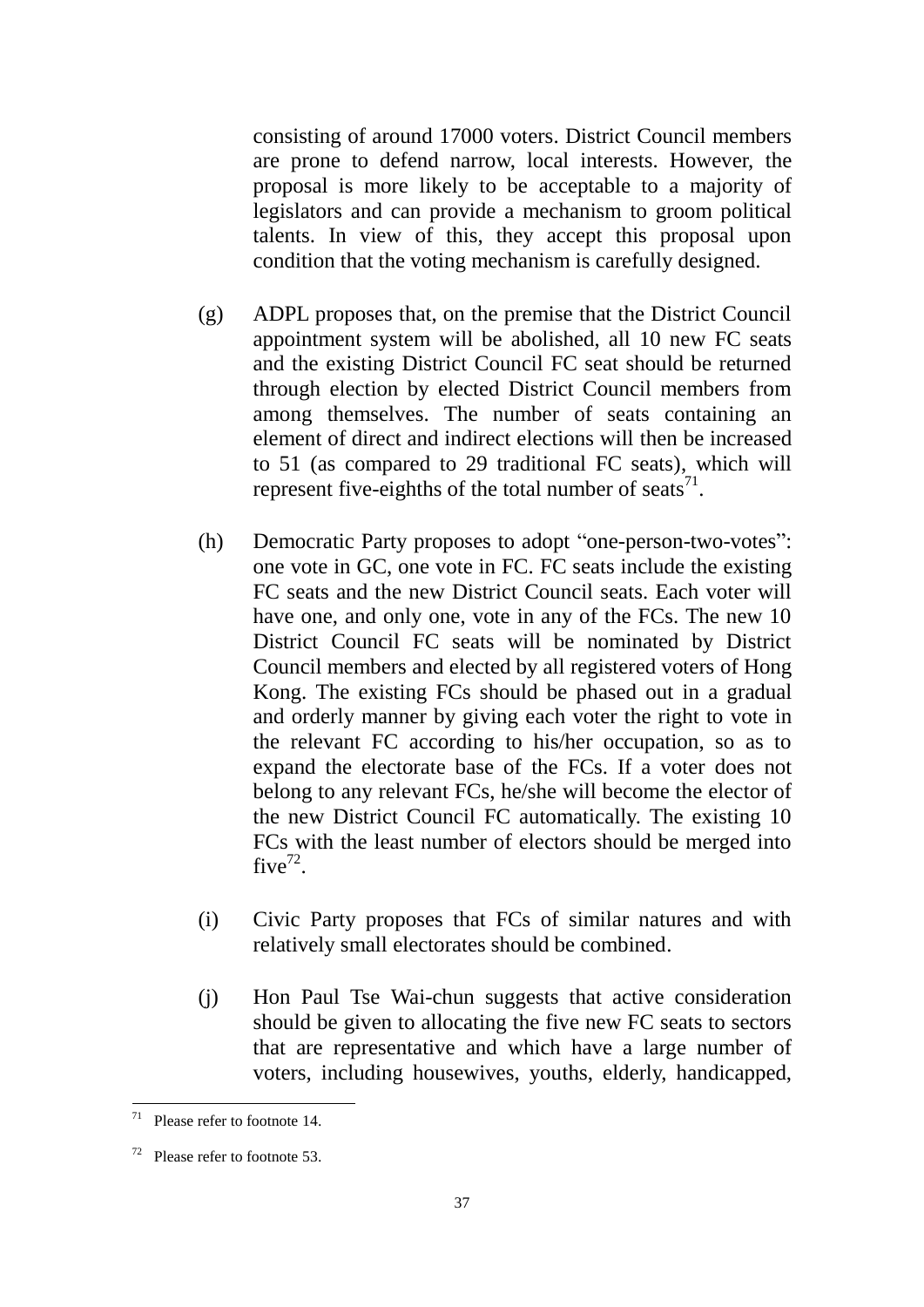SMEs, and those who had been imprisoned,  $etc^{73}$ .

- (k) Hon Ronny Tong Ka-wah proposes that the five new District Council FC seats should be returned through one-person-one-vote by all registered voters, using proportional representation voting system and with the whole territory as a single constituency. As for the existing District Council seat, it should be returned through election by elected District Council members from among themselves $^{74}$ .
- 3.42 The following LegCo Members have put forth relevant proposals to reflect the views of the sectors which they represent:
	- (a) The wholesale and retail sector, represented by Hon Vincent Fang Kang, generally acknowledges the value of the existence of FCs. Most of those who support retaining the FCs consider that the electorate base of FCs can be expanded and that the restrictions regarding voter registration can be relaxed. However, employers' and employees' votes should be delineated carefully, so as to avoid FCs from being developed into "FC labour unions". Moreover, some consider that it is not fair to allocate all five new seats to District Councils, and that the size of the relevant industries (e.g. Chinese medicine industry) should be taken into account when considering the issue. Also, some consider that even if appointed District Council members will not be eligible to vote, they should be allowed to be nominated as candidates.
	- (b) The engineering sector, represented by Ir Dr Hon Raymond Ho Chung-tai, considers that the five additional seats given to District Council Constituency would be evenly allocated to and returned by five geographical constituencies through direct election with the eligibility of candidacy restricted to district members only through nomination among themselves.
	- (c) For the tourism sector represented by Hon Paul Tse Wai-chun,

<u>.</u>

The written proposal put forth by Hon Paul Tse Wai-chun not only reflects the views of the sector which he represents, but also contains his personal views.

 $74$  Please refer to footnote 17.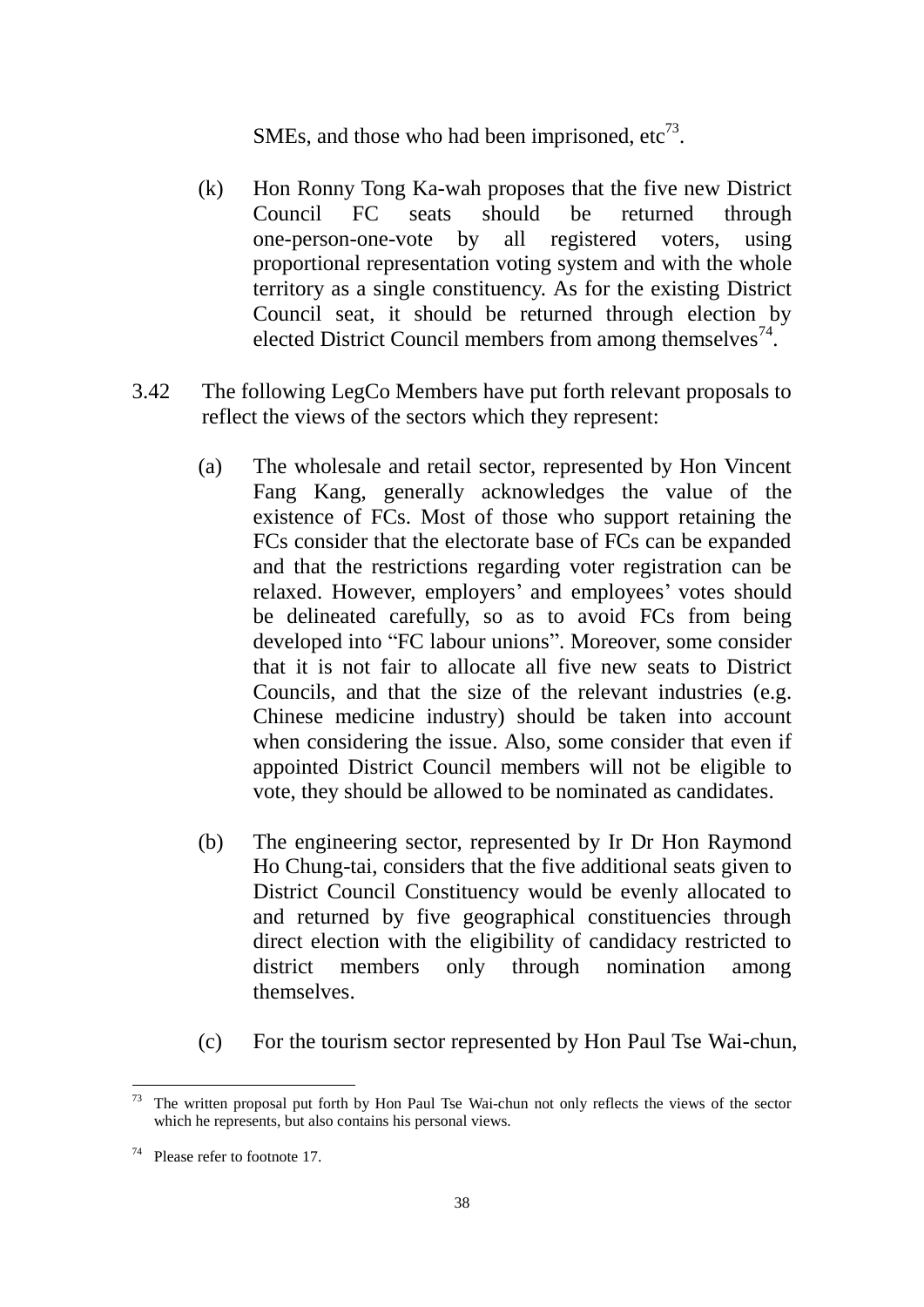according to the survey results, more than half of the respondents agree that, of the 10 new seats, five should be allocated to District Councils, while more than 20% do not agree.

- (d) For the architectural, surveying and planning sector represented by Prof Hon Patrick Lau Sau-shing, according to the composite results of the survey, most of the respondents consider that "corporate votes" should be replaced with "director's / executive's / association's / individual votes"; more than half do not agree that all new District Council seats should be returned through election by elected District Council members from among themselves.
- (e) Heung Yee Kuk, represented by Hon Lau Wong-fat, supports that, aside from increasing five GC seats, all five new FC seats and the existing District Council FC seat should be elected by District Council members, who are returned by election, from among themselves.
- (f) The agriculture and fisheries sector represented by Hon Wong Yung-kan agrees that the five new FC seats, together with the existing seat, should be returned through election by elected District Council members from among themselves. The advantages of this proposal are that the electorate base can be broadened, and that this will render LegCo to give more attention to grassroot and livelihood issues in future.

#### *Written Submissions*

3.43 Among the written submissions received during the consultation period, there are noticeably more views that the electorate base of FCs should be broadened through enhancing the participation of elected District Council members in the LegCo election<sup>75</sup>; but there

<sup>75</sup> For example, the Alliance for Universal Suffrage has proposed that, for the 40 FC seats, the current 29 "traditional" functional constituencies will remain unchanged. The other 11 seats belong to the District Council functional constituency. All registered voters have the chance to cast a vote in one of the functional constituencies. In the District Council FC, candidates need the nomination of 10 District Councilors. The nominated candidates must be current District Councilors or those who have substantial connection with the district councils. All the registered voters who are not currently enrolled in any existing functional constituencies can be enrolled in this functional constituency, and each voter can only enroll in one FC. After nomination, the candidates will be voted on by all electors in this FC, with seat allocation decided by proportional representation; please refer to Appendix III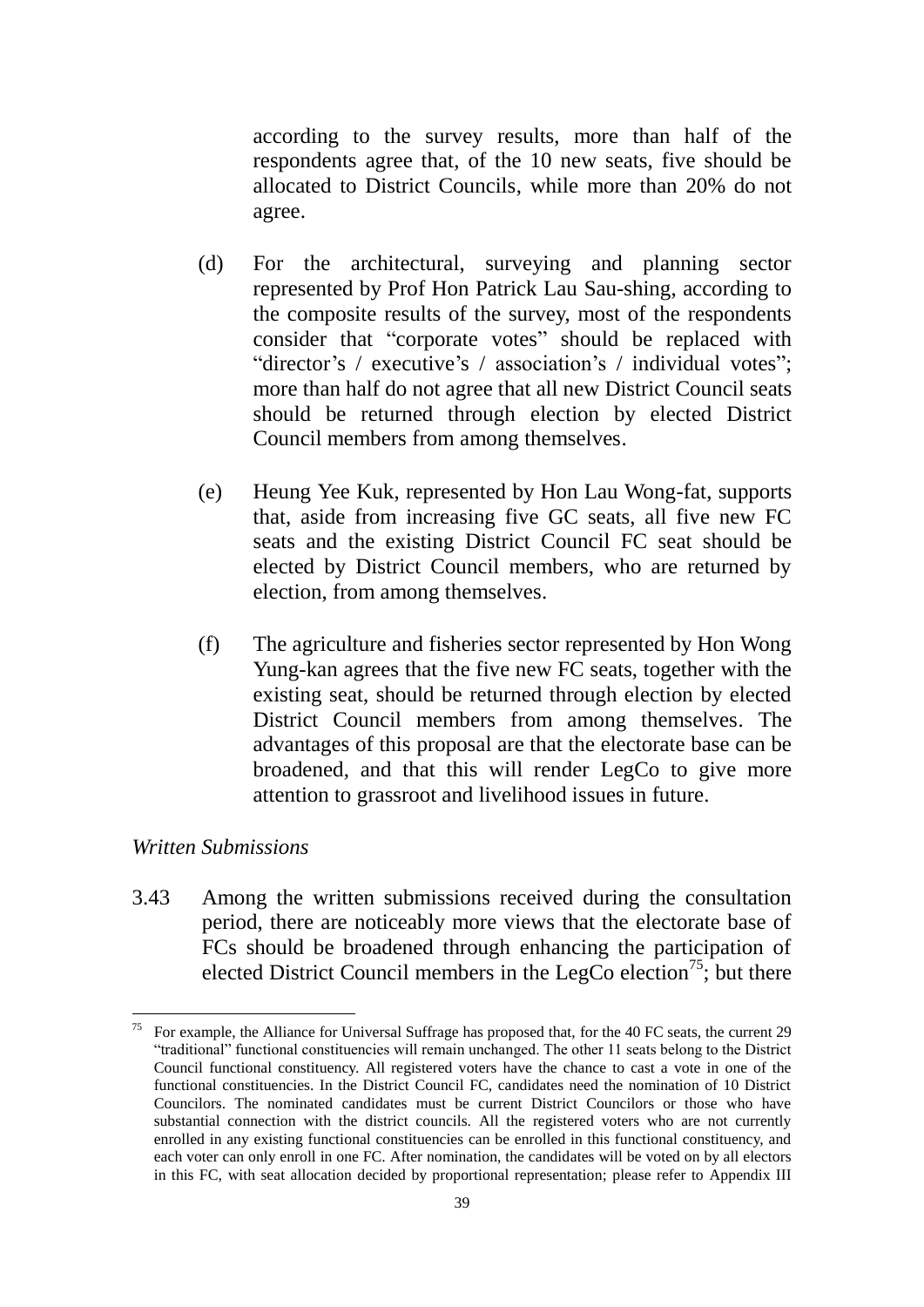are views expressing reservation about this proposal, and the reasons include:

- (a) allocating all five new FC seats to District Councils will result in the legislature focusing its discussions too much on district affairs, which will make the vision of the legislature too narrow<sup>76</sup>;
- (b) the new FC seats should be returned through election by both appointed and elected District Council members from among themselves  $^{77}$ ; there are also suggestions that appointed District Council members should have the right to stand for the election<sup>78</sup>;
- (c) some of the new FC seats should be allocated to District Council members, and some to other sectors<sup>79</sup>;
- (d) new "traditional" FCs should be created $^{80}$ .
- 3.44 As to whether "corporate votes" should be replaced with "director's / individual votes" as a means to broaden the electorate base of FCs, there are more views which do not agree to the relevant proposal $^{81}$ ; there are also contrary views $^{82}$ .

1

- <sup>78</sup> For example, Association of Engineering Professionals in Society has put forth a relevant proposal; please refer to Appendix III (A2903) for details.
- <sup>79</sup> For example, Hong Kong Small and Medium Enterprises Association considers that if the number of FC seats is to be increased to more than five, five seats can be allocated to District Councils. Otherwise, two or three seats should be allocated to other new and representative sectors; please refer to Appendix III (A2999) for details.
- <sup>80</sup> For example, the Hong Kong Registered Chinese Medical Practitioners Association has put forth a relevant proposal; please refer to Appendix III (A0328) for details.
- <sup>81</sup> For example, the Chinese General Chamber of Commerce has put forth a relevant proposal; please refer to Appendix III (A3187) for details.

<sup>(</sup>D099) for details.

<sup>&</sup>lt;sup>76</sup> For example, Federation of Hong Kong Industries has put forth a relevant proposal; please refer to Appendix III (A2426) for details.

 $77$  For example, Federation of Hong Kong Industries considers that appointed and elected District Council members carry out the same functions and bear the same responsibilities. The voting right of appointed District Council members should not be taken away, so as to avoid the impression that appointed District Council members are be-littled; please refer to Appendix III (A2426) for details.

For example, Business and Professionals Federation of Hong Kong has put forth a relevant proposal;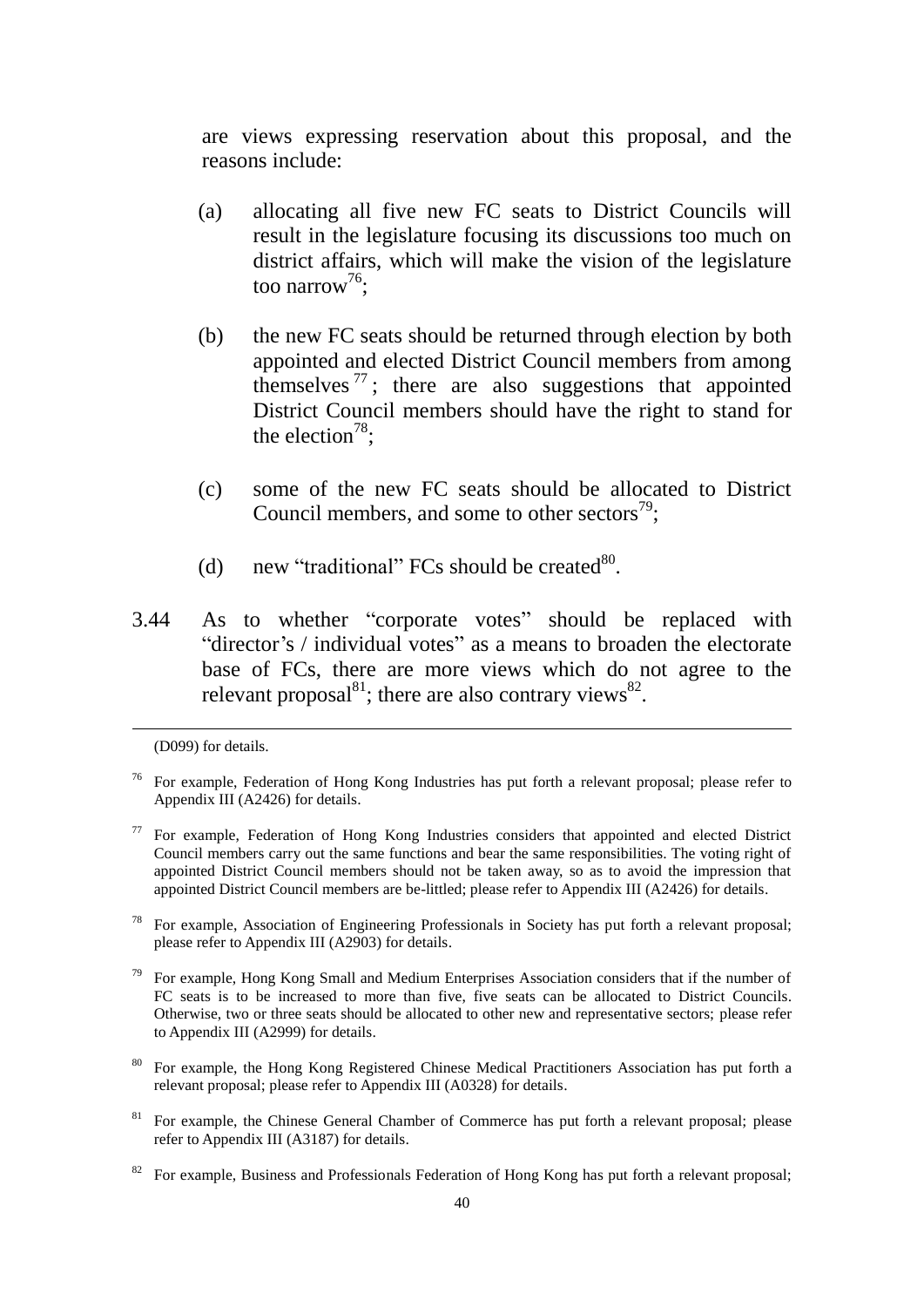- (III) Whether the existing arrangement that LegCo seats may be returned by Hong Kong permanent residents who are not of Chinese nationality or who have the right of abode in foreign countries should be adjusted
- 3.45 In accordance with Article 67 of the Basic Law, permanent residents of the HKSAR who are not of Chinese nationality or who have the right of abode in foreign countries may also be elected members of the LegCo, provided that the proportion of such members does not exceed 20 percent of the total membership of the Council $^{83}$ .

#### *Opinion Polls*

3.46 Among the opinion polls conducted during the consultation period, the one conducted by Bauhinia Foundation Research Centre indicates that more than half of the respondents consider that the existing arrangement that permanent residents of Hong Kong who are not of Chinese nationality or who have the right of abode in foreign countries may stand in the elections for 12 FC seats should be maintained $^{84}$ .

#### *Legislative Council*

<u>.</u>

3.47 Within LegCo, only Liberal Party has put forth the relevant views. They agree that the existing arrangement that permanent residents

(b) about 12 % consider that the relevant proportion should be increased;

please refer to Appendix III (A0270) for details.

<sup>&</sup>lt;sup>83</sup> The Legislative Council Ordinance stipulates that Hong Kong permanent residents who are not of Chinese nationality or who have the right of abode in foreign countries to participate in LegCo elections through the following 12 FCs (which constitute 20 percent of the LegCo seats): (1) the legal FC; (2) the accountancy FC; (3) the engineering FC; (4) the architectural, surveying and planning FC; (5) the real estate and construction FC; (6) the tourism FC; (7) the commercial (first) FC; (8) the industrial (first) FC; (9) the finance FC; (10) the financial services FC; (11) the import and export FC; (12) the insurance FC.

<sup>84</sup> According to the poll conducted by Bauhinia Foundation Research Centre between 29 January and 3 February 2010:

<sup>(</sup>a) about 52% of the respondents consider that the existing arrangement that permanent residents of Hong Kong who are not of Chinese nationality or who have the right of abode in foreign countries may stand in the elections for 12 FC seats should be maintained;

<sup>(</sup>c) about 27% consider that the relevant proportion should be reduced;

<sup>(</sup>d) about 9% do not know/find it difficult to tell.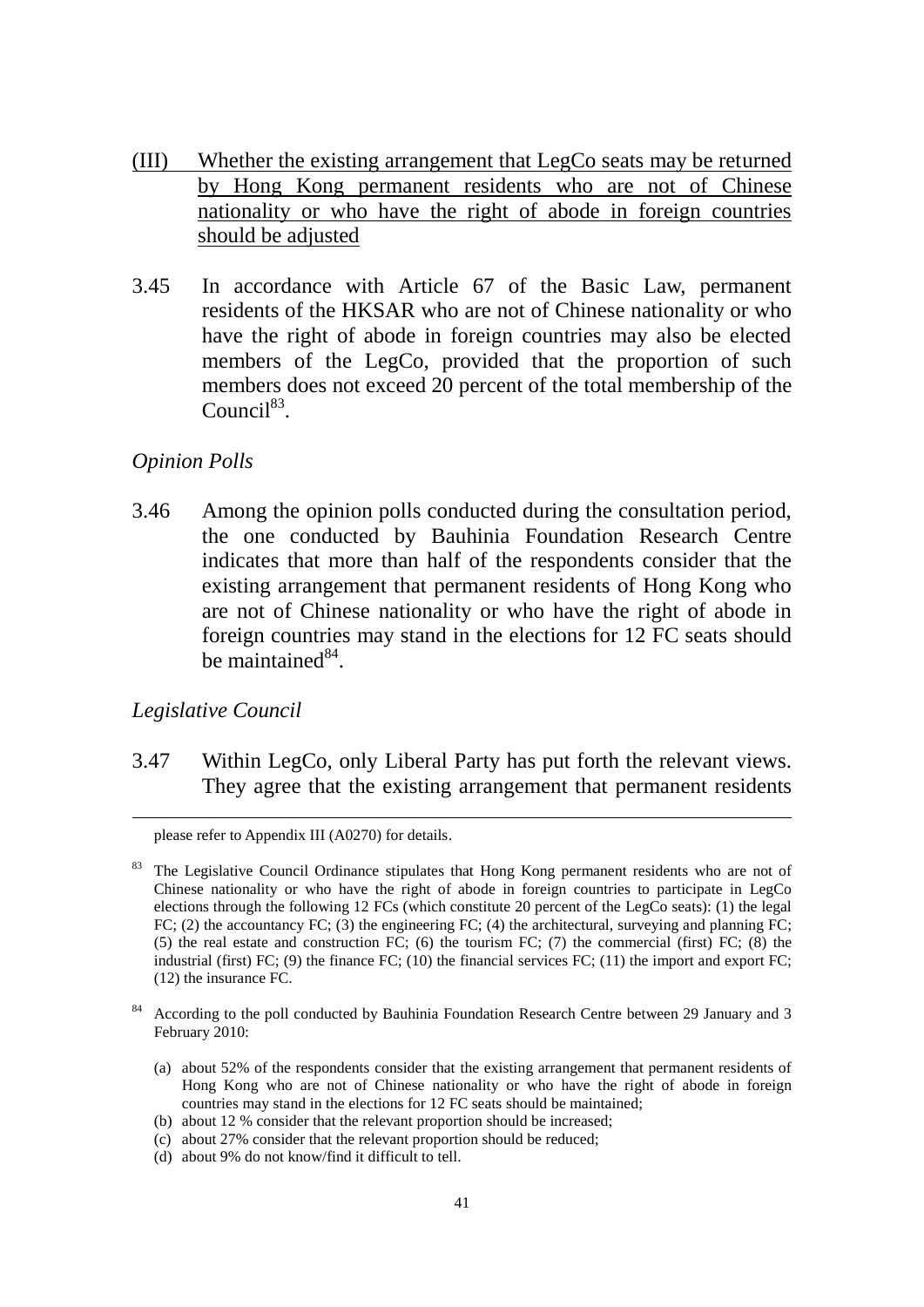of Hong Kong who are not of Chinese nationality or who have the right of abode in foreign countries may stand in the elections for 12 FC seats should be maintained.

3.48 For the architectural, surveying and planning sector represented by Prof Hon Patrick Lau Sau-shing, according to the composite results of the survey, almost half of the respondents agree to maintain the existing nationality requirement for LegCo Members.

#### *Written Submissions*

3.49 Among the written submissions received during the public consultation period, there are noticeably more views that the existing arrangement that permanent residents of Hong Kong who are not of Chinese nationality or who have the right of abode in foreign countries may stand in the elections for 12 FC seats should be maintained $^{85}$ . There are also views that, if the composition of the LegCo is to be expanded to more than 60 members, the number of such seats should be increased proportionally according to the requirement that they should not exceed 20 percent of the total membership of the Council<sup>86</sup>.

#### (IV) Other relevant issues

1

3.50 Aside from the above three key issues relating to the 2012 LegCo election, individual political parties/groups of LegCo and different organizations and individuals have also put forth proposals relating to the allocation of the new GC seats and the electoral method for the new FC seats.

#### *Allocation of the new geographical constituency seats*

3.51 Regarding the allocation of the new GC seats, pursuant to the relevant provisions in Annex II to the Basic Law, this may be specified by local legislation, i.e. in the context of the Legislative Council (Amendment) Bill.

<sup>&</sup>lt;sup>85</sup> For example, Hong Kong Federation of Women has put forth a relevant proposal; please refer to Appendix III (A4349) for details.

<sup>86</sup> For example, Hong Kong Bar Association has put forth a relevant proposal; please refer to Appendix III (A3180) for details.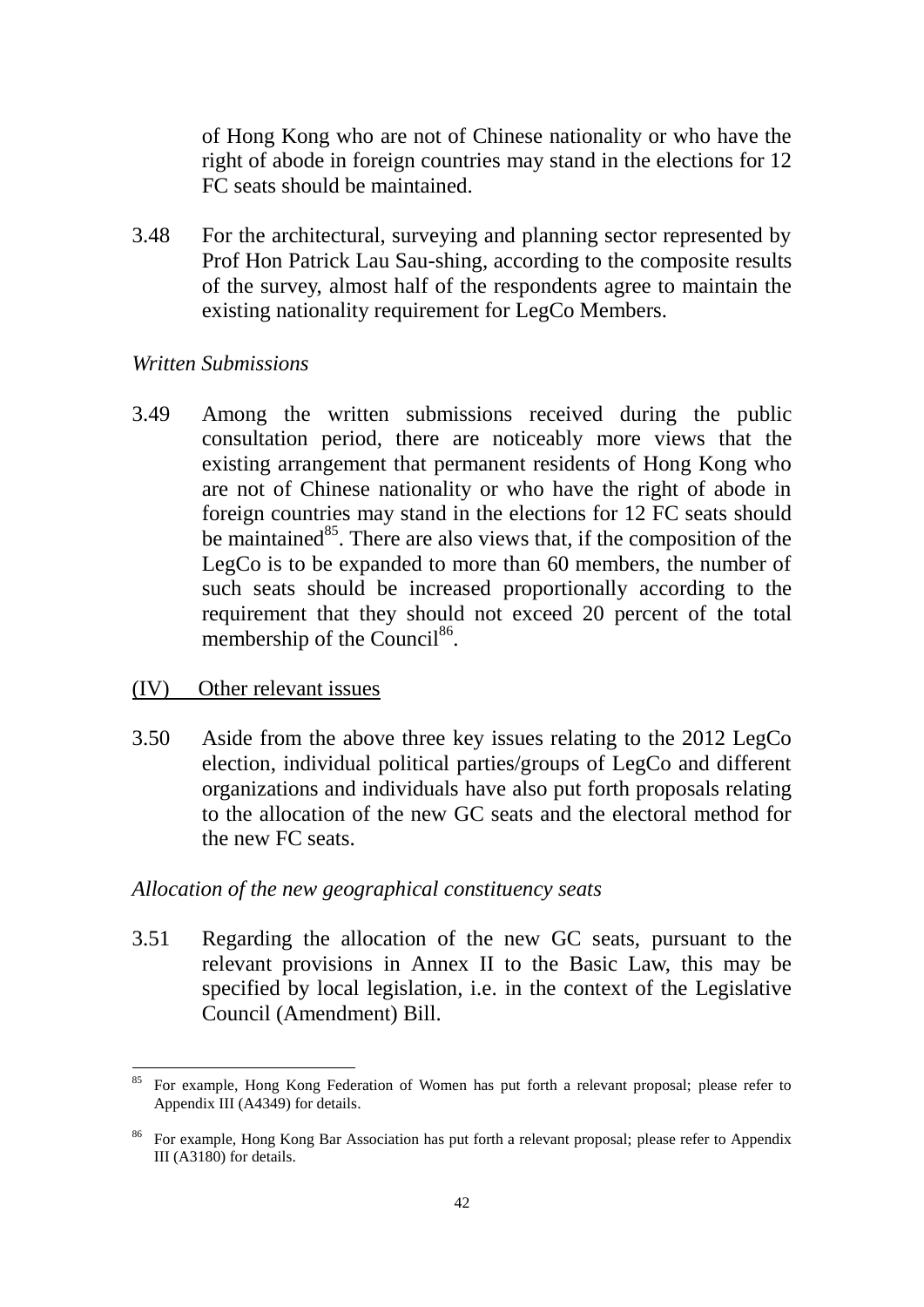- 3.52 In general, the number of GCs, the total number of Members to be returned for all GCs, and the upper and lower limits on the number of Members to be returned for each GC are all specified in the Legislative Council Ordinance. On the basis of these three parameters, the Electoral Affairs Commission, an independent statutory body, is responsible for reviewing the delineation of GCs and the number of seats in each GC, and for submitting to the Government recommendations on the delineation of GCs. In making recommendations for the above purpose, the Commission must have regard to the various criteria specified in the law, including population quota, community identities, existing boundaries of districts, etc.
- 3.53 Political parties/groups of LegCo which have put forth the relevant views include Constitutional Reform Synergy, Liberal Party and ADPL:
	- (a) Constitutional Reform Synergy proposes that the new GC seats should be allocated fairly according to the proportion of voters of the districts. Hence, it will not be appropriate to further increase the number of seats for Kowloon West in 2012. The Government can allocate the five seats, based on the latest population and voter registration figures, to Hong Kong Island, Kowloon, New Territories West and New Territories East.
	- (b) Liberal Party proposes that the five new GC seats should be returned by one single, territory-wide constituency. This can allow each voter to have one more vote, so as to enhance the representativeness of these five seats.
	- (c) ADPL proposes that, based on the existing delineation of the five GCs, the new 10 seats should be allocated fairly according to the population ratio of the  $GCS^{87}$ .
- 3.54 The relevant views put forth in the written submissions include:
	- (a) the five new GC seats can be allocated to the existing five

<sup>1</sup> <sup>87</sup> Please refer to footnote 14.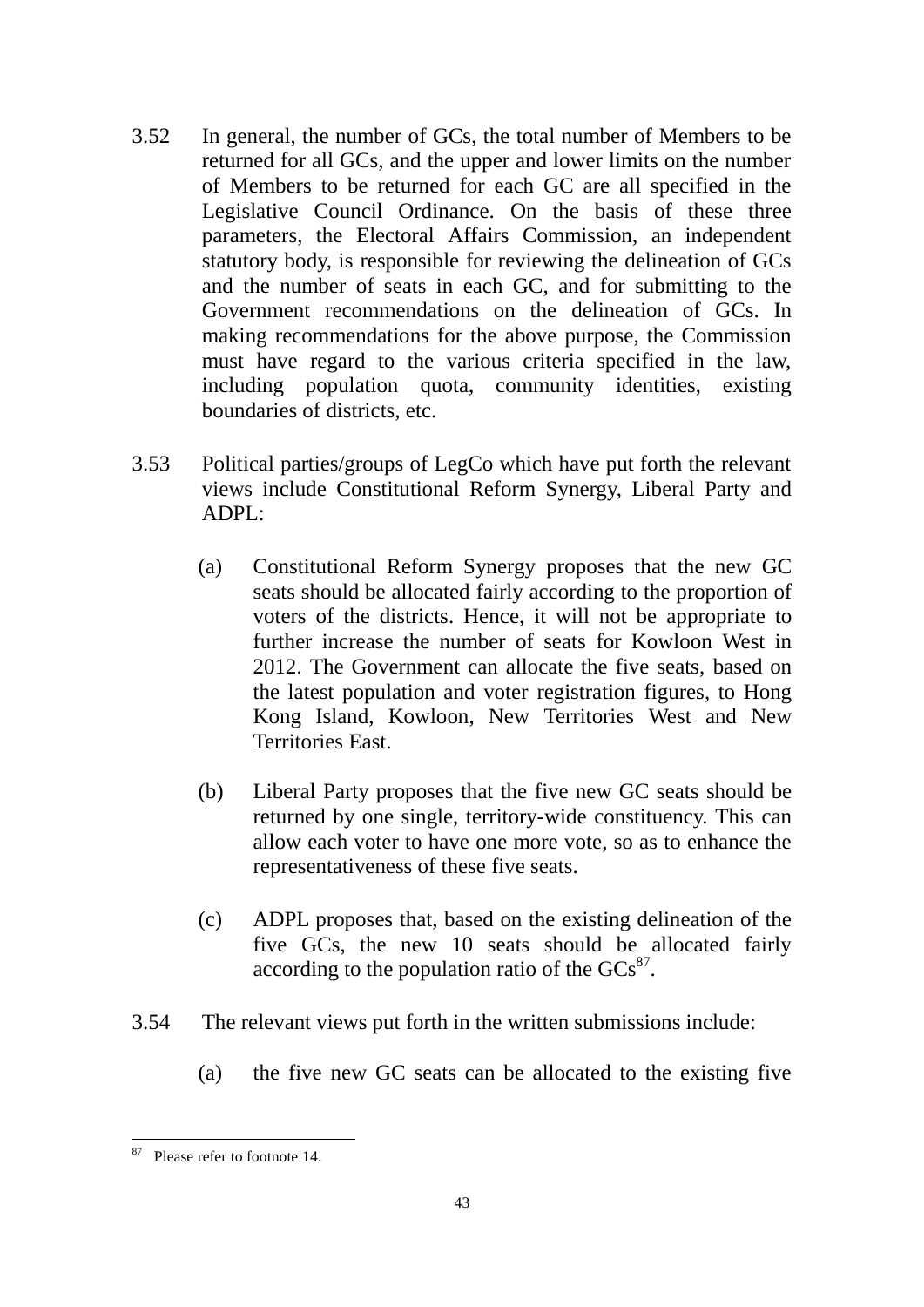GCs based on their population ratio $^{88}$ ;

(b) the 35 GC seats should be allocated according to the distribution of population, and the existing constituencies in the New Territories should be delineated into New Territories West, New Territories North and New Territories East, with seven, six and six seats respectively. The delineation of Hong Kong Island, Kowloon West and Kowloon East should remain unchanged, with six, five and five seats respectively<sup>89</sup>.

#### *Electoral method for the new functional constituency seats*

- 3.55 Currently, the voting system adopted for returning the District Council FC seat is the "first-past-the-post" system. If the number of District Council FC seats is to be increased to six according to the consultation document, pursuant to the relevant provisions in Annex II to the Basic Law, the electoral method to be adopted (e.g. a bloc vote system or a proportional representation system) may be specified by local legislation, i.e. in the context of the Legislative Council (Amendment) Bill.
- 3.56 Political parties/groups of LegCo which have put forth the relevant views include DAB, Liberal Party, Savantas Policy Institute, HKFLU and ADPL:
	- (a) DAB, Liberal Party and Savantas Policy Institute agree that the "single transferrable voting system" should be adopted for returning the six District Council FC seats.
	- (b) HKFLU proposes that the "proportional representation voting system" should be adopted for returning the new District Council seats, so as to provide organizations and individuals of different voices an opportunity to participate in the elections.
	- (c) ADPL proposes that either the "single transferrable voting system" or "proportional representation voting system"

1

<sup>88</sup> For example, the Chinese Manufacturers' Association of Hong Kong has put forth a relevant proposal; please refer to Appendix III (A3644) for details.

<sup>89</sup> For example, Civil Force has put forth a relevant proposal; please refer to Appendix III (A1546) for details.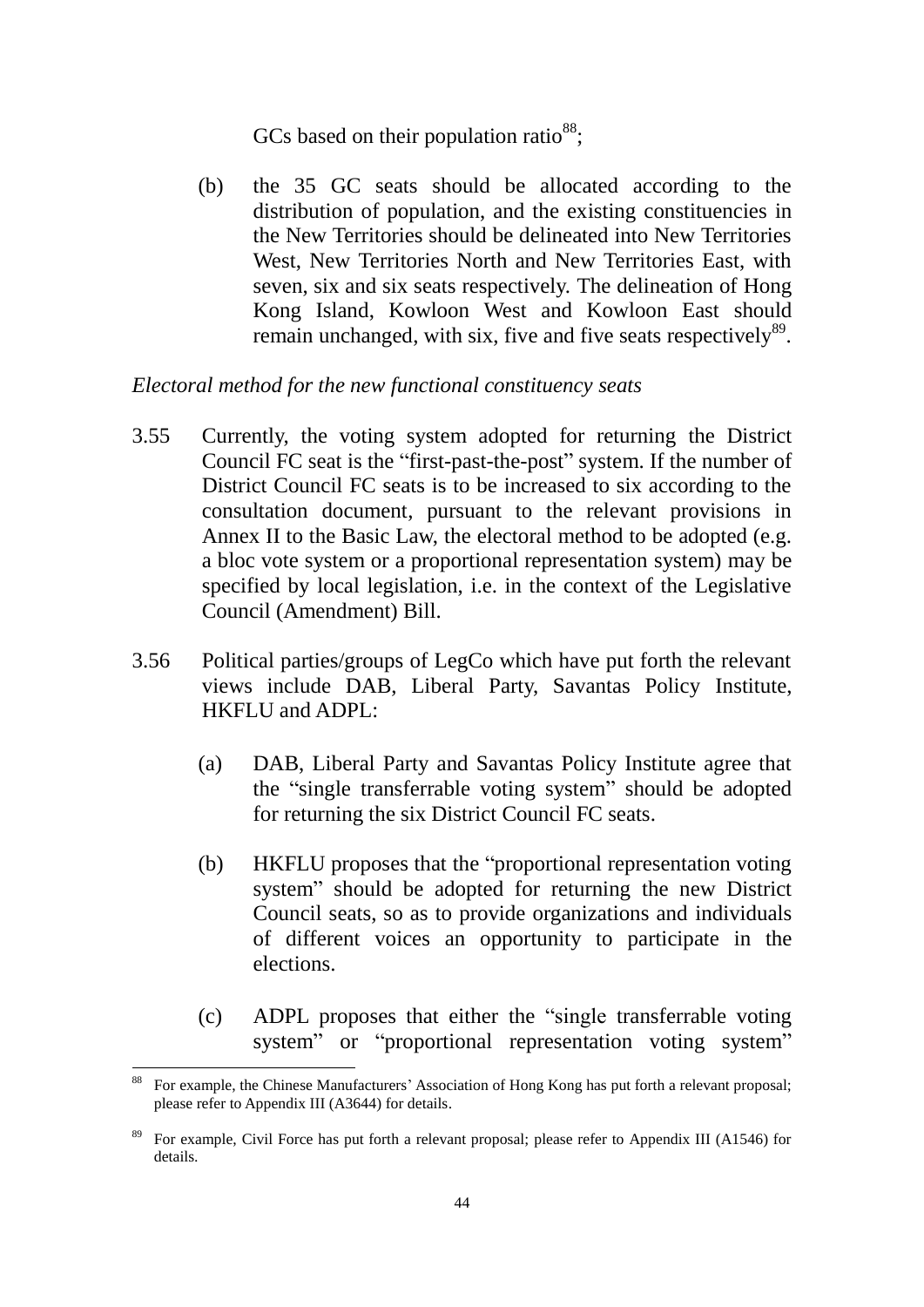should be adopted to return all District Council FC seats.

3.57 In the relevant written submissions, there are noticeably more views which propose that the "bloc vote system" <sup>90</sup> or "simple" majority voting system"<sup>91</sup> should be adopted for returning the six District Council FC seats; there are also views that the "proportional representation system" should be adopted  $92$ .

#### **Conclusion**

<u>.</u>

3.58 Regarding the directions that may be considered for the methods for selecting the CE and for forming the LegCo in 2012 put forth in the consultation document, the opinion polls conducted respectively by the Public Opinion Programme at the University of Hong Kong and now News Channel jointly, and One Country Two Systems Research Institute indicate that there are more respondents who support the overall directions $93$ .

- $92$  For example, the Hong Kong Council of Social Service has put forth a relevant proposal; please refer to Appendix III (A4069) for details.
- <sup>93</sup> According to the poll conducted jointly by the Public Opinion Programme at the University of Hong Kong and now News Channel between 29 January and 2 February 2010:
	- (a) 41% of the respondents support that, in the 2012 CE election, the number of Election Committee members should be increased from 800 to 1200 (including about 100 members returned through election by elected District Council members from among themselves), and that the number of subscribers for nominating a CE candidate should be set at 150 (i.e. the nomination threshold should be set at one-eighth of the total membership);
	- (b) 31 % oppose;
	- (c) 9% half-and-half;
	- (d) 19% do not know/find it difficult to tell.

#### Moreover,

- (a) 39% of the respondents support that, in the 2012 LegCo election, the number of GC seats should be increased by 5, that the 5 new FC seats should be returned through election by elected District Council members from among themselves, and that the other existing FCs remain unchanged;
- (b) 32 % oppose;
- (c) 10% half-and-half;
- (d) 19% do not know/find it difficult to tell.

According to the poll conducted by One Country Two Systems Institute between 17 and 20 February:

<sup>90</sup> For example, the Y.Elites Group has put forth a relevant proposal; please refer to Appendix III (A4183) for details.

<sup>&</sup>lt;sup>91</sup> For example, the Chinese Manufacturers' Association of Hong Kong has put forth a relevant proposal; please refer to Appendix III (A3644) for details.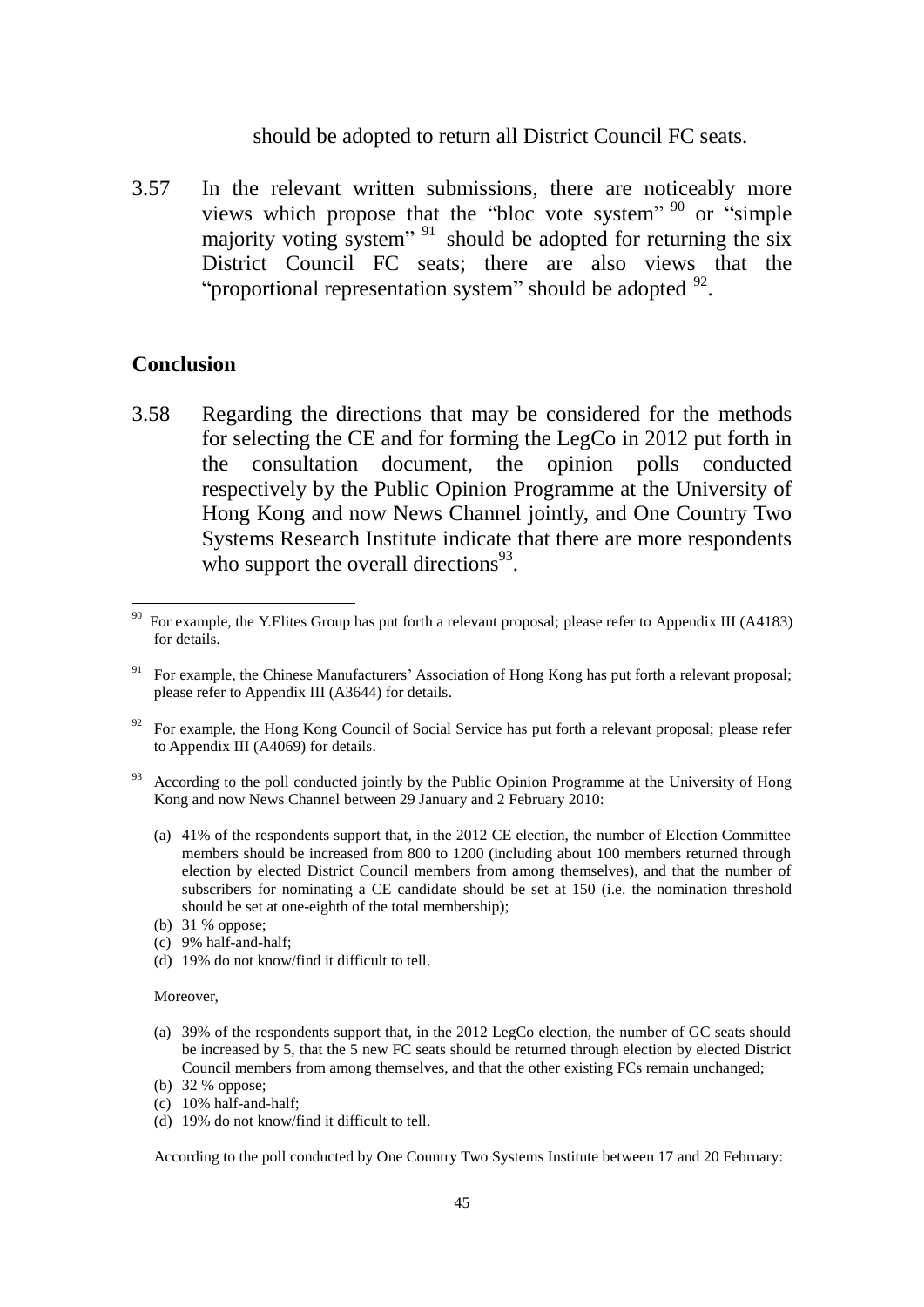- 3.59 Regarding the major elements of the two electoral methods, including increasing the number of Election Committee members to 1200, increasing the number of elected District Council members in the Election Committee, increasing the number of LegCo seats to 70, and allocating all the five new FC seats to elected District Council members, different opinion polls indicate that there are about 60% public support.
- 3.60 Moreover, all 18 District Councils have passed motions supporting the directions put forth in the HKSAR Government's consultation document, which can further enhance the democratic elements of the CE and LegCo elections in 2012.
- 3.61 Among the written submissions received, there is also majority support for the major elements regarding the two electoral methods for 2012 as put forth in the consultation document.
- 3.62 For the political parties/groups and Members of LegCo which have put forth written submissions:

#### Method for selecting the Chief Executive in 2012

- (a) There is majority support for expanding the size of the Election Committee, including that the new seats should be allocated evenly to the four sectors, and that most of the new seats of the fourth sector should be returned through election by elected District Council members from among  $t$ hemselves $^{94}$ .
- (b) However, there are views that only the size of the fourth sector should be expanded by including all elected District Council members<sup>95</sup>; there is also a view that, aside from including all elected District Council members in the fourth

1

<sup>(</sup>a) about 56% of the respondents have indicated that they generally accept the constitutional development proposal put forth by the Government;

<sup>(</sup>b) about 31 % do not accept;

<sup>(</sup>c) about 13% have no comment/do not know.

<sup>&</sup>lt;sup>94</sup> Including DAB, Constitutional Reform Synergy, FTU, Liberal Party and HKFLU.

<sup>95</sup> Including ADPL, Civic Party, Dr Hon Priscilla Leung Mei-fun and Hon Ronny Tong Ka-wah.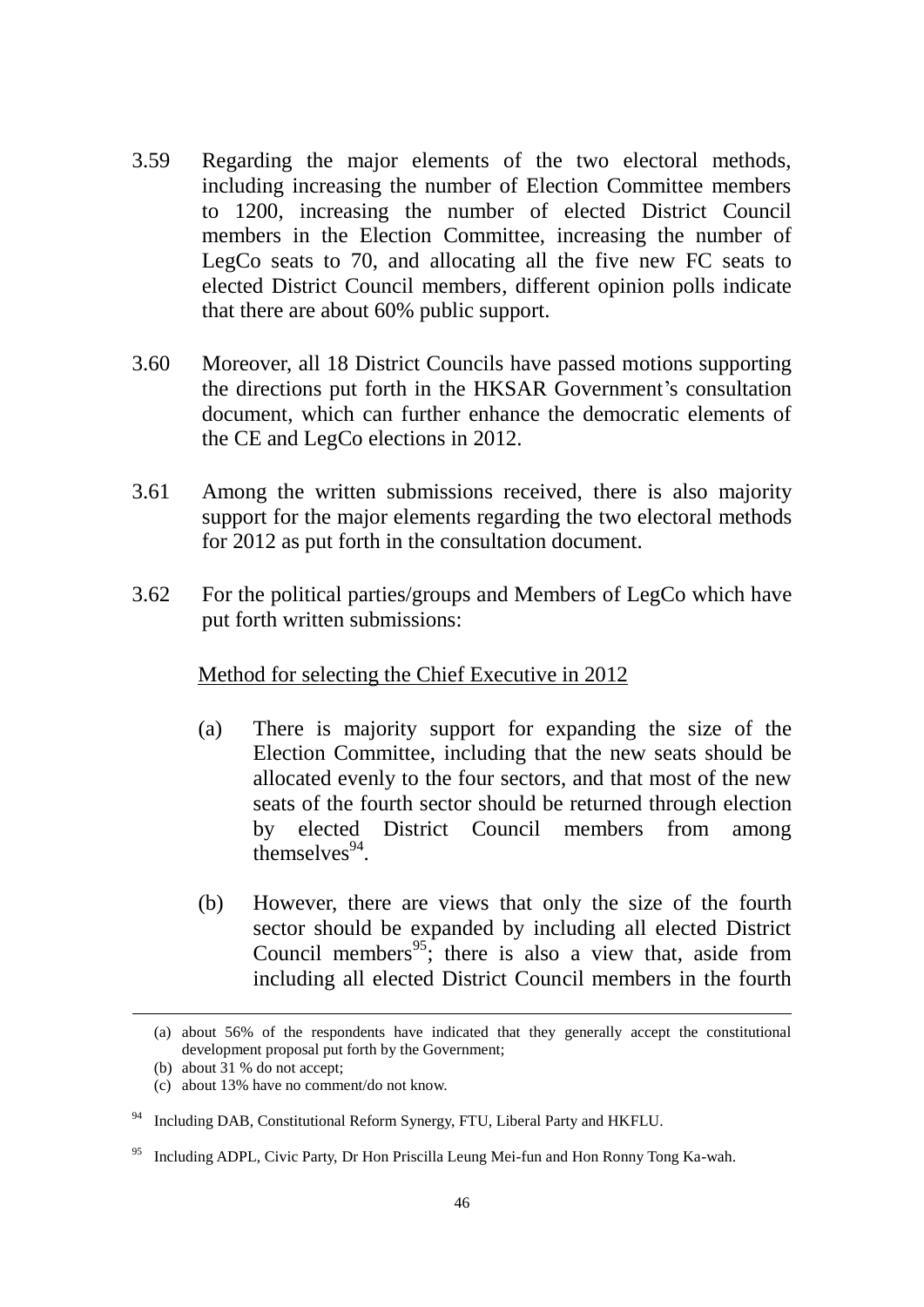sector, the number of members for the other three sectors should also be increased $96$ .

- (c) Moreover, various political parties/Members suggest that "corporate votes" should be replaced with "director's/association's/individual votes", so as to broaden the electorate base of the Election Committee $97$ .
- (d) Regarding the nomination threshold, there is majority support for maintaining the existing nomination threshold, i.e. at the ratio of one-eighth of the total membership of the Election Committee<sup>98</sup>. However, there are also suggestions that the nomination threshold should be lowered<sup>99</sup>, and that new nomination arrangements should be put in place  $100$ .
- (e) Regarding the current requirement that the CE should not have any political affiliation, the majority view among political parties/groups is that such requirement should be  $a$ bolished $101$ .

#### Method for forming the Legislative Council in 2012

- (a) There is majority support for increasing the number of LegCo seats from the current 60 to  $70^{102}$ , but there are also views that the number of seats should be increased to  $80^{103}$ .
- (b) There is majority support for returning all the five new FC seats and the existing District Council FC seat through

1

Savantas Policy Institute has put forth relevant view.

 $97$  Including Liberal Party and Dr Hon Priscilla Leung Mei-fun.

<sup>&</sup>lt;sup>98</sup> Including DAB, Constitutional Reform Synergy, FTU, Liberal Party, HKFLU, ADPL and Dr Hon Priscilla Leung Mei-fun.

<sup>99</sup> Including Savantas Policy Institute and Hon Ronny Tong Ka-wah.

<sup>&</sup>lt;sup>100</sup> Including FTU, Savantas Policy Institute, ADPL and Hon Ronny Tong Ka-wah.

<sup>&</sup>lt;sup>101</sup> Including Liberal Party, Savantas Policy Institute, Democratic Party, ADPL and Civic Party.

<sup>&</sup>lt;sup>102</sup> Including DAB, Constitutional Reform Synergy, FTU, Liberal Party and Dr Hon Priscilla Leung Mei-fun.

<sup>103</sup> Including HKFLU and ADPL.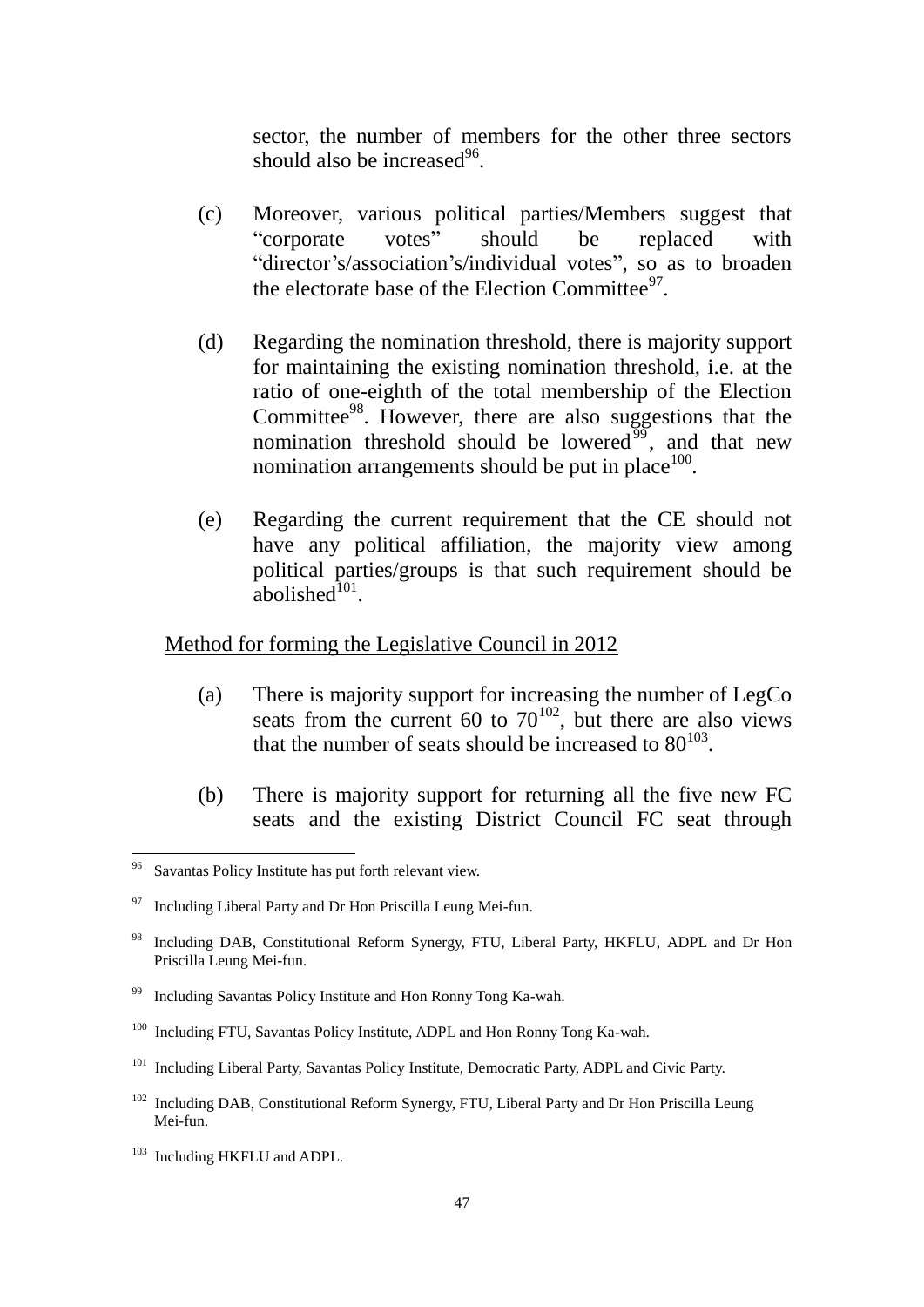elected District Council members<sup>104</sup>.

(c) However, there are views that "corporate votes" of the existing FCs should be replaced with "director's votes" <sup>105</sup> or "individual votes" 106.

<sup>1</sup> <sup>104</sup> Including DAB, Constitutional Reform Synergy, FTU, Liberal Party, HKFLU and Savantas Policy Institute, which support that the seats be returned through election from among the elected District Council members; while the Democratic Party and Hon Ronny Tong Ka-wah propose adopting the option of "one-person-two-votes", please refer to paragraph 3.41(h) and (k) for details.

<sup>&</sup>lt;sup>105</sup> Liberal Party has put forth a relevant view.

<sup>&</sup>lt;sup>106</sup> HKFLU has put forth a relevant view.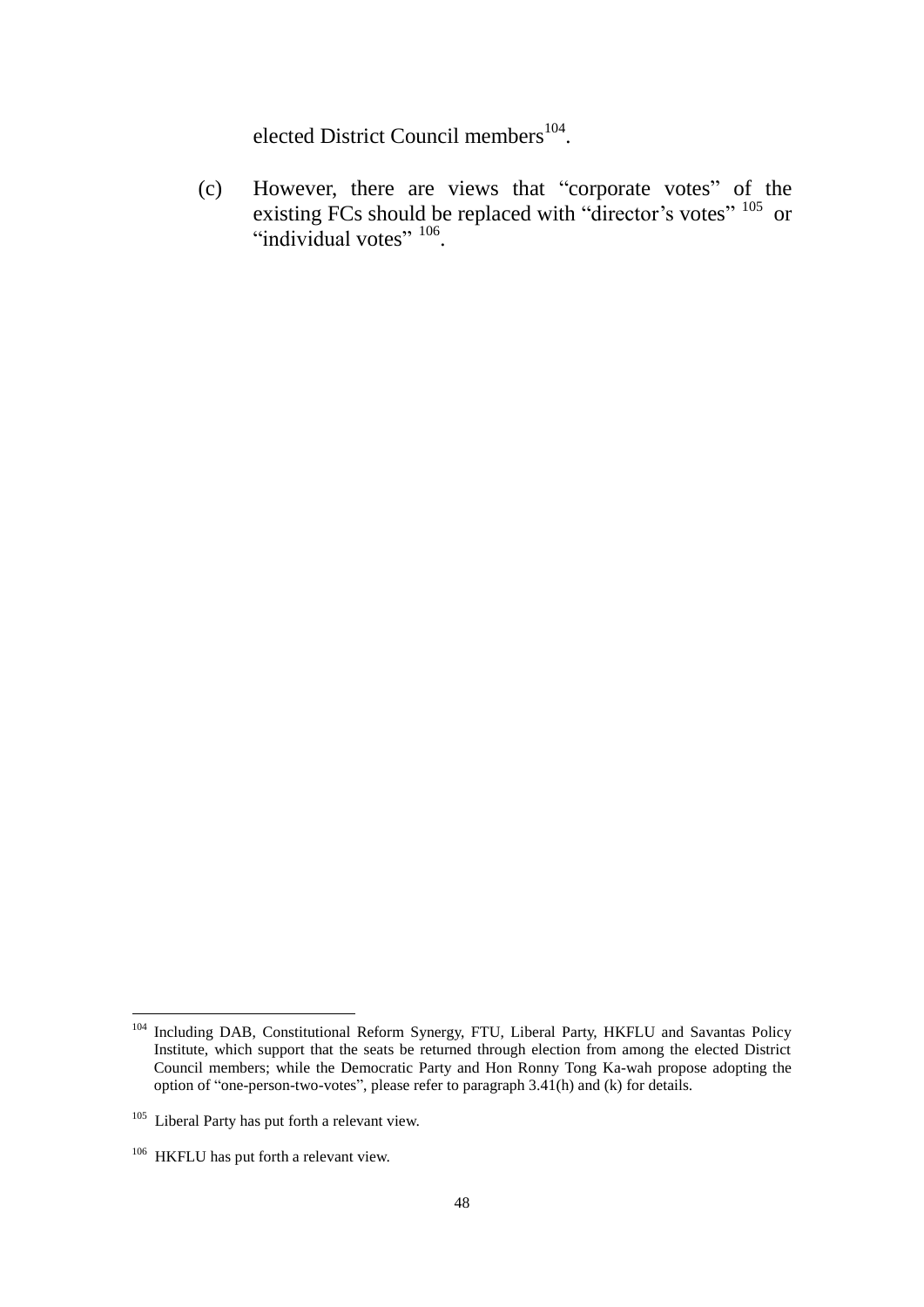# **Chapter Four**: **Package of Proposals for the Methods for Selecting the Chief Executive and for Forming the Legislative Council in 2012**

- 4.01 In considering the methods for selecting the CE and for forming the LegCo in 2012, we should take into account the following principles:
	- (a) they must comply with the relevant provisions of the NPCSC decision of 29 December 2007, including that appropriate amendments conforming to the principle of gradual and orderly progress may be made to the method for selecting the CE in 2012; and that appropriate amendments conforming to the principle of gradual and orderly progress may be made to the method for forming the LegCo in 2012, that the half-and-half ratio between members returned by FCs and members returned by GCs through direct elections and the procedures for voting on bills and motions in the LegCo shall remain unchanged;
	- (b) they must be consistent with the principles under the Basic Law, including meeting the interests of different sectors of society, facilitating the development of the capitalist economy, gradual and orderly progress, and being appropriate to the actual situation in the HKSAR;
	- (c) they can take into account the views received from different sectors of the community during the previous consultation exercises and the latest one, respond to the aspiration of the community on constitutional development, and enhance the democratic elements of the elections;
	- (d) they can help increase participation of individuals from different sectors of the community, enhance the representativeness and democratic elements of the elections, realise democratic enhancement and development, and pave the way for implementing universal suffrage for the CE in 2017 and for the LegCo in 2020; and
	- (e) they can have the possibility of being accepted by the majority of the public, the LegCo, the CE and the Central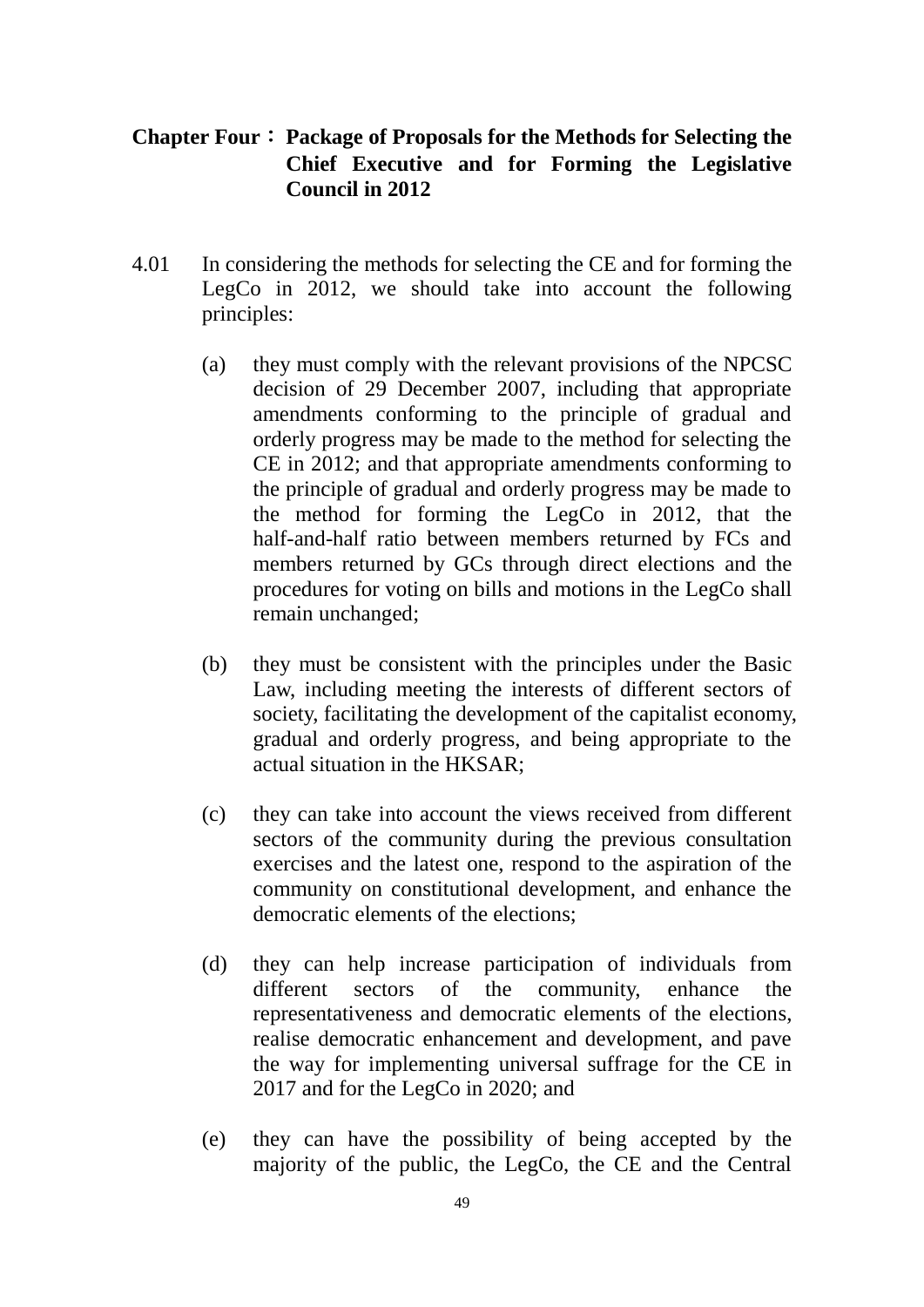#### Authorities.

4.02 Based on the above considerations, the HKSAR Government sets out in the following paragraphs the proposed package on how the methods for selecting the CE and for forming the LegCo in 2012 should be amended.

#### **Method for Selecting the Chief Executive in 2012**

- (I) The number of members and composition of the Election **Committee**
- 4.03 The HKSAR Government proposes that the number of members of the Election Committee be increased from the current 800 to 1200. This range of increase can meet the requirement of gradual and orderly progress, and provide more room and opportunities for members of the community to participate in the CE election, so as to further enhance the representativeness of the Election Committee.
- 4.04 The HKSAR Government considers that the four sectors of the current Election Committee are broadly representative. In order to maintain the principle of balanced participation, it is proposed that the number of members of the four sectors of the 2012 Election Committee be increased by the same proportion, i.e. the number of seats for each sector be increased by 100:

| Industrial, commercial and financial sectors                                                                                                                                                                                                                                                                                           | 300 |
|----------------------------------------------------------------------------------------------------------------------------------------------------------------------------------------------------------------------------------------------------------------------------------------------------------------------------------------|-----|
| The professions                                                                                                                                                                                                                                                                                                                        | 300 |
| Labour, social services, religious and other sectors                                                                                                                                                                                                                                                                                   | 300 |
| Members of the Legislative Council, Hong Kong<br>deputies to the National People's Congress,<br>representatives of members of the District Councils,<br>representatives of Hong Kong members of the<br>National Committee of the Chinese People's<br>Political Consultative Conference,<br>and<br>representatives of the Heung Yee Kuk | 300 |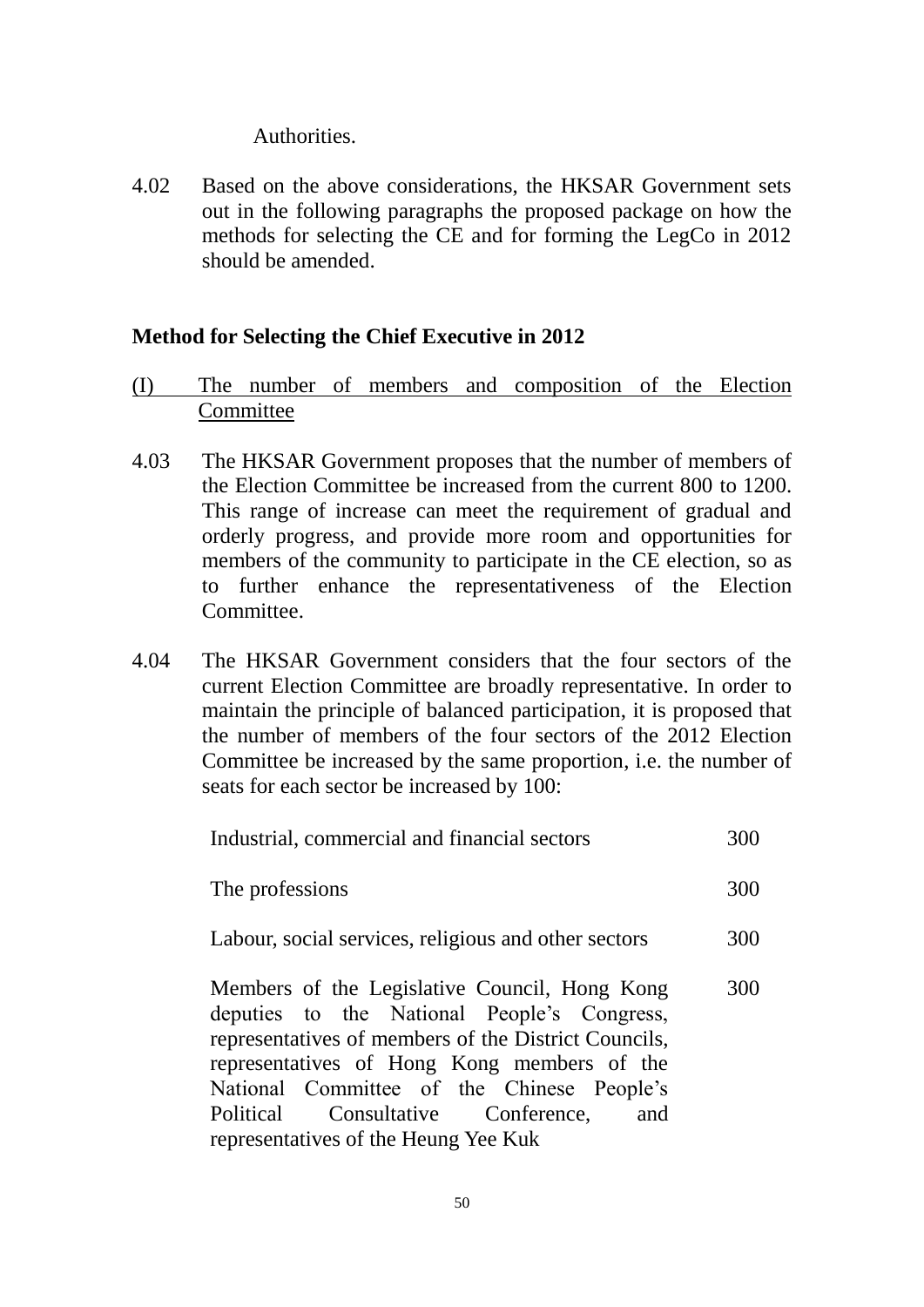- 4.05 There will be a respective increase of 50% in the number of members allocated to the first, second and third sectors. This will provide more opportunities for members of the industrial, commercial, financial, professional, labour, social services, religious and other sectors to participate in politics. As to the allocation of seats among the subsectors under these three sectors, aside from increasing proportionally the number of seats according to the existing distribution of seats, we have also received other relevant suggestions, including:
	- (a) splitting the existing subsectors<sup>107</sup>;
	- (b) adding new subsectors $^{108}$ .

1

The HKSAR Government considers that any such arrangements can be specified by local legislation, i.e. in the context of the Chief Executive Election (Amendment) Bill.

- 4.06 As for the fourth sector, the HKSAR Government proposes that three quarters of the 100 new seats (i.e. 75 seats) be allocated to elected District Council members. Together with the existing 42 seats, the District Council subsector will have a total of 117 seats, which will be returned through election from among elected District Council members, i.e. appointed District Council members will not take part in the election.
- 4.07 The aim of this proposal is to increase public participation in the Election Committee through the elected District Council members who are returned by more than 3.3 million voters, so as to enhance the democratic elements of the CE election. Elected District Council members represent different strata of the community. They have contributed to district administration and kept a close tab on

<sup>&</sup>lt;sup>107</sup> For example, Hong Kong Dental Association proposes that the Government should allocate at least three of the existing 20 seats of the medical subsector to the dental profession. The proposed number of seats is based on the proportion of the number of medical practitioners to that of dental practitioners. They consider this a viable option for achieving balanced participation; please refer to Appendix III (A3922) for details.

<sup>&</sup>lt;sup>108</sup> For example, the Hong Kong Chamber of Small and Medium Business agrees that the proportion of number of members of the four sectors of the Election Committee should remain even, but considers that a certain number of additional seats should be allocated to representatives of the SMEs; please refer to Appendix III (A3927) for details. Joint Council of Estate Agents Associations also requests adding estate agents subsector to the professions sector of the Election Committee; please refer to Appendix III (A1128) for details.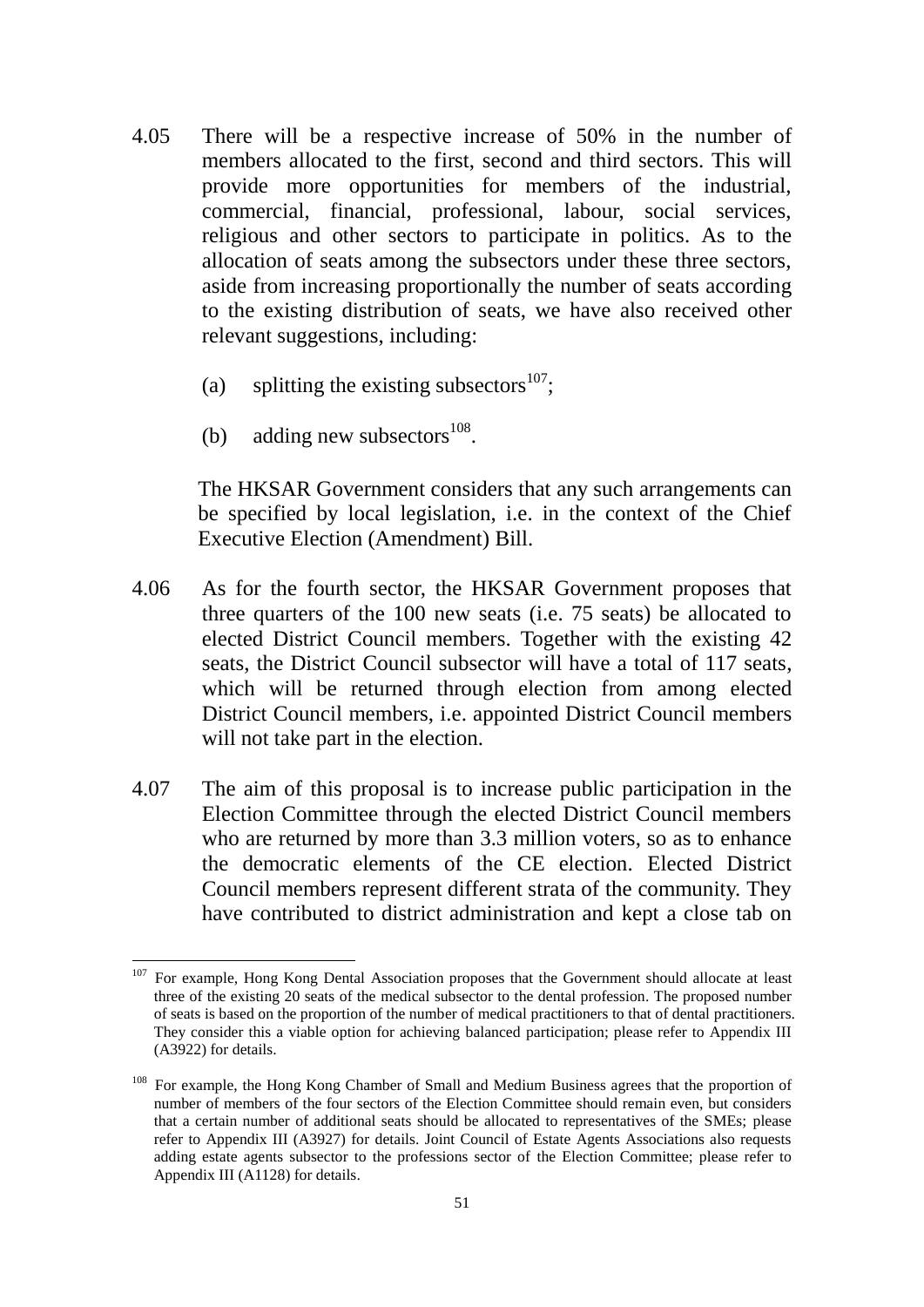public opinion. Their participation can help meet the interests of different sectors of society and facilitate balanced participation.

4.08 As for the remaining 25 new seats, aside from the 10 seats to be allocated to the  $LegCo<sup>109</sup>$ , it is proposed that the other 15 seats be allocated to members of the National Committee of the Chinese People's Political Consultative Conference ("CPPCC") and Heung Yee Kuk based on their existing proportion of number of members, i.e. 10 seats be allocated to members of the CPPCC and five to Heung Yee Kuk:

|                                             | Number of   |
|---------------------------------------------|-------------|
|                                             | members     |
| Members of the Legislative Council          | $70^{110}$  |
| Hong Kong deputies to the National People's | $36^{111}$  |
| Congress                                    |             |
| Representatives of members of the District  | $117^{112}$ |
| Councils                                    |             |
| Representatives of Hong Kong members of the | $51^{113}$  |
| National Committee of the Chinese People's  |             |
| <b>Political Consultative Conference</b>    |             |
| Representatives of the Heung Yee Kuk        |             |

<sup>&</sup>lt;u>.</u> Assuming that the number of LegCo seats will be increased from the current 60 to 70 in 2012, and that the current requirement of including all LegCo Members in the Election Committee will be maintained.

<sup>&</sup>lt;sup>110</sup> All LegCo Members will be included in the Election Committee, which is consistent with the current arrangement. It is also assumed that the number of LegCo seats will be increased from the current 60 to 70. However, since the Election Committee subsector ordinary elections and the CE election will be held in December 2011 and March 2012 respectively, and the number of LegCo seats will be increased only in September 2012 at the earliest, transitional arrangements will be made under the Chief Executive Election (Amendment) Bill.

<sup>&</sup>lt;sup>111</sup> All Hong Kong deputies to the National People's Congress will be included in the Election Committee, which is the same as the existing provision.

<sup>&</sup>lt;sup>112</sup> Currently, Hong Kong and Kowloon District Councils and New Territories District Councils have 21 seats each (i.e. a total of 42 seats), which are returned by election from among 507 appointed and elected District Council members. It is now proposed to add 75 seats to the District Council subsector, increasing the total number to 117, which will be returned by election from among 405 elected District Council members.

 $113$  The existing number of members is 41. There will be an increase of 10 seats.

 $114$  The existing number of members is 21. There will be an increase of 5 seats.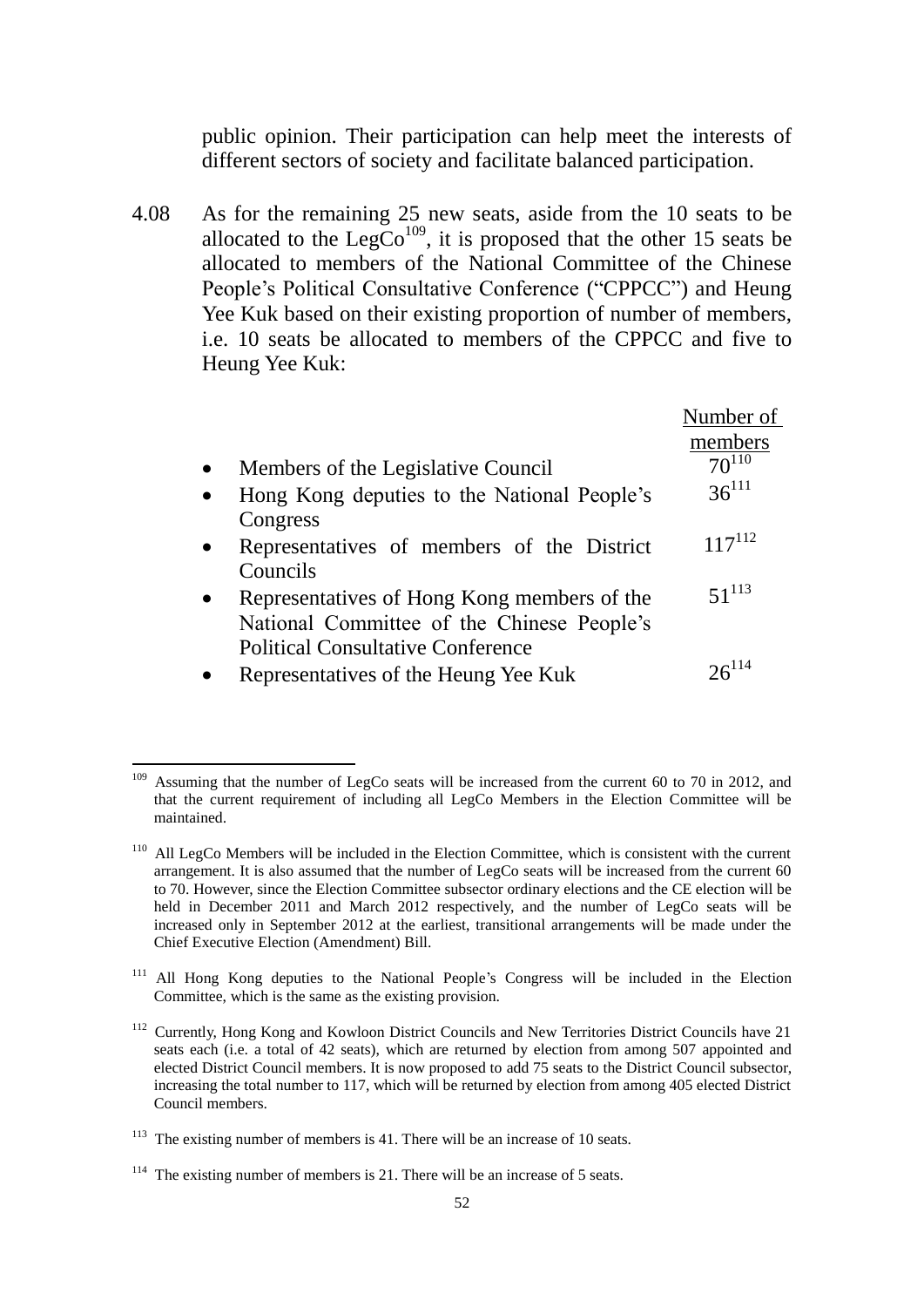- 4.09 The HKSAR Government put forth in 2005 the proposal concerning the method for selecting the CE in 2007, suggesting that the number of the Election Committee members be increased to 1600 and that all appointed and elected District Council members be included in the Election Committee; the situation at the time is completely different from now. In 2005, Hong Kong had yet to have a clear timetable for attaining universal suffrage. The aim of the proposal then was to enhance the democratic elements of the election as far as possible, so as to facilitate Hong Kong to move toward the ultimate aim of universal suffrage in gradual and orderly progress.
- 4.10 We have now attained the universal suffrage timetable. The NPCSC decision has already made it clear that when universal suffrage for the CE is implemented in 2017, the nominating committee may be formed with reference to the current provisions regarding the Election Committee in Annex I to the Basic Law. The nominating committee shall, in accordance with democratic procedures, nominate a certain number of candidates for the office of the CE, who is to be elected through universal suffrage by all registered electors of the HKSAR.
- 4.11 Hence, we consider that, in 2012, if the number of the Election Committee members is increased to 1200 and the number of seats for each of the four sectors remains the same, this will facilitate this Election Committee being used as the basis for transforming into the nominating committee when universal suffrage for the CE is implemented in 2017.
- (II) The electorate base of the Election Committee
- 4.12 Concluding the views received during the consultation period, we note that there is a consensus within the community that the electorate base of the Election Committee should be broadened. As to how the electorate base should be broadened, overall speaking, there is more support among the political parties/groups and Members of LegCo, as well as various organizations and individuals in the community for enhancing the representativeness of the Election Committee through increasing the proportion of District Council members, who have a public mandate, in the Election Committee.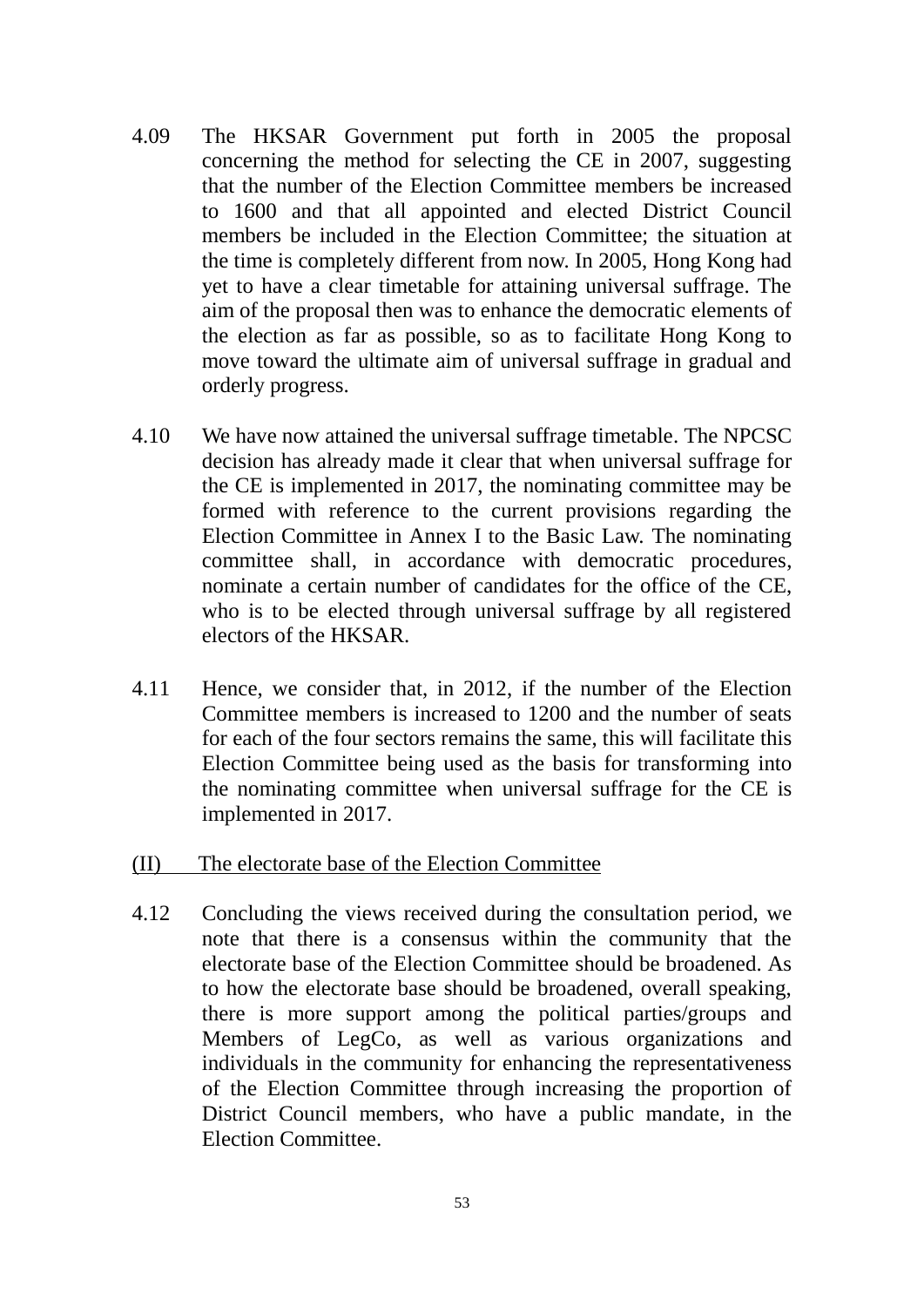- 4.13 Although certain political parties/groups, organizations and individuals consider that "corporate votes" of the existing subsectors should be replaced with "director's / executive's / association's / individual votes", the specific proposals thereby put forth require substantial changes to the existing subsectors. We note that, during the consultation period, various sectors have voiced considerable opposition. Hence, the HKSAR Government considers that, at this stage, the community and the LegCo are unlikely to reach consensus on this proposal.
- 4.14 Therefore, the HKSAR Government proposes to increase the proportion of elected District Council members, who are elected by more than 3.3 million voters, in the Election Committee. Not only can the proposal broaden the electorate base and enhance the democratic elements of the Election Committee more effectively, it can also have a higher possibility to be agreed by the community and LegCo.
- (III) The arrangements for nominating candidates for the office of the Chief Executive
- 4.15 The HKSAR Government proposes to maintain the current nomination threshold, i.e. at the ratio of one-eighth of the total membership of the Election Committee. Under this proposal, if the number of the Election Committee members is increased to 1200, the number of subscribers required shall be not less than 150.
- 4.16 We consider that the current nomination threshold can already allow sufficient competitiveness, and can ensure that the candidates have sufficient support. This proposal also has the general support of the LegCo, and various organizations and individuals within the community.
- 4.17 On the question of setting an upper limit on the number of subscribers, we note that there is no such requirement in Annex I to the Basic Law. We also consider that Election Committee members should not be unduly restrained from exercising their right to nominate candidates. In the public consultation, there are noticeably more views that an upper limit on the number of subscribers should not be set. The HKSAR Government proposes that, at this stage, such a limit should not be set.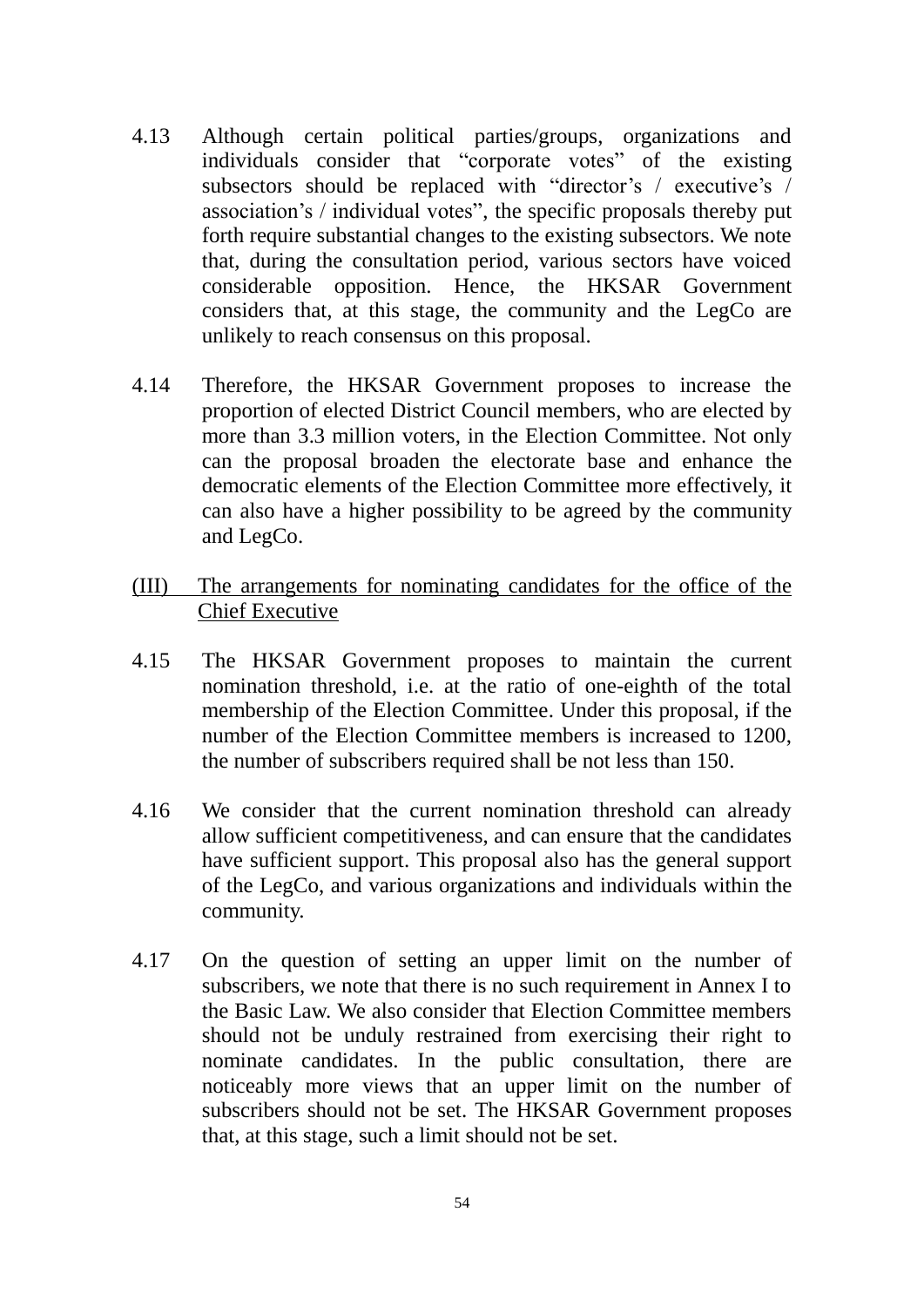# (IV) Political affiliation of the Chief Executive

- 4.18 As to whether the requirement that the CE should not have any political affiliation should be changed, opinion polls have indicated that more than half of the respondents consider that the requirement that the CE should not have any political affiliation should be maintained. Separately, in the relevant written submissions received, there are noticeably more views which consider that the requirement that the CE should not have any political affiliation should be maintained. However, most of the political parties/groups and Members of the LegCo, who have put forth the relevant views, propose that the current requirement should be abolished.
- 4.19 The HKSAR Government considers that the relevant requirement has far-reaching implications on effective governance and development of political parties in the HKSAR. In the light of the general view of the community that the relevant requirement should be maintained, and due to the fact that political parties in Hong Kong are currently still in a developmental phase, the HKSAR Government proposes that the relevant requirement should not be changed for the 2012 CE election, but can be reviewed in the longer term.

#### **Method for Forming the Legislative Council in 2012**

- (I) The number of seats in the Legislative Council
- 4.20 The HKSAR Government proposes that the number of LegCo seats be increased from 60 to 70. Pursuant to the NPCSC decision of December 2007, there shall be, respectively, 35 seats returned by GCs through direct elections and 35 returned by FCs in the LegCo.
- 4.21 This arrangement can provide more room for members of the public to participate in politics, and allow more members to share the increasing workload of LegCo. On the basis that the population is projected to rise to about 7.2 million in 2012, if the number of seats is increased to 70, the seat-to-population ratio will be reduced from about 1:116800 to about 1:103000.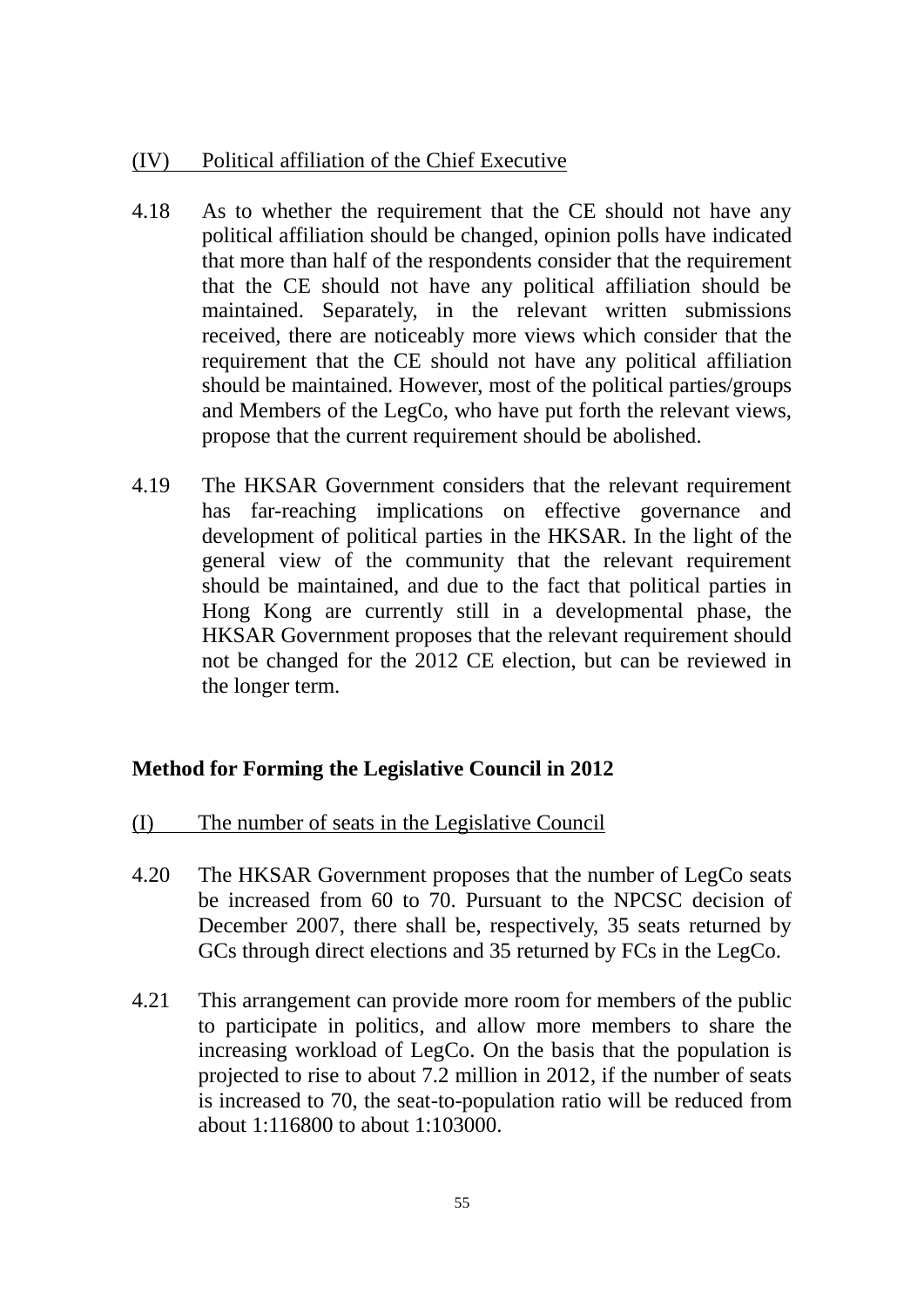#### (II) The electorate base of the functional constituencies

- 4.22 Concluding the views received during the consultation period, we note that there is a consensus within the community that the electorate base of the FCs should be broadened. As to how the electorate base should be broadened, overall speaking, there is more support among political parties/groups and Members of LegCo, as well as various organizations and individuals in the community for enhancing the representativeness of the LegCo election through increasing the proportion of District Council members, who have a public mandate, in the LegCo.
- 4.23 Although certain political parties/groups, organizations and individuals consider that "corporate votes" of the existing FCs should be replaced with "director's / executive's / association's / individual votes", the specific proposals thereby put forth require substantial changes to the existing FCs, for example, different FCs have to be merged. We note that, during the consultation period, various sectors have voiced considerable opposition. Hence, the HKSAR Government considers that, at this stage, the community and the LegCo are unlikely to reach consensus on the proposal, and it will not be appropriate to make substantial changes to the existing FC<sub>s</sub>
- 4.24 Therefore, the HKSAR Government proposes to have all the five new FC seats and the existing District Council FC seat returned through election by elected District Council members from among themselves, i.e. appointed District Council members will not take part in the election. The reasons include:
	- (a) currently, there are 28 FCs in the LegCo, which are composed of the industrial and commercial sector, the professions, the labour groups and different sectors of the community. There exists a sufficient level of representativeness, which is consistent with the principle of balanced participation;
	- (b) with no "traditional" FCs being created, this will help forge consensus within the community;
	- (c) elected District Council members are returned by more than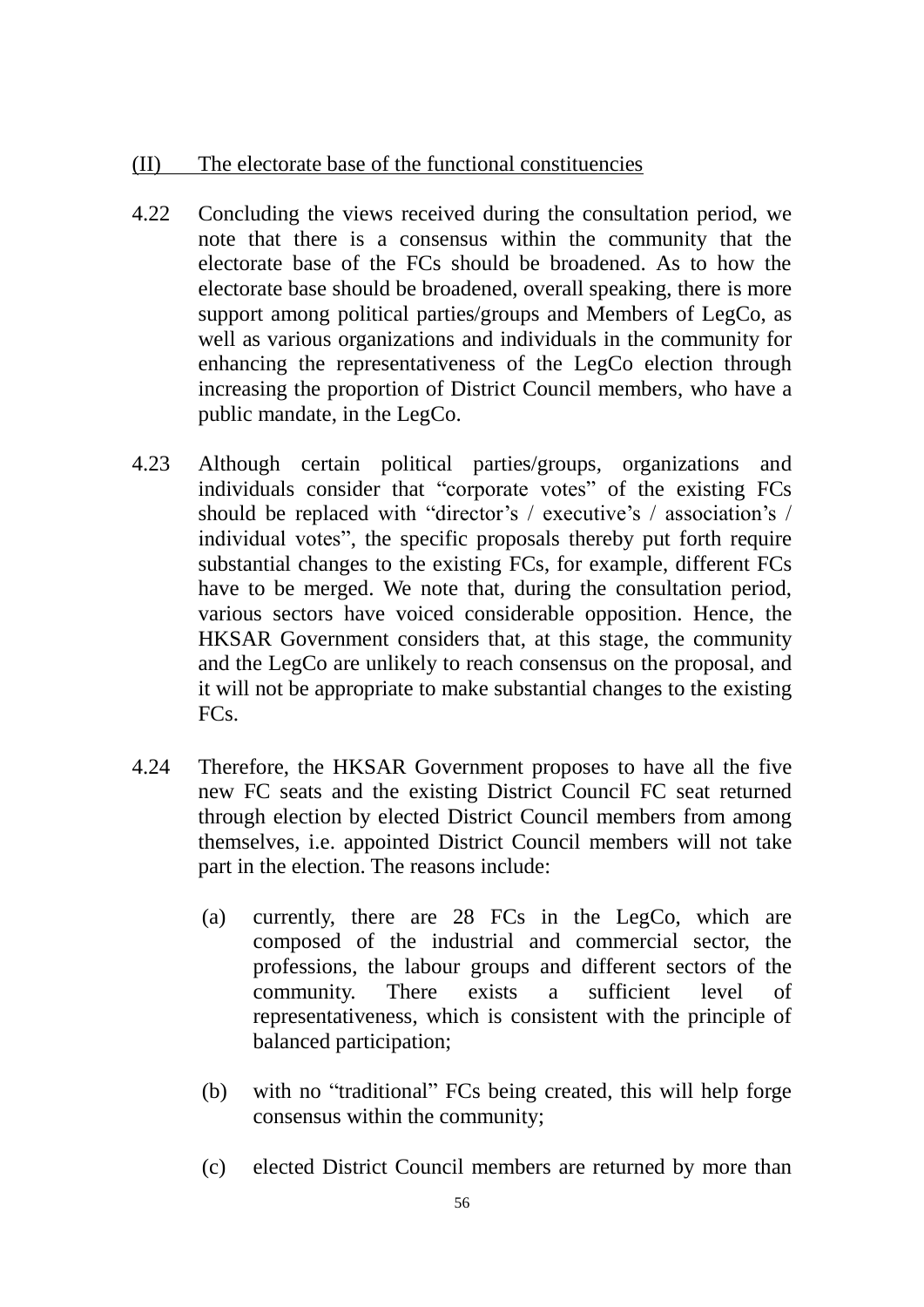3.3 million voters through GC elections. They have a broader electorate base, which will be able to enhance the democratic elements and representativeness of the LegCo; and

- (d) based on the views received during the consultation period, the LegCo, as well as various organizations and individuals within the community generally support the proposal. This should stand a better chance of engendering consensus.
- 4.25 As to what voting method should be adopted for returning the six District Council FC seats, the HKSAR Government proposes to adopt the "proportional representation system". Based on this method, the seats can be allocated in a fair manner, where political parties/groups of different sizes and independent candidates will all have a chance to get elected. As to whether "single transferrable voting system"<sup>115</sup> or "list proportional representation system"<sup>116</sup> should be adopted specifically, pursuant to the relevant provisions in Annex II to the Basic Law, this may be specified by local legislation, i.e. in the context of the Legislative Council (Amendment) Bill.
- 4.26 Regarding the allocation of the five new LegCo GC seats, this can also be specified by local legislation.
- (III) Whether the existing arrangement that Legislative Council seats may be returned by Hong Kong permanent residents who are not of Chinese nationality or who have the right of abode in foreign countries should be adjusted
- 4.27 The HKSAR Government proposes that the existing arrangement (i.e. permanent residents of Hong Kong who are not of Chinese nationality or who have the right of abode in foreign countries may

<sup>115</sup> Each elector can only cast one vote, but he/her can rank the candidates in the order of preference and mark his/her options on the ballot paper. In any round of vote counting, a candidate whose number of first choice votes is greater than the quota will be elected. The surplus of votes would be transferred to the candidate who is ranked second on elected members' ballot papers and has not yet been returned. After the transfer of votes, and if there is a candidate whose number of votes is greater than the quota, he/she will be elected. If the number of elected members is still less than the total number of seats, the candidate with the lowest number of votes will be eliminate first and his / her votes will be transferred to the second-choice candidate. The process will continue until the requisite number of members is elected.

<sup>&</sup>lt;sup>116</sup> Seats will be allocated according to the distribution of votes received by different political parties or list of candidates.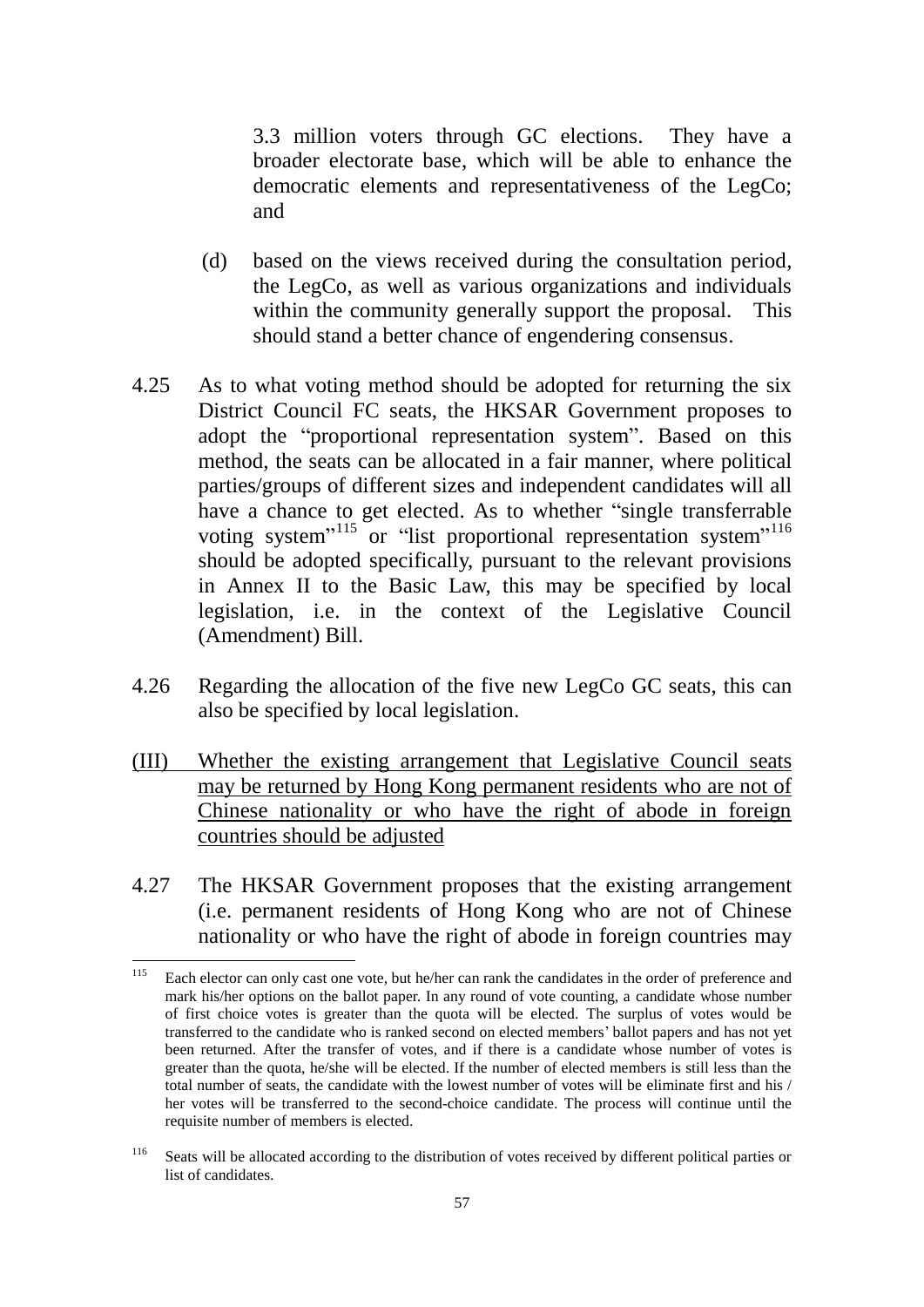stand in the elections for 12 FC seats) should be maintained, so as to allow people who are not of Chinese nationality to continue to contribute to Hong Kong, and to help maintain the image of Hong Kong as an international metropolis.

## **Conclusion**

# "District Council Proposal"

- 4.28 The HKSAR Government proposes that, in 2012, only elected District Council members should elect from among themselves for returning the District Council seats in the Election Committee and the LegCo. The purpose of this proposal is to further enhance the democratic elements of the two elections through increasing the participation of elected District Council members, who have the public mandate.
- 4.29 In particular, for the LegCo FC elections, according to the proposal, 41 seats (i.e. close to 60% of all seats) will be returned through geographical direct or indirect elections in the 2012 LegCo. Coupled with the seats in the professional sectors which are currently returned through one-person-one-vote  $117$ , the 70-seat strong LegCo will have a considerable level of democratic elements.
- 4.30 Regarding the proposal that appointed District Council members will not participate in the election of District Council seats in the Election Committee and the LegCo from among themselves, we must emphasize that, for some years, appointed District Council members, like the elected members, have been serving the public wholeheartedly. The HKSAR Government fully recognizes their contribution. However, for the purpose of further enhancing the democratic elements of the elections, and forging consensus within the community on 2012 constitutional development, we propose that only elected District Council members will elect from among themselves for returning the District Council seats in the Election Committee and the LegCo in 2012.

<sup>117</sup> For example, the Education, Legal, Accountancy, Medical, Health Services, Engineering, Architectural, Surveying and Planning FCs, etc.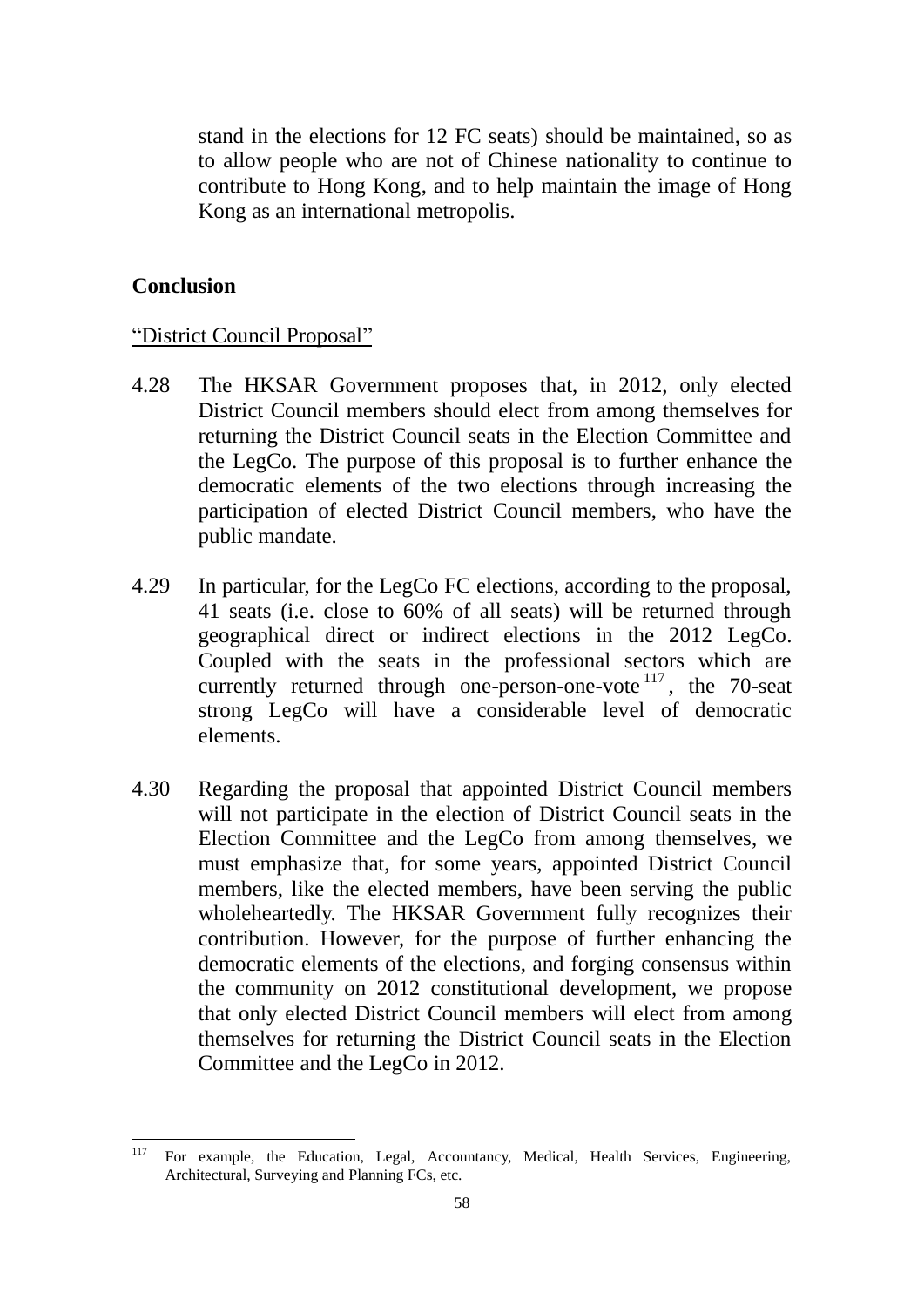- 4.31 We note that, during the consultation period, some people expressed concerns about enhancing the participation of elected District Council members in the CE and LegCo elections:
	- (a) There are views that District Council members are not sufficiently representative because they are actually elected by only a few to ten thousand voters, and their vision focuses only on district matters. Allocating all the new FC seats to District Council members will make the LegCo more like a District Council.

We consider that District Council members should not be be-littled. District Council is the cradle for nurturing political talents. The experience of District Council members in participating in politics and in serving the public will facilitate their work at the LegCo. As a matter of fact, quite a number of the incumbent LegCo Members of different political parties and groups are also District Council members. They have attached importance to both the overall interest of the community and local interests in dealing with business in the LegCo. They have contributed to the work of both the LegCo and District Councils.

(b) There are views that under the Basic Law, District Councils are not organs of political power. The proposal of increasing the seats for District Council members in the Election Committee and allocating all new LegCo FC seats to District Council members, so as to empower them to elect the CE and LegCo Members, is not consistent with the Basic Law.

We should emphasize that there are already representatives of District Councils in the current Election Committee and LegCo. The Basic Law has already stipulated the powers and functions of district organizations, and the District Council Ordinance has also clearly provided for the powers and functions of District Councils. The participation of District Council members, either as a voter or a candidate, in the elections of Election Committee and LegCo is not authorized by the District Council Ordinance. Such power originates from other Ordinances, i.e. the Chief Executive Election Ordinance and the Legislative Council Ordinance. Enhancing the participation of District Council members in the two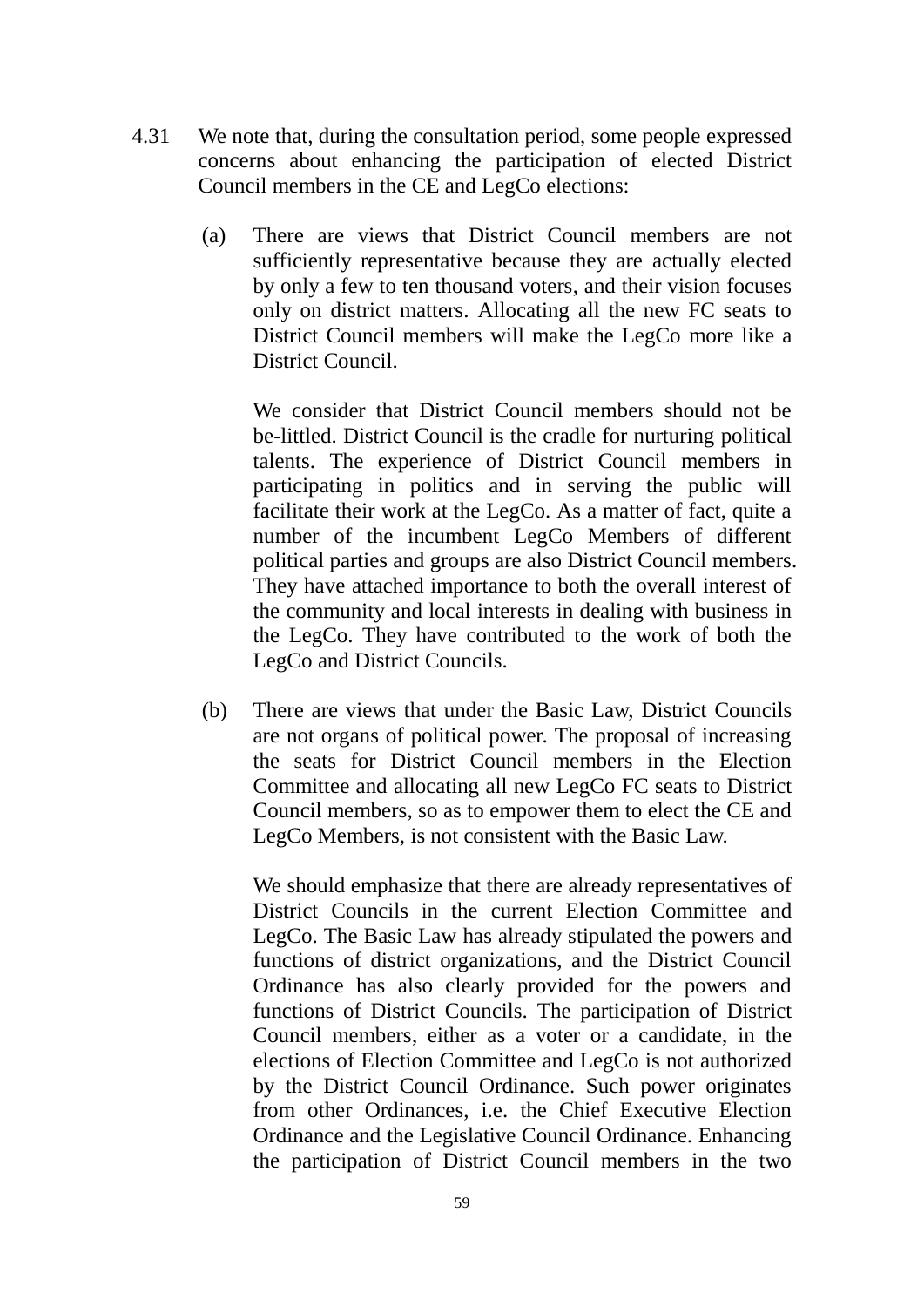elections will not transform the District Councils into organs of political power, or change the powers and functions of the District Councils.

(c) There are views that voters have not, through their votes, authorized District Council members to elect the CE or LegCo Members on their behalf.

There are already representatives of District Councils in the current Election Committee and LegCo. The next-term District Council election, which will be held by the end of 2011, will take place earlier than the CE and LegCo elections in 2012. Voters will have known by the time they cast their votes that District Council members will have a chance to get elected into the Election Committee and LegCo.

- (d) Regarding the view that the "District Council proposal" is designed for a certain political party, we consider that this cannot be substantiated by facts because the District Council election will take place in end-2011. It is indeed uncertain as to how the election results will affect the CE and LegCo elections to be held in 2012.
- 4.32 The HKSAR Government acknowledges that the "District Council proposal" is by no means a perfect one, and that it will not be able to respond to all aspirations of the community. However, this is truly a proposal which represents democratic progress. We have already responded to the aspiration of those LegCo Members who vetoed the proposed package in 2005 by suggesting that only elected District Council members will participate in the election of District Council seats in the Election Committee and LegCo. We have also attained a clear universal suffrage timetable. Under the framework of the NPCSC decision, we have already strived for maximum latitude to enhance the democratic elements of the two elections in 2012 and to pave the way for implementing universal suffrage.
- 4.33 After concluding the views received during the consultation period, we believe that the proposed package stands the best possible chance of being accepted by the majority of the public, the LegCo, the CE and the Central Authorities, and can allow Hong Kong's constitutional development to be rolled forward and will not get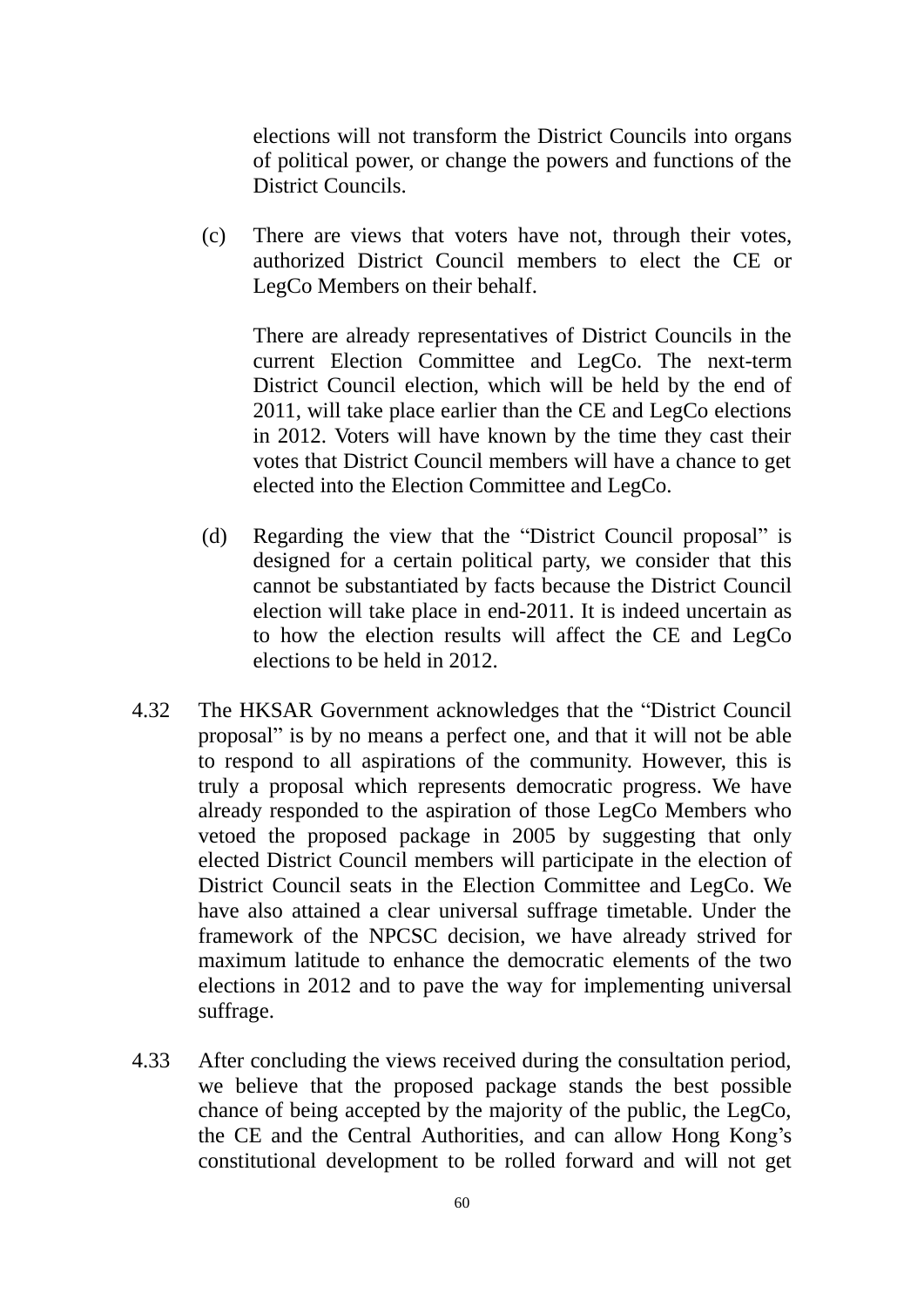stuck again.

## District Council appointment system

- 4.34 During the consultation period, there are a considerable number of views within the LegCo and the District Councils that the District Council appointment system should be abolished. The HKSAR Government's proposal that, in the 2012 CE and LegCo elections, appointed District Council members will not take part in the election of District Council seats in the Election Committee and LegCo is a constitutional issue relating to these electoral methods. The District Council appointment system, on the other hand, should be dealt with by local legislation.
- 4.35 The HKSAR Government fully recognizes the contribution made by appointed District Council members to district administration. For some years, the District Council appointment system has provided a channel for individuals with professional talents and experiences, and who are concerned about district affairs to contribute to the work of the Councils.
- 4.36 Appointed District Council members are also willing to place the overall interest of the community ahead of personal interests. They accept and support the Government's proposal that appointed District Council members will not take part in the elections of District Council seats in the Election Committee and LegCo, in the hope that constitutional development in 2012 can be rolled forward. This has clearly shown that they care about the well-being of the public whole-heartedly.
- 4.37 However, we understand that the issue of District Council appointment system is one of the major concerns of some LegCo Members. We also note that, as indicated by an opinion poll, more than 60% of the respondents agree that the District Council appointment system should be abolished $^{118}$ .

<sup>118</sup> According to the poll conducted by the Hong Kong Institute of Asia-Pacific Studies of the Chinese University between 28 January and 4 February 2010:

<sup>(</sup>a) about 63% of the respondents agree/strongly agree that the Government should abolish the District Council appointment system;

<sup>(</sup>b) about 29% disagree/strongly disagree;

<sup>(</sup>c) about 8% do not know/find it difficult to tell.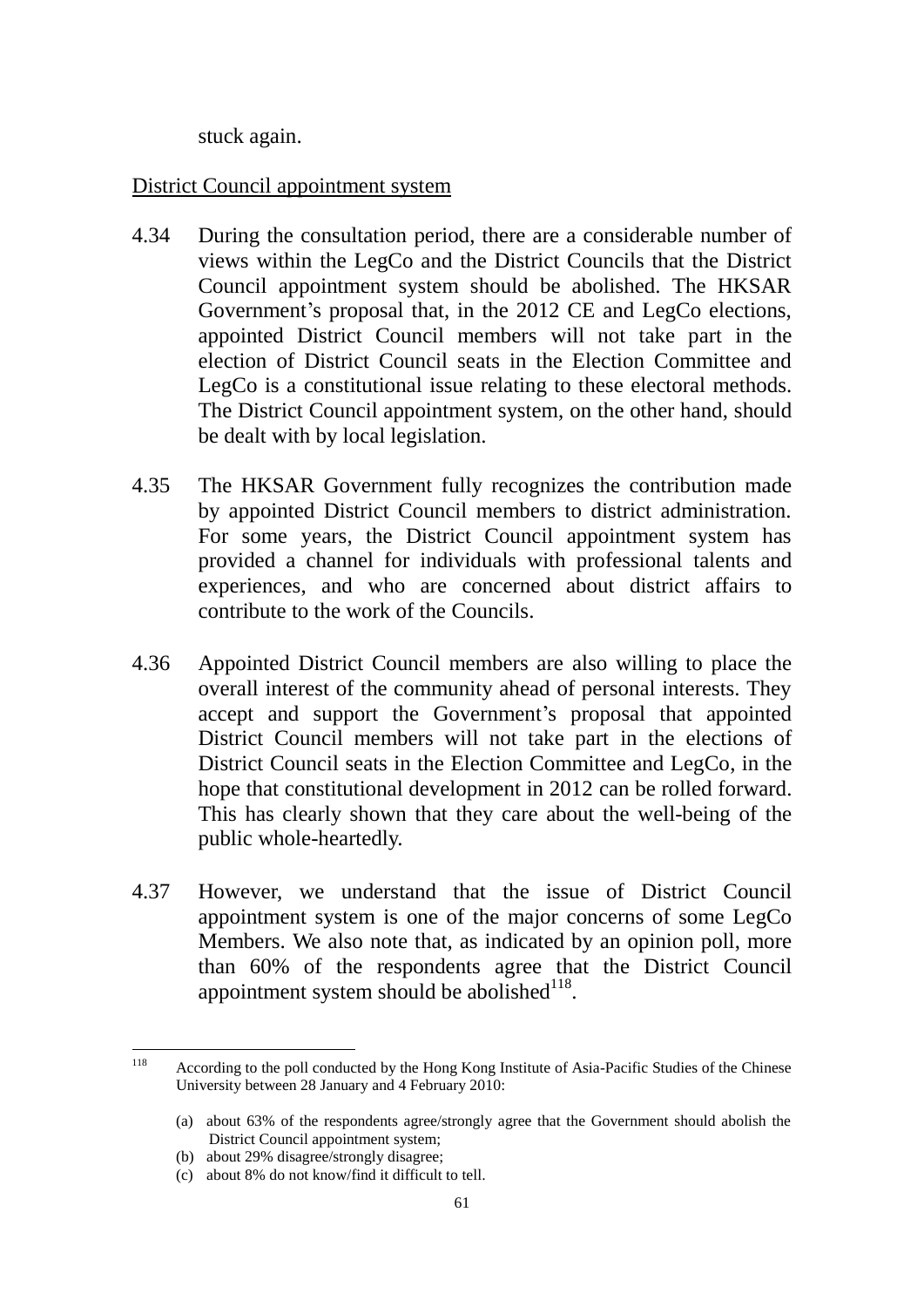4.38 The HKSAR Government is quite concerned about the aspiration for abolishing the District Council appointment system, and adopts an open and constructive attitude toward abolishing the appointment system. In order to respond to the concerned aspiration, the HKSAR Government will, after the proposed package for the two electoral methods for 2012 has been passed by LegCo, put forth as soon as possible the respective proposals at the local legislation level for consideration by the public and the LegCo.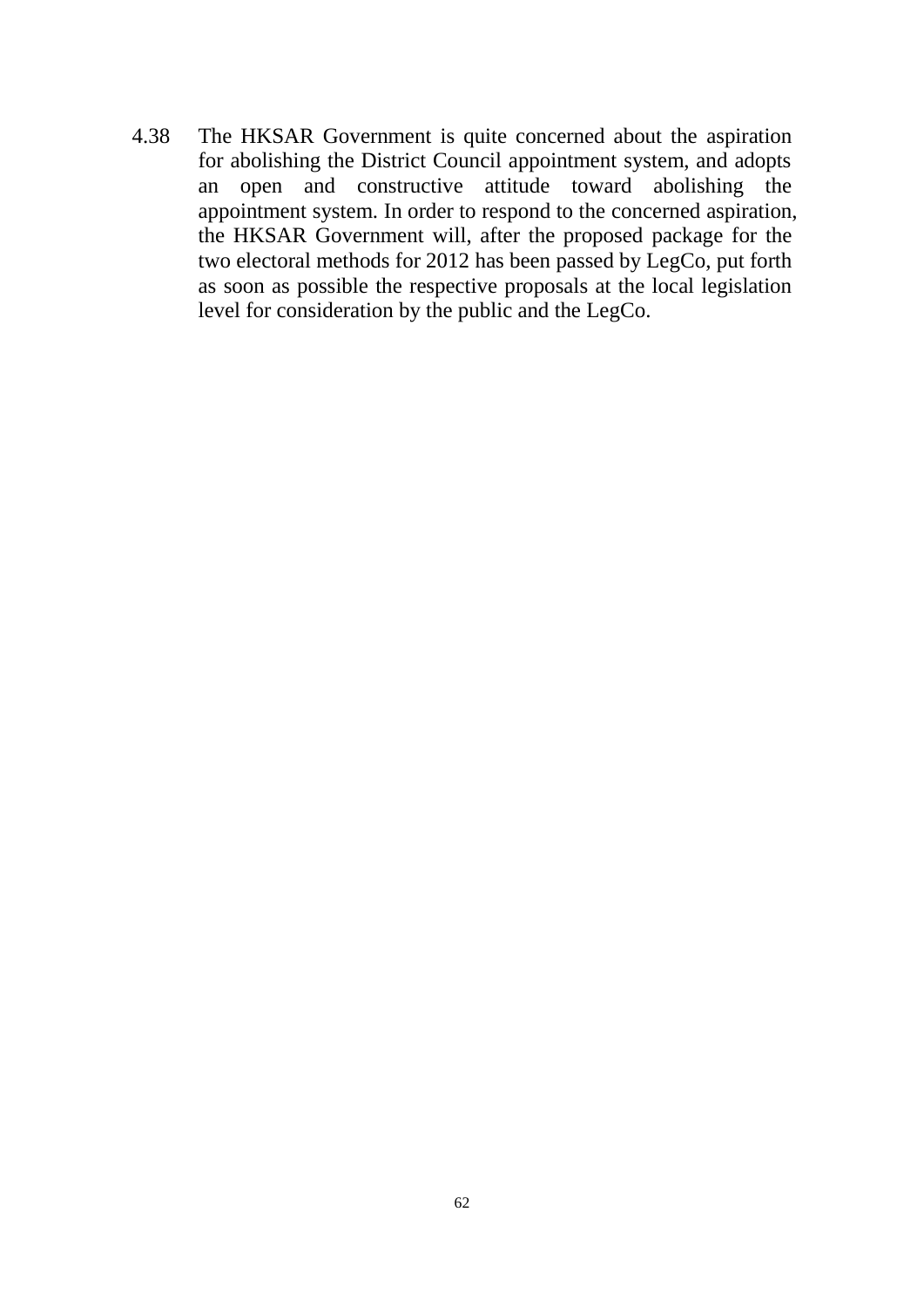# **Chapter Five**: **Universal Suffrage for the Chief Executive and the Legislative Council**

## **Universal Suffrage for the Chief Executive and the Legislative Council**

- 5.01 The third-term HKSAR Government issued the Green paper on Constitutional Development ("the Green Paper") on 11 July 2007 to consult the public extensively on the options, roadmap and timetable for implementing universal suffrage for the CE and the LegCo.
- 5.02 On 12 December 2007, the CE submitted a report to the NPCSC, reflecting faithfully the views collected from different sectors of the community on the issue of universal suffrage during the public consultation period.
- 5.03 Having considered the report submitted by the CE, the NPCSC adopted the decision on 29 December 2007, which makes clear the universal suffrage timetable for Hong Kong: the CE may be selected by universal suffrage in 2017 and that after the CE is selected by universal suffrage, all the members of the LegCo may be elected by universal suffrage.
- 5.04 The universal suffrage timetable made clear by the NPCSC in 2007 is a constitutional decision. There is no question about its authority and legal effect.
- 5.05 In accordance with the NPCSC decision, at an appropriate time prior to the selection of the CE by universal suffrage and the election of all the members of the LegCo by universal suffrage, the CE shall make a report to the NPCSC and a determination thereon shall be made by the NPCSC. It would be appropriate for the fourth-term CE and the fifth-term LegCo to address together the issues relating to the option for implementing universal suffrage for the CE in 2017, and for the CE returned by universal suffrage in 2017 to work with the sixth-term LegCo to deal with the issue relating to the option for implementing universal suffrage for the LegCo in 2020.
- 5.06 At this stage, the current-term HKSAR Government has only been authorized by the NPCSC to determine the methods for selecting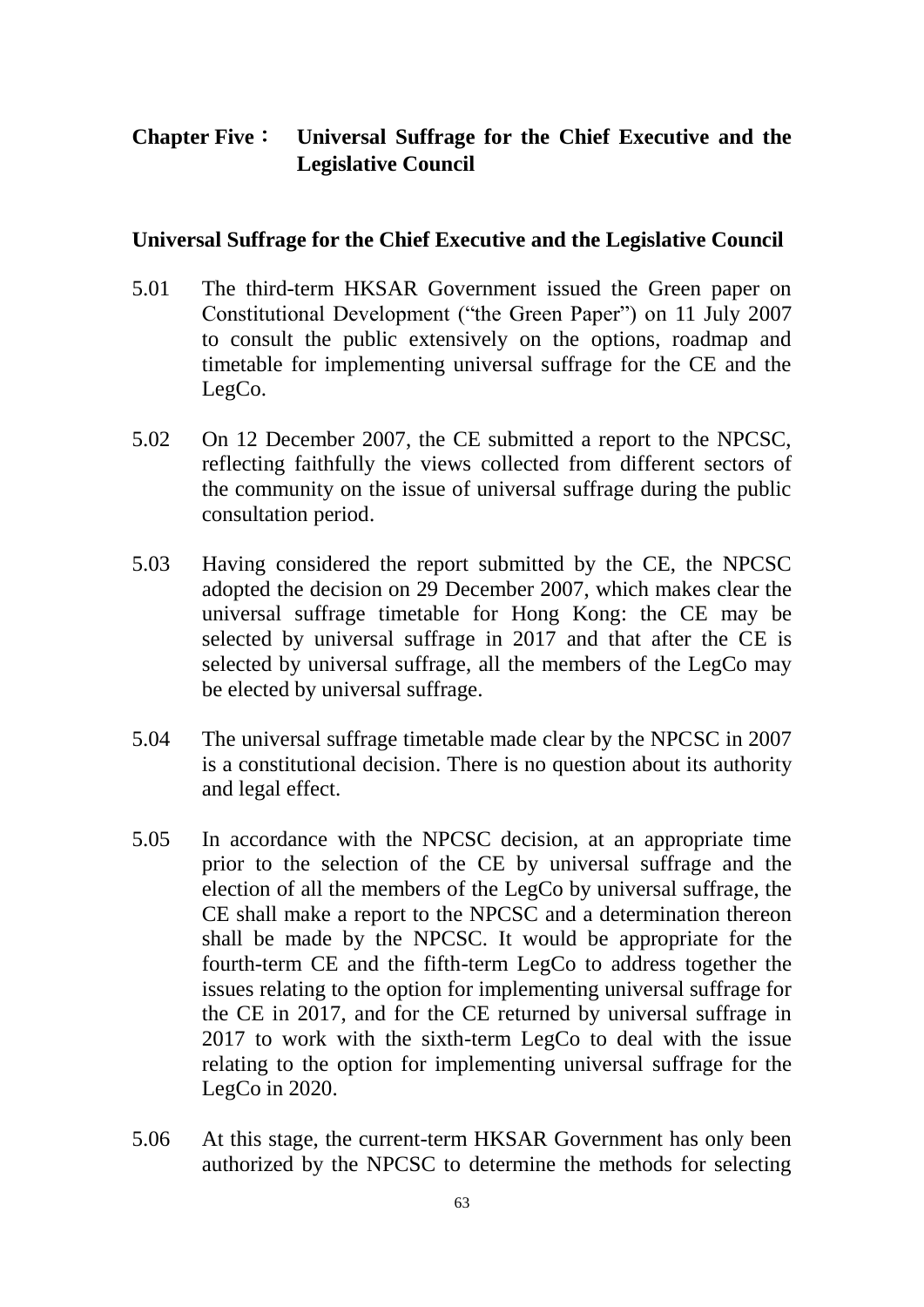the CE and for forming the LegCo in 2012. As to how the two electoral methods should be amended for attaining universal suffrage, this is beyond what the current-term HKSAR Government has been authorized to deal with.

- 5.07 Nonetheless, we note that some political parties and groups of the LegCo and some individuals and organizations in the community hope that discussion on universal suffrage models can commence as soon as possible. To respond to this aspiration, we have undertaken in the consultation document that the HKSAR Government would summarize and consolidate any views relating to universal suffrage received during the public consultation on the two electoral methods for 2012.
- 5.08 Among the 47200 written submissions received during the consultation period, about 34800 have put forth views relating to universal suffrage for the CE and the LegCo. The full text of the relevant views is published in the appendices to this document. The paragraphs below summarize the relevant views. This will serve as reference for the HKSAR Government to be formed in 2012 and 2017 for dealing with the issue of universal suffrage for the CE and the LegCo.

#### **Views relating to universal suffrage**

- 5.09 Views received during the consultation period on universal suffrage focus mainly on the following three issues:
	- (I) The timetable for implementing universal suffrage for the CE and the LegCo in future;
	- (II) Whether the current-term HKSAR Government should put forth a roadmap for implementing universal suffrage; and
	- (III) How the functional constituency seats should be dealt with when universal suffrage for the LegCo is implemented.
- 5.10 The paragraphs below summarize the results of the relevant opinion polls, the written proposals put forth by political parties/groups and Members of the LegCo, as well as the written submissions put forth by organizations and individuals.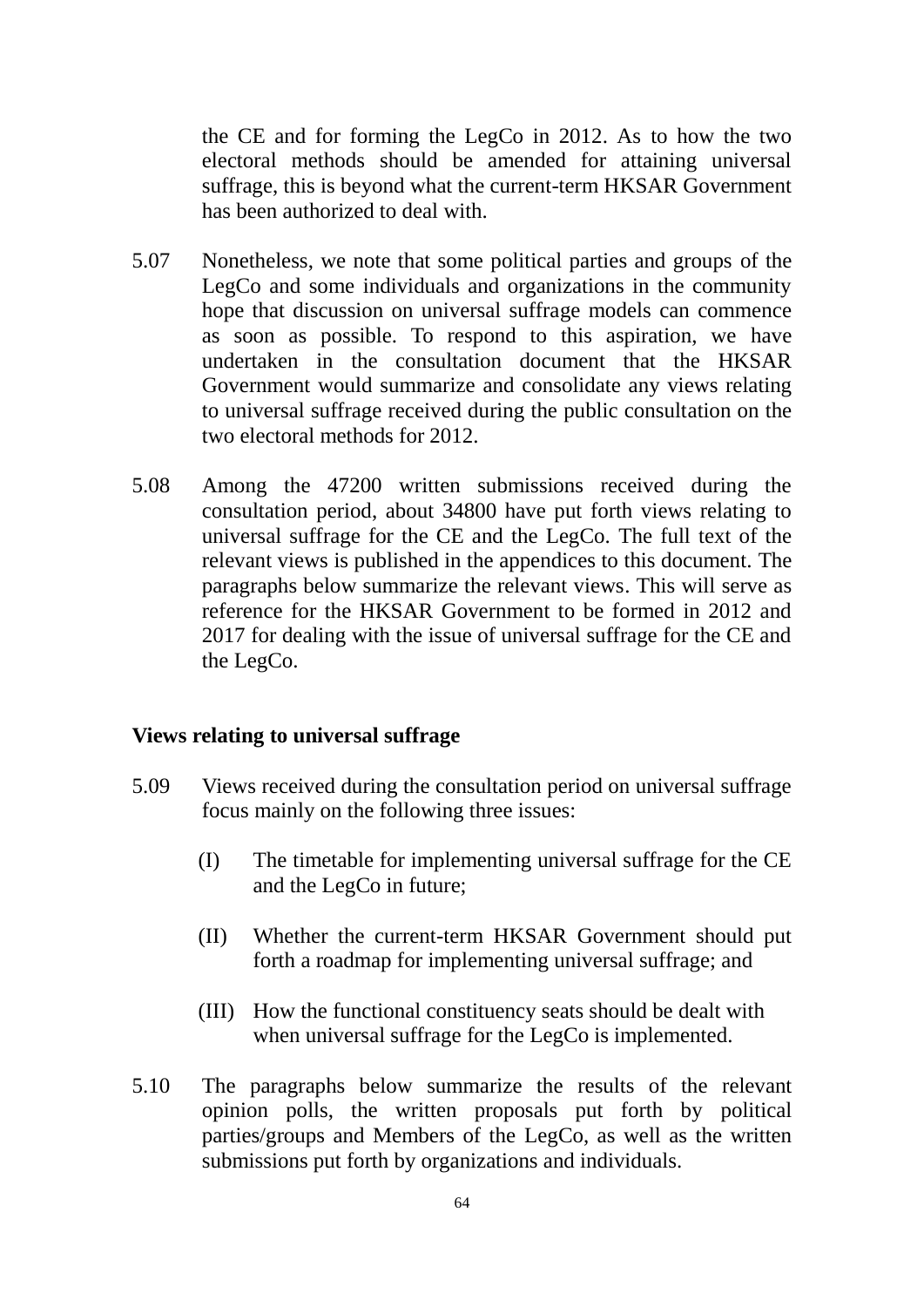# (I) The timetable for implementing universal suffrage for the CE and the LegCo in future

# *Opinion Polls*

5.11 Among the opinion polls conducted during the consultation period, those conducted respectively by Hong Kong Institute of Asia-Pacific Studies of the Chinese University<sup>119</sup> and Bauhinia Foundation Research Centre<sup>120</sup> indicate that about 60% of the respondents accept the NPCSC decision, which stipulates that the CE may be elected by universal suffrage in 2017, and that following that, all the members of the LegCo may be elected by universal suffrage.

# *Legislative Council*

- 5.12 Various political parties/groups and Members of the LegCo have put forth the following relevant proposals :
	- (a) DAB, Constitutional Reform Synergy, FTU, Liberal party, HKFLU, Savantas Policy Institute, Dr Hon Priscilla Leung Mei-fun and Heung Yee Kuk support the implementation of universal suffrage for the CE in 2017 and for the LegCo in 2020 in accordance with the universal suffrage timetable made clear by the NPCSC.
	- (b) Democratic Party supports the implementation of universal suffrage for the CE and the LegCo in 2012. However, if

- (a) about 59% of the respondents accept/strongly accept the decision by NPCSC, which stipulates that the CE may be implemented by universal suffrage in 2017 and that following that, all the members of the LegCo may be elected by universal suffrage;
- (b) about 29% do not accept/strongly do not accept;
- (c) about 12% do not know/find it difficult to tell.

<sup>119</sup> <sup>119</sup> According to the poll conducted by Hong Kong Institute of Asia-Pacific Studies of the Chinese University between 28 January and 4 February 2010:

<sup>(</sup>a) about 64% of the respondents accept/strongly accept the NPCSC decision which makes clear that the CE may be implemented by universal suffrage in 2017 and that following that (i.e. 2020) all the members of the LegCo may be elected by universal suffrage;

<sup>(</sup>b) about 25% do not accept/strongly do not accept;

<sup>(</sup>c) about 11% do not know/find it difficult to tell.

<sup>&</sup>lt;sup>120</sup> According to the poll conducted by Bauhinia Foundation Research Centre between 29 January and 3 February 2010: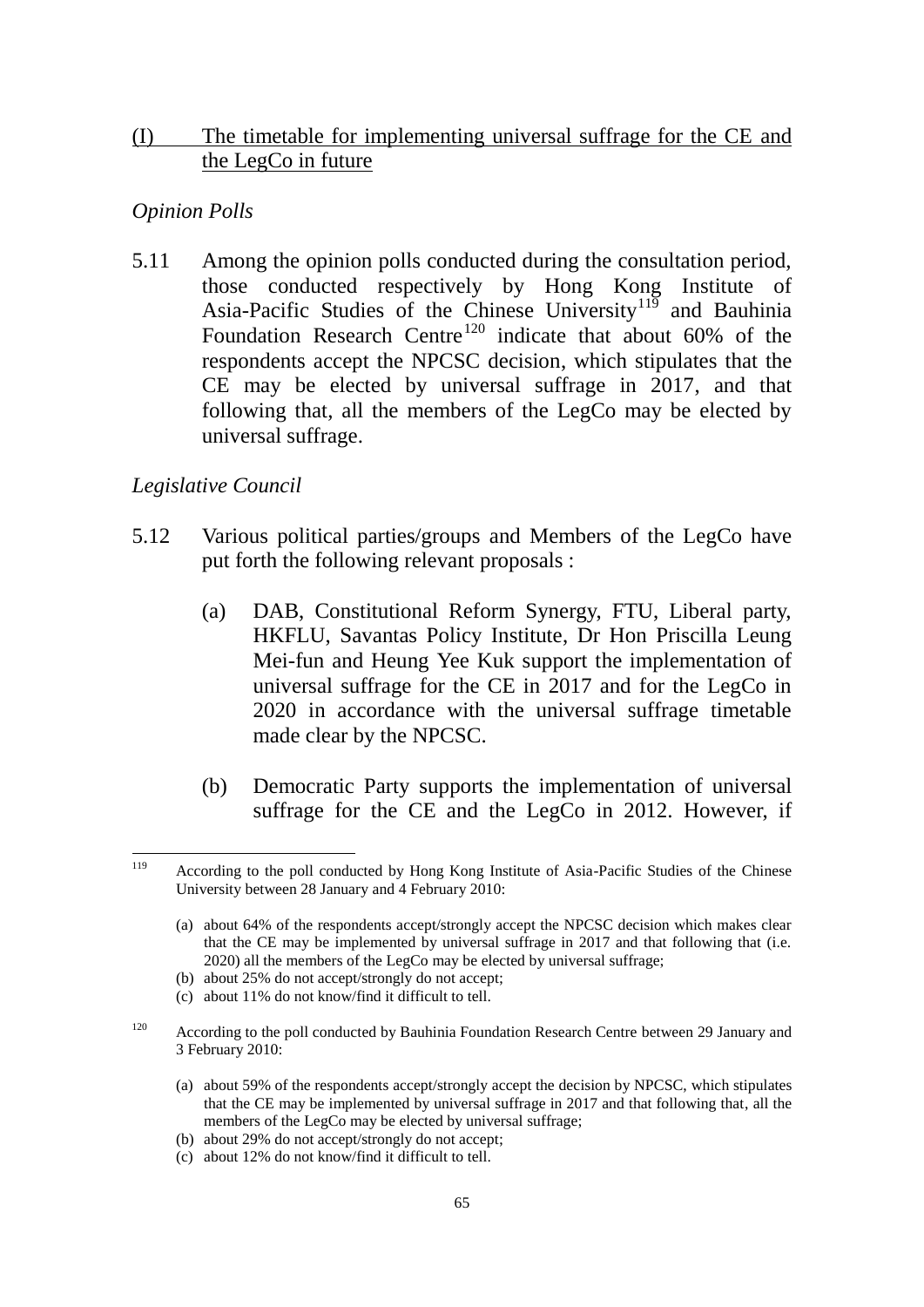universal suffrage cannot be implemented in 2012, the Government must pledge that the CE and LegCo elections in 2017 and 2020 will be genuine universal suffrage. The nomination threshold for CE candidates must be set at a level which will allow people of different political persuasions to take part in the election. The FCs of the LegCo must be abolished.

- (c) ADPL considers that universal suffrage for the CE and the LegCo should be implemented as soon as possible. On this premise, ADPL has put forth a proposal for implementing universal suffrage. Under the situation that universal suffrage for the CE and the LegCo cannot be implemented in 2012, ADPL has also put forth a possible mid-way package, so as to break the stalemate in Hong Kong's constitutional development.
- (d) Civic Party calls upon the HKSAR Government to elect the CE by universal suffrage no later than 2017, ensure that there will be no screening mechanism, and pledge that the nomination threshold will not be higher than the 2007 requirement, and to abolish all FC seats no later than 2020 when LegCo shall be elected by universal suffrage.
- (e) Neighbourhood and Workers Service Centre ("NWSC") calls upon that the HKSAR Government should pledge that universal suffrage for the CE will be implemented by no later than 2017 and that universal suffrage for the LegCo will be implemented by no later than  $2020^{121}$ .
- (f) Hon Cyd Ho Sau-lan considers that the CE and all the LegCo seats should be elected according to the principles of universality and equality in  $2012^{122}$ .
- (g) Hon Cheung Kwok-che representing the Hong Kong Social Workers' General Union expresses the view that they will continue to strive for dual universal suffrage in 2012, which is also the aspiration of 60% of the voters of Hong Kong.

 $121$ Please refer to Appendix I (LC20) for details.

 $122$  Please refer to Appendix I (LC13) for details.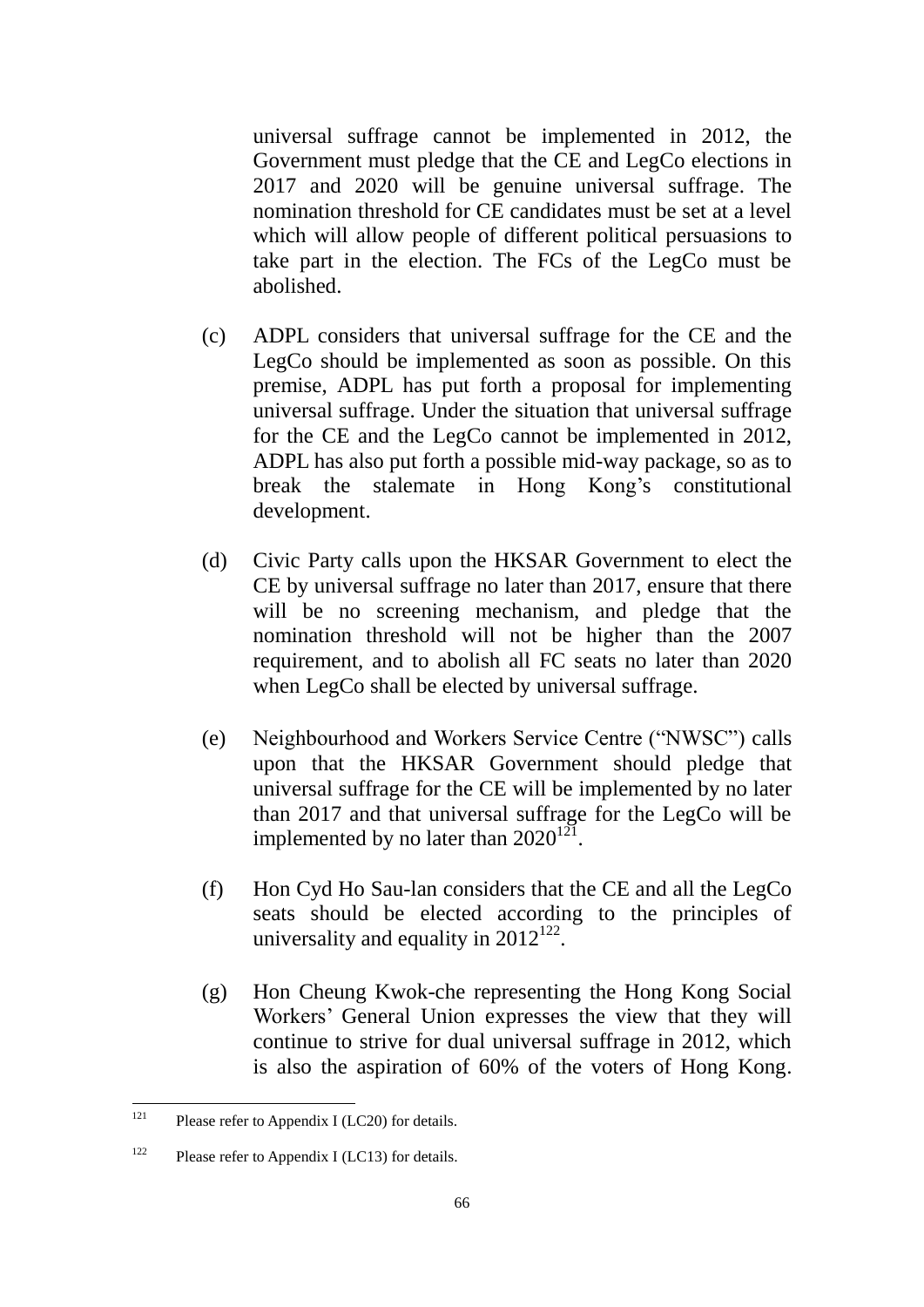Hence, they request the CE to continue to reflect their aspiration to the Central Authorities $^{123}$ .

#### *Written Submissions*

- 5.13 Among the relevant written submissions received during the consultation period, there are noticeably more views which support the implementation of universal suffrage for the CE in 2017 and for the LegCo in 2020 in accordance with the NPCSC decision $^{124}$ .
- 5.14 There are also views that Hong Kong should implement universal suffrage for the CE and the LegCo as soon as possible. However, if dual universal suffrage cannot be implemented in 2012, on the premise that universal suffrage for the CE and the LegCo will be implemented in 2017 and 2020 respectively, the HKSAR Government should put forth proposals which can enhance the democratic elements of the elections in 2012 and 2016, so as to attain universal suffrage for the CE and the LegCo in phases  $125$ .
- 5.15 However, there are also views that dual universal suffrage should be implemented in  $2012^{126}$ , including that the Government should submit a request to the NPCSC to review its decision of ruling out implementation of dual universal suffrage in 2012, with a view to reopening discussion on dual universal suffrage in  $2012^{127}$ .

<sup>123</sup> Please refer to Appendix I (LC16) for details.

<sup>&</sup>lt;sup>124</sup> For example, the Hong Kong Professionals and Senior Executives Association has put forth the relevant views; please refer to Appendix III (A0234) for details.

<sup>&</sup>lt;sup>125</sup> For example, the Alliance for Universal Suffrage has put forth relevant views; please refer to Appendix III (D099) for details.

<sup>&</sup>lt;sup>126</sup> For example, the Hong Kong Federation of Students has put forth relevant views; please refer to Appendix III (A0109) for details.

<sup>&</sup>lt;sup>127</sup> For example, the Civil Human Rights Front has put forth relevant views; please refer to Appendix III (A0408) for details.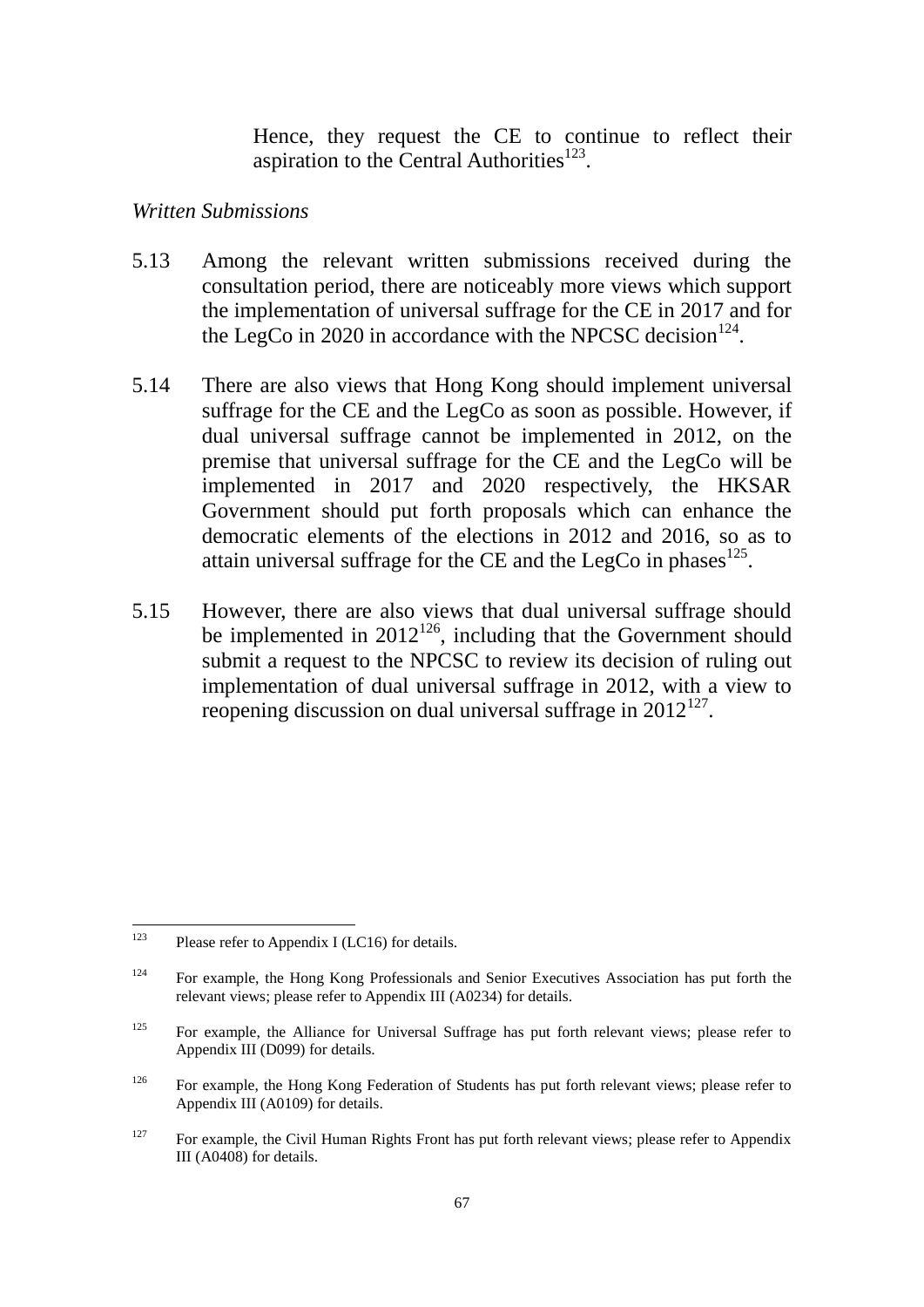#### (II) Whether the current-term HKSAR Government should put forth a roadmap for universal suffrage

## *Opinion Polls*

5.16 Among the opinion polls conducted during the consultation period, those conducted respectively by Hong Kong Institute of Asia-Pacific Studies of the Chinese University<sup>128</sup> and the One Country Two Systems Research Institute<sup>129</sup> indicate that more respondents support that the current consultation exercise should only deal with the 2012 elections as authorized by the Central Authorities. The issue of universal suffrage for the CE in 2017 and for the LegCo in 2020 should be dealt with by the next-term Government.

# *Legislative Council*

- 5.17 Various political parties/groups and Members of the LegCo have put forth the following relevant proposals:
	- (a) DAB considers that, currently, the community has yet to form a uniform view on the methods for selecting the CE in 2017 and for forming the LegCo in 2020. There will still be sufficient time and room for discussing the two universal suffrage models in future. If we force a decision now by bundling the package for the 2012 elections with the two universal suffrage models, it will not be conducive to rolling forward constitutional development and will hamper democratic

- (b) about 43% disagree/strongly disagree;
- (c) about 12% do not know/find it difficult to tell.
- <sup>129</sup> According to the poll conducted by the One Country Two Systems Research Institute between 17 and 20 February 2010:
	- (a) about 57% of the respondents agree that the Government should only focus on the 2012 elections as authorized by the Central Authorities. The issue of the universal suffrage for the CE and the LegCo in 2017 and 2020 should be dealt with by the next-term Government;
	- (b) about 32% disagree;
	- (c) about 11% have no comment/do not know.

 $128$ <sup>128</sup> According to the poll conducted by Hong Kong Institute of Asia-Pacific Studies of the Chinese University of Hong Kong between 28 January and 4 February 2010 :

<sup>(</sup>a) about 45% of the respondents agree/strongly agree that the current public consultation on constitutional reform should only focus on the 2012 elections as authorized by the Central Authorities. The issue of the universal suffrage for the CE and the LegCo in 2017 and 2020 should be dealt with by the next-term Government;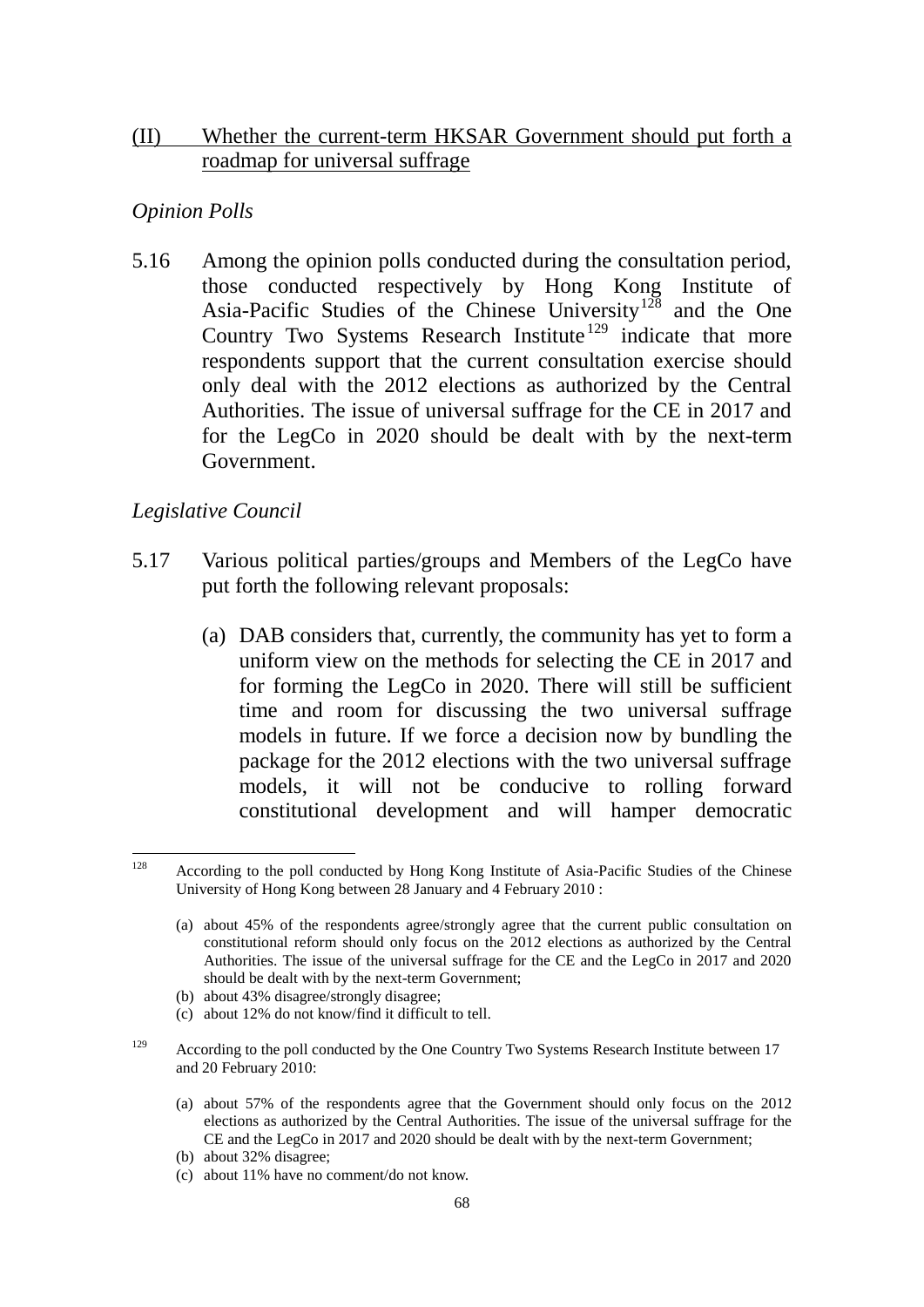progress.

- (b) Democratic Party proposes that, for the purpose of implementing genuine universal suffrage, the Government should legislate the transitional electoral packages for the CE and LegCo elections in 2012, 2016, 2017 and 2020 concurrently and formulate the roadmap and timetable for implementing universal suffrage. The legislation should be brought into effect in phases, so that the CE in 2017 and the LegCo in 2020 will be returned by universal suffrage.
- (c) ADPL considers that it will not be appropriate to separate the proposed package for implementing universal suffrage from the mid-way package by focusing only on the discussion of the methods for amending the two elections in 2012. It will only be reasonable to have the future design for implementing universal suffrage confirmed before any meaningful discussion on the mid-way package can take place.
- (d) Civic Party considers that the Government should as soon as possible provide a roadmap which can lead to genuine universal suffrage.
- (e) NWSC calls upon that the Government must formulate a timetable and a roadmap for implementing universal suffrage for the CE in 2017 and for the LegCo in 2020. The Government must also pledge that universal suffrage will be implemented for the CE by no later than 2017, and for the LegCo in 2020. On the premise that universal suffrage will be implemented for the CE and the LegCo in 2017 and 2020 respectively, the HKSAR Government should put forth a package with enhanced democratic elements for the elections in 2012 and 2016, so as to attain universal suffrage for the CE and the LegCo in phases.
- 5.18 The following LegCo Members have put forth relevant proposals to reflect the views of the sectors which they represent:
	- (a) For the architectural, surveying and planning sector represented by Prof Hon Patrick Lau Sau-shing, according to the composite results of the survey, there are views that, on the basis that universal suffrage will be implemented for the CE in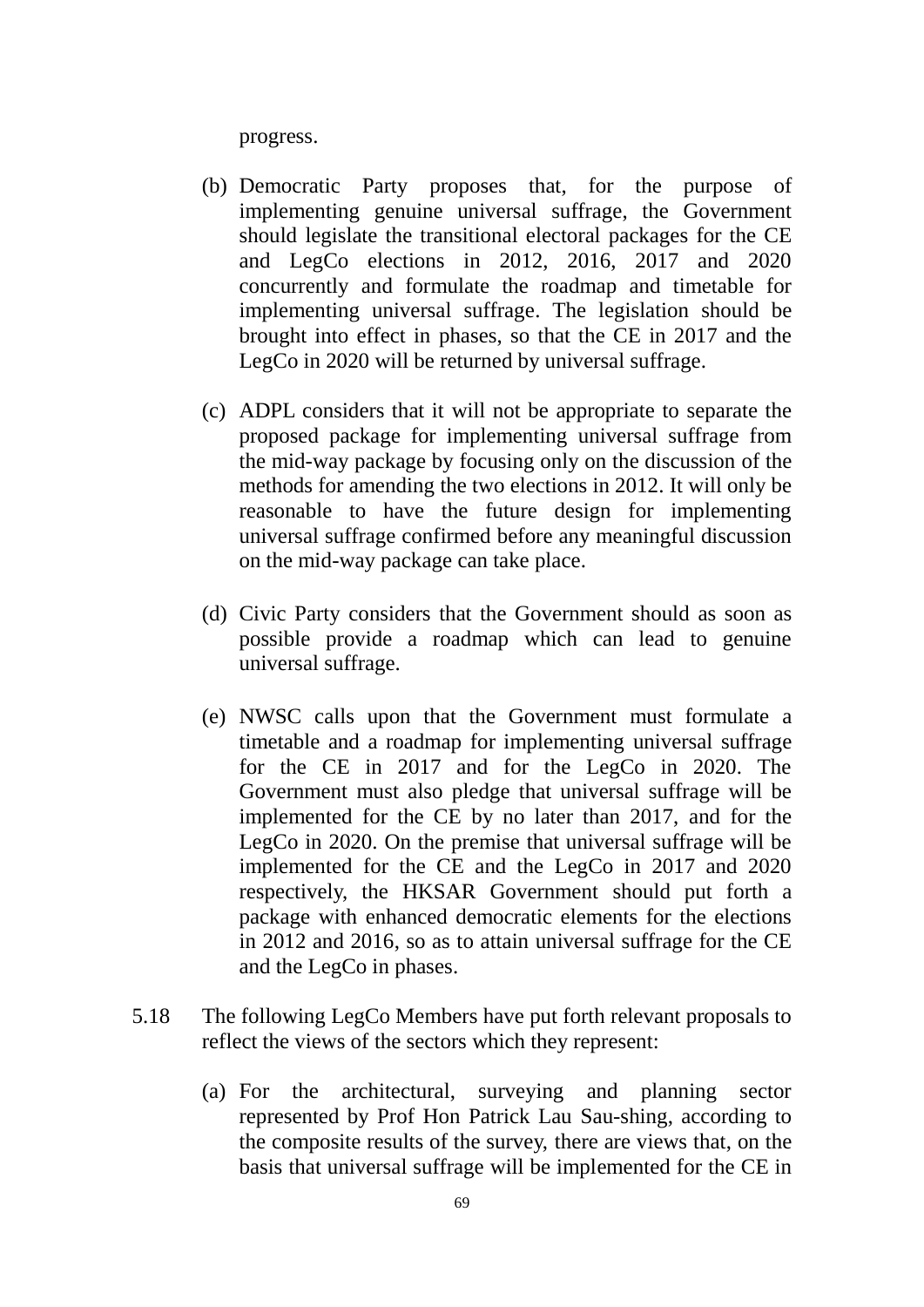2017 and for the LegCo in 2020, a clear roadmap for universal suffrage should be formulated as soon as possible.

- (b) Heung Yee Kuk, represented by Hon Lau Wong-fat, considers that the roadmap and models for implementing universal suffrage should be dealt with by the next-term Government after thorough discussion within the community has taken place, with a view to formulating a package that will be conducive to the steady development of Hong Kong's constitutional arrangements.
- (c) Hon Cheung Kwok-che representing the Hong Kong Social Workers' General Union expresses the view that if a decision has to be taken on the 2012 constitutional reform, it is imperative that the timetable for implementing dual universal suffrage for the CE and the LegCo to be confirmed. Hence, it is crucial to ascertain whether genuine universal suffrage will be implemented in 2017 and 2020. The HKSAR Government is, therefore, requested to put forth "a timetable and roadmap for implementing democratic dual universal suffrage" for consulting the public.

#### *Written Submissions*

- 5.19 Among the written submissions received during the consultation period, there are noticeably more views that the current-term HKSAR Government, in dealing with the two electoral methods for 2012, should not deal with the issues relating to universal suffrage (including the roadmap for universal suffrage) concurrently. The reasons include:
	- (a) issues relating to the roadmap and models for implementing universal suffrage are beyond what the current-term HKSAR Government has been authorized to deal with $^{130}$ ;
	- (b) different sectors of society should focus the discussion on the electoral methods for 2012. Discussion on issues relating to universal suffrage should commence only after the two

<sup>130</sup> <sup>130</sup> For example, the Chinese General Chamber of Commerce has put forth relevant views; please refer to Appendix III (A3187) for details.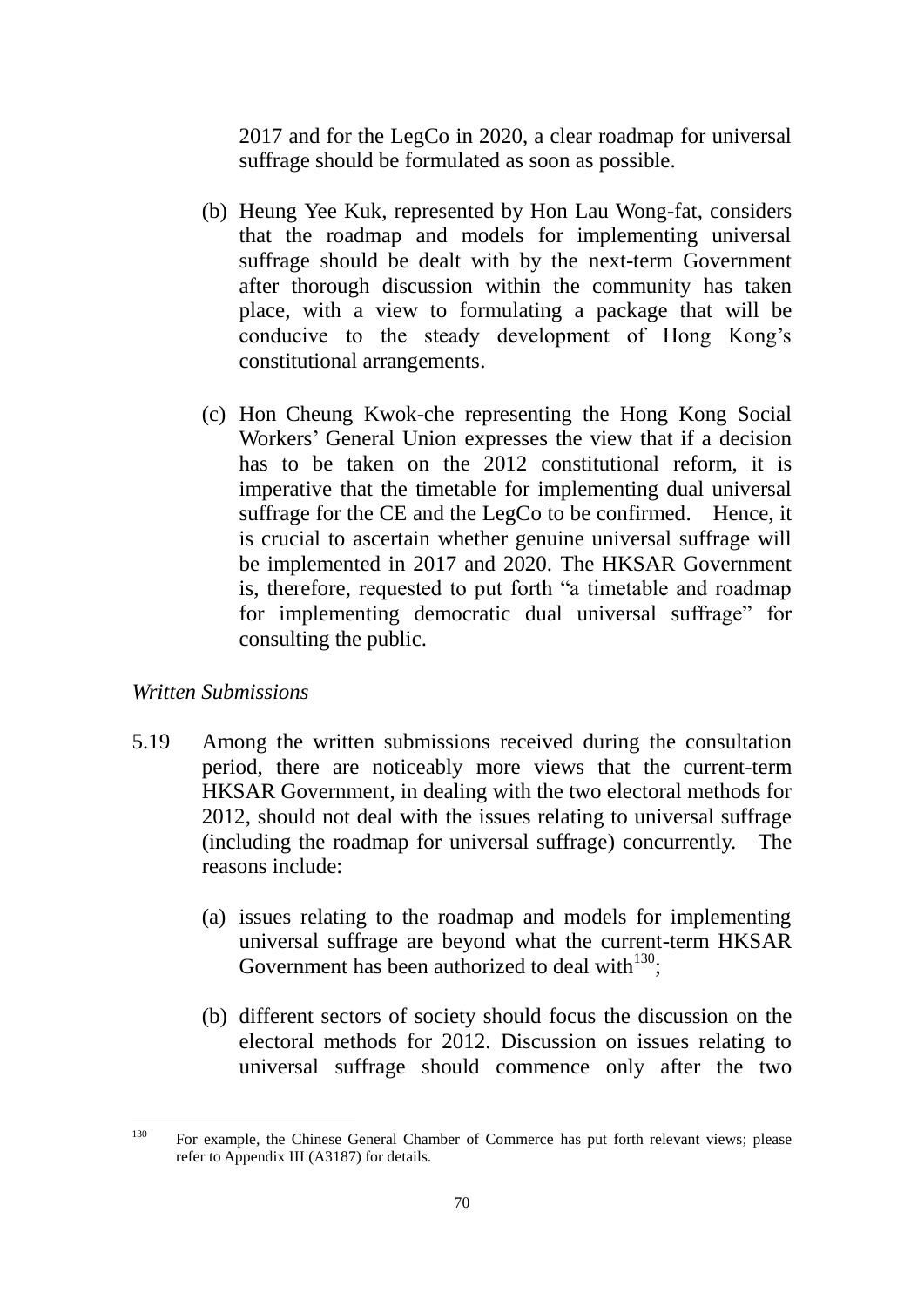electoral methods for 2012 have been implemented $^{131}$ .

- 5.20 However, there are also views that the HKSAR Government should put forth the roadmap for universal suffrage concurrently. The reasons include:
	- (a) if universal suffrage cannot be implemented in 2012, the Central Authorities and the HKSAR Government should put forth clear proposals and steps for attaining universal suffrage $^{132}$ .
	- (b) the absence of a roadmap for universal suffrage will impose a heavy burden on the CE returned in 2017 as he or she will have to make substantial changes to the LegCo election in only three years' time<sup>133</sup>.

### (III) How the function constituency seats should be dealt with when universal suffrage for the Legislative Council is implemented

#### *Opinion Polls*

5.21 Among the opinion polls conducted during the consultation period, the one conducted by Hong Kong Institute of Asia-Pacific Studies of the Chinese University indicates that about half of the respondents consider that the FCs should be abolished when universal suffrage for the LegCo is implemented, while about 37% consider that the FCs should be retained $134$ .

- (a) about 51% of the respondents consider that FC elections should be abolished when universal suffrage for the LegCo is implemented, about 37% consider that FC elections should be retained, about 12% do not know/find it difficult to tell;
- (b) among those who consider that FCs should be abolished, about 44%, 27%, 12% and 8% consider that FCs should be abolished in 2012, 2016, 2020 and after 2020 respectively;
- (c) among those who consider that FCs should be retained, about 62% consider that the existing electoral method should be reformed, 30% consider that reform is not necessary, 8% do not know/find it difficult to tell.

 $131$ <sup>131</sup> For example, the Hong Kong General Chamber of Commerce has put forth relevant views; please refer to Appendix III (A3259) for details.

<sup>&</sup>lt;sup>132</sup> For example, the Alliance for Universal Suffrage has put forth relevant views; please refer to Appendix III (D099) for details.

<sup>&</sup>lt;sup>133</sup> For example, the Law Society of Hong Kong has put forth relevant views; please refer to Appendix III (A2939) for details.

<sup>134</sup> According to the poll conducted by Hong Kong Institute of Asia-Pacific Studies of the Chinese University between 28 January and 4 February 2010: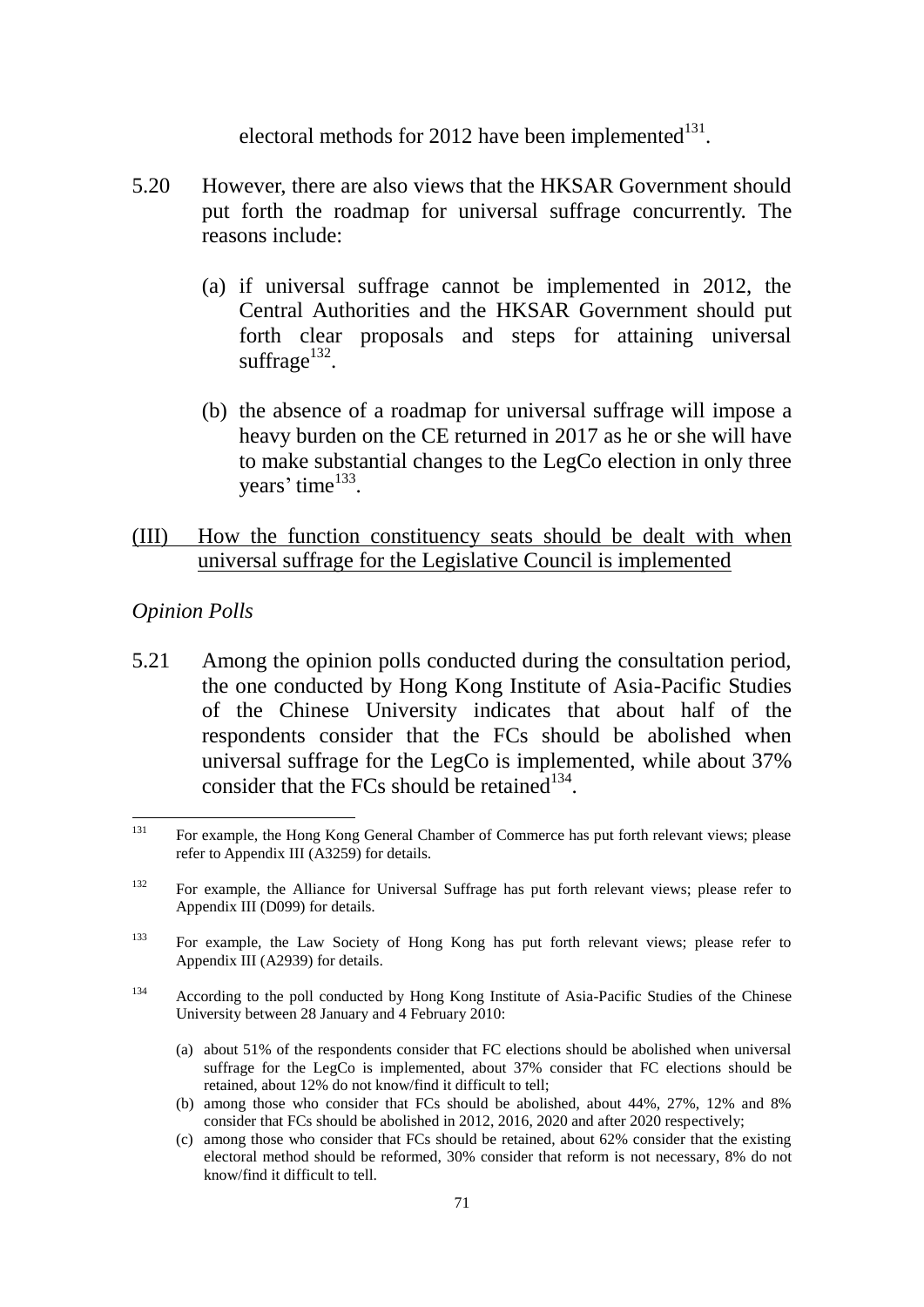5.22 However, the poll conducted jointly by the Public Opinion Programme at the University of Hong Kong and the Radio Television Hong Kong indicates that more respondents (about 40%) consider that the FCs of the LegCo should not be abolished, while about 36% consider that the FCs should be abolished  $135$ .

#### *Legislative Council*

1

- 5.23 Various political parties/groups and Members of the LegCo have put forth the following relevant proposals:
	- (a) DAB considers that there are diverse views and major differences within the Hong Kong community on the issue of how the FCs should be dealt with when universal suffrage for all the members of the LegCo is implemented. At the current stage, it will not be appropriate to make a hasty decision. It will be proper to further discuss the issue in future, with a view to narrowing differences progressively and reaching consensus. DAB considers that there is no absolute standard for universal suffrage models around the world. Universal suffrage does not necessarily mean direct elections through GCs. Any arrangements that comply with the Basic Law can be considered.
	- (b) Constitutional Reform Synergy adopts an open attitude with regard to the future of the FCs and considers that FCs and implementation of universal suffrage are not mutually exclusive. Various sectors of the community can discuss the issue in an open and rational manner in future and explore different proposals for expanding the electorate base of the FCs, so as to make the FC elections comply with the principles of universality and equality. The aim of universal suffrage can then be attained in a gradual and orderly manner.

<sup>&</sup>lt;sup>135</sup> According to the poll conducted jointly by the Public Opinion Programme at the University of Hong Kong and the Radio Television Hong Kong between 18 and 21 January 2010:

<sup>(</sup>a) about 40% of the respondents consider that FCs of the LegCo should not be abolished;

<sup>(</sup>b) about 36% consider that FCs of the LegCo should be abolished;

<sup>(</sup>c) about 24% do not know/find it difficult to tell/have no comment.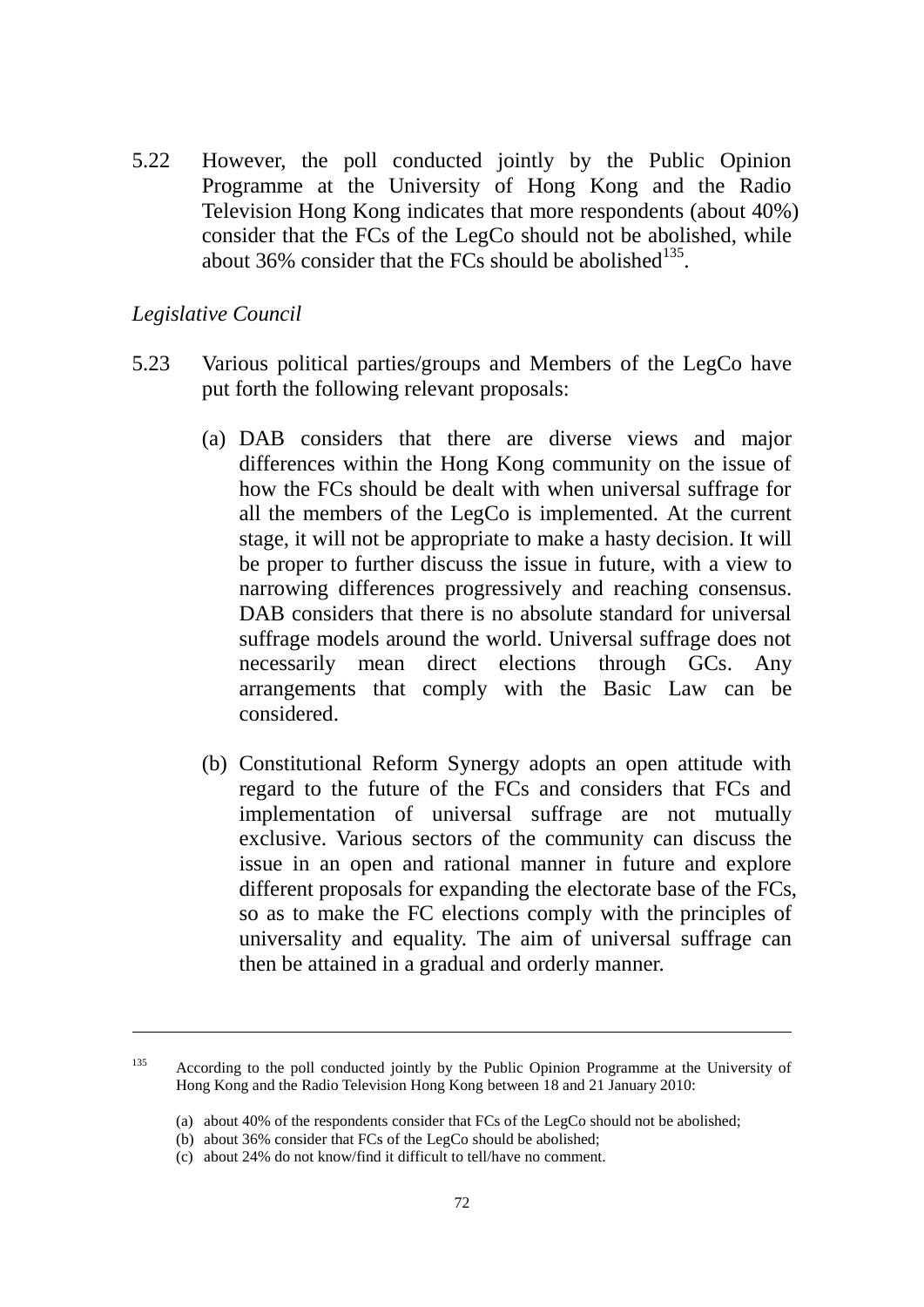- (c) FTU considers that, in the long run, the electorate base of the FCs should be broadened in a progressive manner, so as to achieve universal and balanced participation ultimately.
- (d) HKFLU considers that the community needs time to consider the long-term development of the FCs. The work of FC Members in the legislature and their service provided to the community should not be written off. They are able to reflect the views of various sectors and balance the interests of different sectors of society.
- (e) Savantas Policy Institute proposes that the ultimate goals of reforming the LegCo election methods are to increase the number of seats to 80 and to abolish all FCs in 2020 in one go and implement the "one-person-two-votes" model, i.e. one vote being the existing vote for direct GC elections and the other for election through a territory-wide, political party/group list system.
- (f) Democratic Party proposes that each voter should have two votes, one vote in direct GC elections and the other in a territory-wide single constituency election (proportional representation system). The number of members returned by these two elections should be half-and-half.
- (g) ADPL considers that all FCs should be abolished when universal suffrage for the LegCo is implemented. The "one-person-two-votes" model should be adopted whereby each voter will have two votes: one vote in the GC election (half of the LegCo seats to be returned through direct GC elections under the "single-seat-single-vote" system), and the other vote in an election whereby the whole territory will form a single constituency, under which different political parties/groups, organizations or individuals can form their own lists of candidates and the number of seats will be allocated according to the proportion of votes that each list receives.
- (h) Civic Party considers that the FCs should be abolished when universal suffrage for the LegCo is implemented.
- (i) NWSC calls upon that all FC seats be abolished when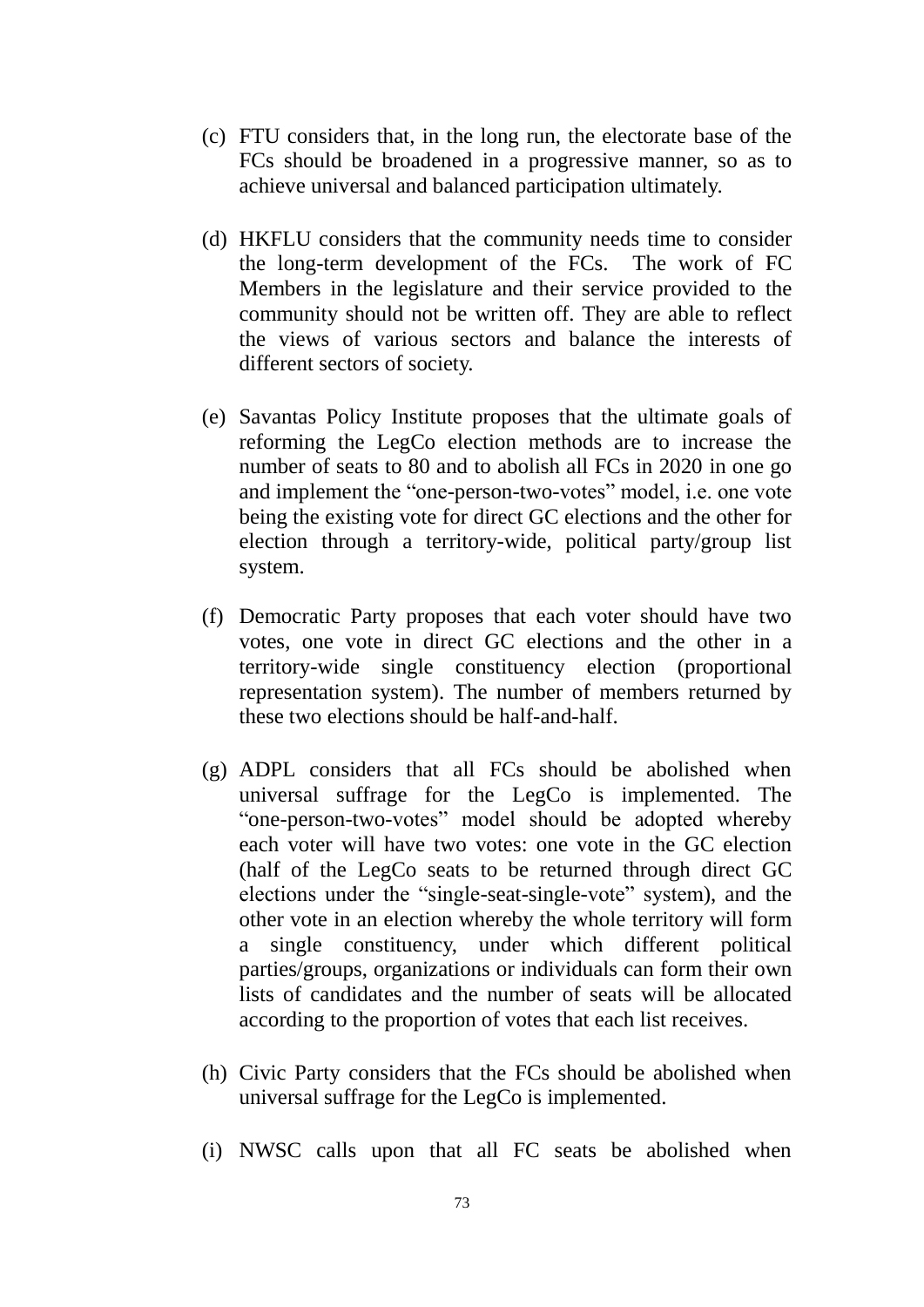universal suffrage for the LegCo is implemented. The right to nominate, stand for election and vote with regard to the LegCo election must conform to the internationally recognized principles of universality and equality.

- (j) Dr Hon Philip Wong Yu-hong considers that from the historical and practical perspective FCs in Hong Kong have their value of existence. The retention of FCs is warranted by the unique situation of Hong Kong. This is also consistent with the constitutional position of Hong Kong. Regarding how the FCs can be improved or whether they should be retained or abolished, an appropriate solution can certainly be found in due course in light of the actual situation of Hong Kong and in accordance with the principle of gradual and orderly progress<sup>136</sup>.
- (k) Hon Paul Tse Wai-chun considers that for the purpose of maintaining the representativeness of the LegCo and the principle of balanced participation, FCs are worth retaining. However, the existing model and electoral method for the FCs are considered generally to be inconsistent with the principles of universality and equality under the relevant international covenant. Hence, he proposes that a comprehensive review and reform of the existing FC system should be carried out as soon as possible, so as to make the FCs comply with the principles of universality and equality, regardless of whether the majority of Hong Kong people can reach consensus on retaining or abolishing the FCs eventually.
- (l) Dr Hon Priscilla Leung Mei-fun proposes that a "three-step mechanism" be adopted. The reform of the FCs should be implemented in three phases, with a view to attaining the goal of implementing universal suffrage for the LegCo in a progressive manner. If the "1+30" model is implemented properly, all FCs can be abolished and all seats can be returned by direct elections.
- (m) Hon Cyd Ho Sau-lan proposes that half of the LegCo seats be returned through the single-seat-single-vote system, and the other half be returned through the proportional representation

<sup>136</sup> Please refer to Appendix I (LC27) for details.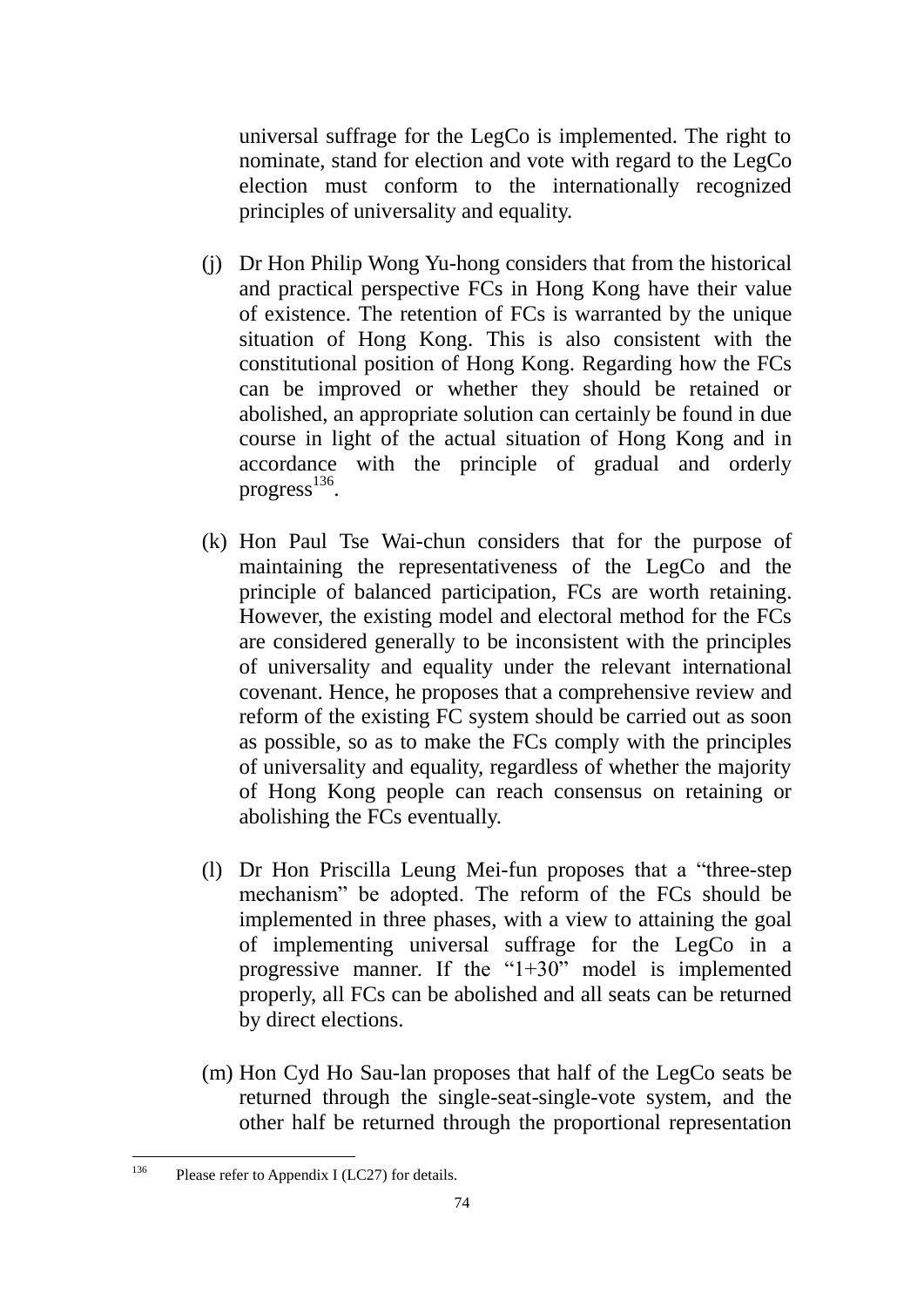system (with the whole territory as a single constituency).

- 5.24 The following LegCo Members have put forth relevant proposals to reflect the views of the sectors which they represent:
	- (a) The wholesale and retail sector, represented by Hon Vincent Fang Kang, considers that the FCs should be retained when universal suffrage for LegCo is implemented.
	- (b) For the tourism sector represented by Hon Paul Tse Wai-chun, according to the survey results, more than 70% of the respondents do not agree that the FC seat for tourism should be abolished for the LegCo election in 2012 and thereafter; while more than 10% agree. More than 60% of the respondents agree that the electorate base of the LegCo FC seat for tourism should be broadened, while more than 20% do not agree. Almost half of the respondents agree that, based on the principle of fairness, "one-person-one-vote" should be adopted (i.e. each voter will only be allowed to cast one vote in either the GC election or the FC election); while more than 20% do not agree.
	- (c) For the architectural, surveying and planning sector represented by Prof Hon Patrick Lau Sau-shing, according to the composite results of the survey, the mainstream view is that the FCs should not be retained when universal suffrage for the LegCo is implemented.
	- (d) Heung Yee Kuk, represented by Hon Lau Wong-fat, considers that the FC electoral system was established in the light of the actual situation of Hong Kong. Different sectors, groups and professionals of Hong Kong are the important components of Hong Kong's social development. Hence, it is necessary for them to be part of the constitutional structure. Only then can the interests of different sectors of society be balanced properly. The existing FCs have their value of existence.
	- (e) The agriculture and fisheries sector, represented by Hon Wong Yung-kan, does not agree that getting rid of the FCs is the only way to implement universal suffrage for the LegCo. FC seats can also be a component part of the universal suffrage system if the electoral method for FCs is improved.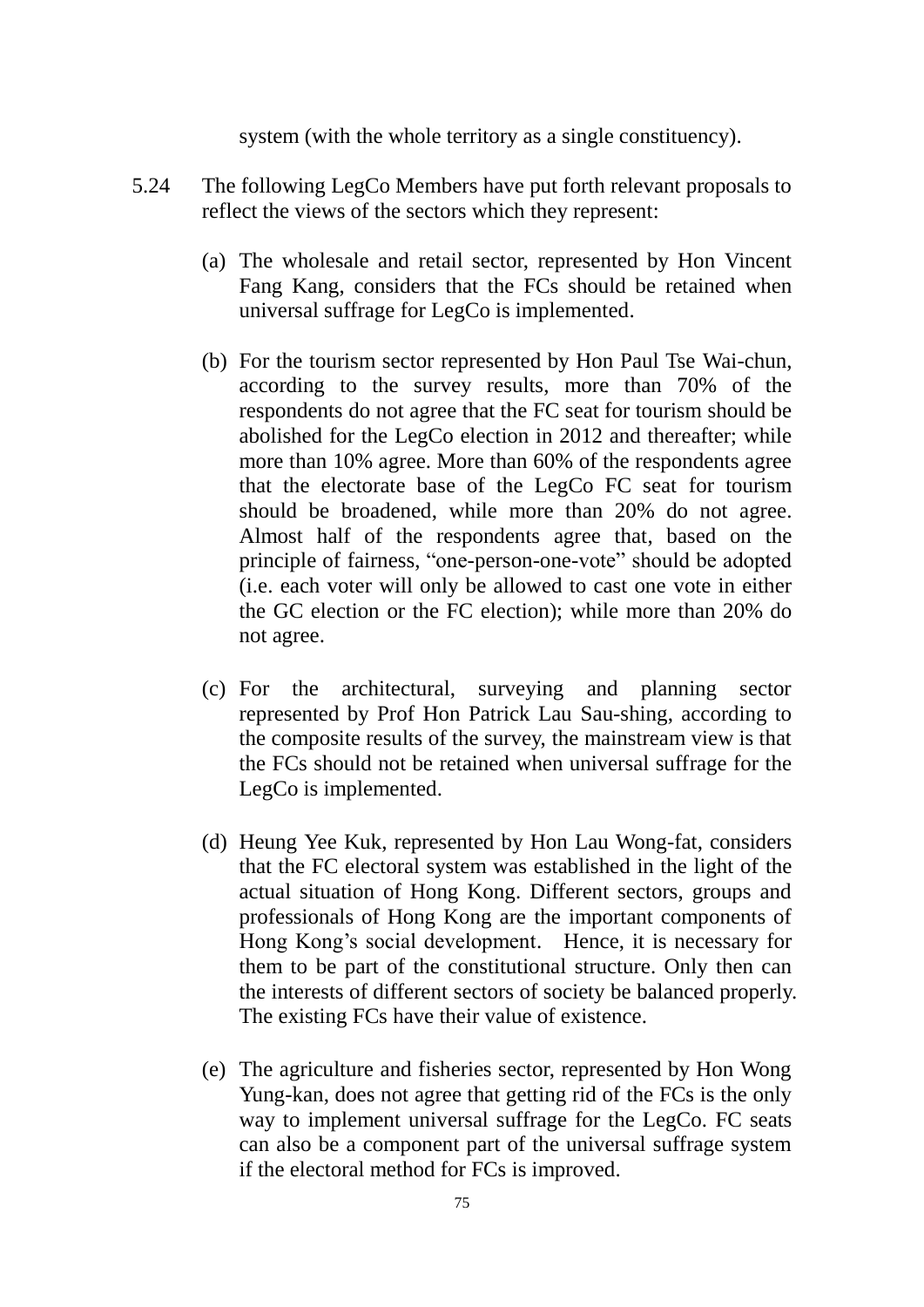(f) Hon Cheung Kwok-che representing the Hong Kong Social Workers' General Union expresses the view that all FC seats should be abolished in 2020.

### *Written Submissions*

- 5.25 Among the relevant written submissions received during the public consultation period, there are more views that, when universal suffrage is implemented for the LegCo, the FC seats should be retained, but the electoral model should be changed, so as to comply with the principles of universality and equality  $137$ .
- 5.26 There are also views that the FC seats should be abolished when universal suffrage for the LegCo is implemented, and that all seats should be returned by direct election  $138$ , including the "one-person-two-votes" <sup>139</sup> and "one-person-multiple-votes" models.

# *Conclusion*

5.27 Overall speaking, different sectors of the community, as well as various political parties/groups and Members of the LegCo, still have extremely diverse views on how the FCs should be dealt with in future and need time to discuss the issue thoroughly, with a view to forging consensus. Since the current-term HKSAR Government has only been authorized by the NPCSC to deal with the two electoral methods in 2012, we have already put on record the different proposals put forth recently within the community, and recommend the next-term HKSAR Government to follow up actively and consider the relevant proposals seriously.

<sup>137</sup> For example, the Hong Kong General Chamber of Commerce has put forth relevant views; please refer to Appendix III (A3259) for details.

<sup>&</sup>lt;sup>138</sup> For example, the Alliance for Universal Suffrage has put forth relevant views and proposes that the 2020 LegCo has 100 members, all elected through universal suffrage. There will be no functional constituencies. One half (50 seats) of the LegCo will be elected by proportional representation, with the whole Hong Kong as one constituency. The other 50 seats will be elected also by proportional representation, with Hong Kong divided into 7 constituencies; please refer to Appendix III (D099) for details.

<sup>&</sup>lt;sup>139</sup> For example, the Hong Kong Democratic Foundation suggests that LegCo be elected by 35 GC seats and 35 Single-territory seats by one-person-two-votes; please refer to Appendix III (A0442) and (A4185) for details.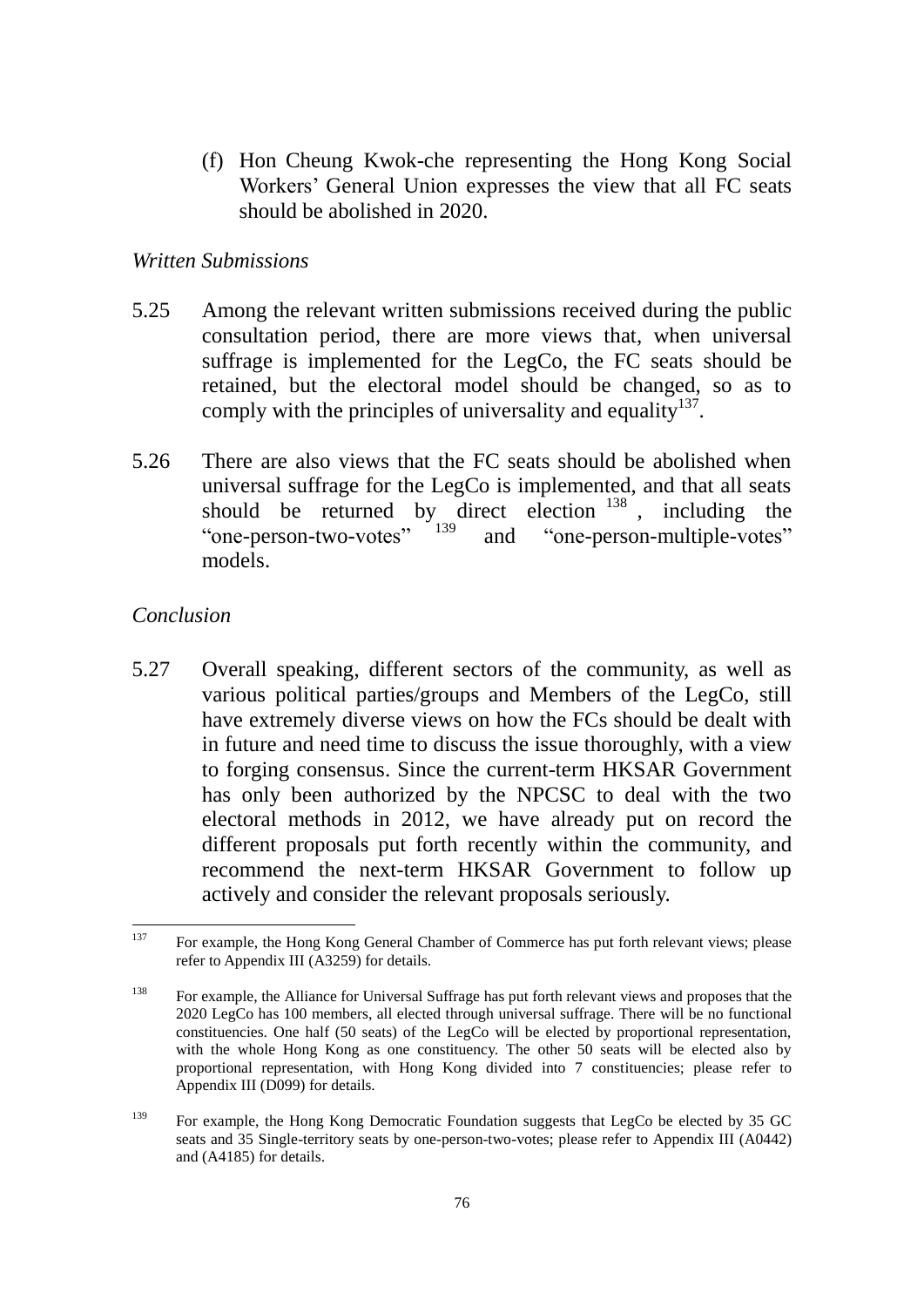## **Roll Forward Democracy in 2012 to Pave Way for Implementing Universal Suffrage**

- 5.28 After summarizing the views received during the consultation period, we consider that the Hong Kong community has already achieved considerable consensus on rolling forward Hong Kong's constitutional development and no more stalemate in 2012, so as to pave the way for implementing universal suffrage for the CE and the LegCo in 2017 and 2020:
	- (a) The opinion polls conducted respectively by Hong Kong Institute of Asia-Pacific Studies of the Chinese University<sup>140</sup>, and the One Country Two Systems Research Institute<sup>141</sup> indicate that more than half of the respondents support the LegCo endorsing the Government's proposed package for the 2012 elections.
	- (b) The political parties/groups of the LegCo, including DAB, Constitutional Reform Synergy, FTU, Liberal Party, Savantas Policy Institute, ADPL and Heung Yee Kuk have expressed the view that we should adopt a rational and pragmatic attitude in seeking consensus within the community, so that Hong Kong's constitutional development can move steadily towards universal suffrage.
	- (c) The 18 District Councils have passed motions expressing support for rolling forward Hong Kong's constitutional development towards universal suffrage in accordance with the NPCSC decision. There should be no more stalemate in

- (b) about 29% oppose/strongly oppose ;
- (c) about 20% do not know/find it difficult to tell.
- <sup>141</sup> According to the poll conducted by the One Country Two Systems Research Institute between 17 and 20 February 2010:
	- (a) about 59% of the respondents consider that the LegCo should endorse the Government's proposed package for the 2012 elections ;
	- (b) about 26% consider that the LegCo should not do so;
	- (c) about 15% have no comment/do not know.

<sup>140</sup> According to the poll conducted by Hong Kong Institute of Asia-Pacific Studies, the Chinese University of Hong Kong between 28 January and 4 February 2010:

<sup>(</sup>a) about 51% of the respondents support/strongly support that LegCo Members should endorse the Government's proposed package for the 2012 elections;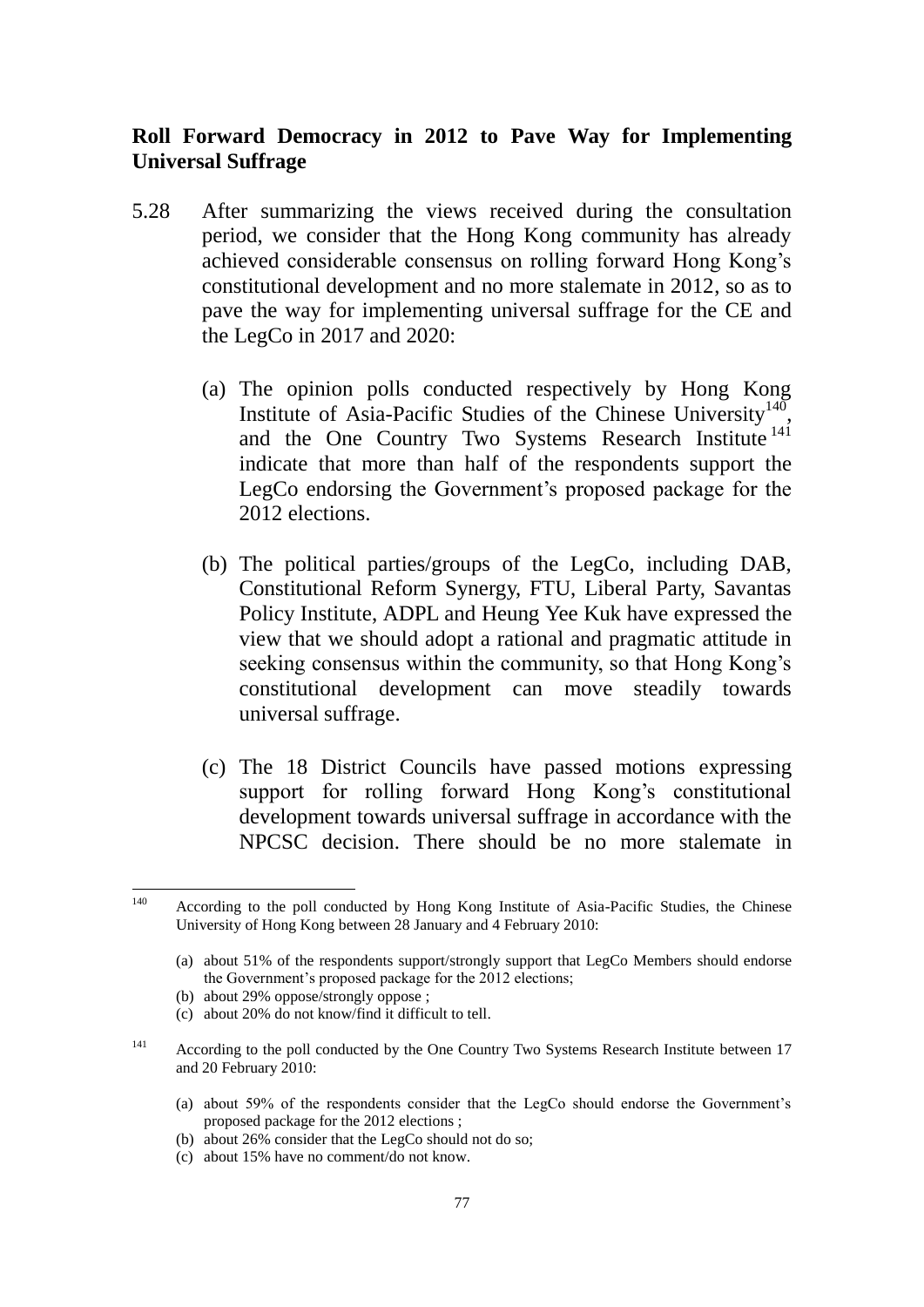constitutional development.

- (d) About 1.6 million signatures of the public have expressed support for rolling forward constitutional development $142$ .
- 5.29 Some political parties, organizations and individuals have formed different alliances by uniting the power of different sectors of the community<sup>143</sup> to promote rational discussion on constitutional arrangements with a pragmatic attitude. Although the aspirations of these alliances are not entirely the same, they have one common goal, which is to roll forward Hong Kong's constitutional development in moving towards universal suffrage and to break the stalemate. The HKSAR Government has engaged in active dialogue with them and listened to their views, in order that we forge consensus within the community.
- 5.30 However, there are individual political parties of the LegCo that have relinquished rational discussion and decided to conduct the so-called "referendum" by resigning from LegCo. We consider that this is not necessary, and that it will not help forge consensus within the community on Hong Kong's constitutional development.
- 5.31 The HKSAR Government would like to emphasize again that conducting the so-called "referendum" on the issue of constitutional development is not consistent with the provisions relating to amendments to the electoral methods for the CE and the LegCo in the Basic Law and the NPCSC interpretation and decision. Conducting any form of so-called "referendum" in Hong Kong will have no legal basis or effect whatsoever, and will not be recognized by the HKSAR Government.
- 5.32 The HKSAR Government will only act in accordance with the procedures as stipulated in the Basic Law regarding amendments to the electoral methods for the CE and the LegCo for 2012, and will strive to secure consensus among the three parties concerned, i.e. the proposals put forth by the HKSAR Government must obtain the support of a two-thirds majority of all LegCo Members, consent of

 $142$ <sup>142</sup> Collected by the Alliance for Constitutional Development; please refer to Appendix III (C001)-(C125).

<sup>&</sup>lt;sup>143</sup> For example, the Alliance for Constitutional Development, the Constitutional Reform Synergy and the Alliance for Universal Suffrage.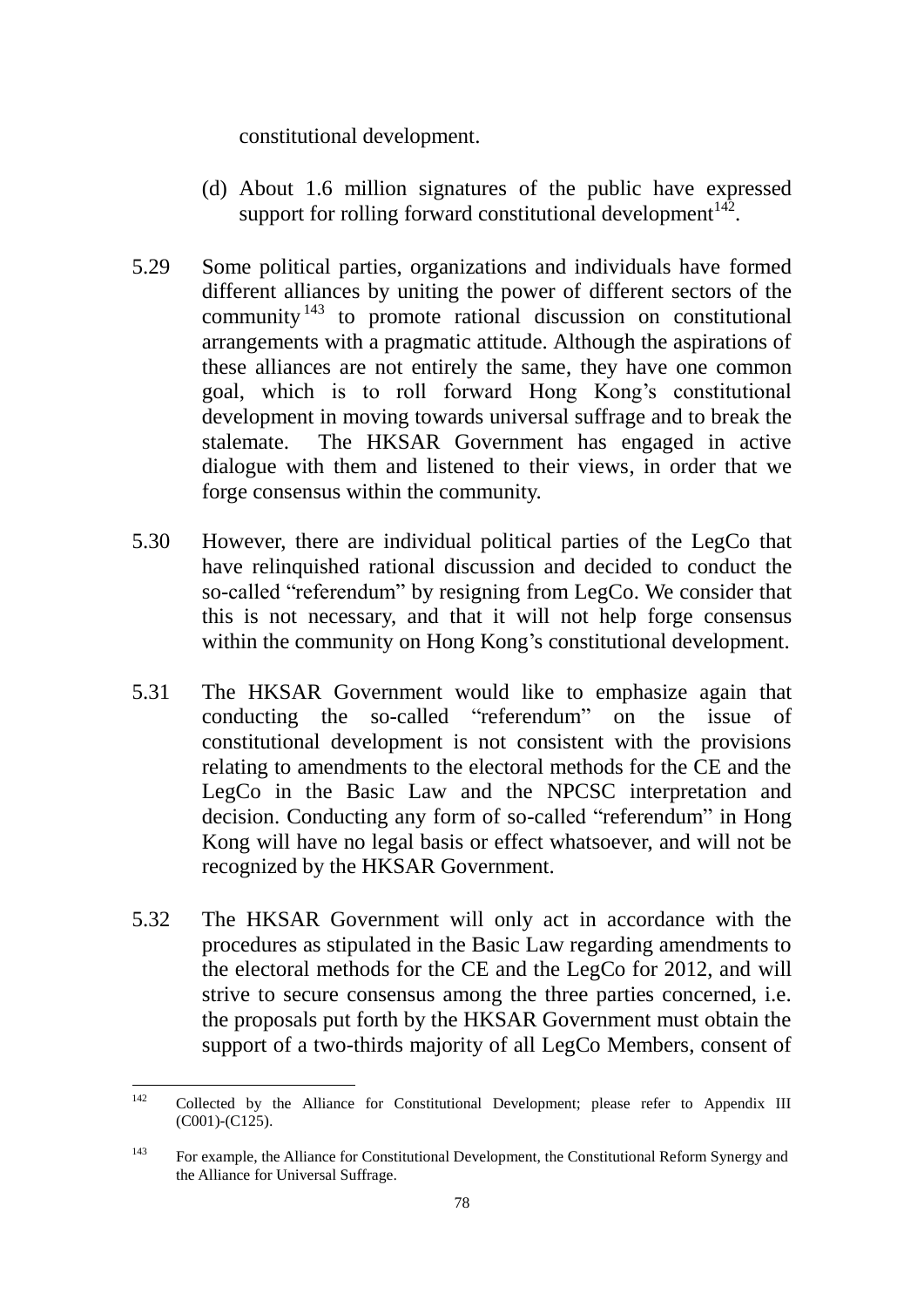the CE and endorsement of the NPCSC. The procedures for amending the two electoral methods for 2012 will not be affected by the results of the by-election following the resignations of the five LegCo Members.

- 5.33 However, the HKSAR Government understands that some political parties/groups of LegCo, organizations and individuals in the community hope to first discuss and formulate the roadmap for universal suffrage (particularly the issue on how the FCs should be dealt with when universal suffrage for the LegCo is implemented), before discussing the two electoral methods for 2012.
- 5.34 The consistent position of HKSAR Government is that the HKSAR Government has only been authorized by the NPCSC decision of 2007 to determine the methods for selecting the CE and for forming the LegCo in 2012. As regards how the two electoral methods should be amended for attaining universal suffrage, this is beyond what the current-term HKSAR Government has been authorized to deal with.
- 5.35 The aim of the HKSAR Government is to roll forward Hong Kong's democratic development in 2012 by injecting new democratic elements into the two electoral methods, so as to pave the way for implementing universal suffrage for the CE and the LegCo in 2017 and 2020 respectively. The Central Authorities and the HKSAR Government appreciate fully the public aspiration for universal suffrage. In this connection, the HKSAR Government makes it clear that:
	- (a) The universal suffrage timetable stipulated in the NPCSC decision of 2007 is solemn and bears constitutional and legal effect.
	- (b) At an appropriate time prior to 2017, the package for implementing universal suffrage for the CE to be put forth by the HKSAR Government will include that a broadly representative "nominating committee" (which shall be formed with reference to the composition of the "Election Committee" in accordance with Basic Law) shall in accordance with democratic procedures nominate a certain number of candidates for the office of the CE, who is to be elected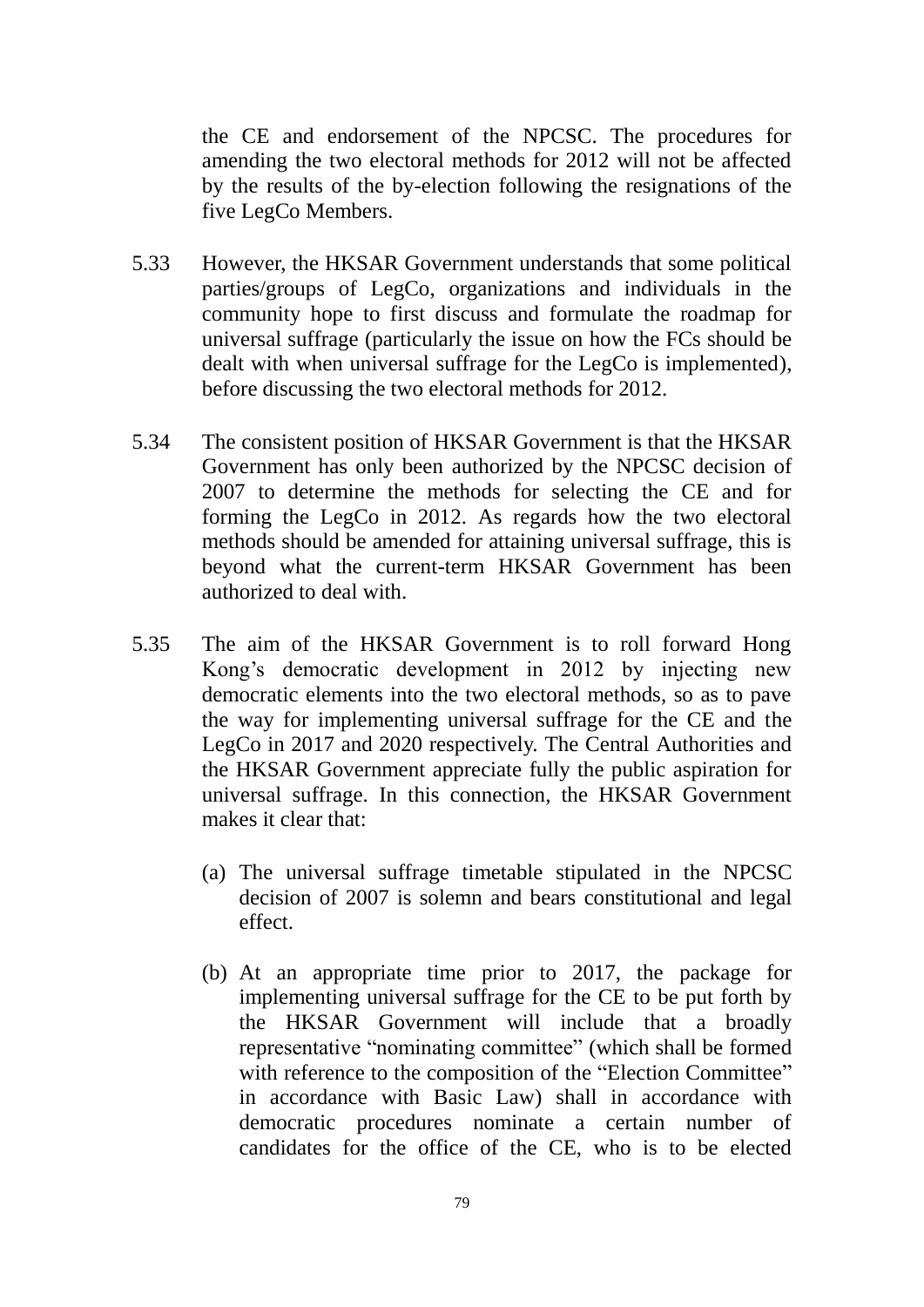through universal suffrage by all registered electors of the HKSAR.

(c) As to how the FCs should be dealt with when universal suffrage for the LegCo is implemented, this is indeed an issue which the Hong Kong community needs to forge consensus on. Given that there are still extremely diverse views in Hong Kong on this issue, we hope that in the next few years the Hong Kong community can work together to consider and forge consensus with a rational, pragmatic and accommodating attitude on whether the FCs should be abolished or retained when universal suffrage for the LegCo is implemented.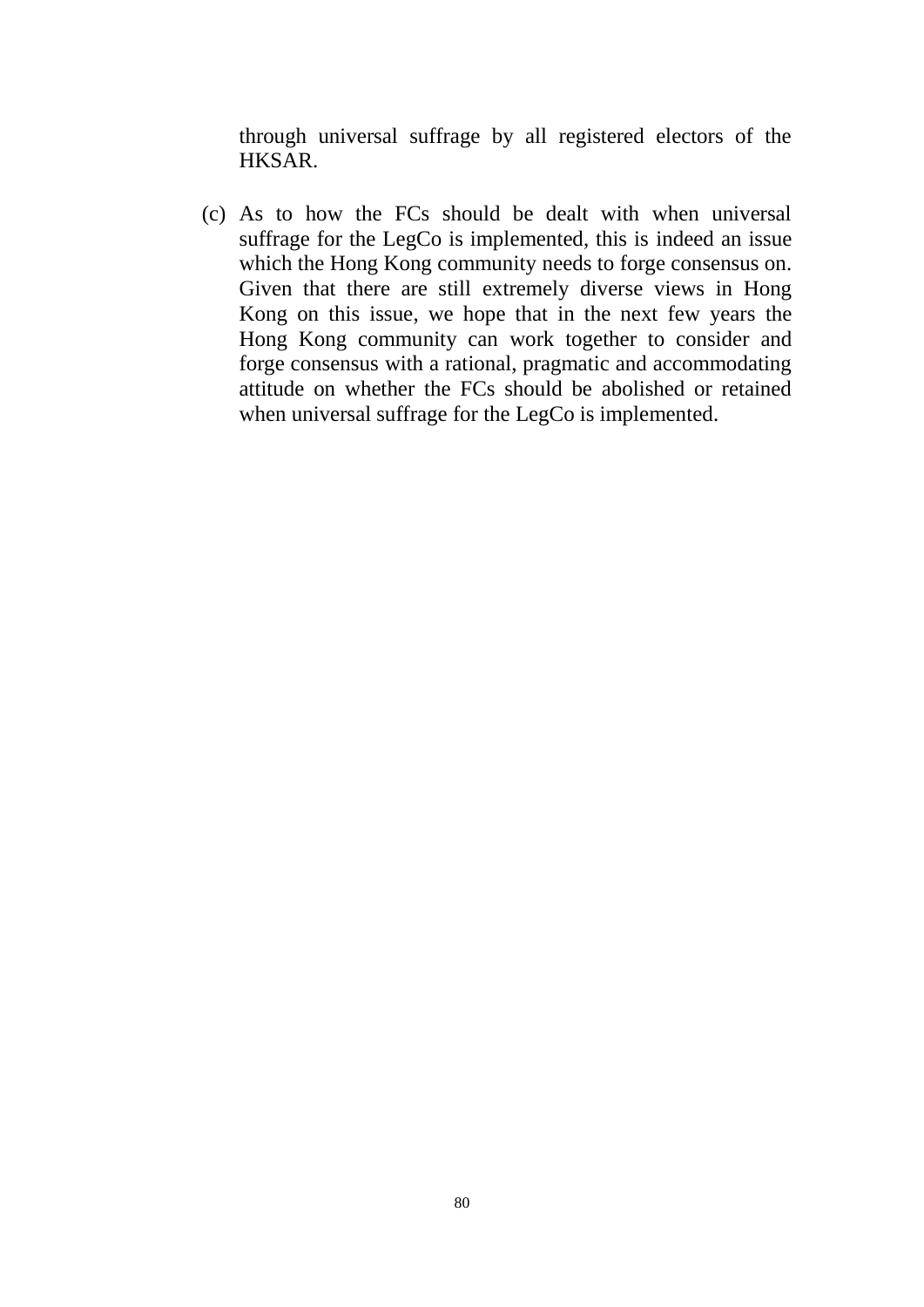#### **Chapter Six**:**The Next Step**

- 6.01 The HKSAR Government plans to strive to obtain the LegCo's endorsement of the draft motions concerning the amendment to the method for the selection of the CE in 2012 and the amendment to the method for the formation of the LegCo in 2012 before the summer recess of the LegCo starting mid-July this year. To facilitate discussion, the two draft motions are provided in Annex II and Annex III respectively.
- 6.02 The amendments appended to the motions are the "bills" referred to in the NPCSC Interpretation of April 2004. The amendments will be submitted to the LegCo by way of motions. The amendments should have effect only after they have had the endorsement of a two-thirds majority of all the members of the LegCo, the consent of the CE, and after they have been reported to the NPCSC for approval or for the record. This arrangement is consistent with the relevant procedures prescribed in the NPCSC interpretation.
- 6.03 After the relevant proposals have received the endorsement of the LegCo, the consent of the CE, and after they have been reported to the NPCSC for approval or for the record, we envisage introducing the Chief Executive Election (Amendment) Bill and the Legislative Council (Amendment) Bill into the LegCo in the Autumn of 2010 and to prescribe, under local legislation, the detailed arrangements regarding the methods for selecting the CE and for forming the LegCo. We will strive to have the Chief Executive Election (Amendment) Bill and the Legislative Council (Amendment) Bill passed by the LegCo before May 2011, so that the relevant subsidiary legislation could be amended respectively by the Executive Council and the Electoral Affairs Commission thereafter, and the Election Committee subsector elections, the CE election and the LegCo election can be held in December 2011, March 2012, and September 2012 respectively.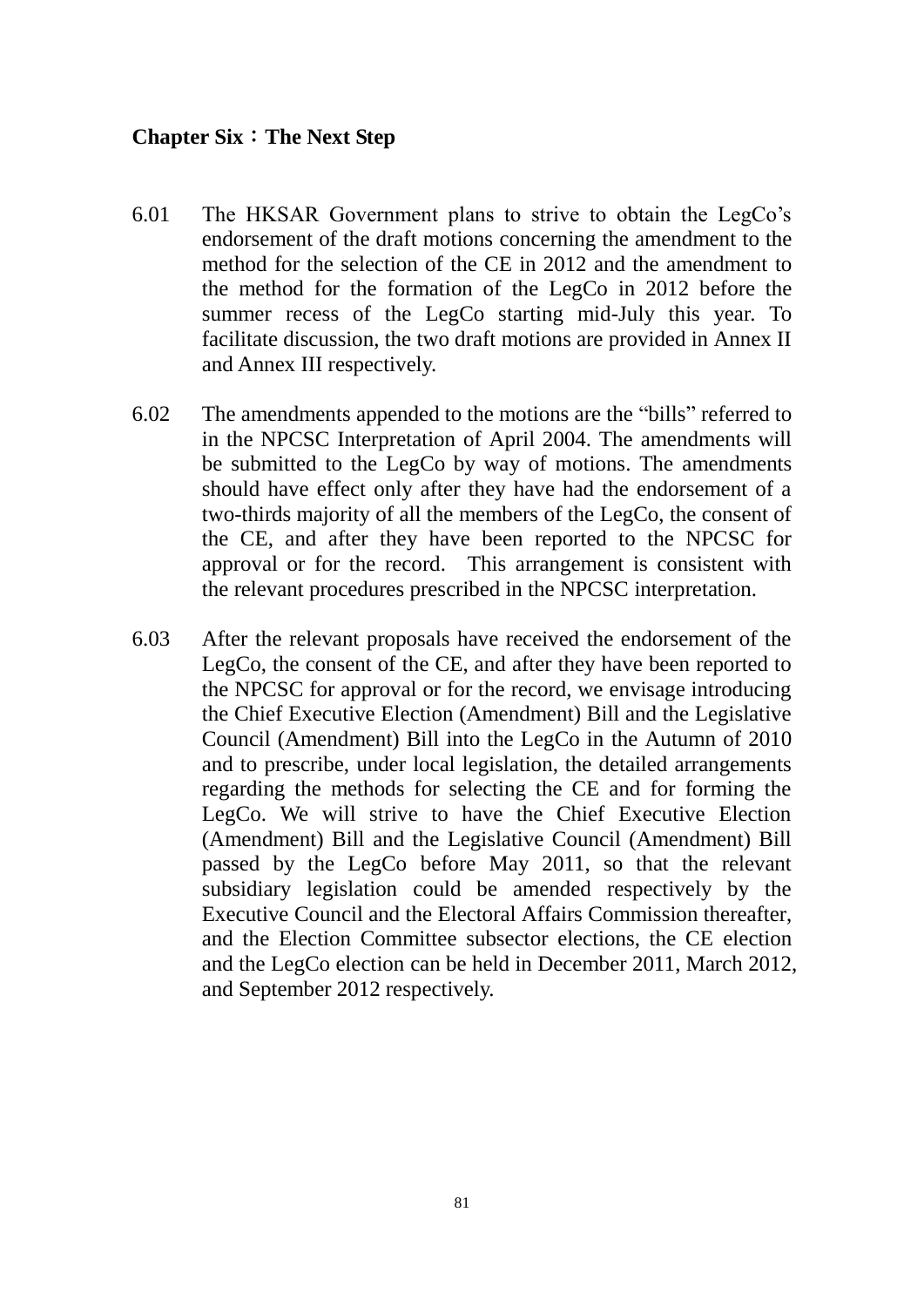- 6.04 After the three-month consultation period, the HKSAR Government has found the appropriate point of balance amidst the various points of view expressed by the community and put forth this package of proposals for the methods for selecting the CE and for forming the LegCo in 2012. The aim of the package is to inject new democratic elements into the two electoral methods through the participation of elected District Council members who have a broad electorate base, so that our electoral system can move toward universal suffrage in a concrete manner and with a clear direction.
- 6.05 Public opinion is crystal clear, that is, Hong Kong's constitutional development should be rolled forward in 2012 and no stalemate should be allowed. This can pave the way for implementing universal suffrage in 2017 and 2020.
- 6.06 According to the results of various opinion polls, half of the respondents support the directions put forth in the consultation document regarding amendments to the two electoral methods for 2012. On this basis, in order to obtain the LegCo's endorsement of the proposed package, we have responded to the aspirations raised by different sectors of the community and some political parties/groups of the LegCo.
- 6.07 Under the framework set out by the NPCSC decision, we have also responded to the aspiration for universal suffrage by making it clear that the HKSAR Government is firmly committed to and has a clear vision for implementing universal suffrage in accordance with the universal suffrage timetable stipulated by the NPCSC decision.
- 6.08 If the LegCo endorses the proposed package for the 2012 elections put forth by the HKSAR Government, it can roll forward democratic development for Hong Kong and pave the way for determining the universal suffrage models for 2017 and 2020 in future.
- 6.09 By its very nature, constitutional development is an issue which attracts controversy. However, if LegCo Members and members from different sectors of the community can work in the spirit of seeking consensus while accommodating differences, and handle the issue with a rational and pragmatic attitude, we firmly believe that, with the wisdom and endeavour of the people of Hong Kong,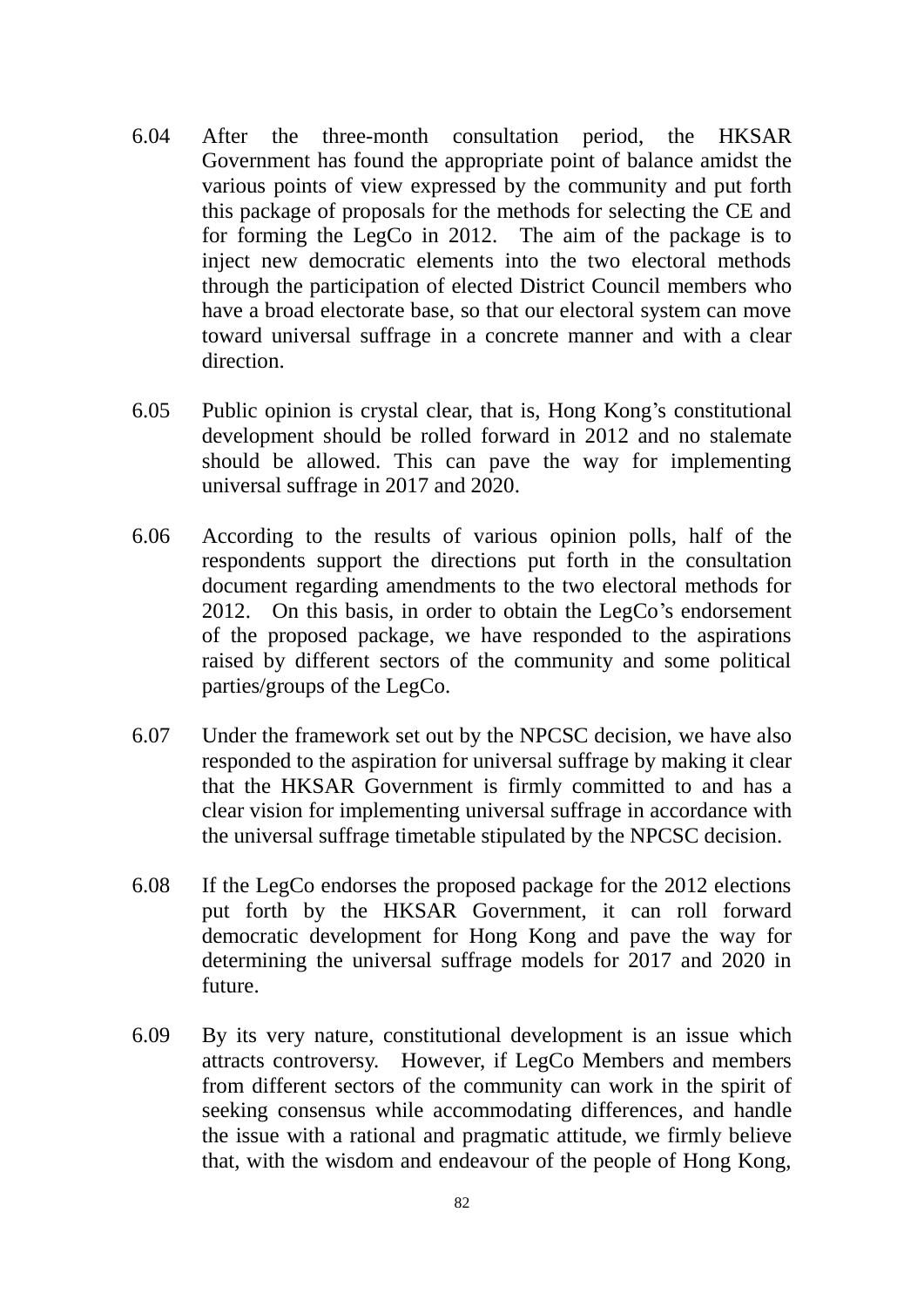we can roll forward the democratic development of Hong Kong's constitutional arrangements and attain universal suffrage in accordance with the NPCSC decision.

Constitutional and Mainland Affairs Bureau April 2010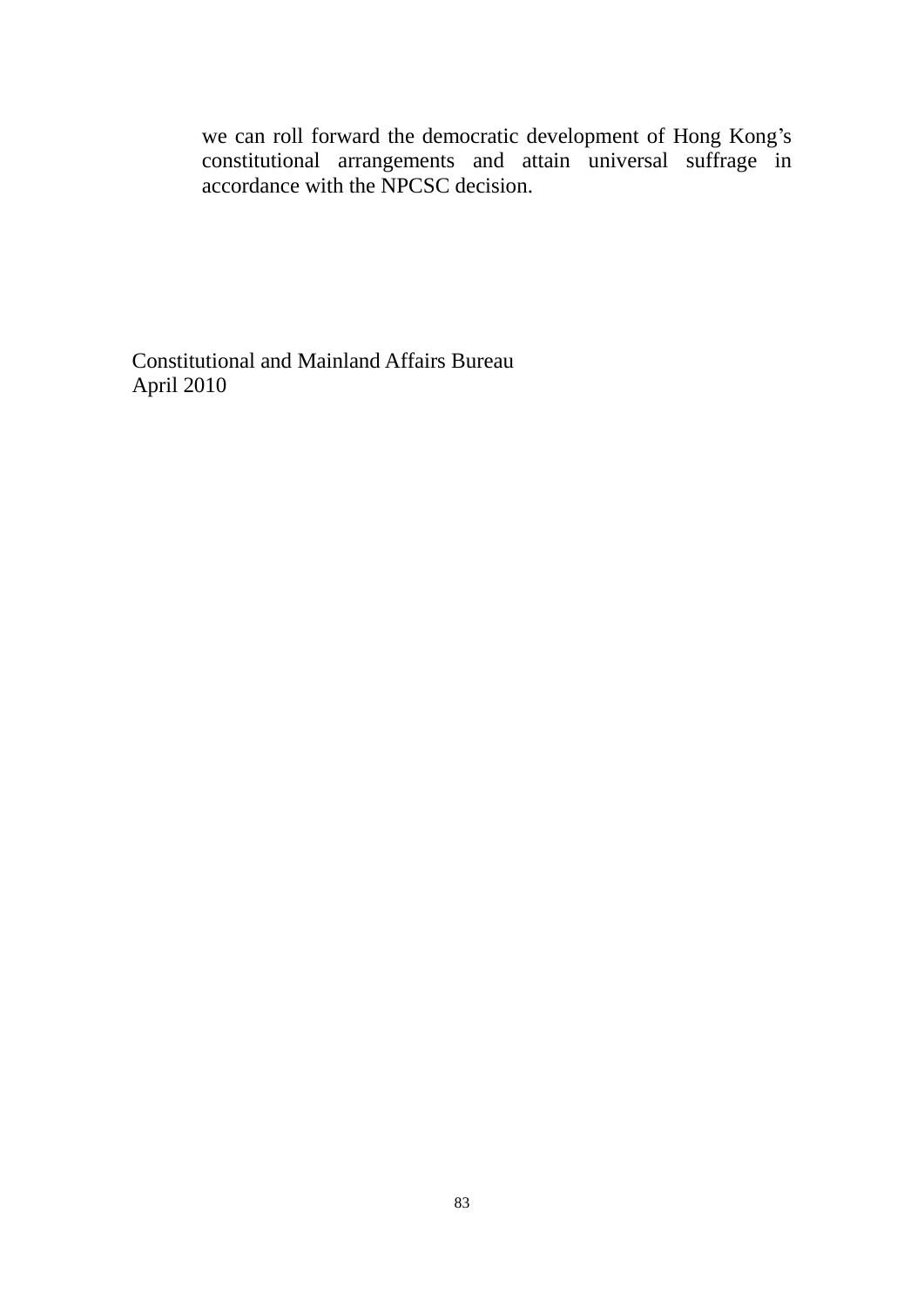## **DECISION OF THE STANDING COMMITTEE OF THE NATIONAL PEOPLE'S CONGRESS ON ISSUES RELATING TO THE METHODS FOR SELECTING THE CHIEF EXECUTIVE OF THE HONG KONG SPECIAL ADMINISTRATIVE REGION AND FOR FORMING THE LEGISLATIVE COUNCIL OF THE HONG KONG SPECIAL ADMINISTRATIVE REGION IN THE YEAR 2012 AND ON ISSUES RELATING TO UNIVERSAL SUFFRAGE**

Adopted by the Standing Committee of the Tenth National People's Congress at its Thirty-first Session on 29 December 2007

The Standing Committee of the Tenth National People's Congress considered at its Thirty-first Session the "Report on the Public Consultation on Constitutional Development and on whether there is a need to amend the methods for selecting the Chief Executive of the Hong Kong Special Administrative Region and for forming the Legislative Council of the Hong Kong Special Administrative Region in 2012" submitted by Tsang Yam-kuen, the Chief Executive of the Hong Kong Special Administrative Region, on 12 December 2007. The Session is of the view that appropriate amendments may be made to the specific method for selecting the fourth Chief Executive and the specific method for forming the fifth term Legislative Council of the Hong Kong Special Administrative Region in the year 2012; that the election of the fifth Chief Executive of the Hong Kong Special Administrative Region in the year 2017 may be implemented by the method of universal suffrage; that after the Chief Executive is selected by universal suffrage, the election of the Legislative Council of the Hong Kong Special Administrative Region may be implemented by the method of electing all the members by universal suffrage. Pursuant to the relevant provisions of the Basic Law of the Hong Kong Special Administrative Region of the People's Republic of China and "The Interpretation by the Standing Committee of the National People's Congress of Article 7 of Annex I and Article III of Annex II to the Basic Law of the Hong Kong Special Administrative Region of the People's Republic of China", the Standing Committee of the National People's Congress hereby makes the following decision:

1. The election of the fourth Chief Executive of the Hong Kong Special Administrative Region in the year 2012 shall not be implemented by the method of universal suffrage. The election of the fifth term Legislative Council of the Hong Kong Special Administrative Region in the year 2012 shall not be implemented by the method of electing all the members by universal suffrage. The half-and-half ratio between members returned by functional constituencies and members returned by geographical constituencies through direct elections shall remain unchanged. The procedures for voting on bills and motions in the Legislative Council shall remain unchanged. Subject to the aforementioned, appropriate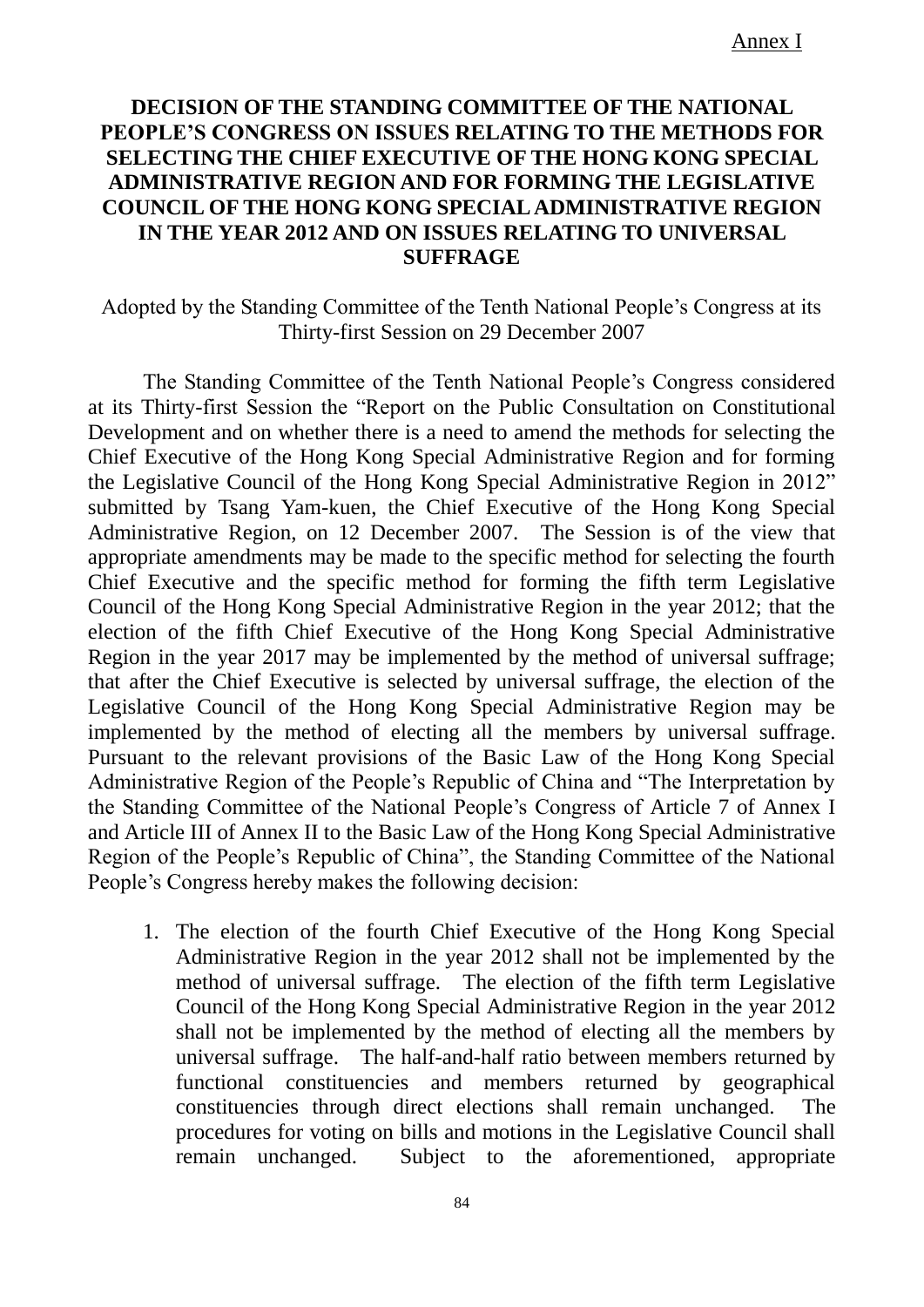amendments conforming to the principle of gradual and orderly progress may be made to the specific method for selecting the fourth Chief Executive of the Hong Kong Special Administrative Region in the year 2012 and the specific method for forming the fifth term Legislative Council of the Hong Kong Special Administrative Region in the year 2012 in accordance with the provisions of Articles 45 and 68, and those of Article 7 of Annex I and Article III of Annex II to the Basic Law of the Hong Kong Special Administrative Region of the People's Republic of China.

- 2. At an appropriate time prior to the selection of the Chief Executive of the Hong Kong Special Administrative Region by universal suffrage, the Chief Executive shall make a report to the Standing Committee of the National People's Congress as regards the issue of amending the method for selecting the Chief Executive in accordance with the relevant provisions of the Hong Kong Basic Law and "The Interpretation by the Standing Committee of the National People's Congress of Article 7 of Annex I and Article III of Annex II to the Basic Law of the Hong Kong Special Administrative Region of the People's Republic of China"; a determination thereon shall be made by the Standing Committee of the National People's Congress. The bills on the amendments to the method for selecting the Chief Executive and the proposed amendments to such bills shall be introduced by the Government of the Hong Kong Special Administrative Region to the Legislative Council; such amendments must be made with the endorsement of a two-thirds majority of all the members of the Legislative Council and the consent of the Chief Executive and they shall be reported to the Standing Committee of the National People's Congress for approval.
- 3. At an appropriate time prior to the election of all the members of the Legislative Council of the Hong Kong Special Administrative Region by universal suffrage, the Chief Executive shall make a report to the Standing Committee of the National People's Congress as regards the issue of amending the method for forming the Legislative Council and the issue of whether any corresponding amendment should be made to the procedures for voting on bills and motions in the Legislative Council in accordance with the relevant provisions of the Hong Kong Basic Law and "The Interpretation by the Standing Committee of the National People's Congress of Article 7 of Annex I and Article III of Annex II to the Basic Law of the Hong Kong Special Administrative Region of the People's Republic of China"; a determination thereon shall be made by the Standing Committee of the National People's Congress. The bills on the amendments to the method for forming the Legislative Council and its procedures for voting on bills and motions and the proposed amendments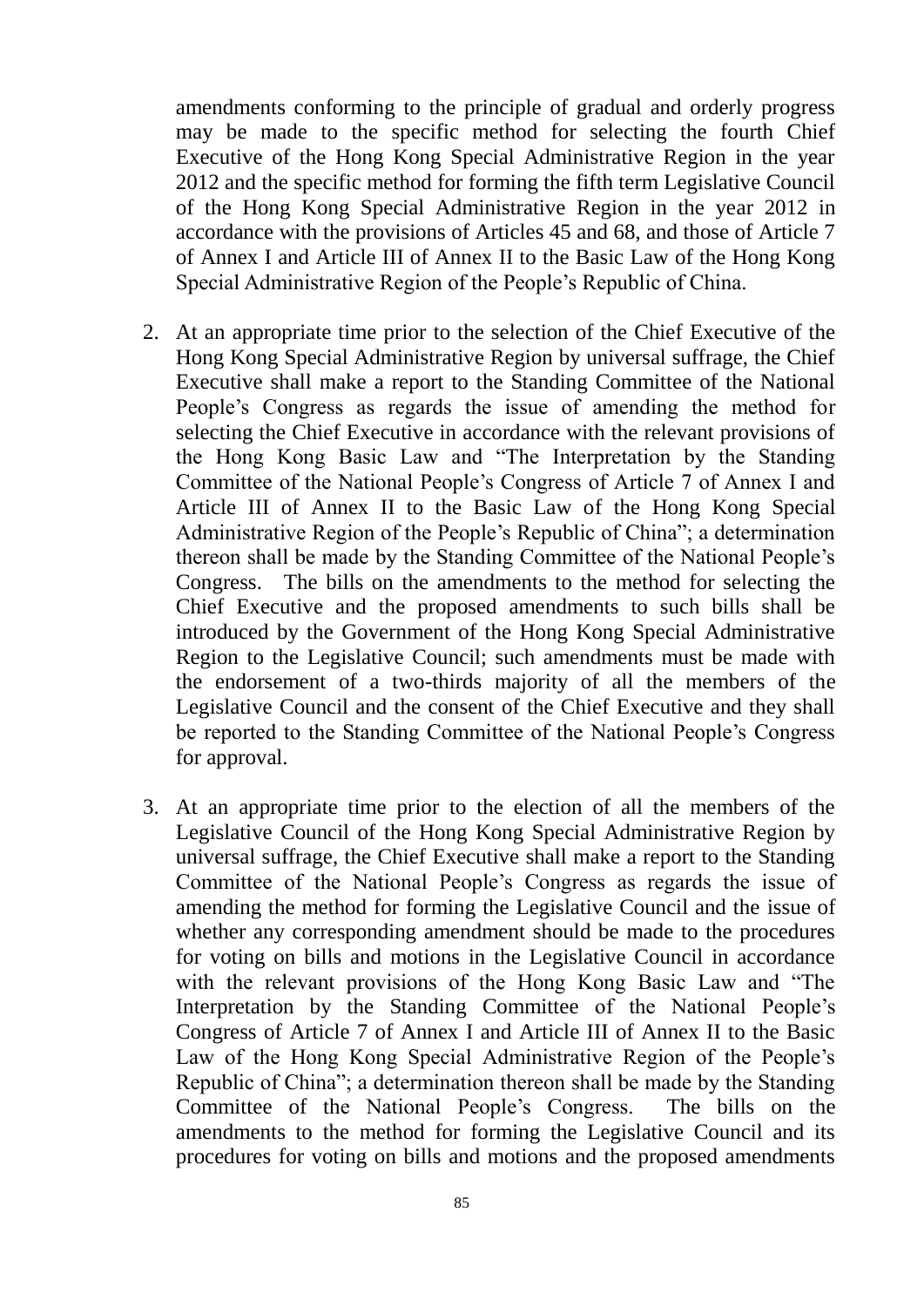to such bills shall be introduced by the Government of the Hong Kong Special Administrative Region to the Legislative Council; such amendments must be made with the endorsement of a two-thirds majority of all the members of the Legislative Council and the consent of the Chief Executive and they shall be reported to the Standing Committee of the National People's Congress for the record.

4. If no amendment is made to the method for selecting the Chief Executive, the method for forming the Legislative Council or its procedures for voting on bills and motions in accordance with the legal procedures, the method for selecting the Chief Executive used for the preceding term shall continue to apply, and the method for forming the Legislative Council and the procedures for voting on bills and motions used for the preceding term shall continue to apply.

The Session is of the view that in accordance with the provisions of Article 45 of the Hong Kong Basic Law, in selecting the Chief Executive of the Hong Kong Special Administrative Region by the method of universal suffrage, a broadly representative nominating committee shall be formed. The nominating committee may be formed with reference to the current provisions regarding the Election Committee in Annex I to the Hong Kong Basic Law. The nominating committee shall in accordance with democratic procedures nominate a certain number of candidates for the office of the Chief Executive, who is to be elected through universal suffrage by all registered electors of the Hong Kong Special Administrative Region, and to be appointed by the Central People's Government.

The Session is of the view that with the joint efforts of the Government of the Hong Kong Special Administrative Region and the people of Hong Kong, the democratic system of the Hong Kong Special Administrative Region will definitely make progress continuously, and that the aim of the selection of the Chief Executive and the election of all the members of the Legislative Council by universal suffrage will be realized in accordance with the Hong Kong Basic Law and this Decision.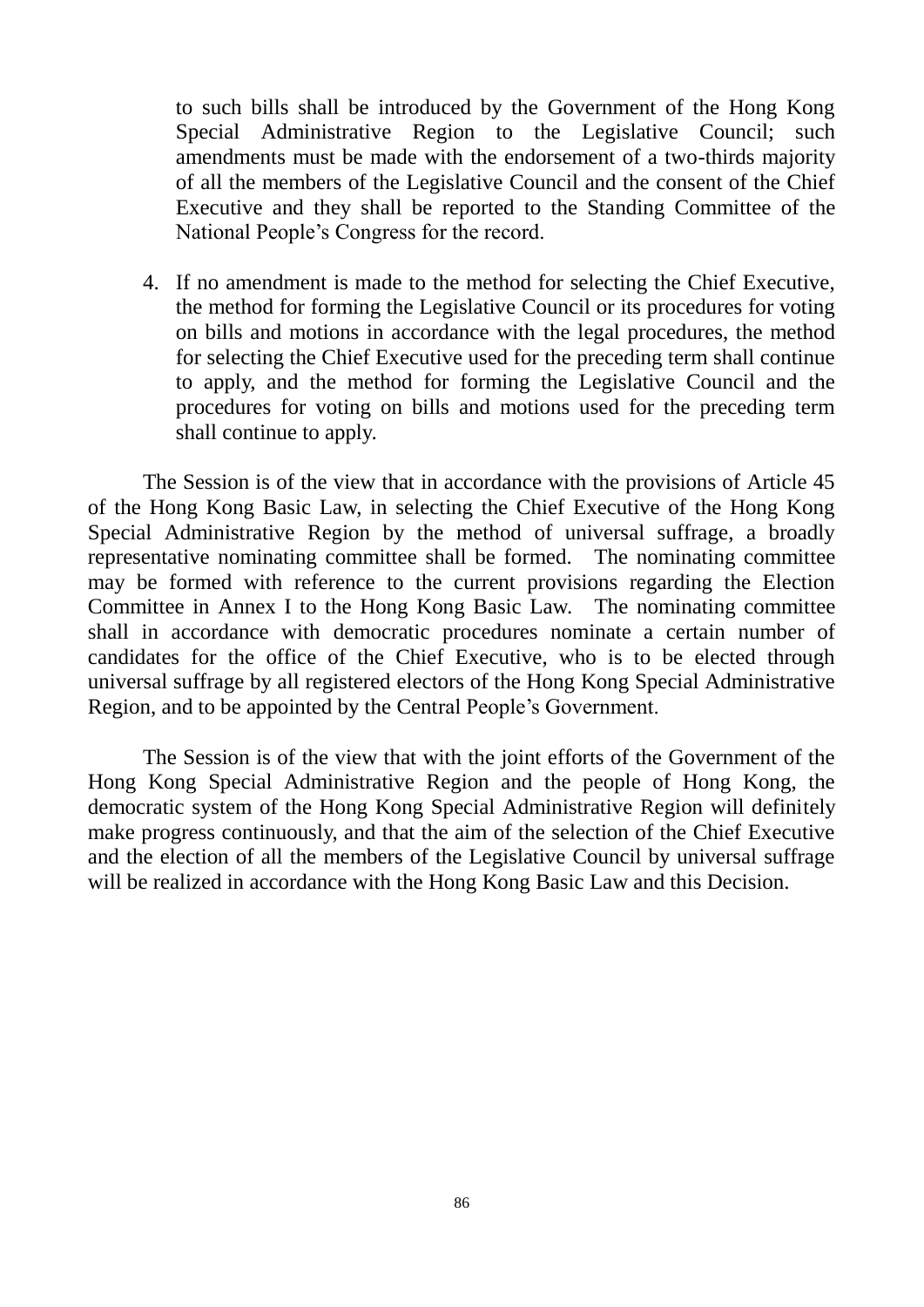### **Draft Motion to be Put by the HKSAR Government to the Legislative Council Concerning the Amendment to the Method for the Selection of the Chief Executive of the Hong Kong Special Administrative Region**

Pursuant to Article 7 of Annex I to the Basic Law of the Hong Kong Special Administrative Region of the People's Republic of China, the Interpretation by the Standing Committee of the National People's Congress of Article 7 of Annex I and Article III of Annex II to the Basic Law of the Hong Kong Special Administrative Region of the People's Republic of China of 6 April 2004, and the Decision of the Standing Committee of the National People's Congress on Issues relating to the Methods for Selecting the Chief Executive of the Hong Kong Special Administrative Region and for Forming the Legislative Council of the Hong Kong Special Administrative Region in the year 2012 and on Issues relating to Universal Suffrage of 29 December 2007, the "(Draft) Amendment to Annex I to the Basic Law of the Hong Kong Special Administrative Region of the People's Republic of China Concerning the Method for the Selection of the Chief Executive of the Hong Kong Special Administrative Region" appended to this Motion is hereby endorsed by this Council by a two-thirds majority of all Members.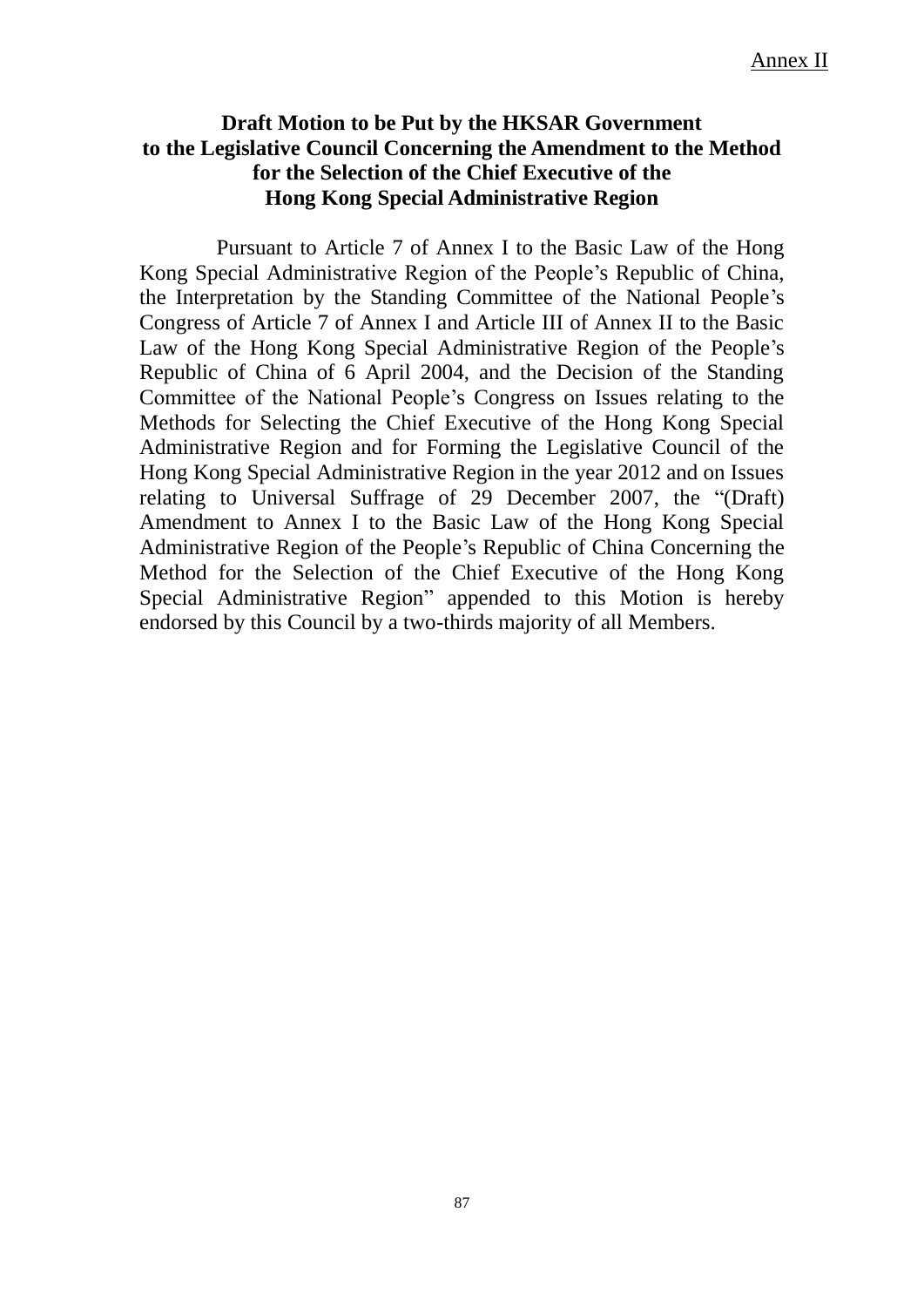# **(Draft) Amendment to Annex I to the Basic Law of the Hong Kong Special Administrative Region of the People's Republic of China Concerning the Method for the Selection of the Chief Executive of the Hong Kong Special Administrative Region**

1. The Election Committee to elect the fourth term Chief Executive in 2012 shall be composed of 1200 members from the following sectors:

| Industrial, commercial and financial sectors                                                                                                                                                                                                                                                   |     |
|------------------------------------------------------------------------------------------------------------------------------------------------------------------------------------------------------------------------------------------------------------------------------------------------|-----|
| The professions                                                                                                                                                                                                                                                                                | 300 |
| Labour, social services, religious and other sectors                                                                                                                                                                                                                                           | 300 |
| Members of the Legislative Council, Hong Kong<br>deputies to the National People's Congress,<br>representatives of members of the District Councils,<br>representatives of Hong Kong members of the<br>National Committee of the Chinese People's<br>Political Consultative Conference,<br>and | 300 |

The term of office of the Election Committee shall be five years.

2. Candidates for the office of Chief Executive may be nominated jointly by not less than 150 members of the Election Committee. Each member may nominate only one candidate.

representatives of the Heung Yee Kuk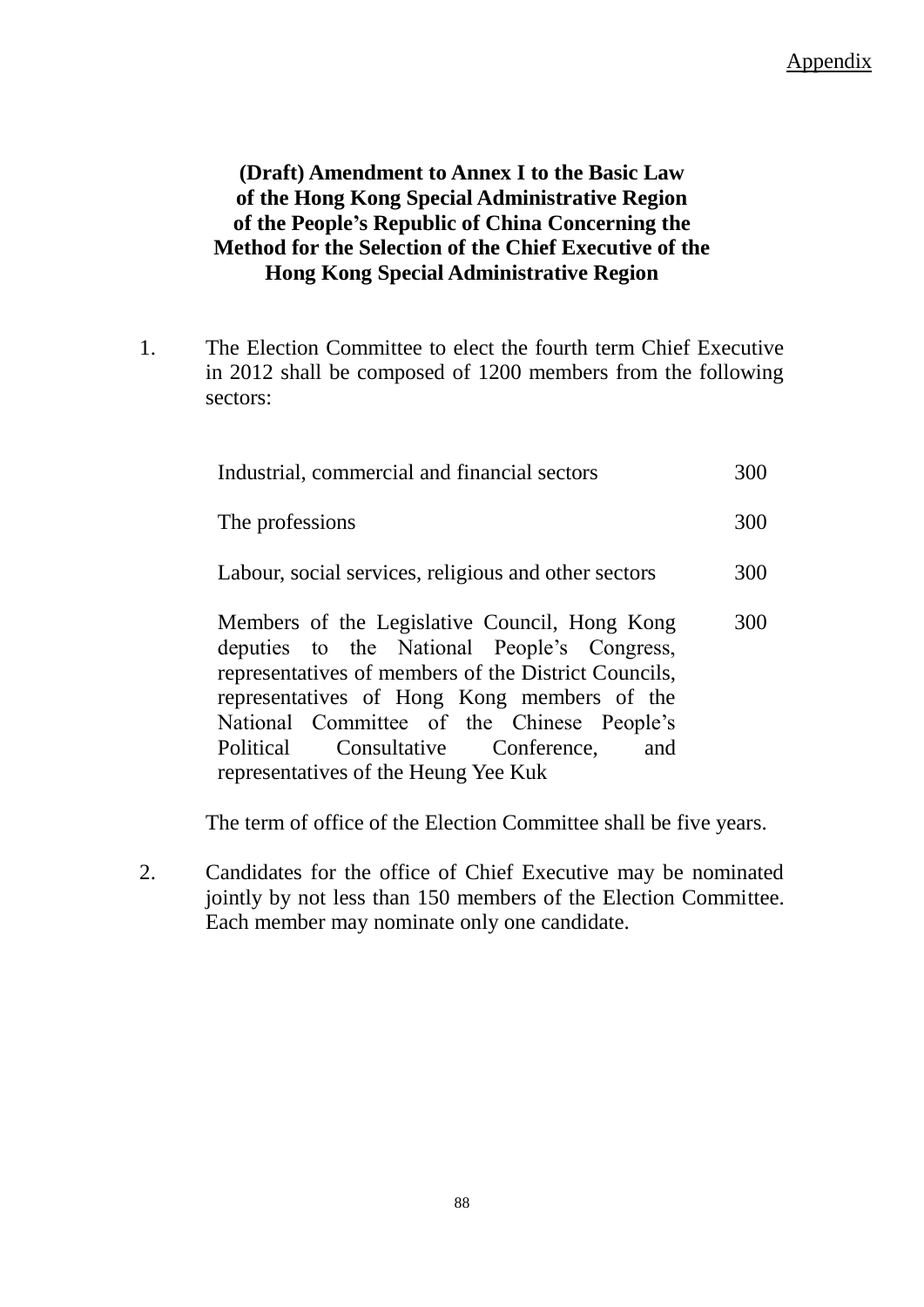## **Draft Motion to be Put by the HKSAR Government to the Legislative Council Concerning the Amendment to the Method for the Formation of the Legislative Council of the Hong Kong Special Administrative Region and its Voting Procedures**

Pursuant to Article III of Annex II to the Basic Law of the Hong Kong Special Administrative Region of the People's Republic of China, the Interpretation by the Standing Committee of the National People's Congress of Article 7 of Annex I and Article III of Annex II to the Basic Law of the Hong Kong Special Administrative Region of the People's Republic of China of 6 April 2004, and the Decision of the Standing Committee of the National People's Congress on Issues relating to the Methods for Selecting the Chief Executive of the Hong Kong Special Administrative Region and for Forming the Legislative Council of the Hong Kong Special Administrative Region in the year 2012 and on Issues relating to Universal Suffrage of 29 December 2007, the "(Draft) Amendment to Annex II to the Basic Law of the Hong Kong Special Administrative Region of the People's Republic of China Concerning the Method for the Formation of the Legislative Council of the Hong Kong Special Administrative Region and its Voting Procedures" appended to this Motion is hereby endorsed by this Council by a two-thirds majority of all Members.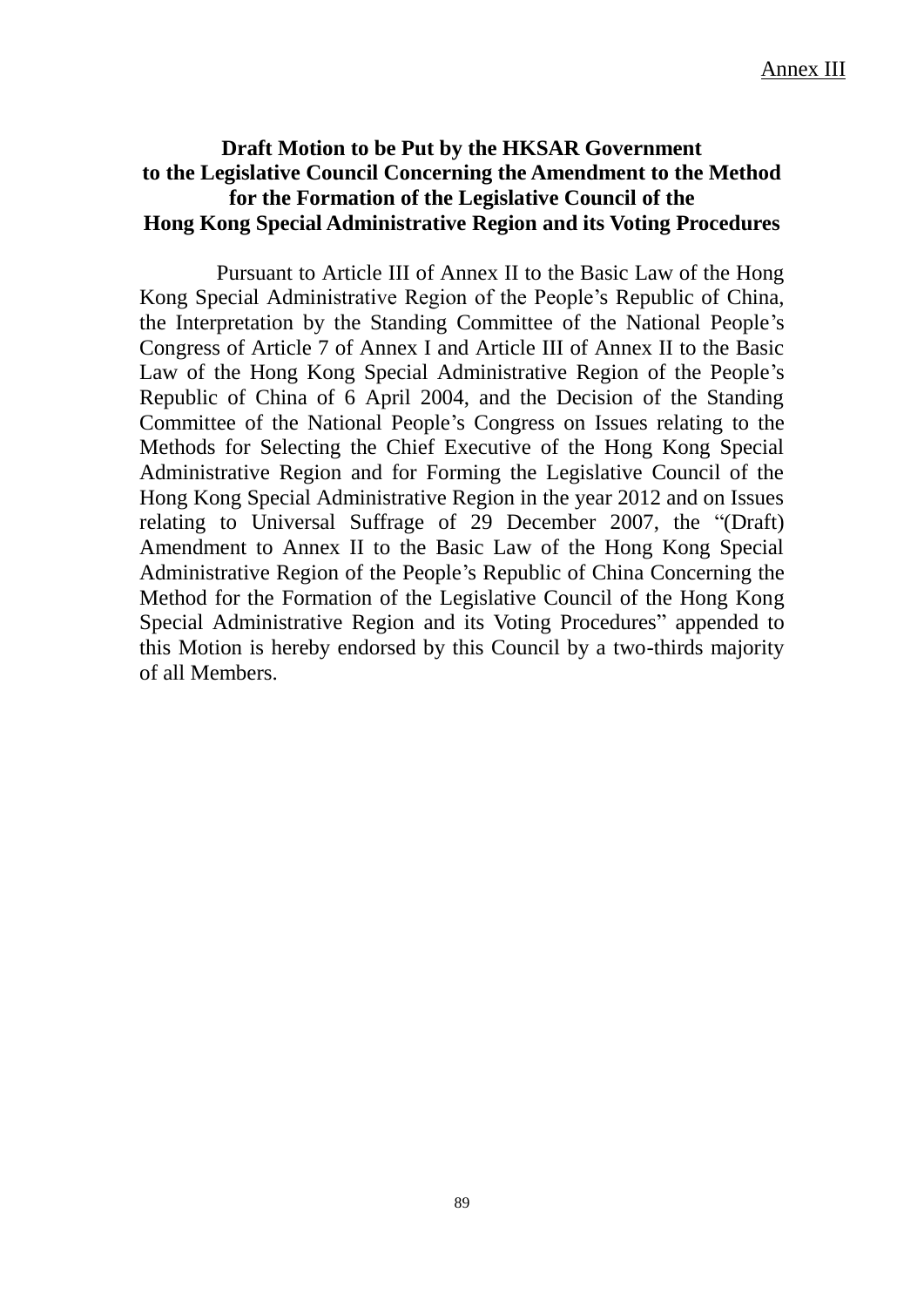# **(Draft) Amendment to Annex II to the Basic Law of the Hong Kong Special Administrative Region of the People's Republic of China Concerning the Method for the Formation of the Legislative Council of the Hong Kong Special Administrative Region and its Voting Procedures**

1. The fifth term Legislative Council in the year 2012 shall be composed of 70 members, and the composition shall be as follows:

| Members returned by functional constituencies                               | 35 |
|-----------------------------------------------------------------------------|----|
| Members returned by geographical constituencies<br>through direct elections | 35 |